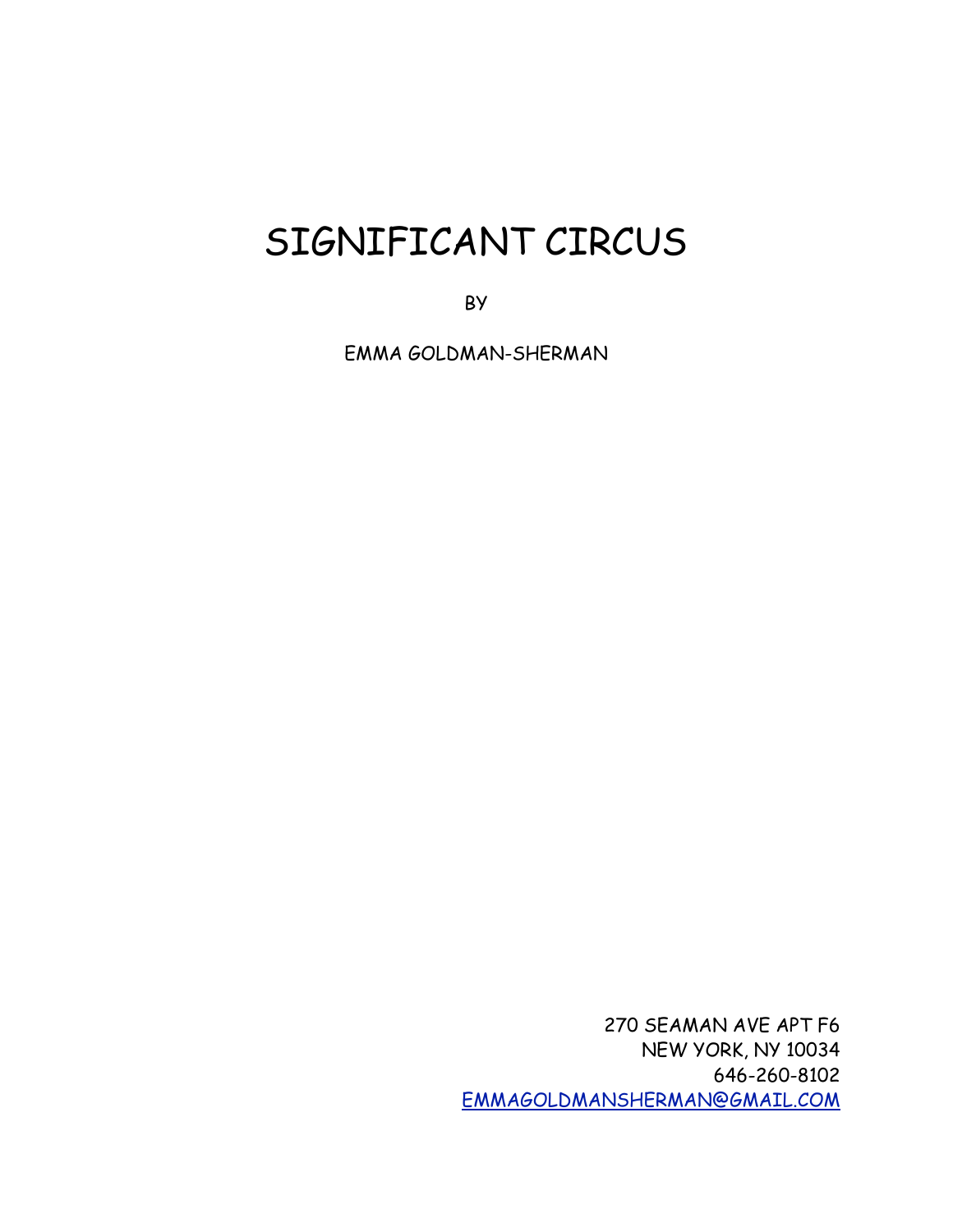For a Cast of 10 or more, up to 18 Suggested Role Breakdown for 10 actors, 5 men 5 women doubling/tripling roles (5)

MAYOR PUCKERER gay male (man) DISH gay male (man) GONERIA female SPOT dog

SIS PHYLLIS female (woman) MAID JANE female (woman) DRAG female CINDERELLA female WANDA lesbian female MISTY female

SWILL straight male (Man) SMELL straight male SQUIRM male

non-doubling roles (5)

QUEEN DEE female (man) MADAME KLOO lesbian (woman) RAPUNZEL (woman, referred to as BEAUTIFUL GIRL top of Act I, scene 6) PRINCE CHARMING (man) SLEEPING BEAUTY (woman)

The parentheses indicate if a man or a woman was cast in the first production, but the gender designation is how they play the role (not in parentheses). So the queen is cast as a man playing a woman. Casting could be different in subsequent productions, but the queen should always be played as a she whether or not she is male or female underneath.

 In Act I Scene 15, the six dancers are made up by the company and can be anyone except Cinderella, Prince Charming and Queen Dee. The pyramid is created by the entire company except for the same three characters.

 Asterisks (\*) indicate interruptions in the text. Actors with asterisks at the beginning of their lines need to mark the lines prior to find their cues.

## Special Thanks to

Liz Fentress, Ron Grimes, Odai Johnson and everyone at WordBridge 2001; The Estrogenius Festival, Fiona Jones and Manhattan Theatre Source; Peg Denithorne, Melanie S. Armer, Jane Shepherd, Erma Duricko, Anita Keal, Yvonne Jung, Adrienne Williams, Michael Warren Powell, and Circle East; Monica Russell, AnaMaria Jomolca, Novel Idea and Alexis Wickwire; Frank S. Palmer, Patrick Lacey, Ed Lane, Jason Frost, Charles Kelly, Samm Hill, Juliet Furness, Andrea Maullela, Maggie Lacey and Becca McKoy; Bob Schneider, Michelle Caravello, Larry Bogad; and especially to Kate Magram for her hard work, enthusiasm, inspiration, faith, and most significantly her bullwhip!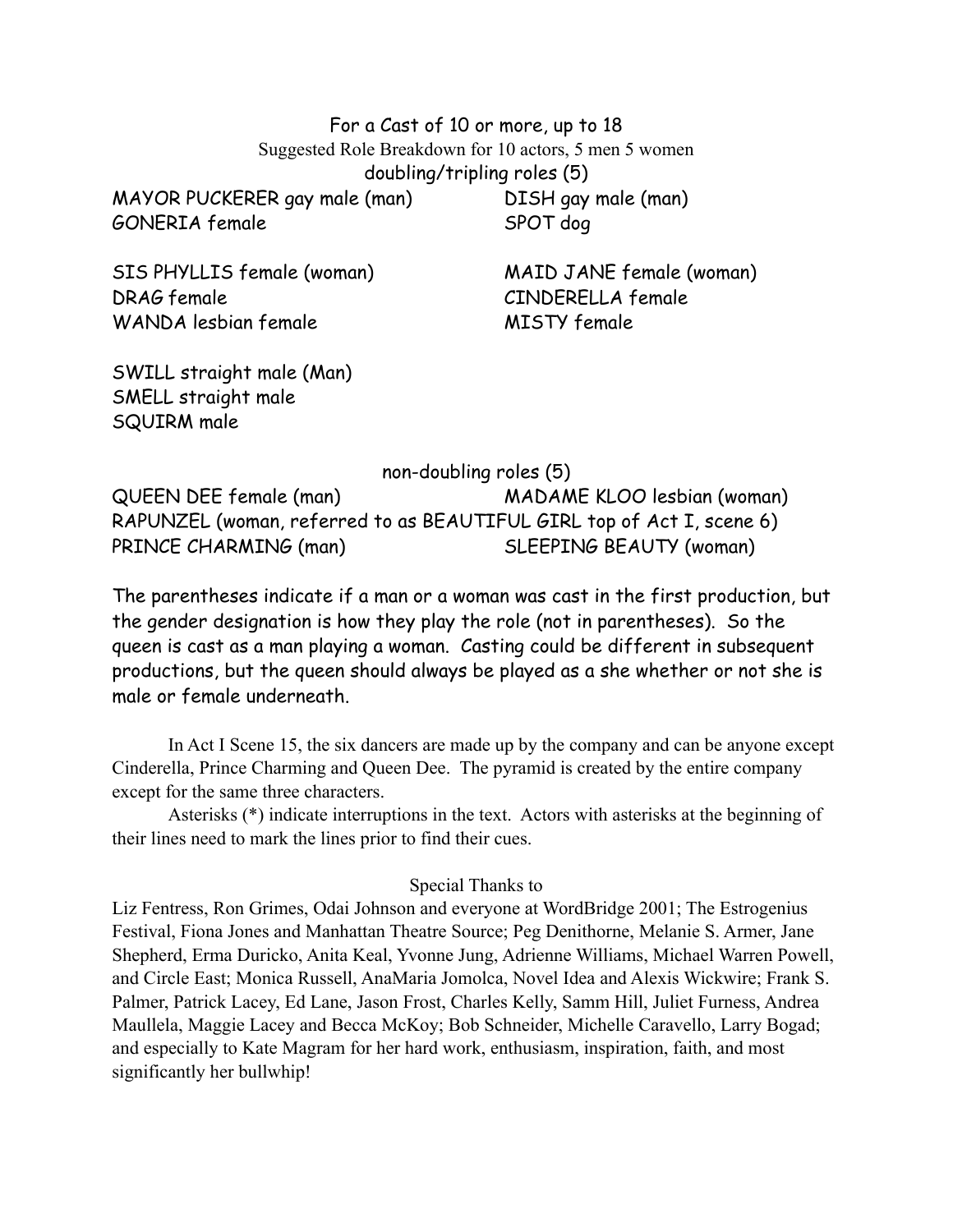#### SIGNIFICANT CIRCUS

## ACT I

## SCENE 1

## MAYOR PUCKERER

What do you mean the Castle is awake?

## DISH

Just what I said, sir, Your Mayorship, sir, don't say I didn't warn you sir --

## MAYOR PUCKERER

Dish, what's with all the sir this morning? Since when have you ever called me, "sir"?

## DISH

Since the Castle has awakened, sir.

## MAYOR PUCKERER

What do you mean the Castle has awakened? What's on the agenda for this morning?

#### DISH

If this were a day like any other day, you're supposed to meet with that woman from the Significant Circus.

#### MAYOR PUCKERER

I love the circus. Is it significant?

#### DISH

Compared to the fact that the Castle is up, up, up and running, up and de-vining and the moat is shining all filled up with water? The piranhas that used to live there, and then died there, have all sprung back to life, new teeth\* coming in sharper than ever!

## MAYOR PUCKERER

\*The agenda, Dish. What is on the agenda this morning?

#### DISH

I scheduled a walk through the village\*, but considering the situation...

#### MAYOR PUCKERER

\*I love to give tours! Who's it for?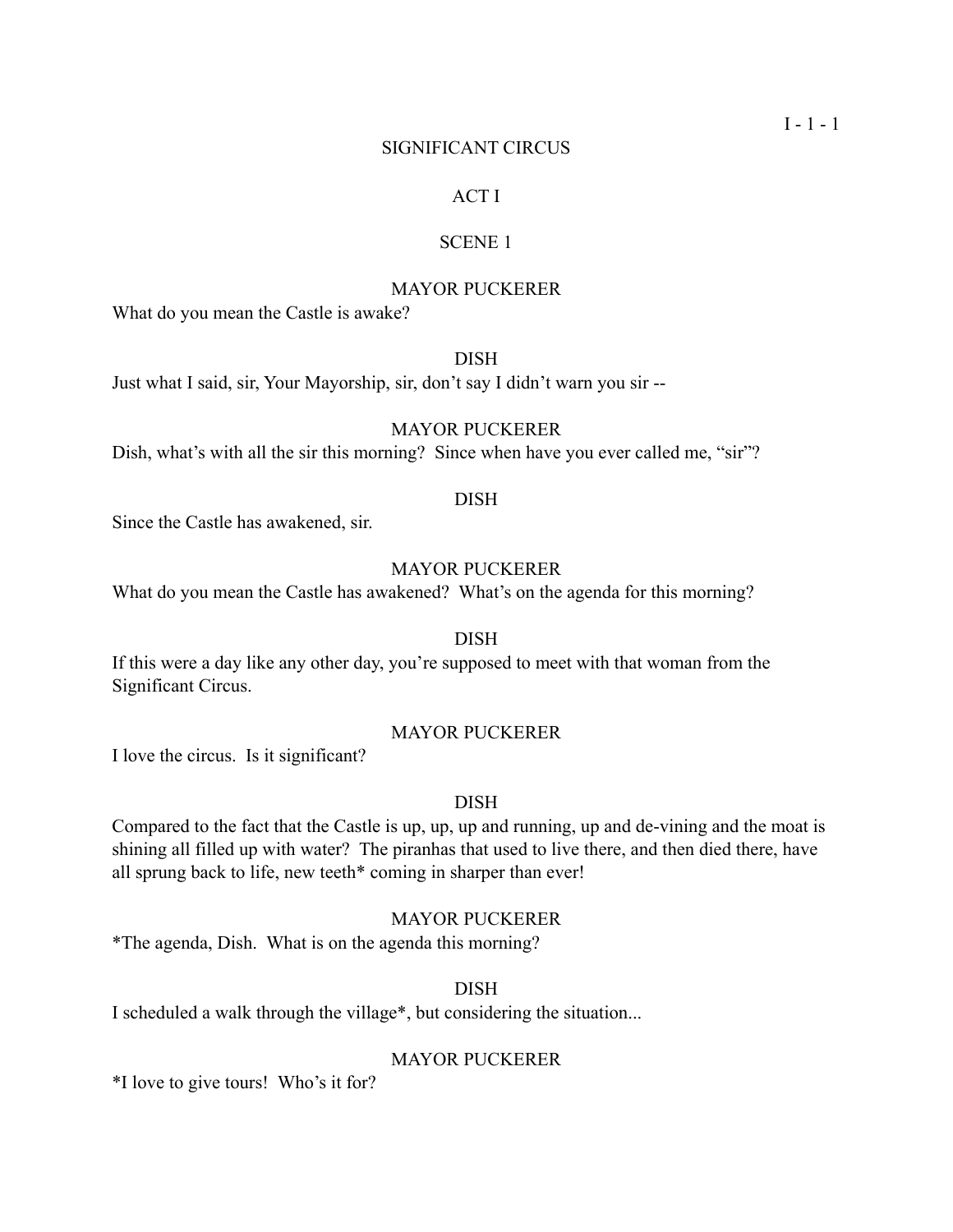#### DISH

The woman from the circus\*, a Madame Kloo.

## MAYOR PUCKERER

\*A tour and a circus -- my favorite things, and it's a beautiful day --

## DISH

No, it's not. The Castle is looming. The vines and the pines that covered it, they've been cut down or cut back or cut off and fallen so that the Castle rises, rises above us as if it sat on an inflatable mountain that had long ago deflated only now its being pumped back up!

(A shadow encroaches.)

#### MAYOR PUCKERER

 $Dish - ?$ 

#### DISH

As the Castle rears its ugly head, its towers, ramparts, drawbridge, it casts a shadow over the entire Village!

(The shadow casts them into a darker day.)

## MAYOR PUCKERER

You must be exaggerating\*. Did you turn the lights out?

## DISH

\*I do tend to do that, but not when someone has stolen the foliage to the heart of the Castle and taken a kiss from the lips of that spellbound girl who was sleeping there, not when we don't even know the full matter of the matter, not today!

## MAYOR PUCKERER

Someone what?

#### DISH

Just what I said sir. Oh, and the press is on the phone awaiting your statement.

## MAYOR PUCKERER

My statement?

DISH

About the castle, sir.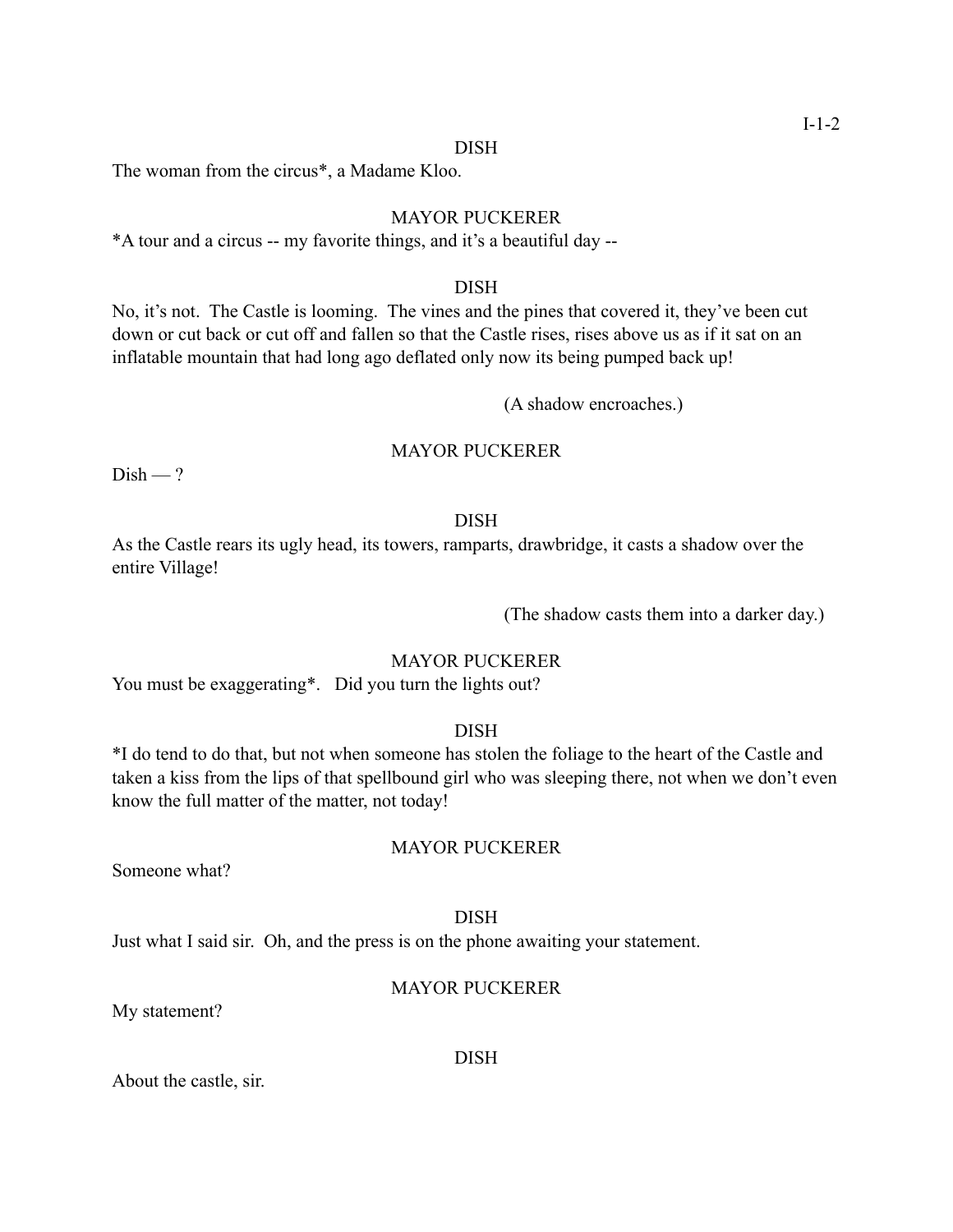## MAYOR PUCKERER

Something about a Circus?

#### DISH

The Castle. The press is waiting.

#### MAYOR PUCKERER

The Village of Demensia has been rules by the Mayor --

#### DISH

Let's say governed, shall we sir?

# MAYOR PUCKERER

Of course. Ahem.

## DISH

Let's not think of ourselves as a ruler.

MAYOR PUCKERER

Especially because we're not that straight.

Right!

#### MAYOR PUCKERER

DISH

The press has never before asked for a statement.

#### DISH

Don't want to get egg on your face, sir!

## MAYOR PUCKERER

Egg on my face?

## DISH

The Village of Demensia has enjoyed nothing but prosperity!

## MAYOR PUCKERER

Good line. I'll use that one. I'm a good Mayor, a smart Mayor, a Mayor for every Demension! There have been Mayors here for at least a hundred years.

Exactly a hundred years.

#### DISH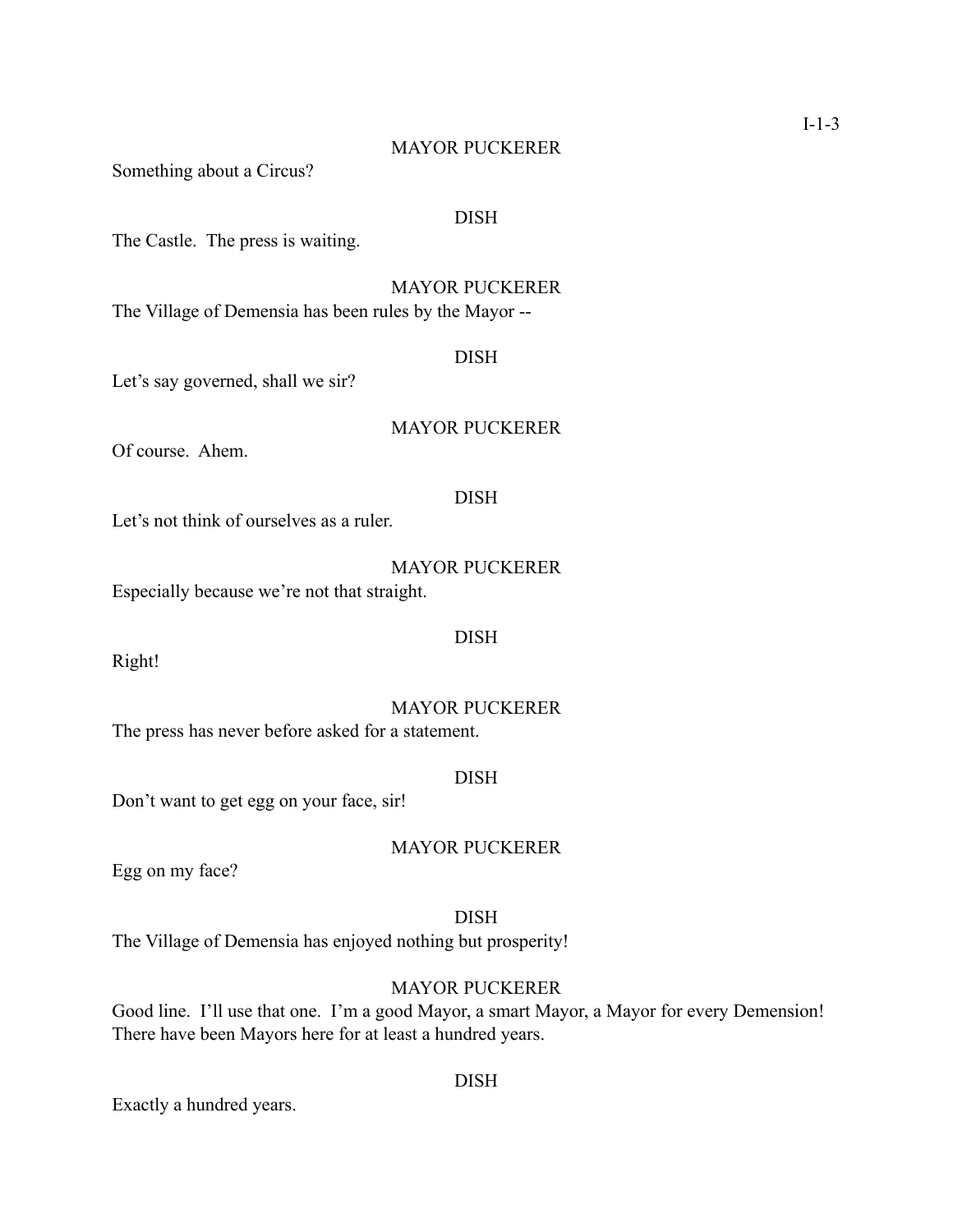# DISH (cont'd)

(cringing, to himself) Ohhh, egg on my face!

MAYOR PUCKERER

A hundred years? Was there a time limit on the rule of law?

## DISH

I'm sorry sir!

# MAYOR PUCKERER

But why doesn't anyone seem to know about it?

## DISH

They forgot.

## MAYOR PUCKERER

What do you mean they forgot? Who forgot?

## DISH

Jumped up and bit me on the ass.

# MAYOR PUCKERER

A hundred years is not the easiest amount of time to measure.

## DISH

I have no excuse. Are you going to whip me now?

## MAYOR PUCKERER

I'm not going to whip you Dish.

## DISH

You're too kind sir.

## MAYOR PUCKERER

Just not my thing. Please stop calling me sir.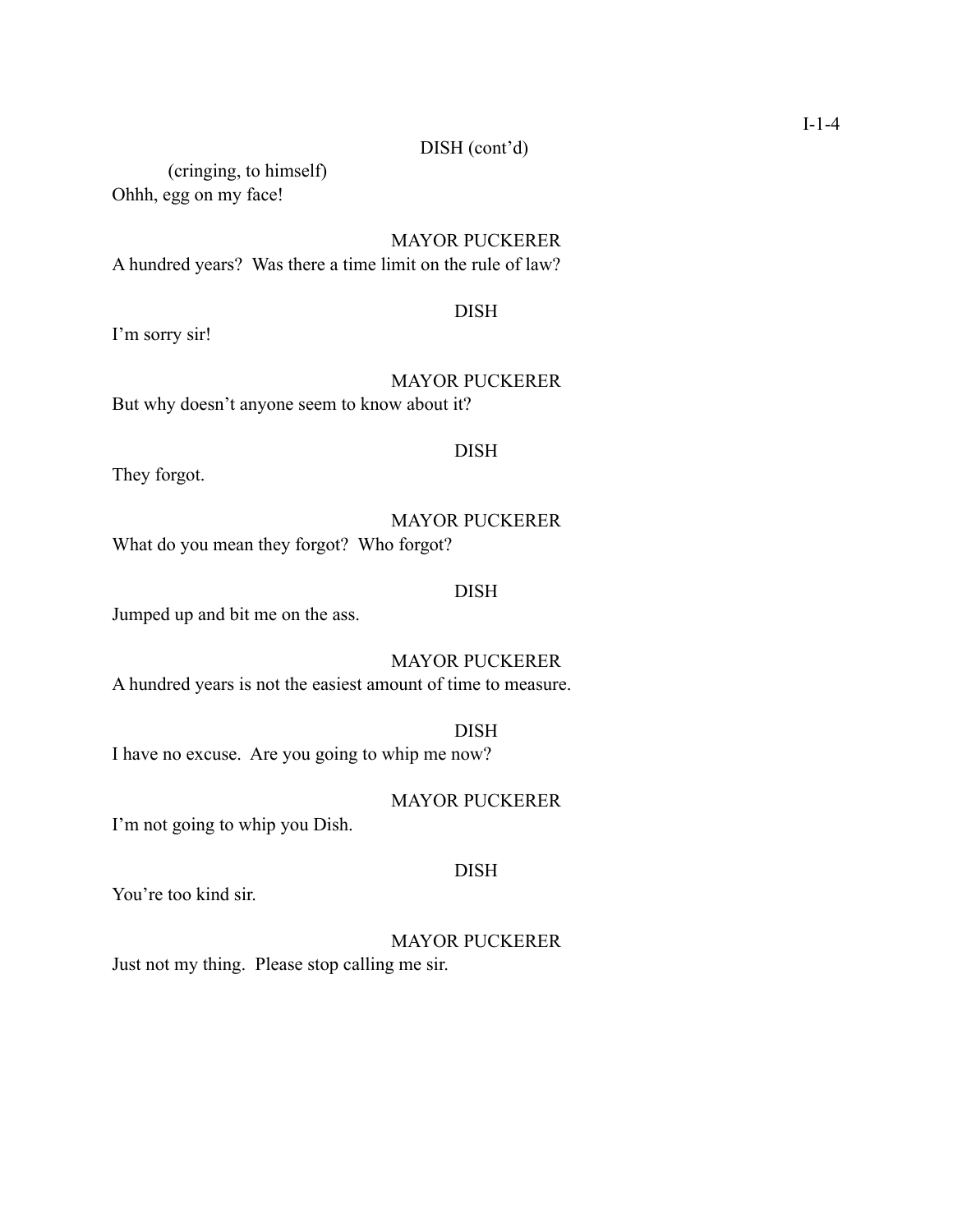(The Castle. QUEEN DEE yawns an enormous yawn and stretches an enormous stretch, all accompanied by her own noises. At her feet, MAID JANE & 2 SOLDIERS -- SQUIRM and DRAG -- yawn, stretch and make their own noises, taking cues from/mirroring the QUEEN. At the peak of this morning concert including gymnastics and contortion, QUEEN suddenly stops, catching THEM ALL by surprise, and THEY fall out.)

#### QUEEN DEE

HaHA!

 (MAID JANE, SQUIRM and DRAG try to come to attention.)

## QUEEN DEE

Why is it We are awakened in the early morning, when We have often requested to be awakened only in the late morning? When We prefer to sleep just that teensy bit longer, We are jarred from our bed by a bell or a bark, and We end up awaking on our arse!

> (A WHISPER is heard moving towards the QUEEN. DRAG hears it first and passes it to SQUIRM who passes it to JANE who passes it back to DRAG who passes it to the QUEEN who SCREAMS in horror.)

#### QUEEN DEE

Our slaughter, Creeping Booty's ass been Minced up by the Quick!

DRAG

Your quarter, Peeping Tulip, has been Winced at by the Sick!

JANE

You oughta, Keeping Nudies, has been Cinched up in the Fifth!

#### SQUIRM

Your water, Leaping Julep, has been Rinsed wet in the Crik!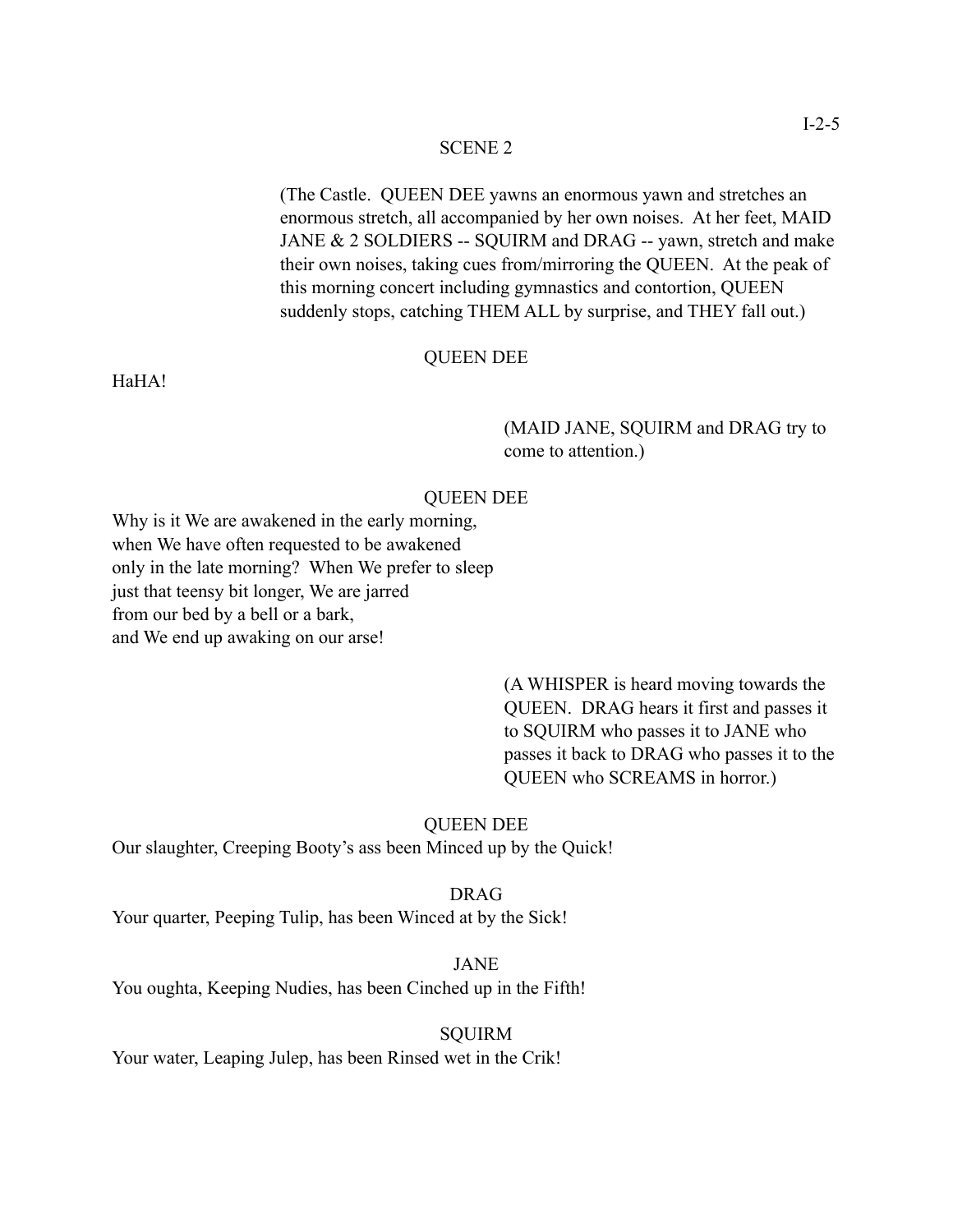## DRAG

Your daughter, Sleeping Beauty, has been Princed by a Prick!

 (QUEEN DEE screams and swoons. SHE is caught by the THREESOME.)

#### QUEEN DEE

Put us down, you fools!

## (THEY do.)

#### QUEEN DEE

Is this the same old prick that afforded her the sleep? Which prick? How big a prick? A manly prick or a prickly dick? Could it be 'twas reverse and she was pricked by a prince? Would that be much worse or was she princed by a prick? If she was pricked, or she was princed, either way there is a situation at hand. Was this prince a prick of a man? Was his pricking princely-wincely or was it less than grand? And how did he get in? This formidable Castle has a moat and ramparts. This formidable Castle has piranhas and our dog farts.

## (SPOT enters.)

#### QUEEN DEE

Could this prince have penetrated in a prickly way pressing past the bushes and the briars that surround our safe estate? (breaking into the French children's song, Alouette) Penetration, Gentle Penetration Is he charming and is he quite the prince?

#### SQUIRM

Did he leave the sheets all stained?

#### JANE

Is she like a lion tamed?

DRAG

Was she wet?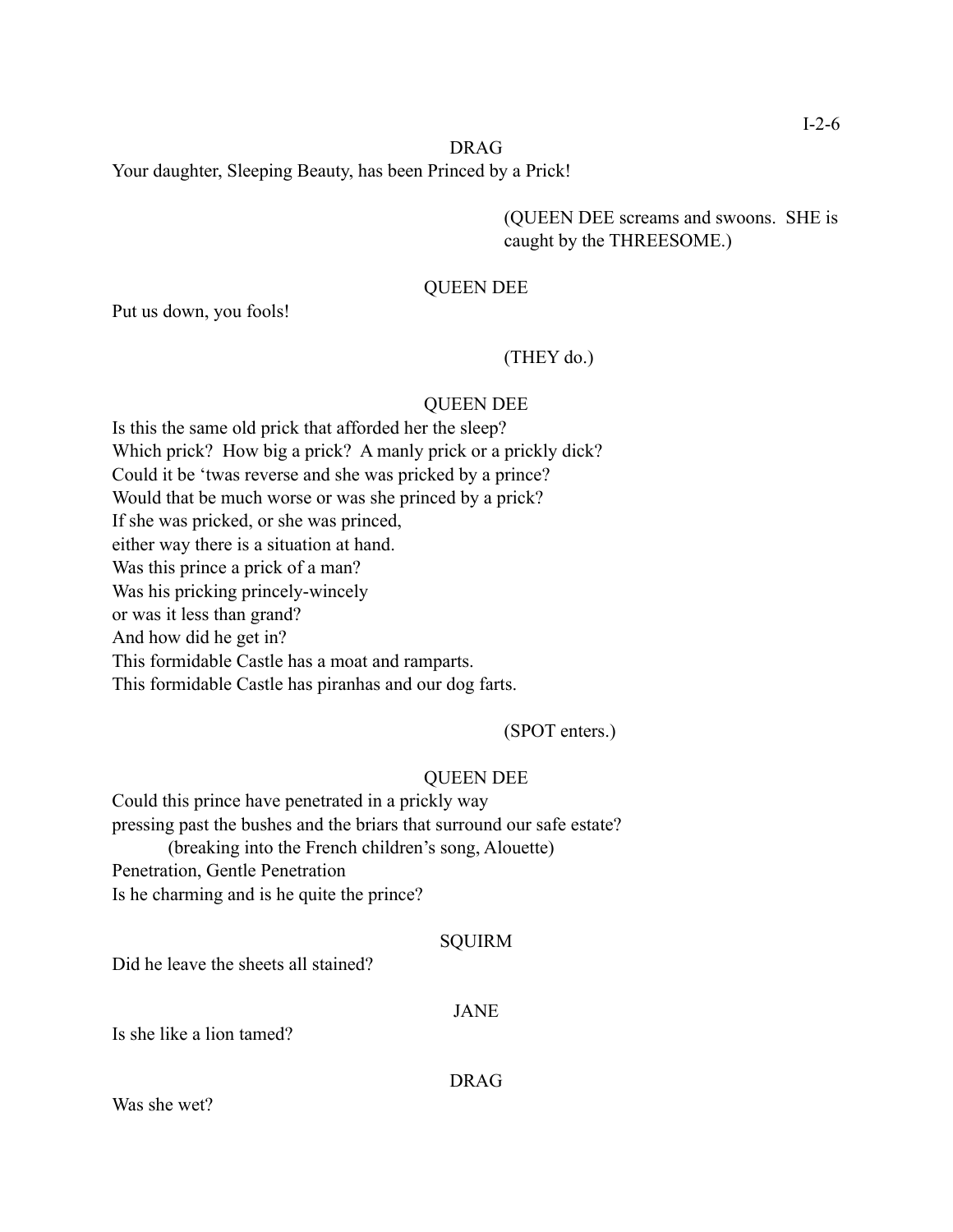## **SQUIRM**

I can bet!

# QUEEN DEE and THREESOME

Ah-ah-ah-ah! Penetration Gentle Penetration Was she lubed or was it quite a shock?

Do you think her skin's in tact?

Will we have to alter fact?

JANE

DRAG

SQUIRM

That daughter of yours?

## DRAG

I bet she wants more!

## QUEEN DEE

Where's Our daughter and what has she to say?

 (THREESOME have scrambled themselves into a physical tangle from which they now attempt to free themselves in order to go get the daughter of the Queen.)

## QUEEN DEE

Bring us Our daughter!

 (THREESOME collapse on the floor in defeat. Enter FIFTH ATTENDANT -- this person is selected each night from the audience.)

# FIFTH ATTENDANT

My Queen, your daughter is Missing!

 (ATTENDANT exits as QUEEN gasps. SPOT circles barking.)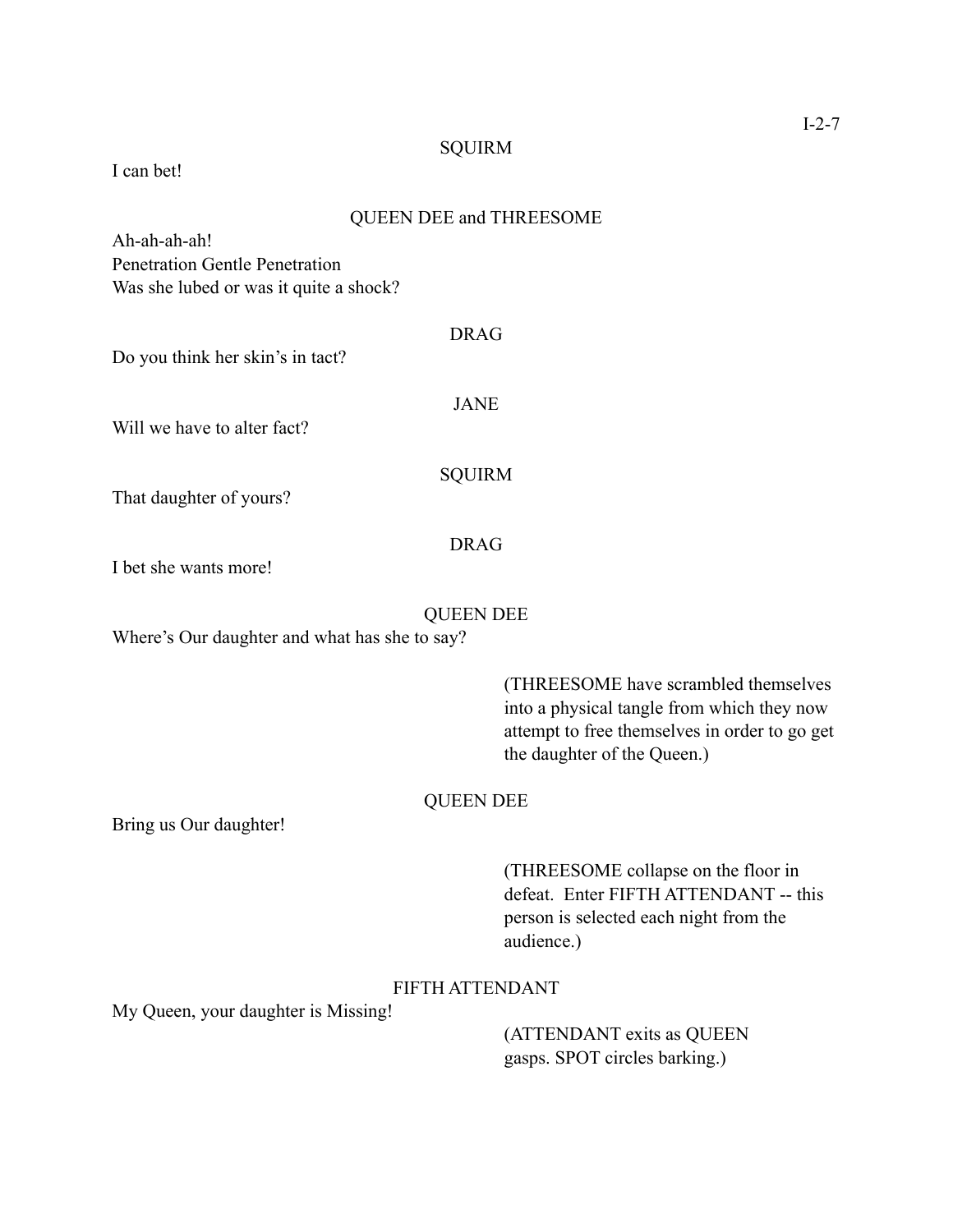|                                                                    | <b>SPOT</b>      |
|--------------------------------------------------------------------|------------------|
| I gotta go! I gotta find her! I gotta go! I gotta go!<br>(exiting) |                  |
| Beauty beauty beauty beauty beauty!                                |                  |
| Missing?                                                           | <b>QUEEN DEE</b> |
| Hissing!                                                           | <b>SQUIRM</b>    |
| <b>Blissing!</b>                                                   | <b>DRAG</b>      |
| Kissing?!                                                          | <b>JANE</b>      |
| I didn't hear Pissing, did I?                                      | <b>SQUIRM</b>    |
|                                                                    | <b>DRAG</b>      |
| Pissing?!                                                          | <b>OUEEN DEE</b> |

Missing! She's missing! O!... --then bring me the Prick!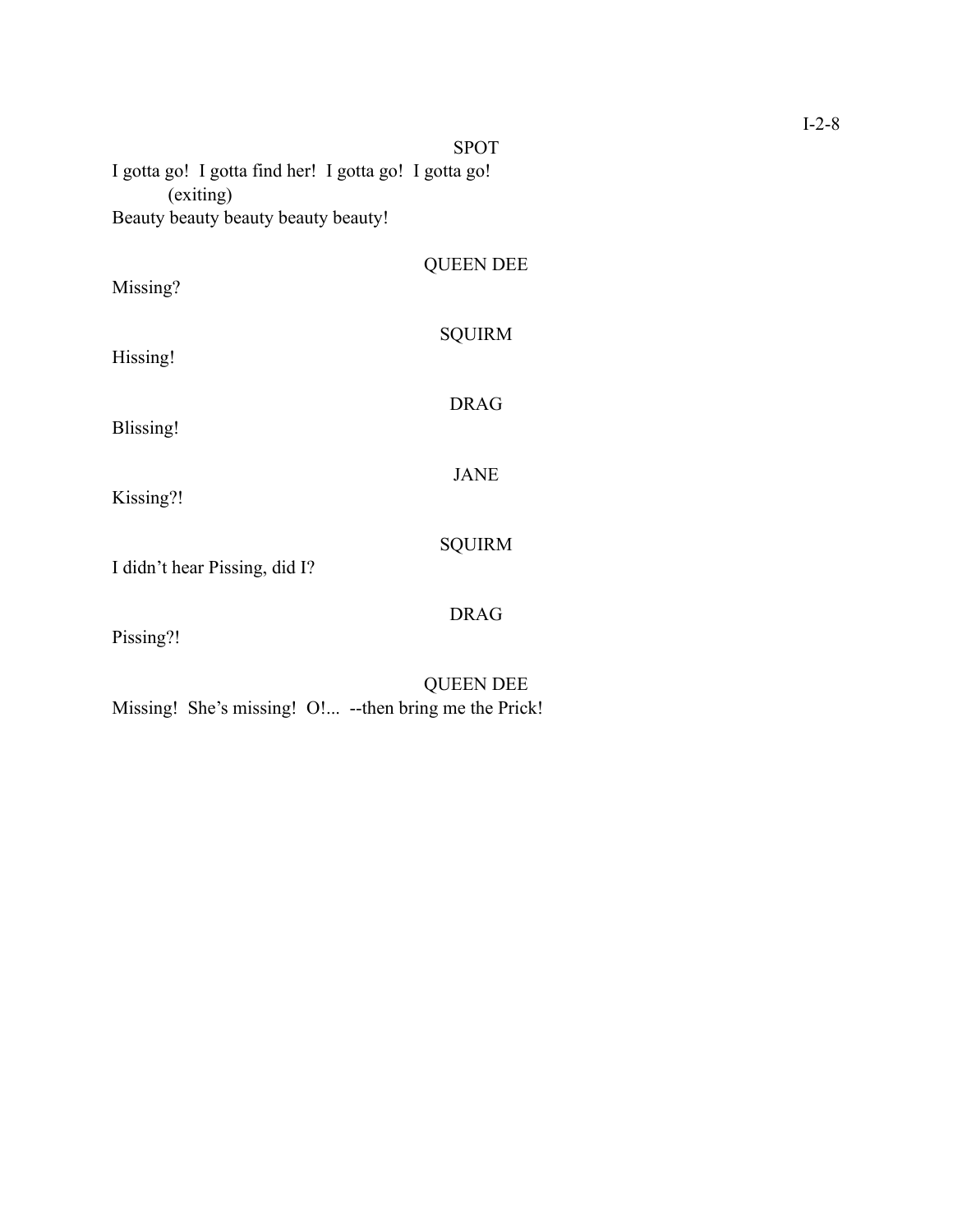#### **BEAUTY**

A princess by her nature is very very tall, But to me, being a princess doesn't seem that way at all. I feel so small. What if a princess were to fall? What if a princess lost her station? Would she need to give an explanation? Would her fall upset her nation? Why do people look up to me? I've done nothing but dress prettily? What if a princess lets herself be felled -- Hacksawed in half without a magic spell -- Would anyone hear her yell? And if they heard would they care at all? What if a princess dares to fall?

#### (At SWILL's bar.)

#### **BEAUTY**

I need a place to stay.

#### SWILL

There's room upstairs at the Inn. Two hundred a night.

#### **BEAUTY**

It doesn't look that big from the outside.

#### SWILL

Two hundred dollars.

#### **BEAUTY**

How do people without two hundred dollars get two hundred dollars?

## SWILL

Quickly? Rob a bank. Sell your body. Ask your folks. Or get a job.

#### **BEAUTY**

Would you give me a job?

#### SWILL

No.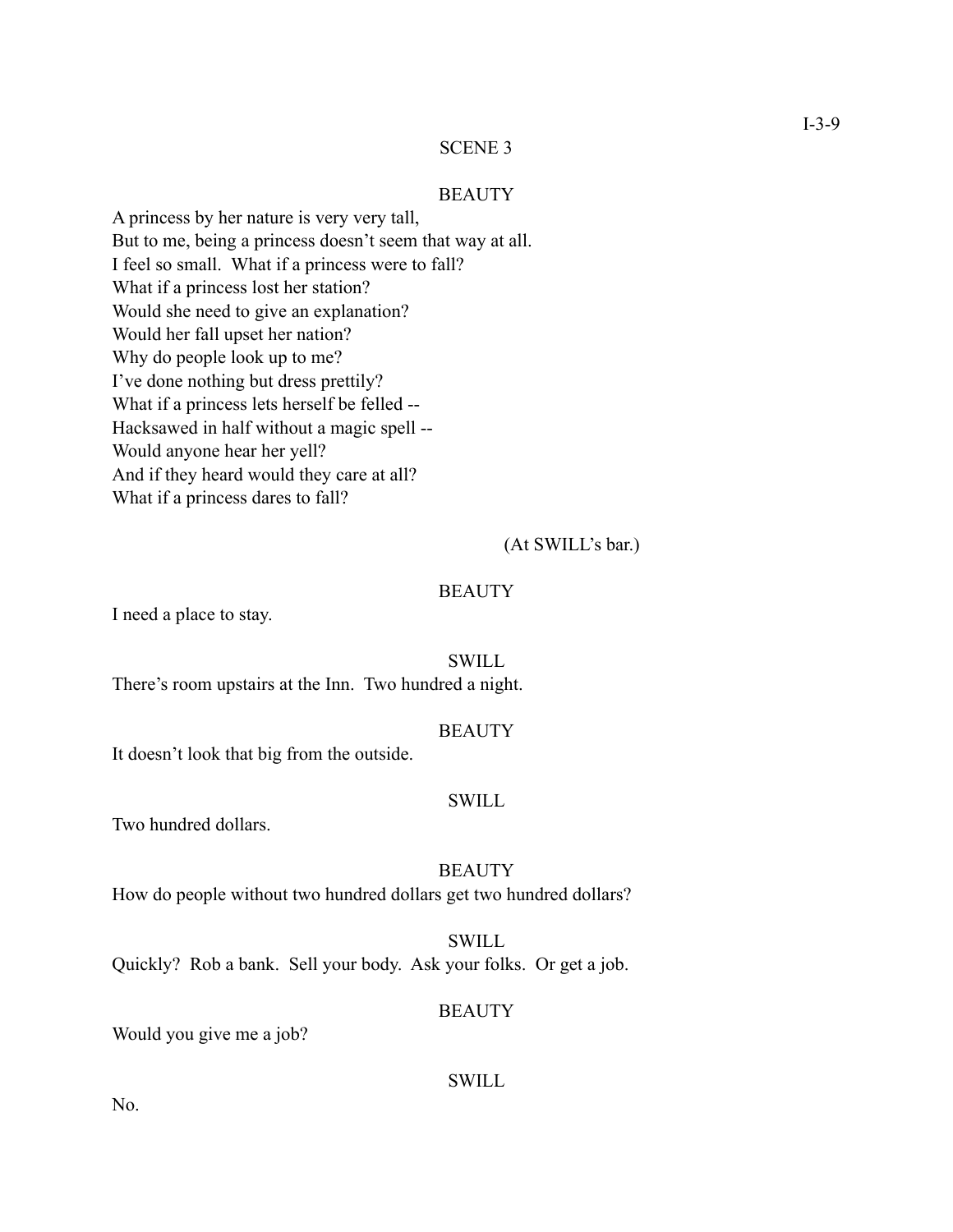| Why not?            | <b>BEAUTY</b> |
|---------------------|---------------|
| You're a princess.  | <b>SWILL</b>  |
| Is it that obvious? | <b>BEAUTY</b> |
| Yeah.               | <b>SWILL</b>  |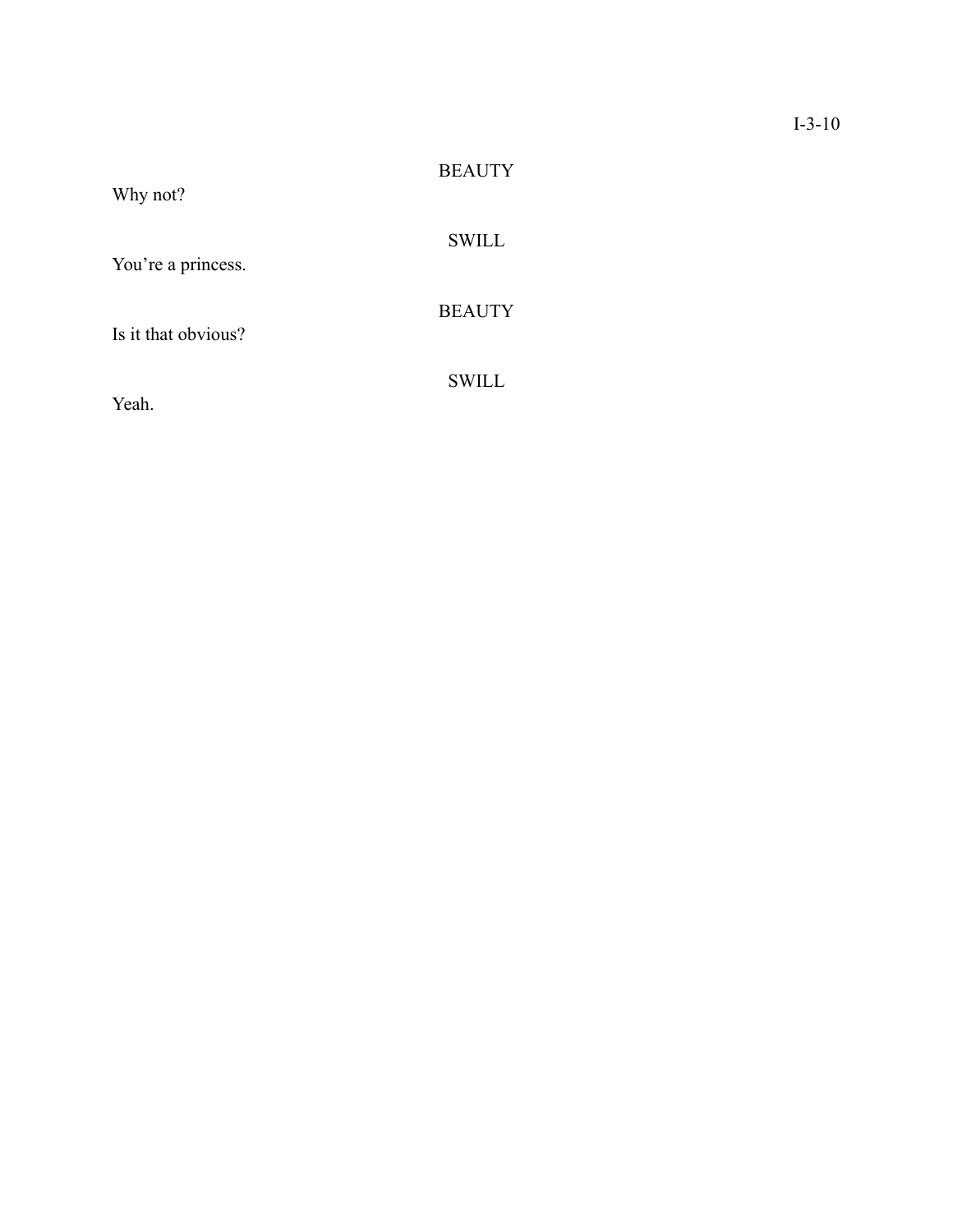(MADAME KLOO enters MAYOR PUCKERER's office and strikes a dramatic pose.)

## DISH

You must be Madame Kloo.

 (MADAME KLOO strikes a new dramatic pose as an affirmative answer.)

## MAYOR PUCKERER

The woman from the Circus?

## DISH

It's so nice to meet you.

## MAYOR PUCKERER

The one I get to take on the Tour?!!

## DISH

I'm Dish, the Mayor's assistant. We spoke on the phone. Come in, come in.

 (MADAME KLOO maintains her dramatic pose.)

## MAYOR PUCKERER

I'm Mayor Puckerer.

## MADAME KLOO

Pucker?

## MAYOR PUCKERER

Puckerer. The person in the act of or with the ability to pucker. Puckerer.

 (MADAME KLOO extends her hand and MAYOR PUCKERER kisses it.)

## MADAME KLOO

Charmed, I'm sure. I have a contract you can sign to insure that The Significant Circus plays your town this spring.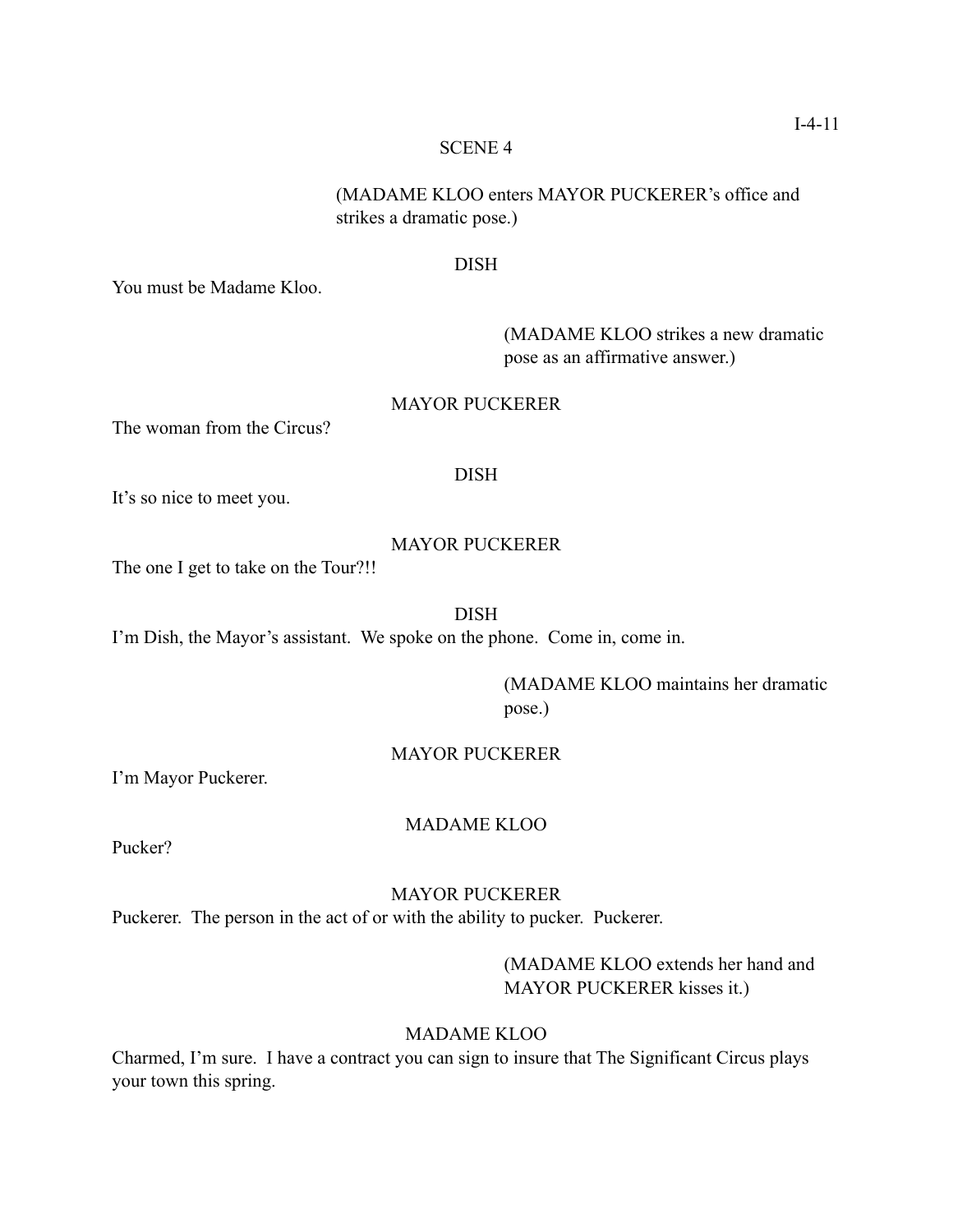I-4-12

(DISH scoops up the contract.)

## MADAME KLOO

But I'll need it to --

#### DISH

Go! Take the tour! Have fun! It's a lovely day! (aside to MAYOR PUCKERER) Try to keep her attention away from the Castle, and I'll schedule that press conference.

#### MADAME KLOO

I wasn't prepared to speak to the press.

## DISH

Oh, not you Madame Kloo, it's a small matter, nothing important.

#### MADAME KLOO

Why can't we stay here and sign the contract?

DISH Stroll on Madame Kloo. The Mayor will be right with you.

## MADAME KLOO

I shall await my escort.

## DISH

If the Castle decides to run things, you won't be Mayor much longer.

#### MAYOR PUCKERER

What do you mean run things?

#### DISH

The Castle has a Queen and an Army of Soldiers.

## MAYOR PUCKERER

A Queen? Did you say a Queen?

#### DISH

Just go. Go!

## MADAME KLOO

I wanted to show you the contract.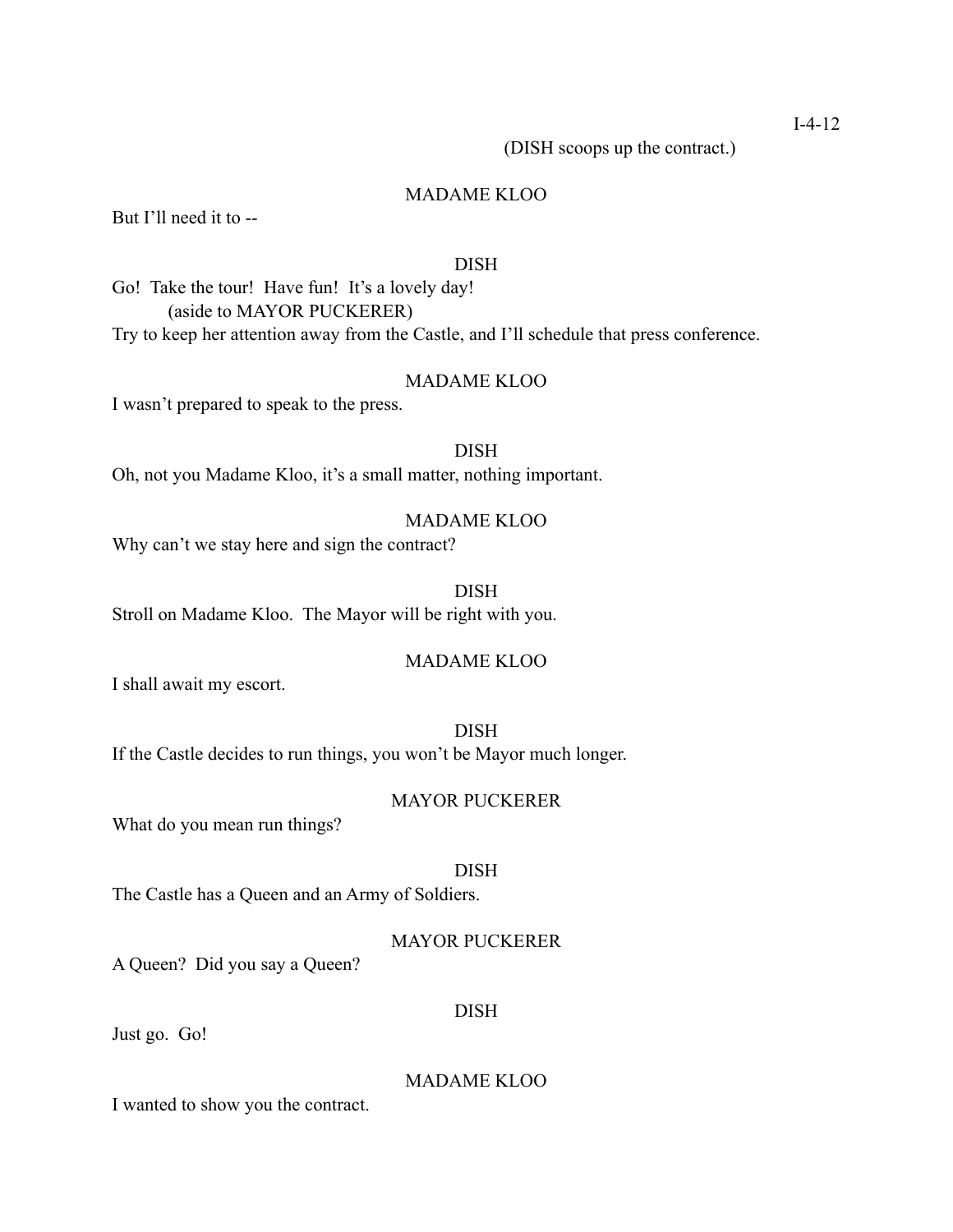## MAYOR PUCKERER

And away we go! The Village of Demensia! Notice the shops down Main Street: the dress shop for larger sizes, Winterson's Women's Shoes, the bondage shop for fetishes. I get chills thinking about it! Turning the corner onto Vine --

> (A SHADOW looms. To avoid it, MAYOR PUCKERER swerves.)

## MAYOR PUCKERER

No, we don't want to go that way!

## MADAME KLOO

What way?

## MAYOR PUCKERER

Here, we can stroll the Village Green! All weddings, baby namings, any milestone marked with a public ceremony happens here on the Village Green.

MADAME KLOO

This is where The Significant Circus will perform!

## MAYOR PUCKERER

Of course!

### MADAME KLOO

We could sign the contract right here in a public ceremony.

#### MAYOR PUCKERER

(as a compliment)

How Demented of you to think of it! We'll have a celebratory drink at our Inn There's a new pool table and a dart board, and our bartender, Swill, just shot a very big bison. It's head is being stuffed by our local Pachydermist.

# MADAME KLOO

You allow that?

## MAYOR PUCKERER

Just because we're liberal doesn't mean we harrass the hunters among us. Never know when we'll have to leave our pacifism behind and take up arms! There are some very dense forests behind the Ca-Ca --

(quick change of subject)

Next to the Inn is the Church, Our Lady of the Opera -- the organist is a special friend.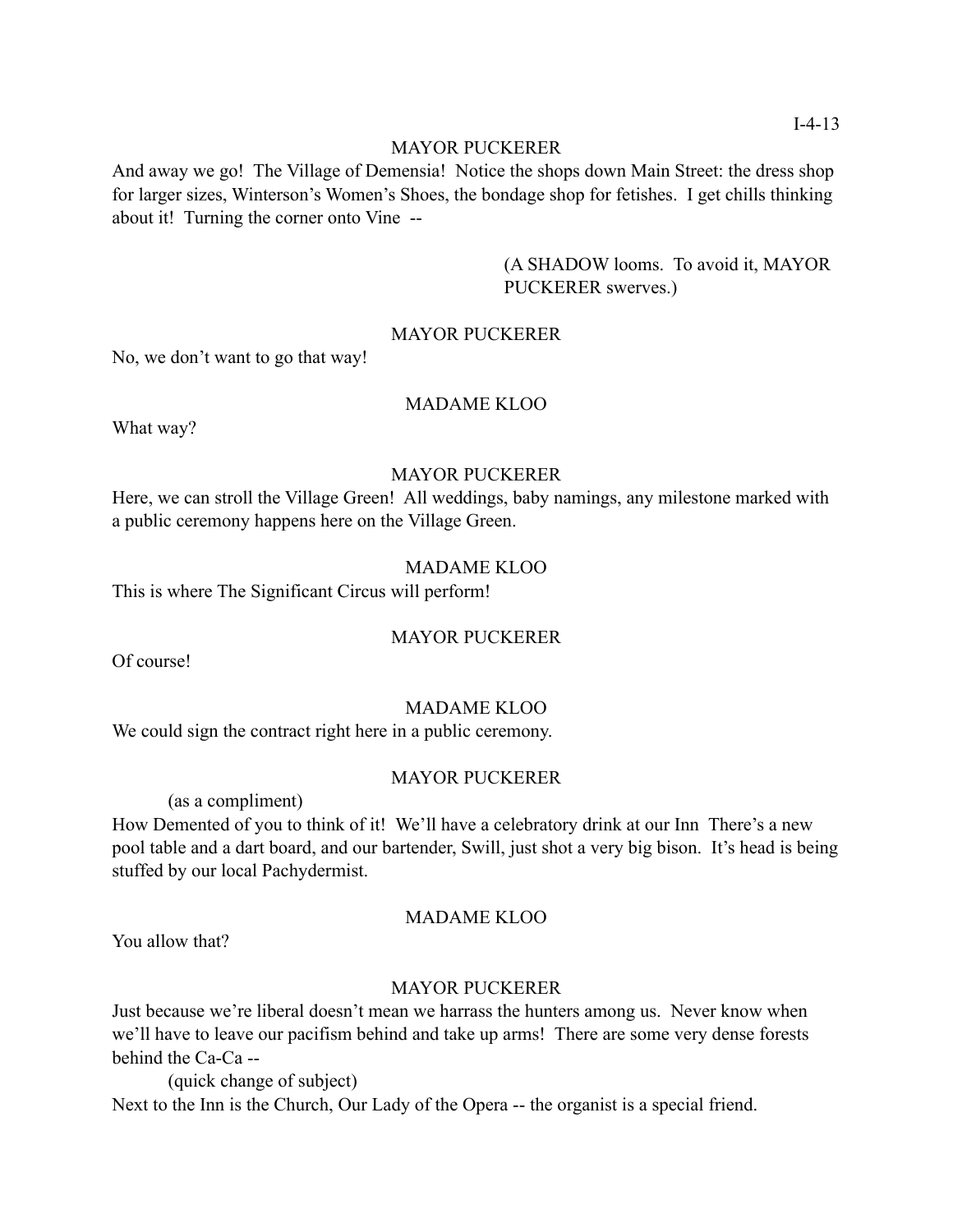(BEAUTY, having just left the bar, in full princess regalia, yanks off her tiara and tosses it to the ground and sneaks off towards the woods.)

## MAYOR PUCKERER

On the other side of the Inn is the jail in case one takes a wrong turn when leaving the bar. We like to make things simple in Demensia. This way to the Church, that way to the jail.

## MADAME KLOO

I'd rather stay at the bar.

 (As KLOO is about to grab the tiara, SPOT enters sniffing, growls at KLOO and takes the tiara, and exits searching for BEAUTY.)

## MAYOR PUCKERER

Some do. Behind the jail is a very liberal arts college and an unfortunate few have become academic, but that's the way the ice cream melts. Did I mention ice cream is our Number One Export!

# (SHADOW! MAYOR PUCKERER walks MADAME KLOO to the light.)

## MADAME KLOO

Is that a shadow, Mayor?

## MAYOR PUCKERER

Shadow? I don't see a shadow.

#### MADAME KLOO

Maybe we could go back to your office to get that contract.

# MAYOR PUCKERER

What a lovely idea!

## (MAYOR PUCKERER steers KLOO to the office where it is DARK.)

## MAYOR PUCKERER

Dish, can we have some lights?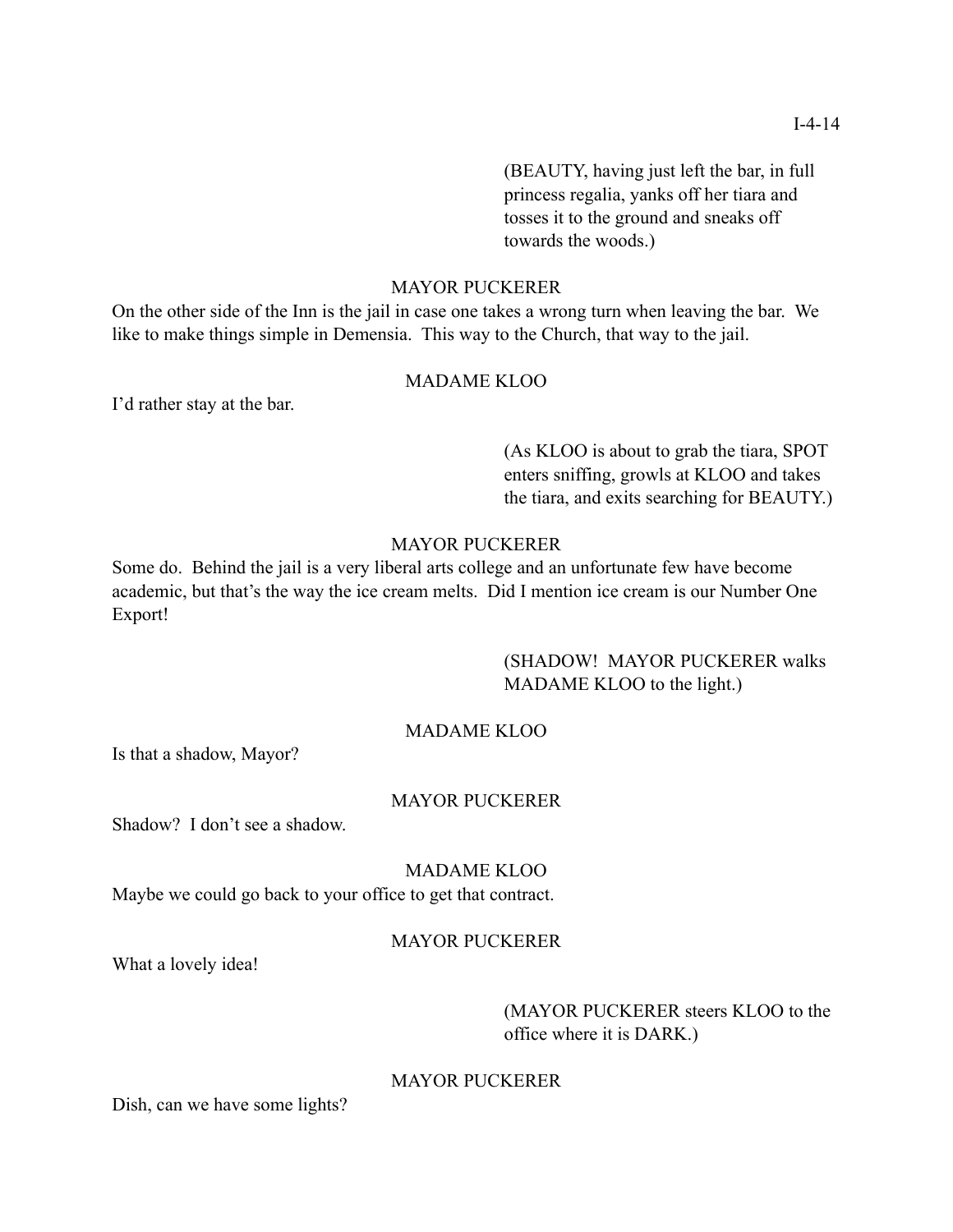#### MADAME KLOO

Are you sure there's nothing strange going on?

#### DISH

Strange? Why would you say that?

#### MAYOR PUCKERER

Please, don't let the dark frighten you.

#### MADAME KLOO

A little darkness cannot harm me. I have tamed the wildest beasts.

DISH But on the phone you said you were a people Circus, no animal acts.

## MADAME KLOO

I am a people person, and I wasn't speaking literally.

#### MAYOR PUCKERER

Do you have dancing bears?

#### MADAME KLOO

Are you a literal sort of person Pucker?

#### MAYOR PUCKERER

Puckerer. I try to take the literal literally and the figurative, well, that's a private matter. Do all contracts come with such fine print?

#### DISH

It's much too fine to read.

MADAME KLOO

Suggesting it is superior? Like a cake too pretty to cut?

## DISH

But shouldn't we\* try to read it?

## MAYOR PUCKERER

\*Dish, please. We're in a meeting.

MADAME KLOO

I could read it to you, if you wish, Dish.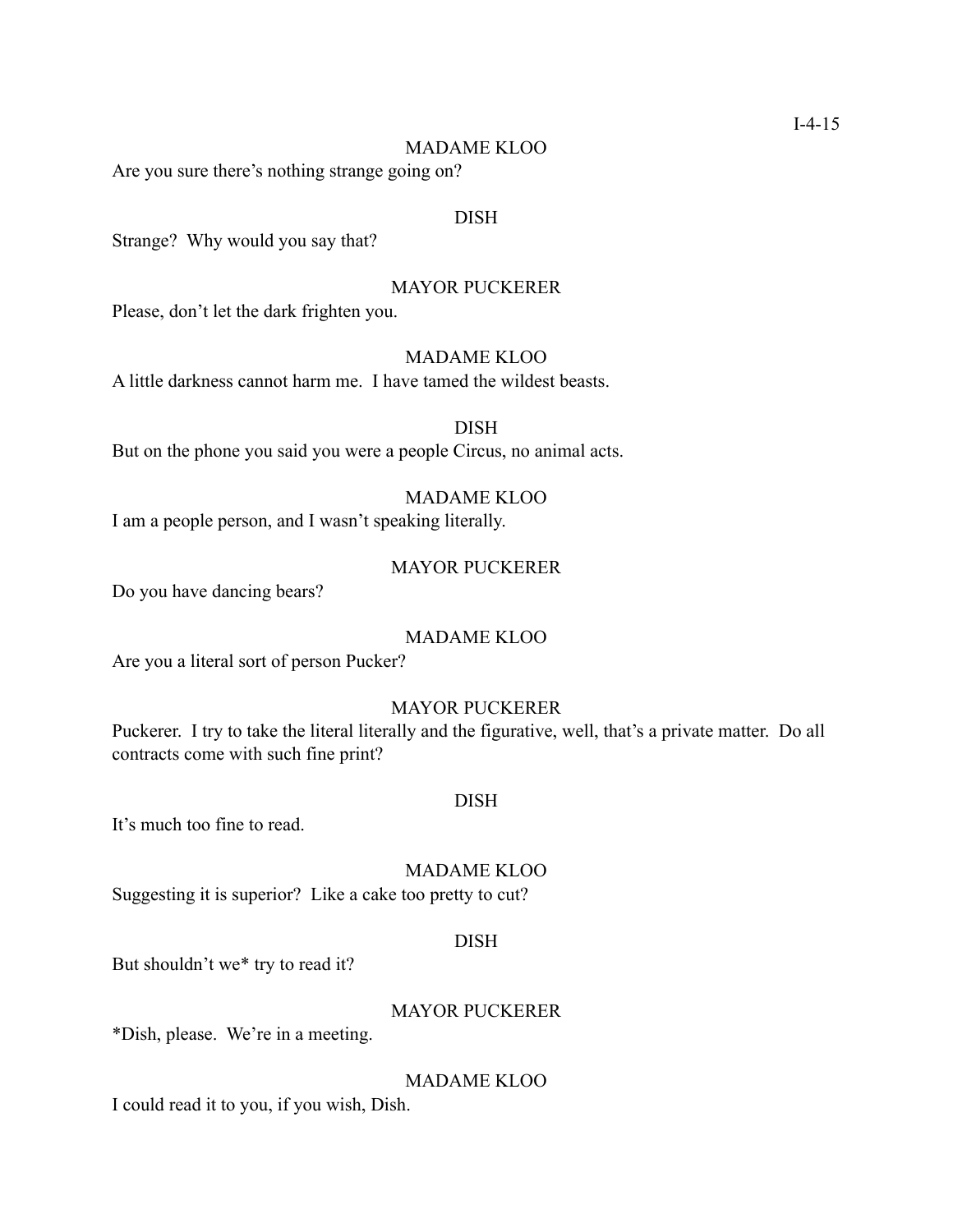DISH

Before he signs, yes.

## MAYOR PUCKERER

Only as a formality.

DISH

If you sign now and let her read it afterwards, then she would only be reading it as a formality.

MAYOR PUCKERER

Perhaps you could read it now, informally.

MADAME KLOO

If we're going to be informal, I'll change my clothes.

## DISH

Aren't contracts legally binding?

## MADAME KLOO

Perhaps I could tie you up with it.

#### DISH

I think reading it very quickly might suffice.

### MADAME KLOO

 (very quickly) Once upon a time in the Village of Demensia the party of the first part shall be party to the party of the second part\* and furthermore -- insufferable succotash -- more important is the fact that

|                                       | we are bringing our Circus to you and have   |
|---------------------------------------|----------------------------------------------|
| <b>MAYOR PUCKERER</b>                 | the most at steak or tofu because you need   |
| *Is that the Circus or the Village?   | no investment and get 40% of the advance     |
|                                       | off the top like the cream of the crop.** To |
| <b>MAYOR PUCKERER</b>                 | not provide us with the use of your Village  |
| ** Did you say something about cream? | Green on the date specified --               |

## MADAME KLOO (cont'd)

and if the Green is not green or we don't have access to it, you'll be fined an amount most deeply felt in your backpocket to excuse the fact that we packed an entire Circus into our backpocket to play a Village sans Green and leave here happy as clams!

## MAYOR PUCKERER

Did I mention that our Village specializes in ice cream?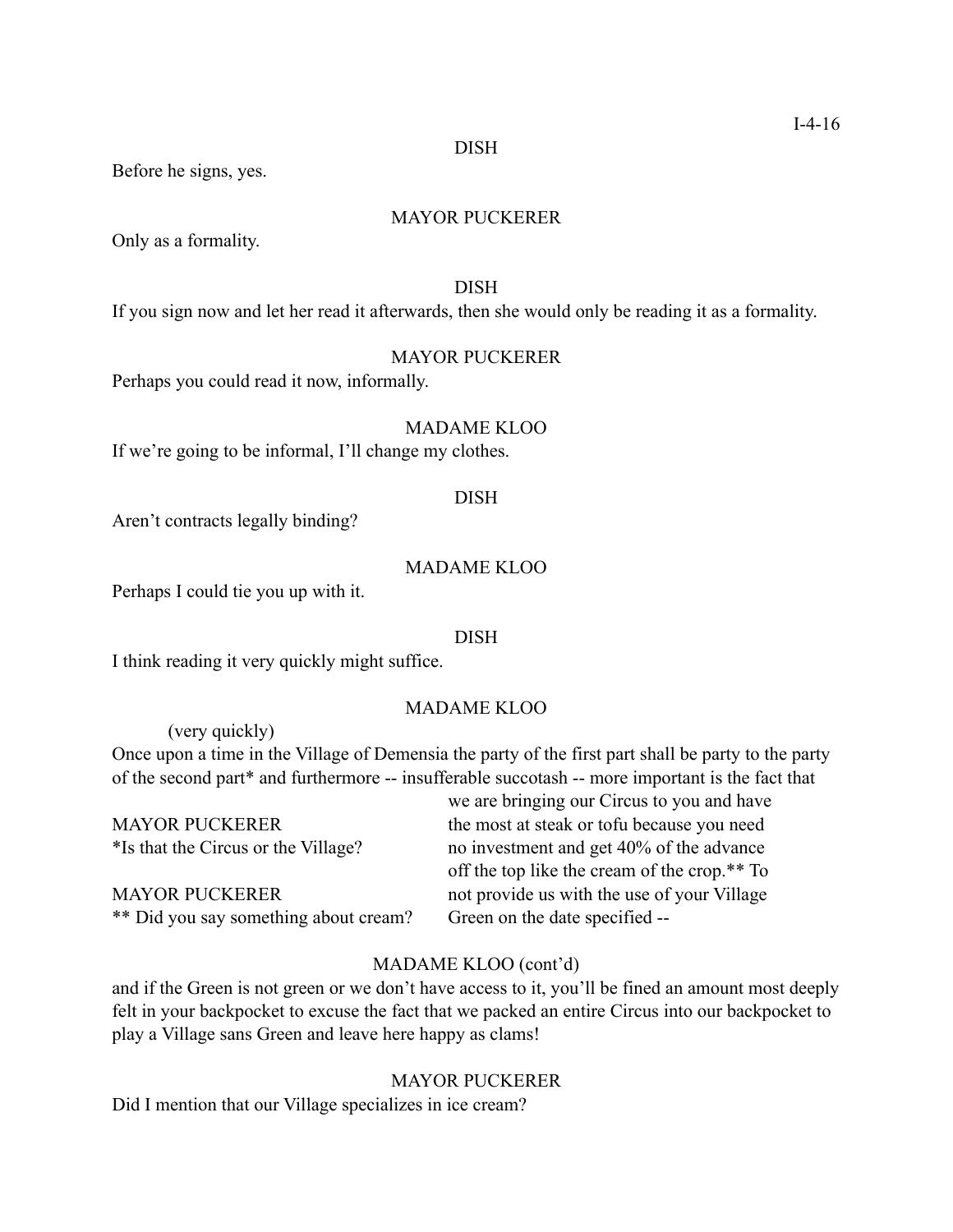## MADAME KLOO

All concessions are the proprietary propension of the Significant Circus and others will not be added to suit local preference as stated in the earlier section 5 subheading C which I already read.

## MAYOR PUCKERER

Did you mention clams?

## MADAME KLOO

I did.

## (MAYOR PUCKERER signs.)

## MAYOR PUCKERER

Done! I have a soft spot in my heart for people like you, Madame MADAME KLOO.

DISH

Wasn't there a penalty for the Village Green not being Green?

#### MAYOR PUCKERER

We just love a good circus!

#### MADAME KLOO

I'll see you on the big day! May Fifteen!

#### DISH

But what if it rains?

MADAME KLOO

May Fifteen or pay the penalties. Thank you both so very much.

 (KLOO touches DISH's cheeks to her own, then the MAYOR PUCKERER's.)

## MADAME KLOO and MAYOR PUCKERER

Touch-touch!

(KLOO gathers contract and sweeps out.)

DISH

Penalties!? What did you do??!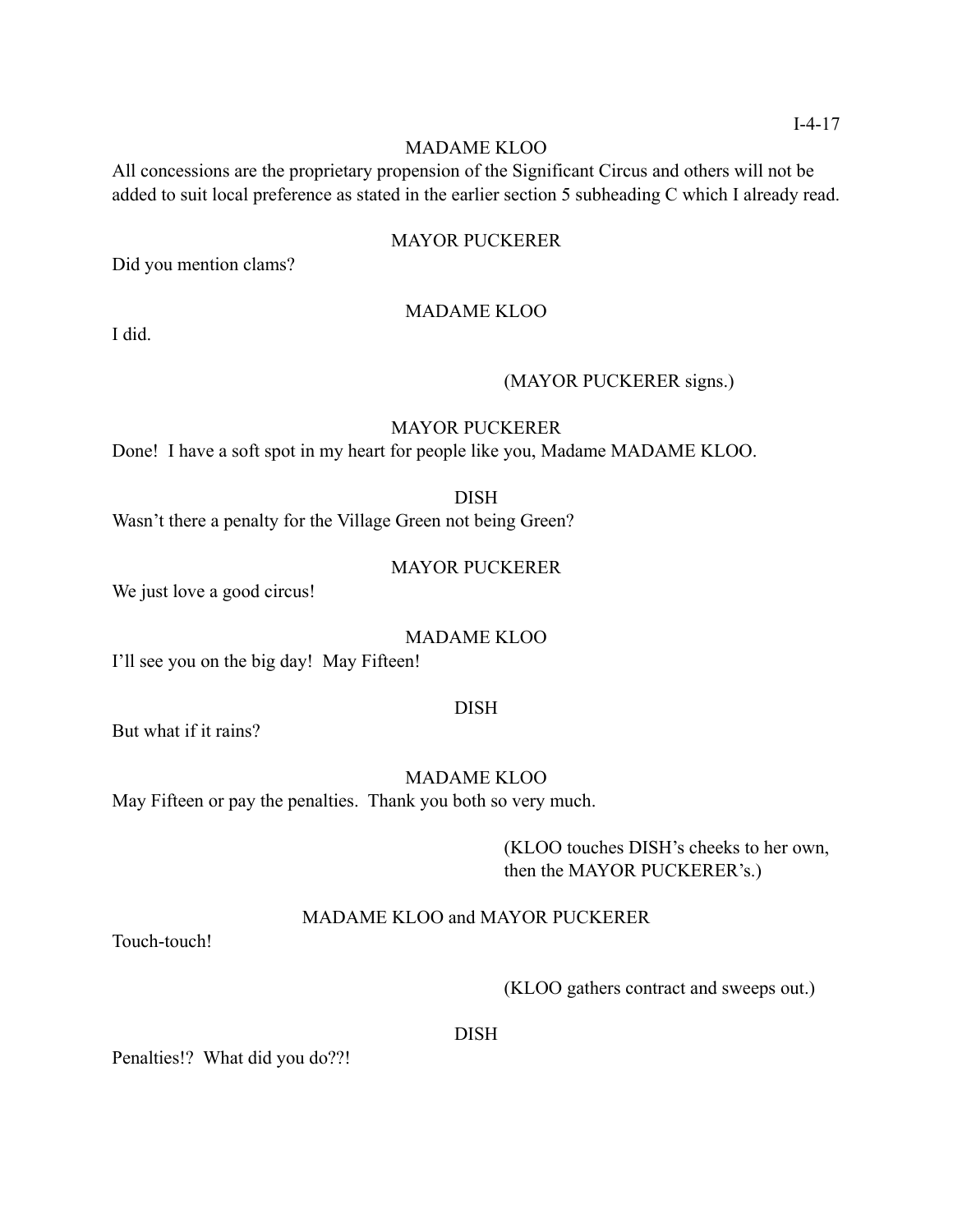#### MAYOR PUCKERER

Wasn't I supposed to sign?

## DISH

We don't know what's going to happen with the Village Green. What if the Castle wants it?

## MAYOR PUCKERER

It's not theirs to take.

## DISH

But what if they send those big strong chain-mail-clad fencing muscled-up jousting Knighted Men?

#### MAYOR PUCKERER

Do they really have men like that up there?

#### DISH

The Castle and all the people inside have been asleep for a hundred years That means that when they went to sleep they were Victorians.

#### MAYOR PUCKERER

Is that what they called Republicans back then?

DISH

Don't say that word. Don't think that word. Not in my presence, please Mayor sir!

## MAYOR PUCKERER

Republicans?

#### (DISH screams.)

#### MAYOR PUCKERER

And you say they are awake now?

(DISH screams again, exits screaming.)

DISH

Egg on my face, I just know it. There will be egg on my face!

#### MAYOR PUCKERER

I wish I knew just what to do. I ought - this is much more troubling than I thought.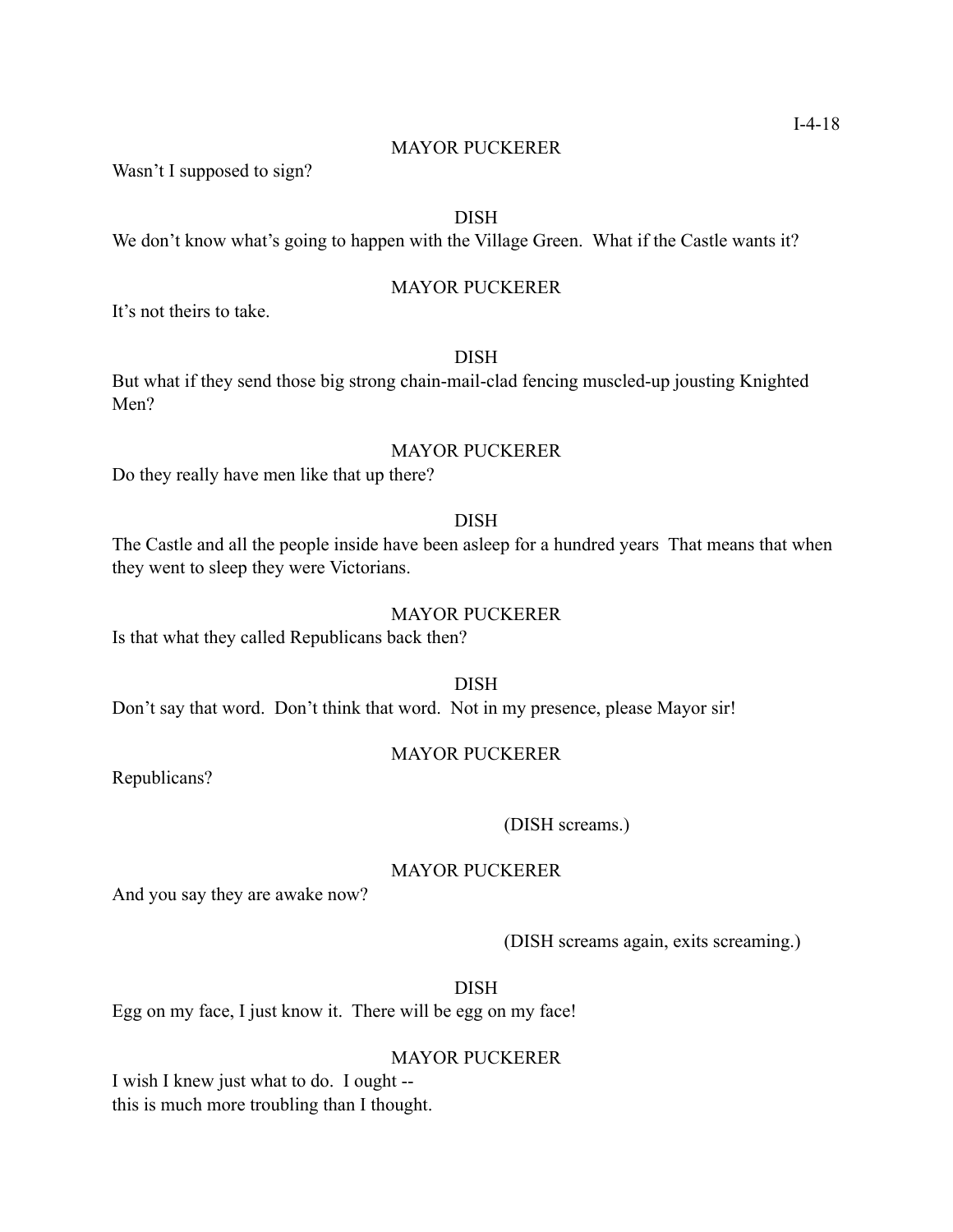# (In the Castle, QUEEN DEE and her THREESOME -- SQUIRM, DRAG and MAID JANE -- meet with PRINCE CHARMING.)

## QUEEN DEE

Welcome Prince, and let Us officially thank you for waking Us at such a spine-tingling time of day!

#### PRINCE

The pleasure, your Royal Highness, was all mine.

## **SQUIRM**

We hope not, slimebucket!

#### QUEEN DEE

Now, now. Let's not be rude to Our guest.

# DRAG

 (to PRINCE, less publicly) I'll be rude if I choose to be rude, as soon as you're out of Her Royal Presence, snotface!

#### QUEEN DEE

Why don't you tell Us a bit about yourself?

| PRIN |
|------|
|------|

I, um --

QUEEN DEE

Who are your parents?

My father, King --

## QUEEN DEE

PRINCE

Where were you educated?

#### PRINCE

I have a Masters degree in --

#### QUEEN DEE

What sort of Castle do you hope to inherit?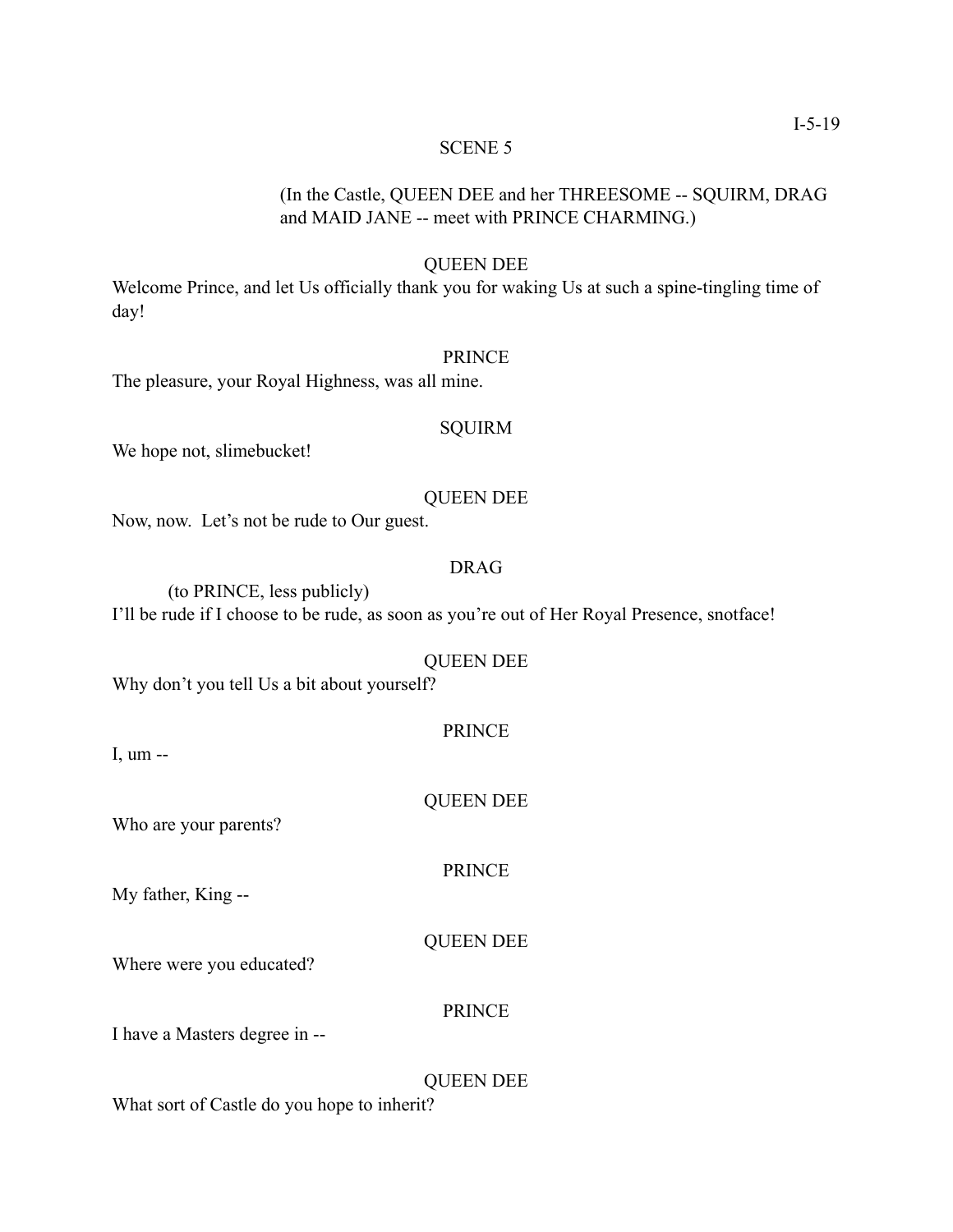#### PRINCE

Well, you might want to --

## QUEEN DEE

You do hope to inherit a Castle of your own one day, don't you?

#### PRINCE

It might be easier if I just --

#### QUEEN DEE

ANSWER THE -- answer the questions. We have all the time in the world, don't We?

 (DRAG hands PRINCE a guitar and the THREESOME sing back-up, written in parentheses.)

## DRAG

Sing or die.

#### PRINCE (and THREESOME in parentheses)

I am Prince Charming (dum-dee-doo) That's my full name, don't think it's alarming I am Prince Charming (dum-dee-doo) I don't have a brother. My job is to keep us from harming each other. My parents were royals from north of here (north of here) My sister's queer (sister's queer) There was a scandal, (a campaign of smear) I rode away on the day I heard someone say (someone say) "maybe that Charming guy is gay" (guy is gay) "that's why he's running away" (running away) but it's not true, and when I tried to defend myself I accidentally killed someone else by leaving my sword in the fog (in the fog) so a witch turned me into a frog (to a frog) and ever since then I've been searching for Beauty.

#### QUEEN DEE

Beauty was also the victim of a terrible curse. Of course she blames Us for it. But what's a mother to do? Do you blame your mother?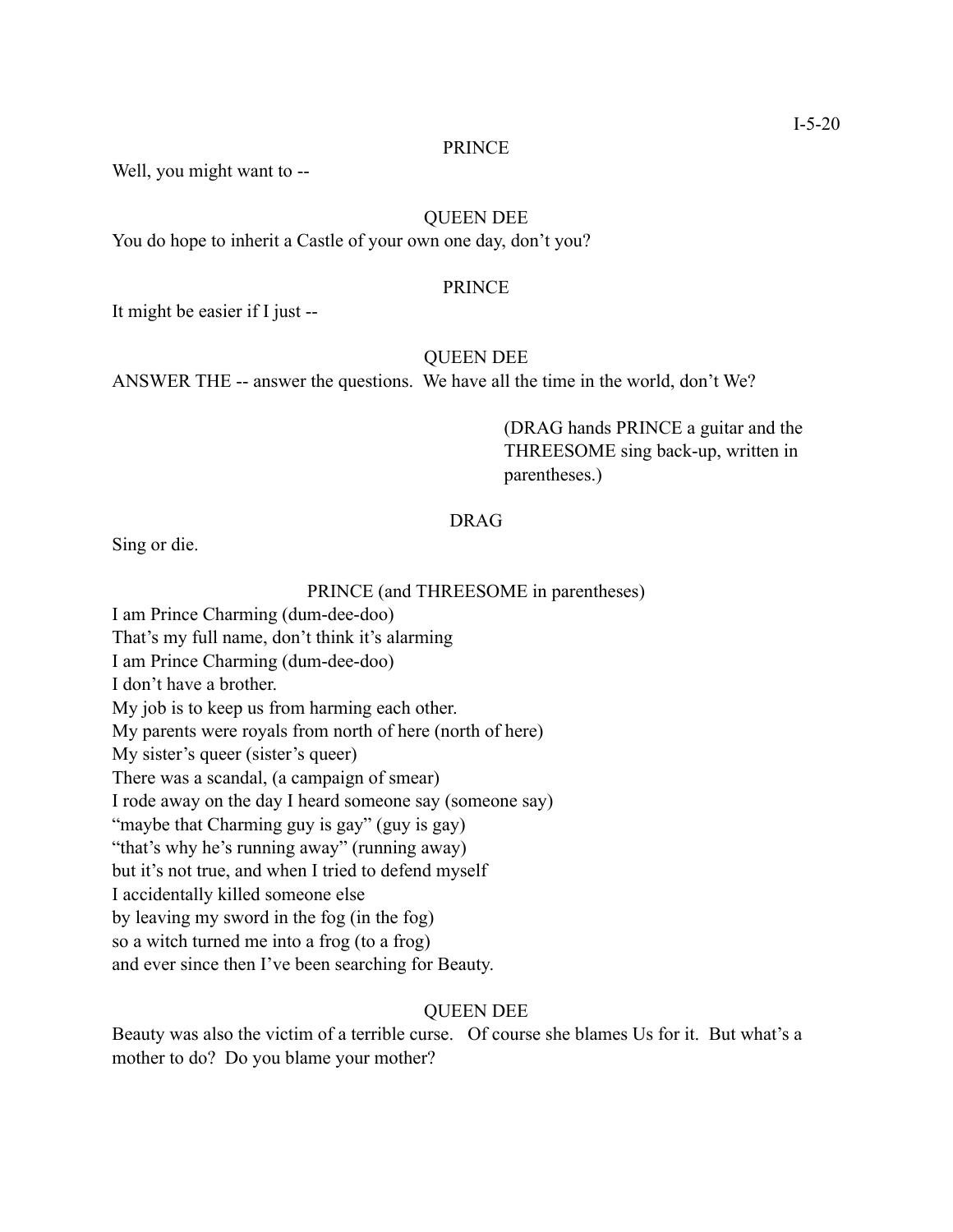PRINCE

No, I --

## QUEEN DEE

Of course not, only Our daughter blames her mother, only Our love is deemed deficient, Our fault, Our fault, let's all look and point a finger at Us!

DRAG You still seem a bit amphibious to me. JANE Where is Beauty? SQUIRM In the eye of the needle? DRAG That's beholder! JANE

Her daughter, Sleeping Beauty, where is she?

## QUEEN DEE

Haven't the three of you sent people out to look for her, to find her and bring her back to Us?

## DRAG

Yes, they're scouring the Village and the outlying areas.

SQUIRM We'll go see about their progress, with your permission, of course.

## QUEEN DEE

Of course.

 (SQUIRM and DRAG exit. SPOT enters with BEAUTY's tiara.)

## JANE

What have you done with her?

## PRINCE

I didn't do anything.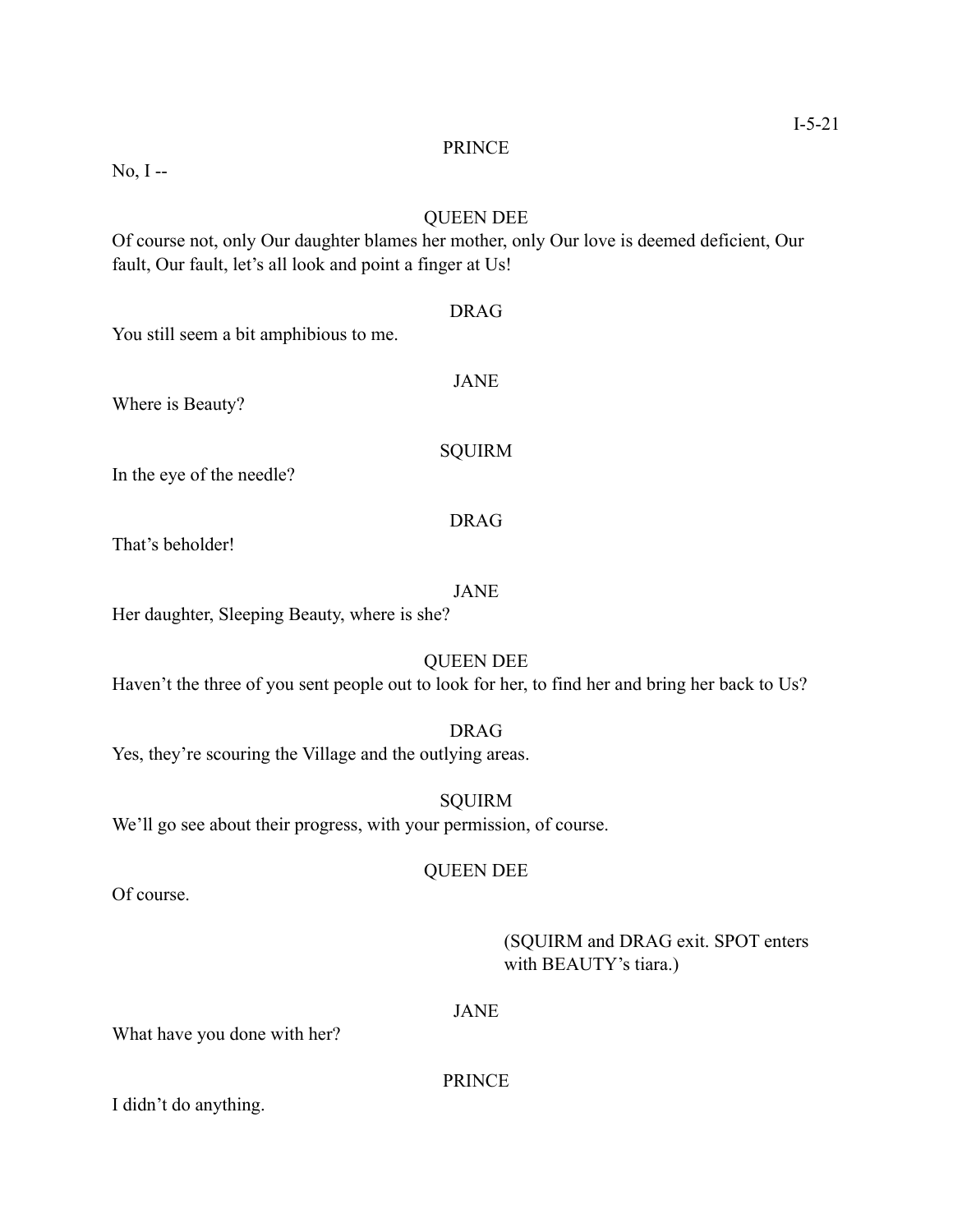JANE

You were the last person to see her.

#### PRINCE

I love her, I wouldn't do anything to her.

JANE

Why should we believe you?

#### PRINCE

I'm a relatively ineffectual character?

# QUEEN DEE

Is that true?

JANE He's the Prince. His very purpose is to help Princesses escape. That's his job.

QUEEN DEE Away with you, leave Us alone. Out, Out, and take Spot with you!

> (JANE and SPOT exit. PRINCE starts to leave too.)

#### QUEEN DEE

And don't come back without Our daughter! Charming, where do you think you're going?

#### PRINCE

QUEEN DEE

Out to find Beauty?

Did We dismiss you?

## PRINCE

I thought you - uh - I guess not.

## QUEEN DEE

Ah, when We said leave Us alone, I didn't mean Us, I meant us. The idea was to speak to you alone. Relax. I don't bite. Now where shall We begin?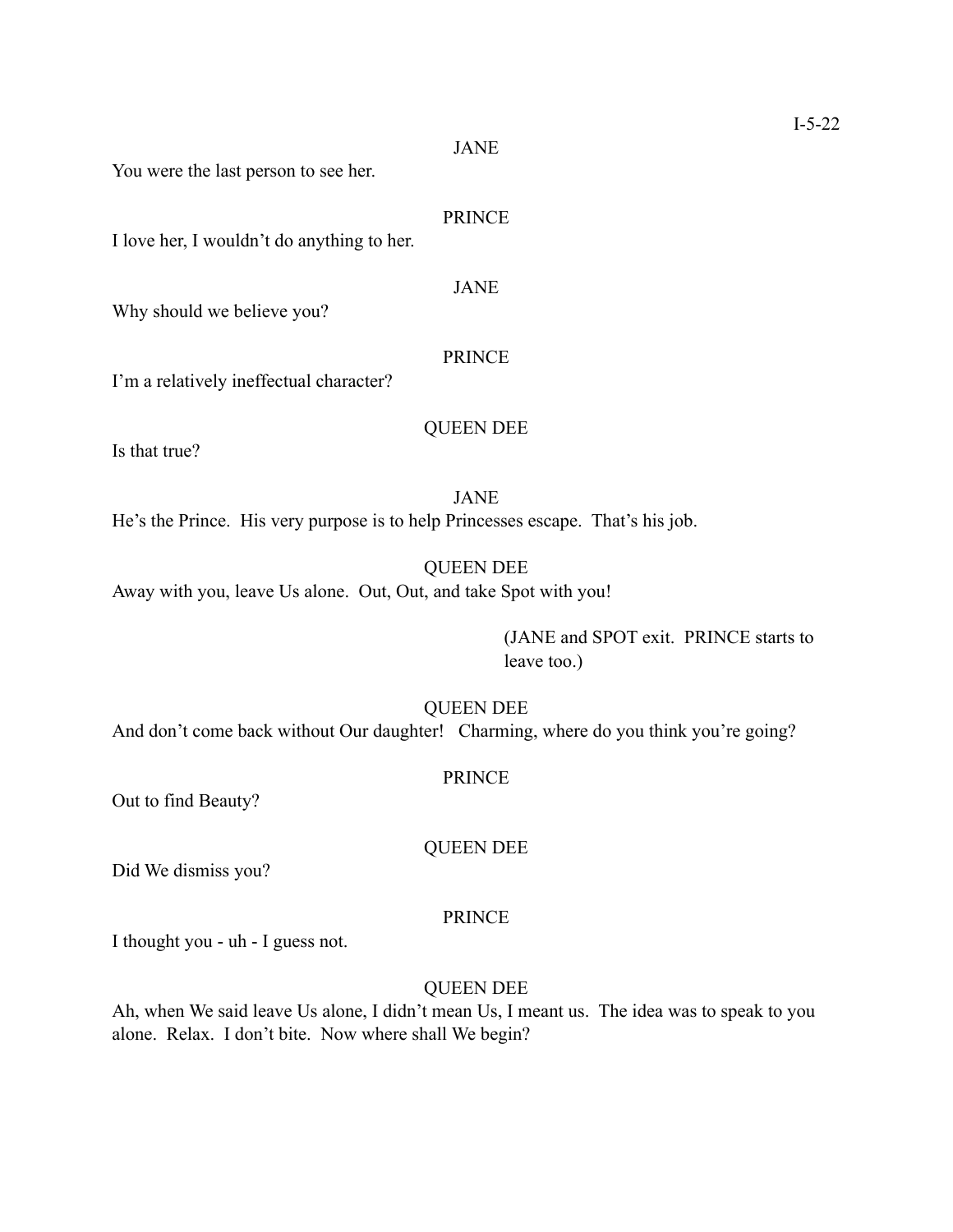# (The Village Inn's bar where SWILL hands a shot and a soda-back to a BEAUTIFUL GIRL while GONERIA and her SIS PHYLLIS play 9-ball. MADAME KLOO has a glass of champagne in the corner.)

#### SWILL

 (GONERIA shoots -- it sounds like a gunshot. The BEAUTIFUL GIRL responds physically, falling to the floor. SWILL doesn't miss a beat.)

## **SWILL**

And one soda-back. You're supposed to drink first before you pass out.

RAPUNZEL (the beautiful girl)

Sure. Drink first.

 (THE BEAUTIFUL GIRL gets up. SHE limps -- her ankle is out.)

## **GONERIA**

Lousy shot.

## SIS PHYLLIS

Shot wasn't so bad. It was your leave.

## **GONERIA**

If it was such a bad leave, then why do you have such an easy shot?

#### SIS PHYLLIS

If you played the game well, you wouldn'ta left me a good shot. That's why it's a lousy leave, cause it's good for me. Get it?

## **GONERIA**

If it's good for you, you should be thanking me.

 (THE BEAUTIFUL GIRL and SIS PHYLLIS eye their shots like cats about to pounce.)

One shot.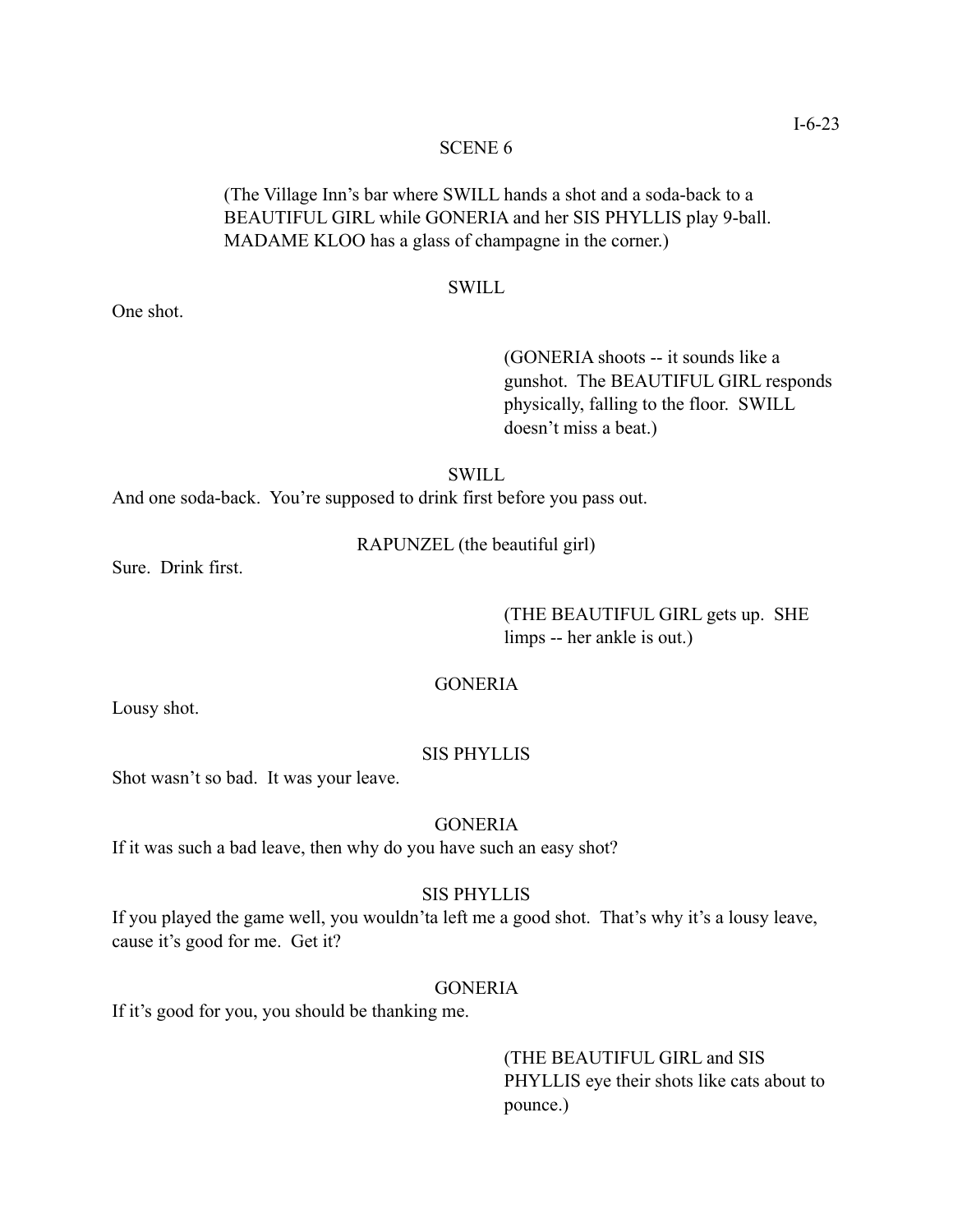|                                                                                         | $I - 6 - 24$                                                                                                              |  |
|-----------------------------------------------------------------------------------------|---------------------------------------------------------------------------------------------------------------------------|--|
| Shoot already!                                                                          | <b>GONERIA</b>                                                                                                            |  |
| Drink already!                                                                          | <b>SWILL</b>                                                                                                              |  |
|                                                                                         | (THE BEAUTIFUL GIRL drinks as SIS<br>PHYLLIS shoots. The balls connect -- like<br>a gunshot -- the girl goes down again.) |  |
|                                                                                         | <b>SWILL</b>                                                                                                              |  |
| That's better.                                                                          |                                                                                                                           |  |
| Damn!                                                                                   | <b>SIS PHYLLIS</b>                                                                                                        |  |
|                                                                                         |                                                                                                                           |  |
| I'll have another please.                                                               | <b>RAPUNZEL</b>                                                                                                           |  |
| I'm not allowed to serve you on the floor.                                              | <b>SWILL</b>                                                                                                              |  |
| Let's play darts.                                                                       | <b>GONERIA</b>                                                                                                            |  |
| I go first!                                                                             | <b>SIS PHYLLIS</b>                                                                                                        |  |
|                                                                                         | (GONERIA stands in front of the dartboard<br>as SIS PHYLLIS aims a dart at her.)                                          |  |
| I prefer it down here. It feels safer.                                                  | <b>RAPUNZEL</b>                                                                                                           |  |
| (to GONERIA and SIS PHYLLIS)<br>Break it up, you two. No physical weirdness in the bar! | <b>SWILL</b>                                                                                                              |  |

SIS PHYLLIS

It's okay. She's my sister.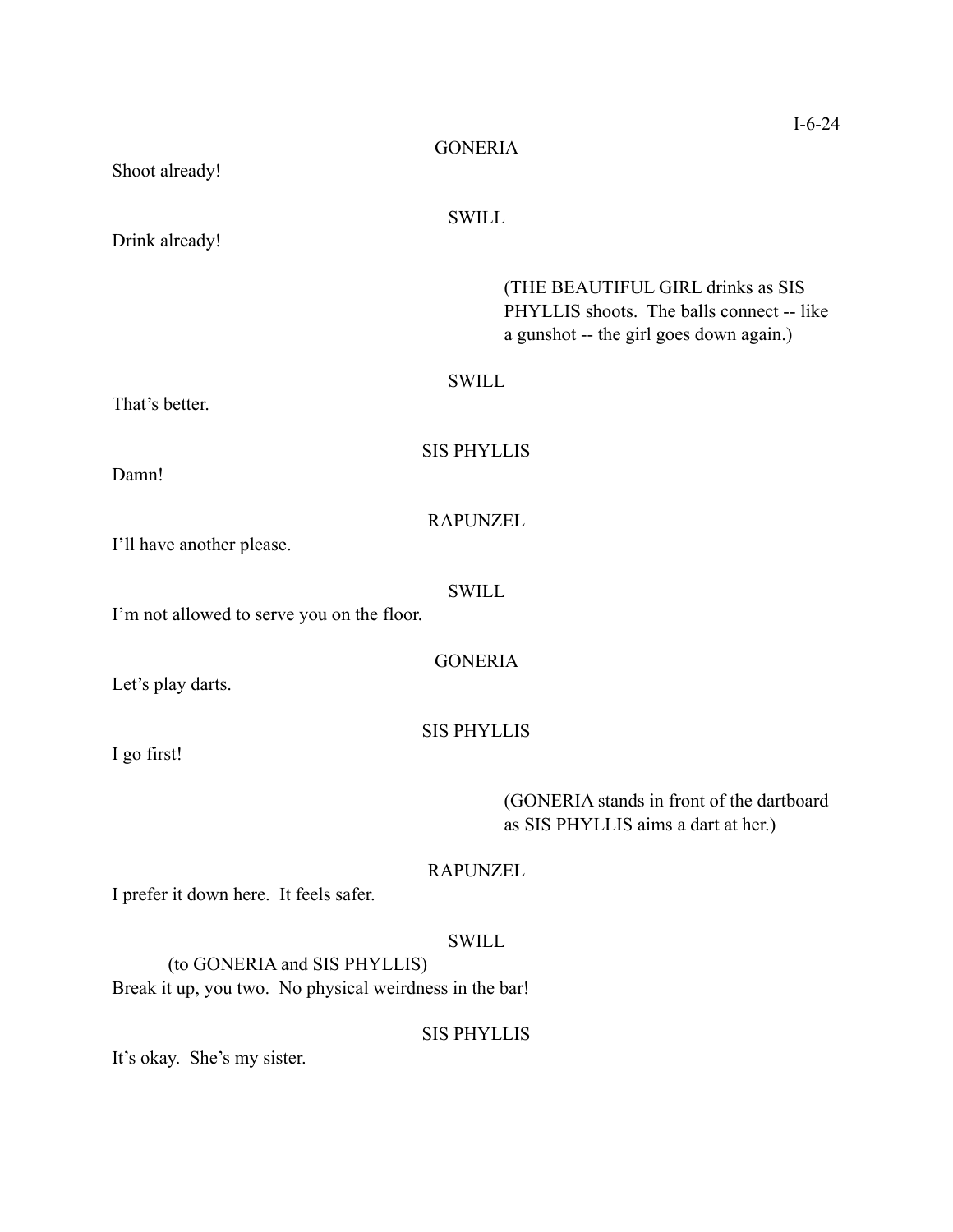## GONERIA

You wanna see her put a sword down my throat?

#### **SWILL**

**GONERIA** 

Whose sword would it be?

Not yours, I can promise you that.

#### SWILL

Save it for Happy Hour.

#### GONERIA

You're right, I guess. Theres no one here to impress.

## (MADAME KLOO offers the BEAUTIFUL GIRL a hand up. SHE takes it and stands.)

## RAPUNZEL

Thank you.

## MADAME KLOO

RAPUNZEL

You're shaking. Is something wrong?

I'm fine.

#### SWILL

Here's your shot.

#### RAPUNZEL

Thank you.

**SWILL** Something's gotta be wrong. Things been wrong here all day long.

## RAPUNZEL And in the night too -- there was this -- well, it doesn't matter.

#### MADAME KLOO

Tell me.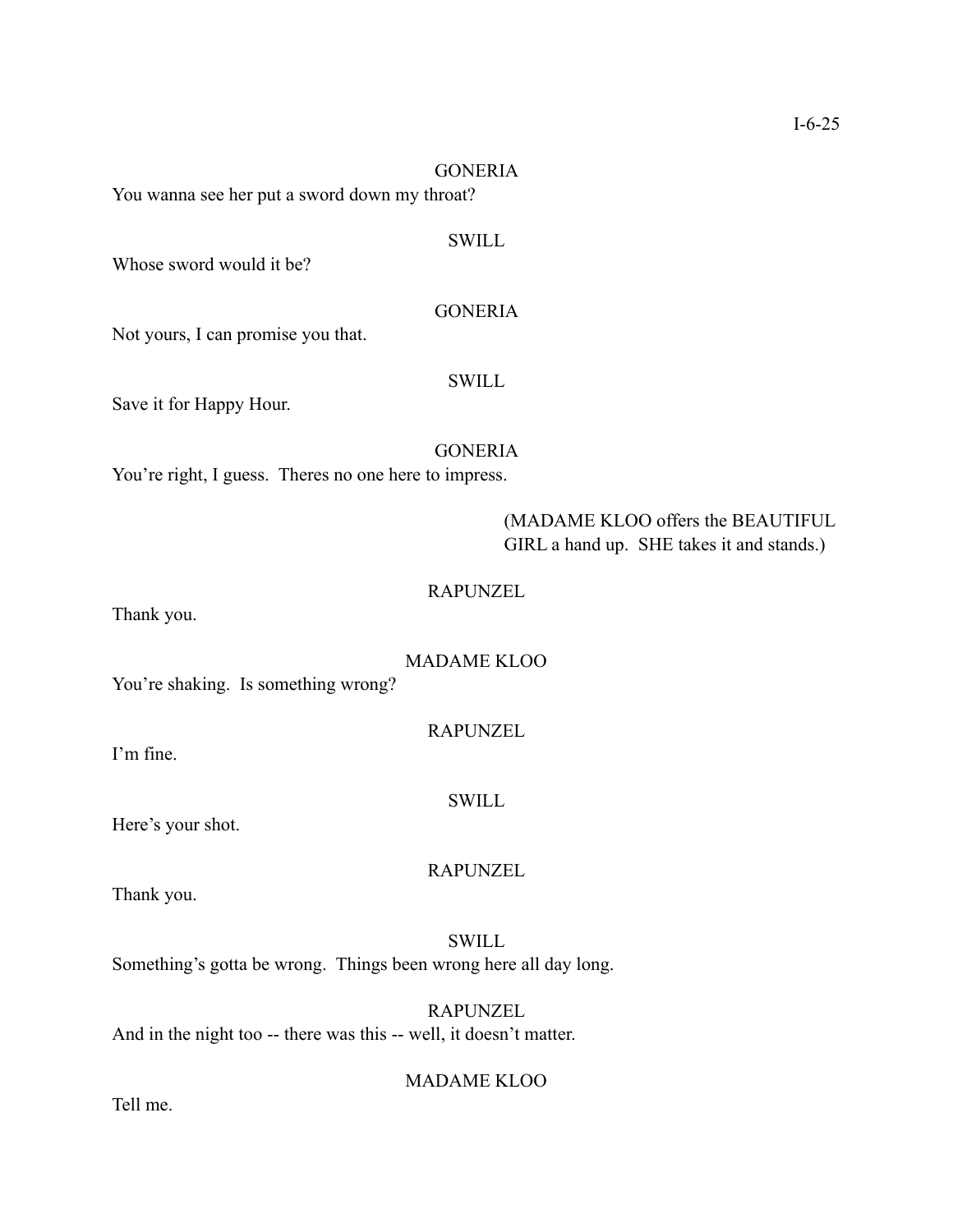RAPUNZEL

It's not important.

## MADAME KLOO

You've hurt your ankle.

RAPUNZEL

No. Not really.

## MADAME KLOO

I'm not from around here, and I don't know anyone in town, so if you're looking for someone to talk to...  $-$ 

RAPUNZEL

I saw it happen.

What happen?

You saw it?

# MADAME KLOO

SWILL

Saw what?

## **GONERIA**

 (to MADAME KLOO) You don't know about it?

# SIS PHYLLIS

The Castle woke up this morning. That is what you're talking about, isn't it?

## **SWILL**

She says she saw it.

## GONERIA

Lots of people saw it.

SIS PHYLLIS

Who do you know who saw it? Who?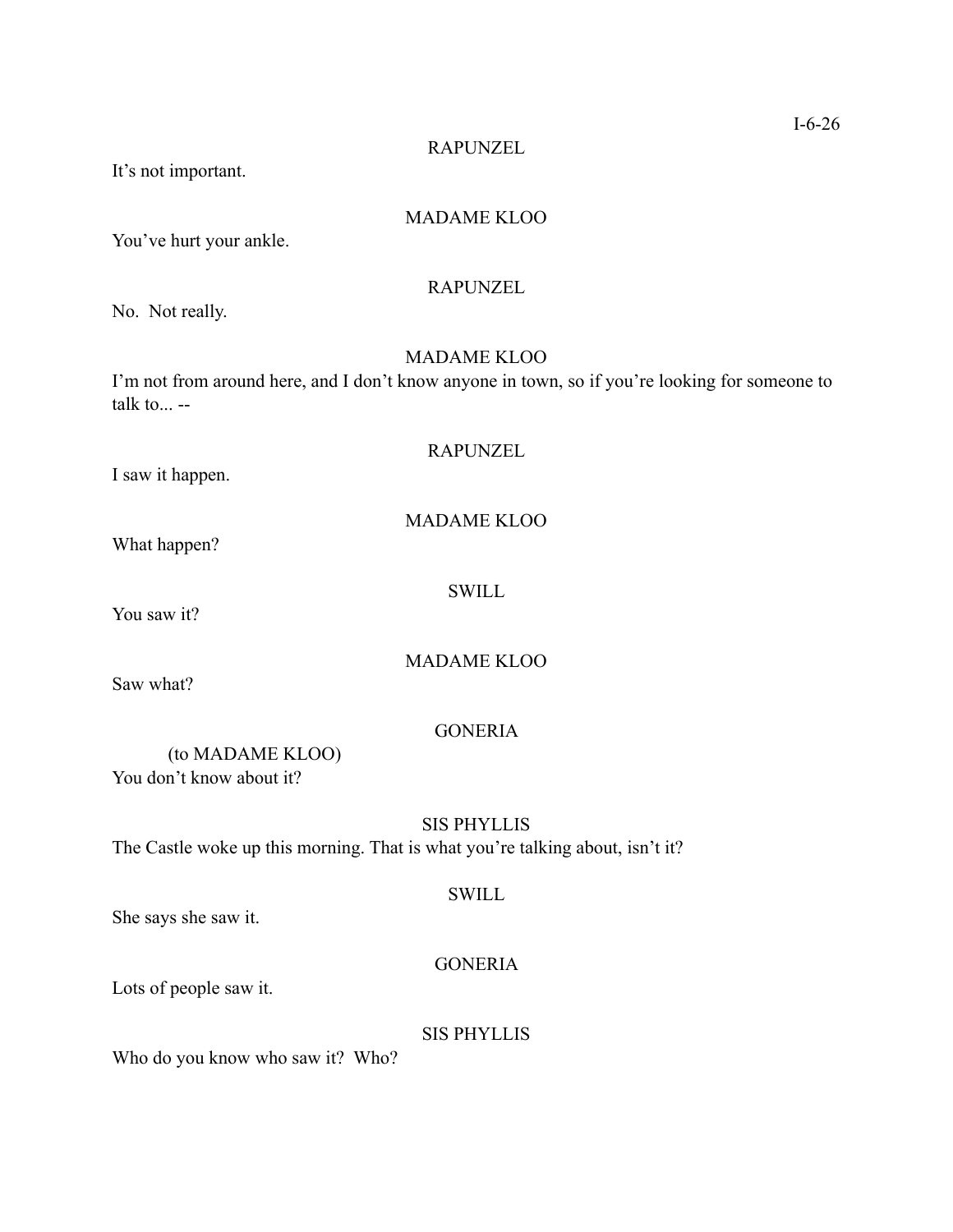## **GONERIA**

I don't know but --

## SIS PHYLLIS

Cause you're talkin out your ass again.

## **GONERIA**

You don't know that.

## SWILL

Ladies.

## SIS PHYLLIS

Who would be looking at the Castle, who would bother? It's not like you could see it all covered in forestry, camouflaged in thorns and shit.

## MADAME KLOO

Obviously she was looking at it, if she says she saw it.

## RAPUNZEL

Oh, you can see it, if you look.

## **GONERIA**

You can see it now.

## RAPUNZEL

It was covered in ivy and hidden by bushes and trees, but you could still see it.

#### SIS PHYLLIS

Covered and hidden don't sound too see-able to me.

## MADAME KLOO

Why don't you give her a chance to tell you about it.

# RAPUNZEL

I live a few towns over, I mean, I used to live there. I moved today. Sorta.

## **GONERIA**

The point?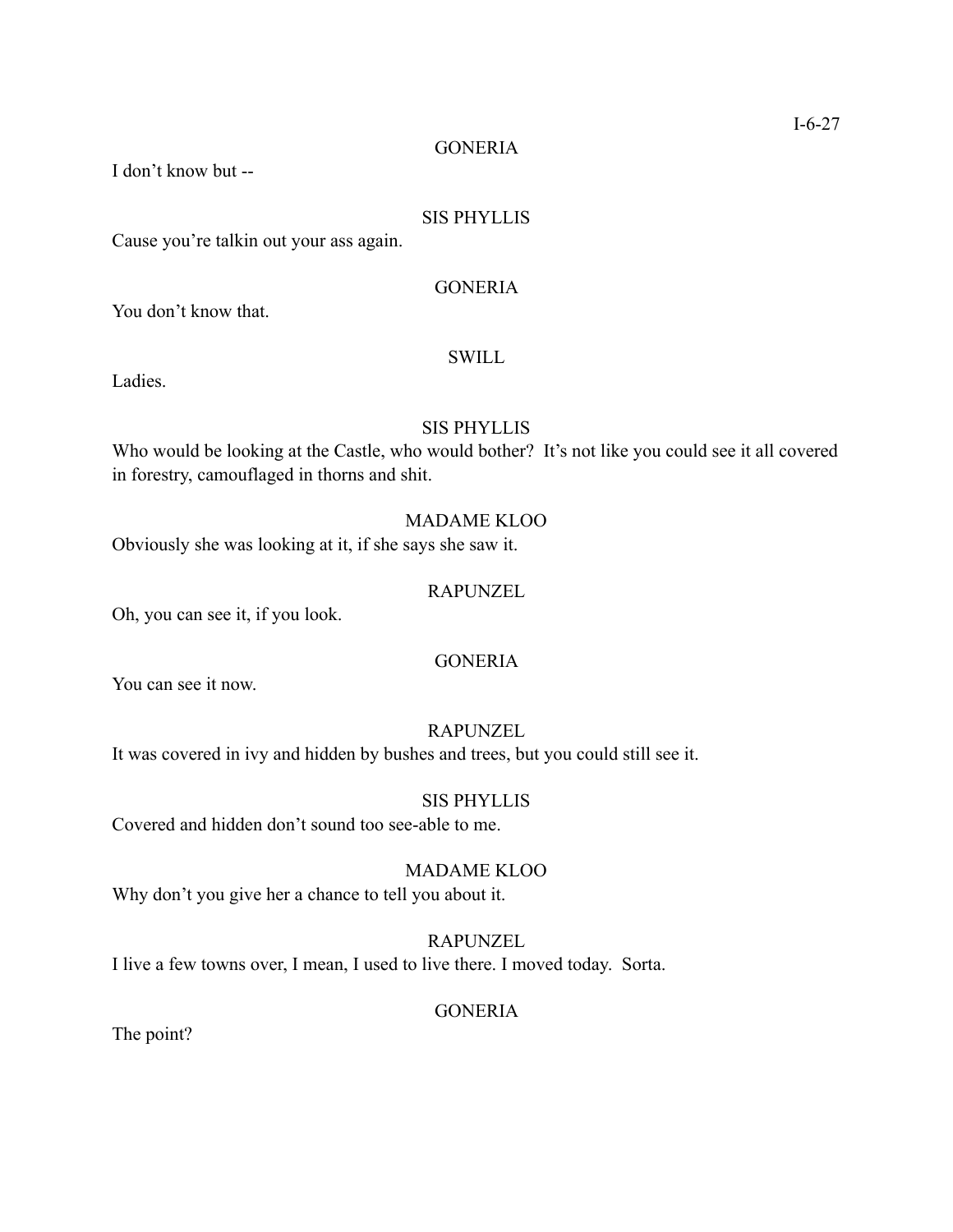## RAPUNZEL

I liked to look out at the Castle, because I liked to look out, and it was there. Even though nothing ever happened there, I always thought that something might.

## SIS PHYLLIS

So this is a kind of wish fulfillment?

## **GONERIA**

No matter what they say, nothing is gonna happen there.

## SIS PHYLLIS

You don't know that.

#### SWILL

Let her speak.

## RAPUNZEL

When I think of Castles I think of hope.

## **GONERIA**

I ain't gonna let her speak sounding like a Hallmark card.

## MADAME KLOO

Some of us are trying to listen.

## RAPUNZEL

Princes come from Castles, and I've been waiting for a Prince.

#### SWILL

You really aren't from around here.

#### RAPUNZEL

It was early this morning, before the crack of dawn, and I was staring out at the Sleeping Castle, so silent in its sleep, but not so still. I could see ivy growing over its walls,

#### SIS PHYLLIS

She sees ivy growing.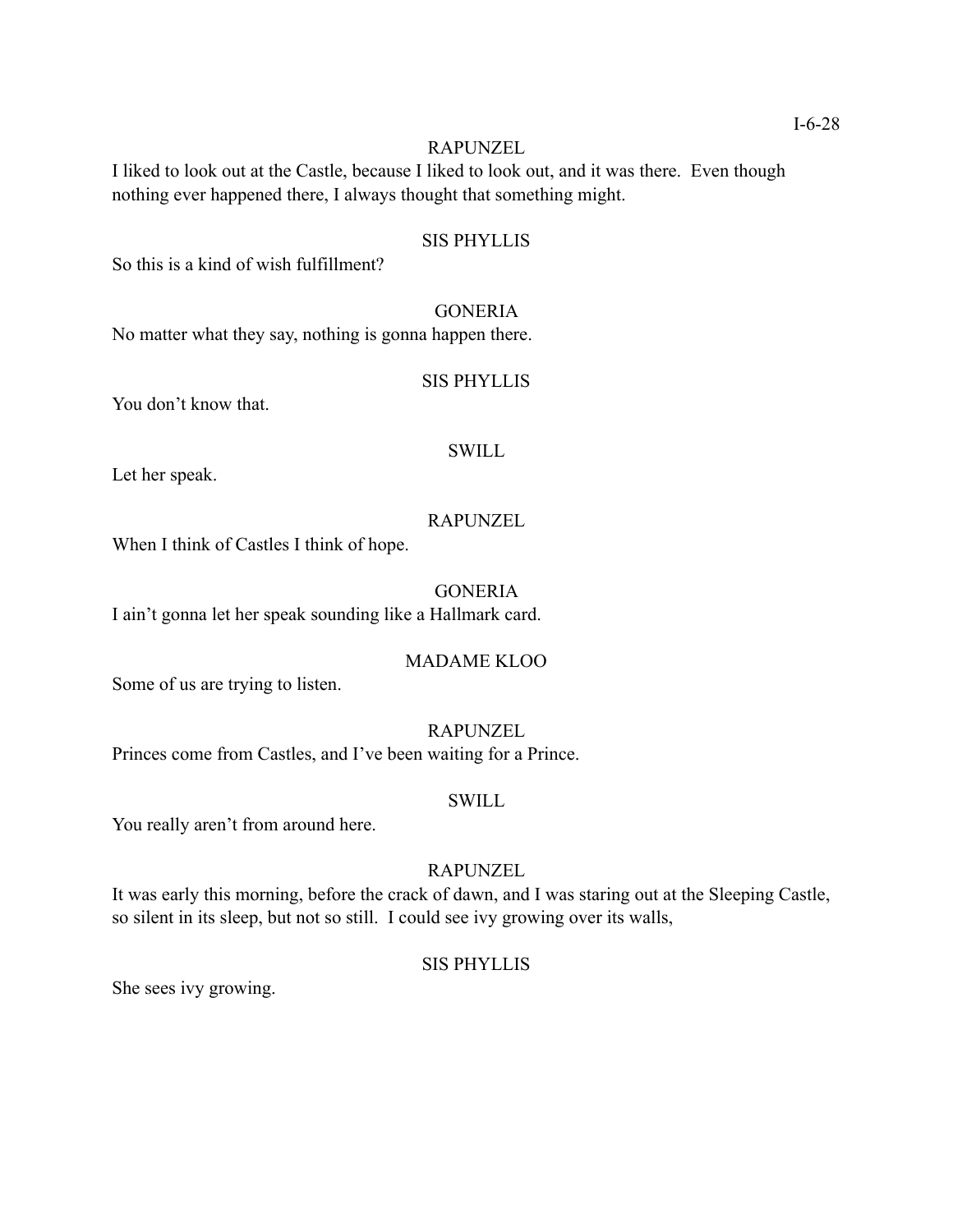## RAPUNZEL (cont'd)

and as the moon moved to illuminate the southern wing where Sleeping Beauty sleeps, I realized, the ivy is moving, not creeping, being moved, pulled from the castle cracks and braided together to form a kind of rope. I moved closer to my window and looked down the length of that ivy braiding itself into a rope and I saw, on horseback, a Prince.

## SIS PHYLLIS

How do you know it's a Prince?

#### RAPUNZEL

He was wearing his Castle colors, blue and white, on the puffed up shoulders of his waistcoat.

What else?

# RAPUNZEL

SIS PHYLLIS

The hilt of his sword is fit with three large sapphires.

#### **GONERIA**

You saw all this by moonlight?

#### RAPUNZEL

Crack of dawn, but the moon was still up.

#### SIS PHYLLIS

That's it?

#### RAPUNZEL

He was riding a white horse.

## **SWILL**

Sounds like she's got you girls.

## MADAME KLOO

Everyone knows that all the best Princes have white horses.

#### **GONERIA**

Okay, okay, so what happened?

#### RAPUNZEL

He was riding the white horse back and forth in a figure eight pattern pulling at the strands of ivy, dropping one as he picked up another, riding to one side\* and then coming back --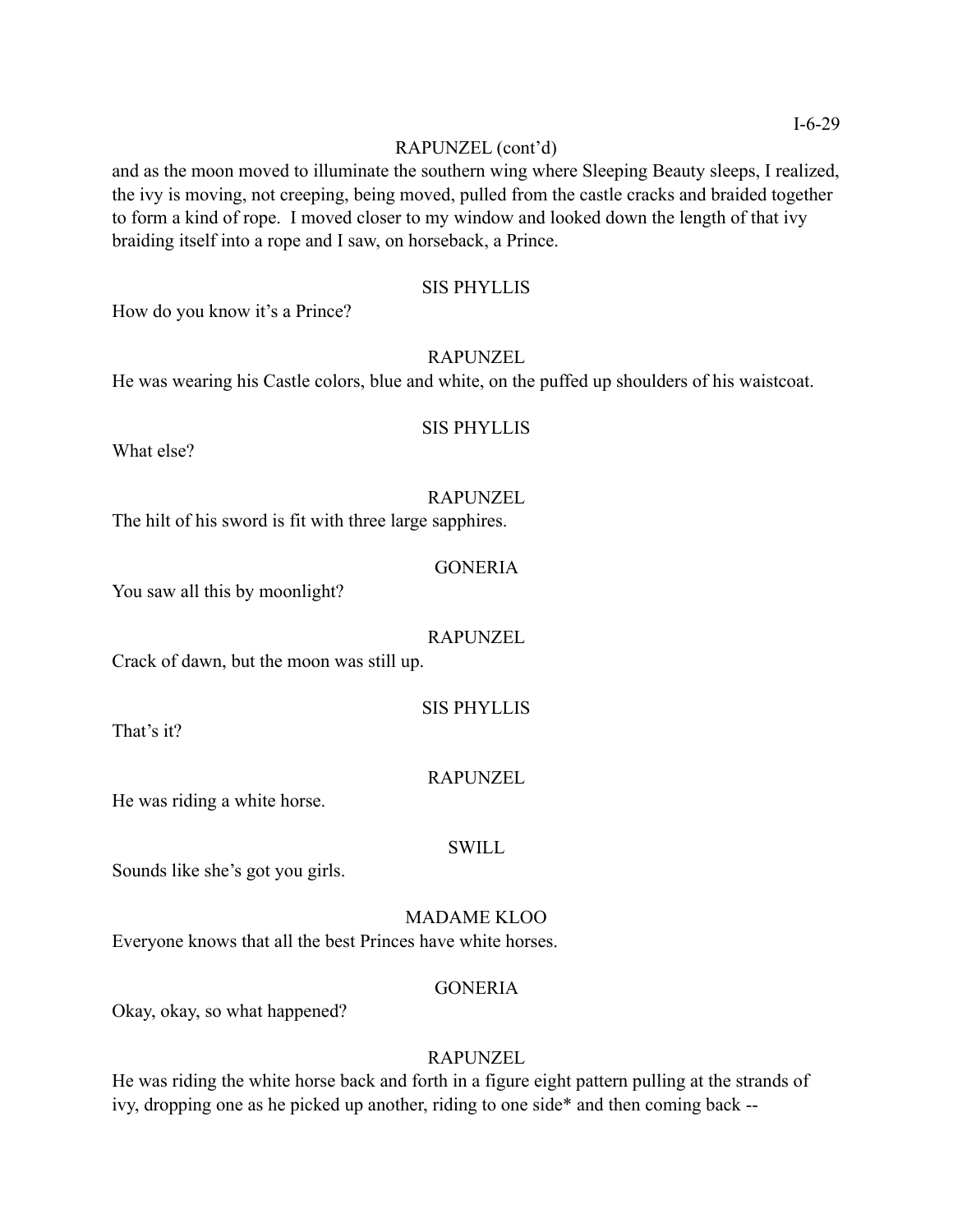#### SIS PHYLLIS

\*You're making me dizzy.

# **GONERIA**

Don't make Phyllis dizzy. When she pukes, it's usually projectile.

#### RAPUNZEL

Basically he was forming a long braid.

#### SIS PHYLLIS

Out of ivy?

## RAPUNZEL

Yes. And then I saw him tether his horse and climb up the braid, and as the last shaft of moonlight fell at the edge of the Princess's window, I saw him enter her chamber.

> (GONERIA and SIS PHYLLIS growl and hoot and laugh at the potentially sexual ramifications of this entrance.)

## MADAME KLOO

I'd like to talk to you further about this Castle, and your recent move, and your eyes, your very very blue eyes. Can I buy you a drink?

#### RAPUNZEL

Oh, do we have to buy them?

#### SWILL

Usually that is understood.

 (RAPUNZEL grabs SWILL by what would be his lapels if he had them.)

#### RAPUNZEL

I have other things to think about besides what I owe you for the drinks.

MADAME KLOO

What does she owe you?

# RAPUNZEL

Most of my life, I've been trapped in a phallic symbol.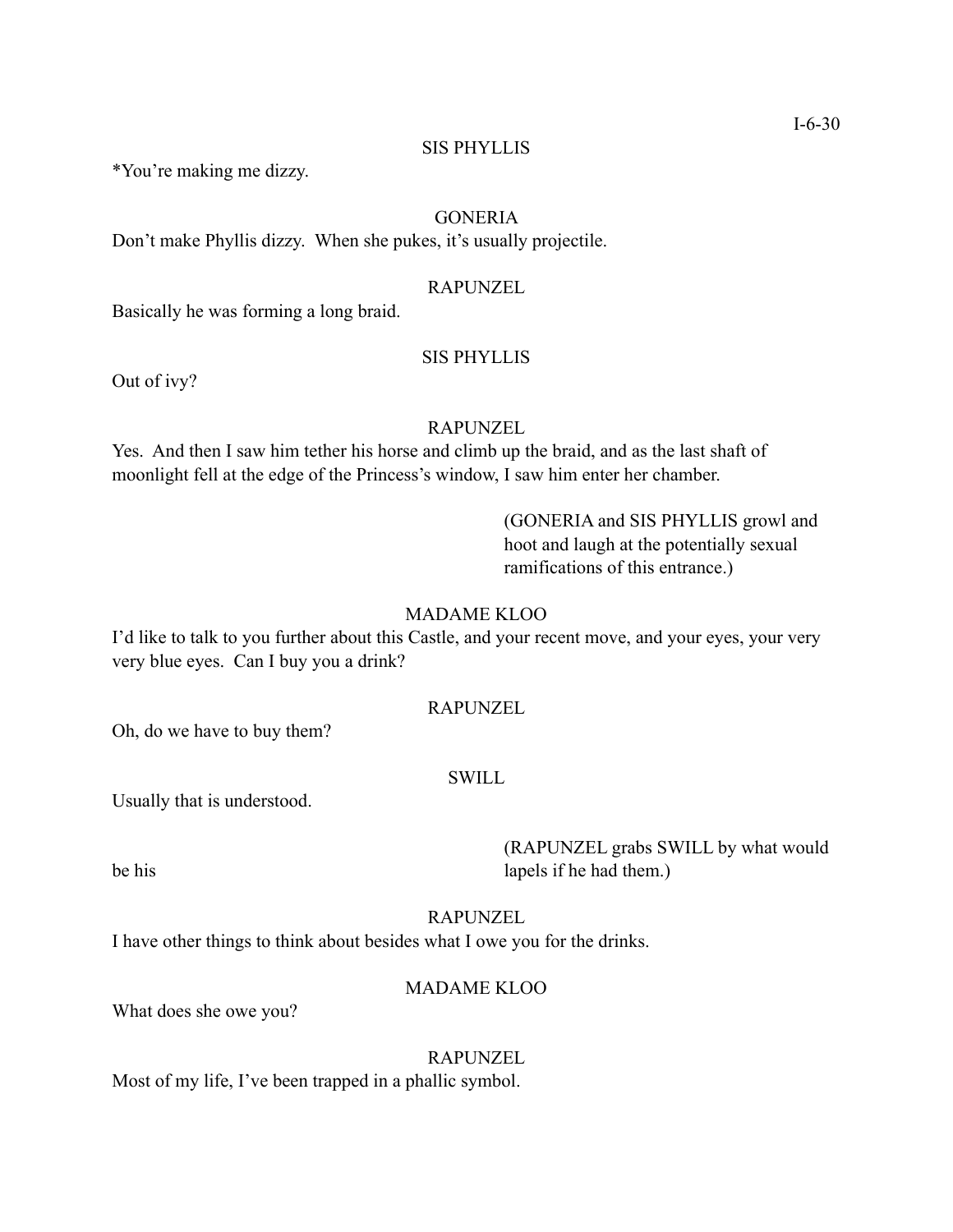# MADAME KLOO

I'll be happy to pay for your drinks.

 (RAPUNZEL drops SWILL and turns to MADAME KLOO.)

# RAPUNZEL

I couldn't let you do that.

# MADAME KLOO

It's done! We'll work it out, amongst ourselves.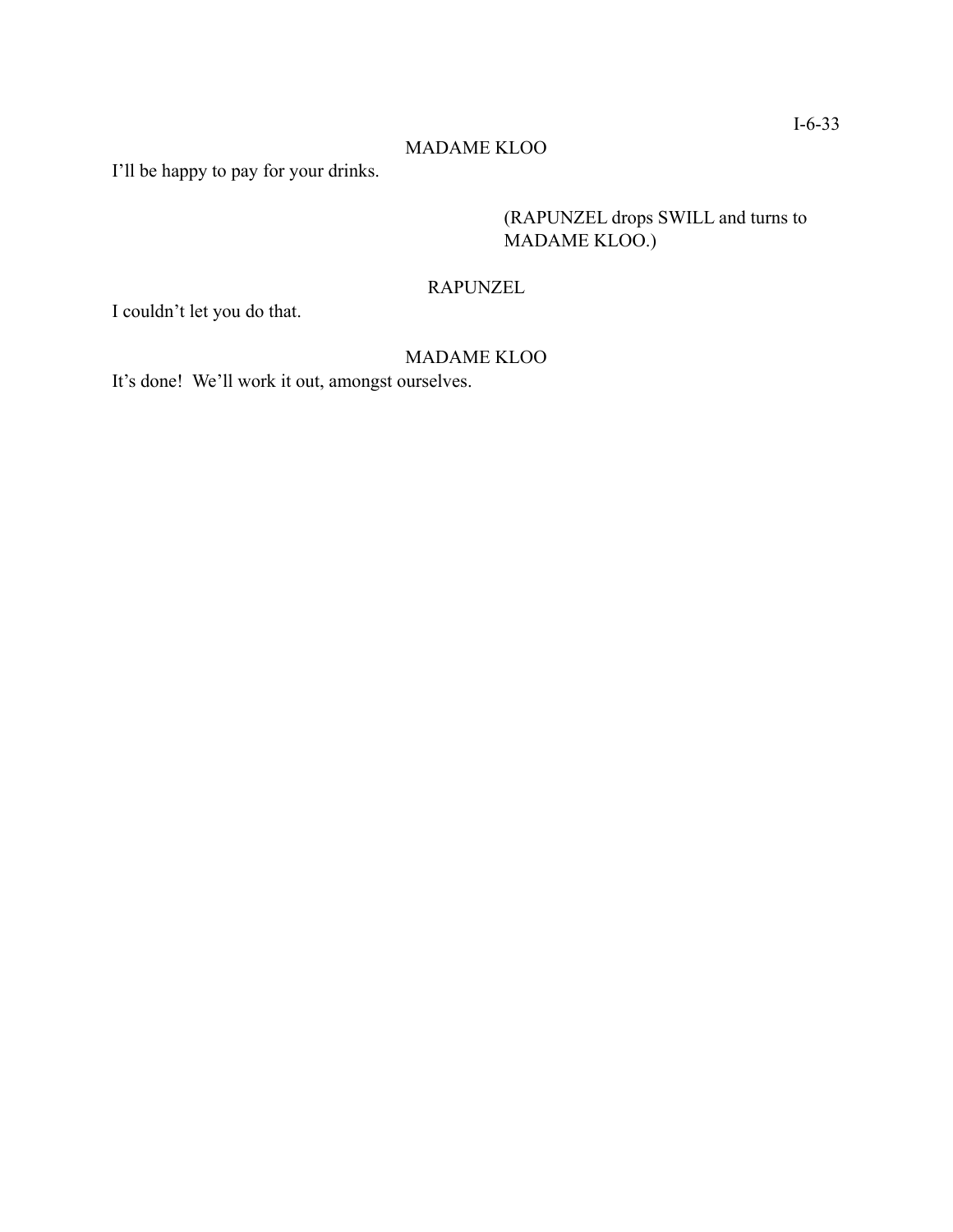#### CINDERELLA

Cinderella. C-I-N-D-E-R-E-L-L-A. Did you say first, last, and security? But that's -- I don't have that kind of money. I could try to -- I could maybe -- I could -- is there any way I could pay it off in time? What do you mean work something out? I don't think I understand you -- I filled out applications at the dairy farm and the ice cream factory, but I haven't heard yet. I've been doing a lot of chores at home. I'm practically in charge of all the cooking and cleaning there. I was thinking of starting a catering company, oh not in my apartment, of course. (Your apartment.) I would rent commercial space for a real kitchen. I could create a Kickstart Campaign for that. I would never use your appliances for that sort of labor intensive type of - maybe I should try to stick it out a little longer at home, just until I have more money to put down. Oh, but I do appreciate your offer, and working something out with you might be really nice, but maybe some other time. Thank you.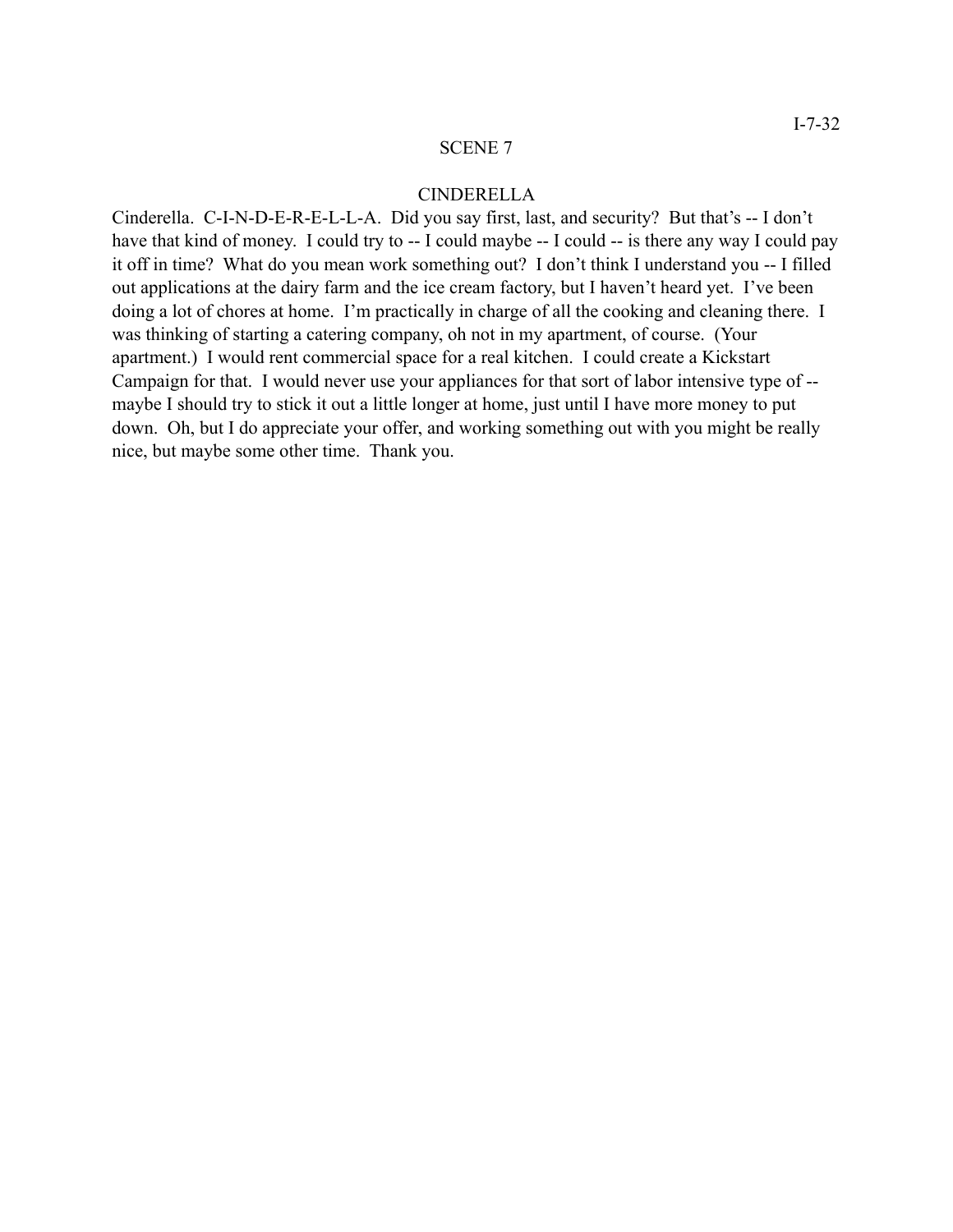(BEAUTY attempts her escape from Demensia while DRAG and Squirm search. During this physical scene DRAG and SQUIRM are outwitted by BEAUTY who, in the process of escaping tears off the bottom half of her gown and leaves it behind. SPOT discovers it and takes it with him.)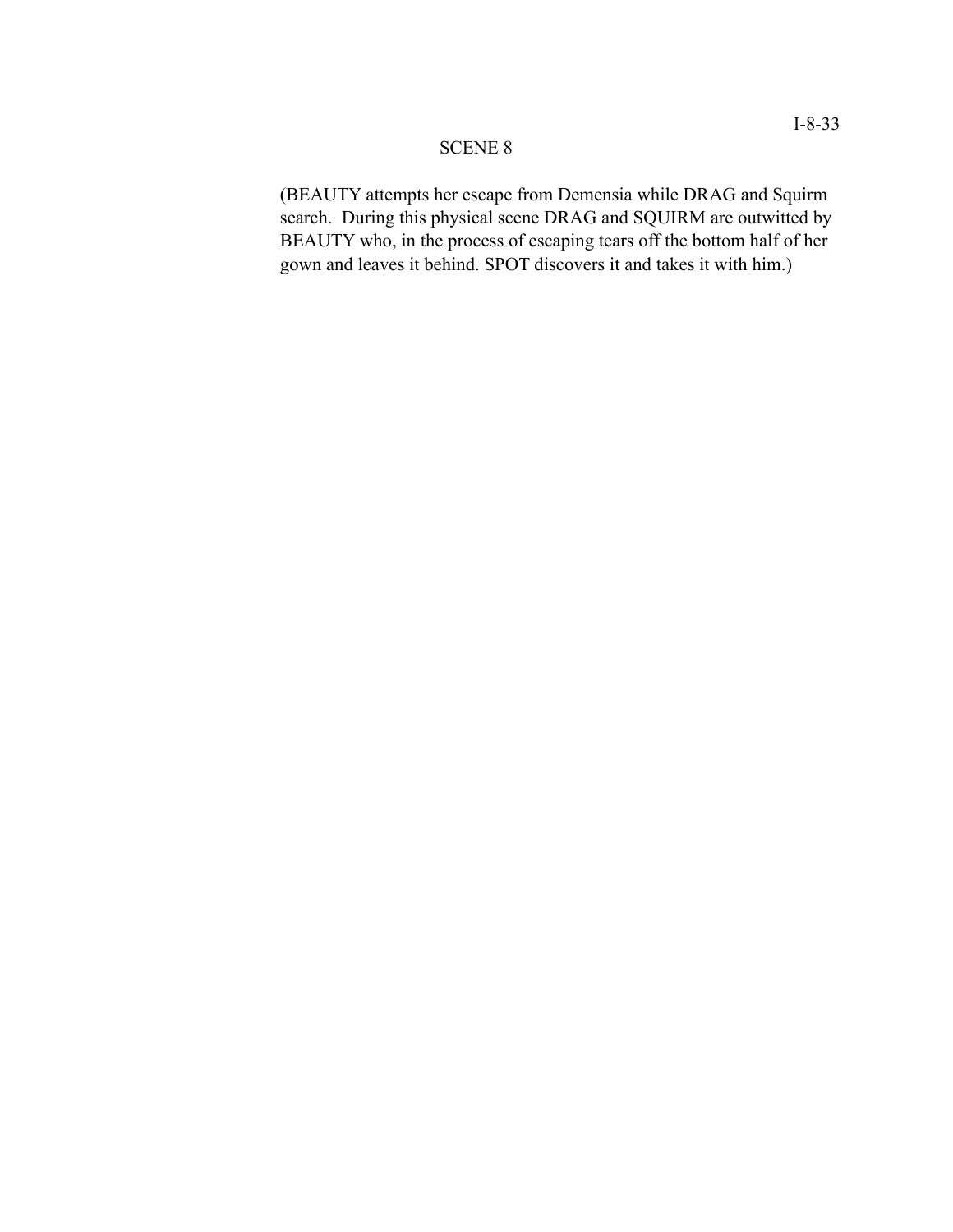(Meanwhile, back at the Castle...)

## QUEEN DEE

Do you love Our Beauty?

#### PRINCE

I do.

# QUEEN DEE

When did you first know that you loved her?

#### PRINCE

When she kissed me.

## QUEEN DEE

I thought you kissed her.

#### PRINCE

She gazed at me with her big beautiful eyes.

## QUEEN DEE

She hadn't opened them in a hundred years.

## PRINCE

She blinked and blinked and gazed and gazed.

#### QUEEN DEE

Maybe she was just trying to focus.

## PRINCE

She was awake when I got there.

# QUEEN DEE

Awake?

## PRINCE

She has terrible insomnia. She was doing a crossword puzzle. In ink.

# QUEEN DEE

Please, go on. Give Us a chance to get to know her better.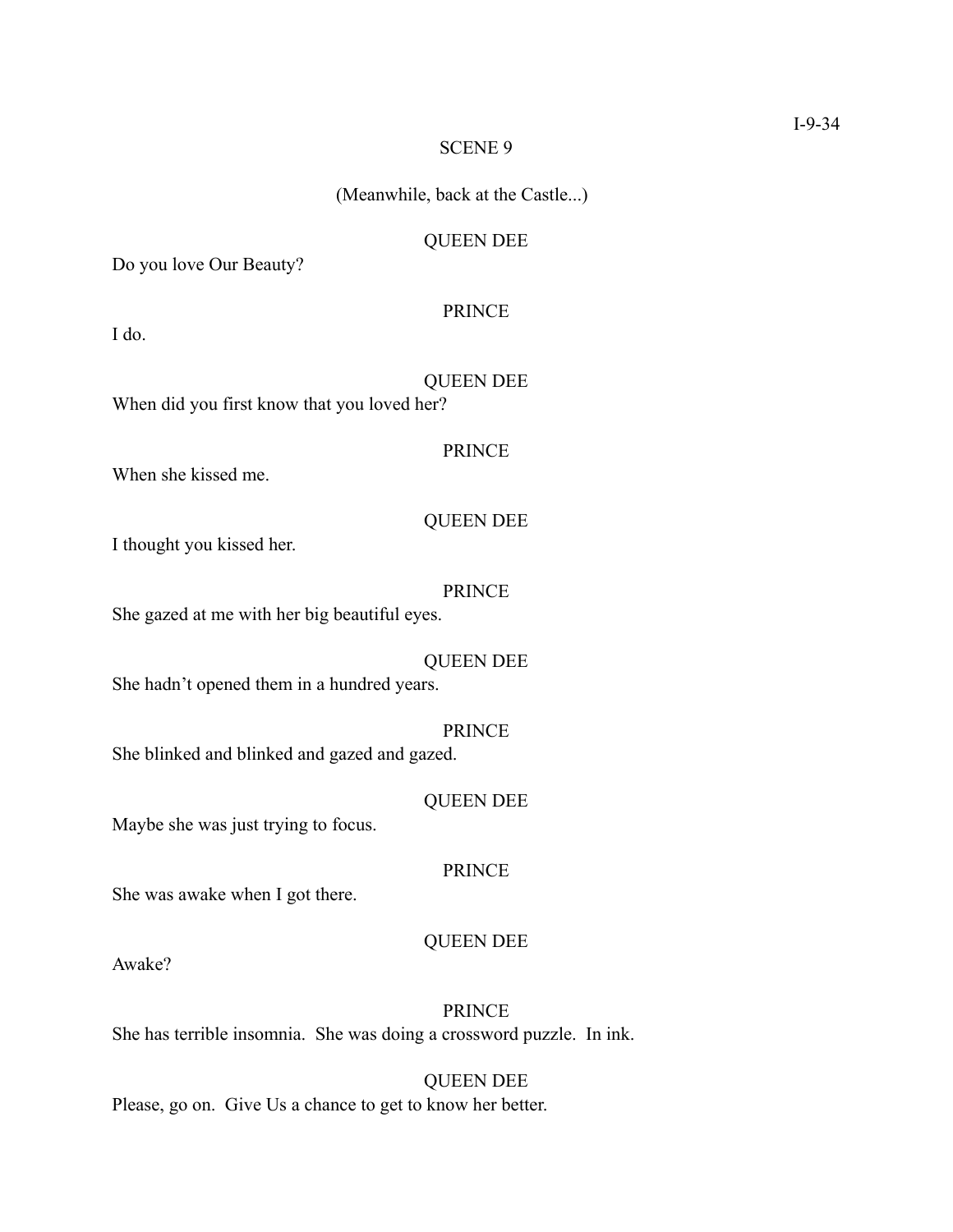#### PRINCE

When I appeared at her window, she said, you must be the Prince. I didn't say anything. I'm the strong silent type.

## QUEEN DEE

And then you kissed her?

## PRINCE

No. Then she rose from her bed and kissed me. She said it wouldn't be right for us to kiss while lying down, that our feet had to be on the floor the way the censors made them do it in the old Hollywood movies she likes to watch.

## QUEEN DEE

What are old Hollywood movies?

## PRINCE

You know the ones where, when the girl gets kissed (in a standing position of course) she lifts her foot to indicate her enjoyment. Beauty says the clitoris is such a small part of the body it is hardly ever seen in an erect position, so men must look for other signals sent out by women to indicate their level of arousal. The lifting of the foot during the kiss is a kind of signifier (of the clitoral erection) that allows anyone watching to understand that this particular pair of kissers will be married and live happily ever after.

## QUEEN DEE

Did she lift her foot with you?

## PRINCE

Your daughter has an amazing collection of old Hollywood movies. She gave me the remote to her flat screen and let me play with it all morning. When your servants came to summon her, that's when I first noticed she was gone. I guess it had been a few hours by then.

#### QUEEN DEE

Would you like Us to throw you an engagement party?

## PRINCE

But what about Beauty? What is they don't find her?

 (SPOT enters with part of BEAUTY's gown.)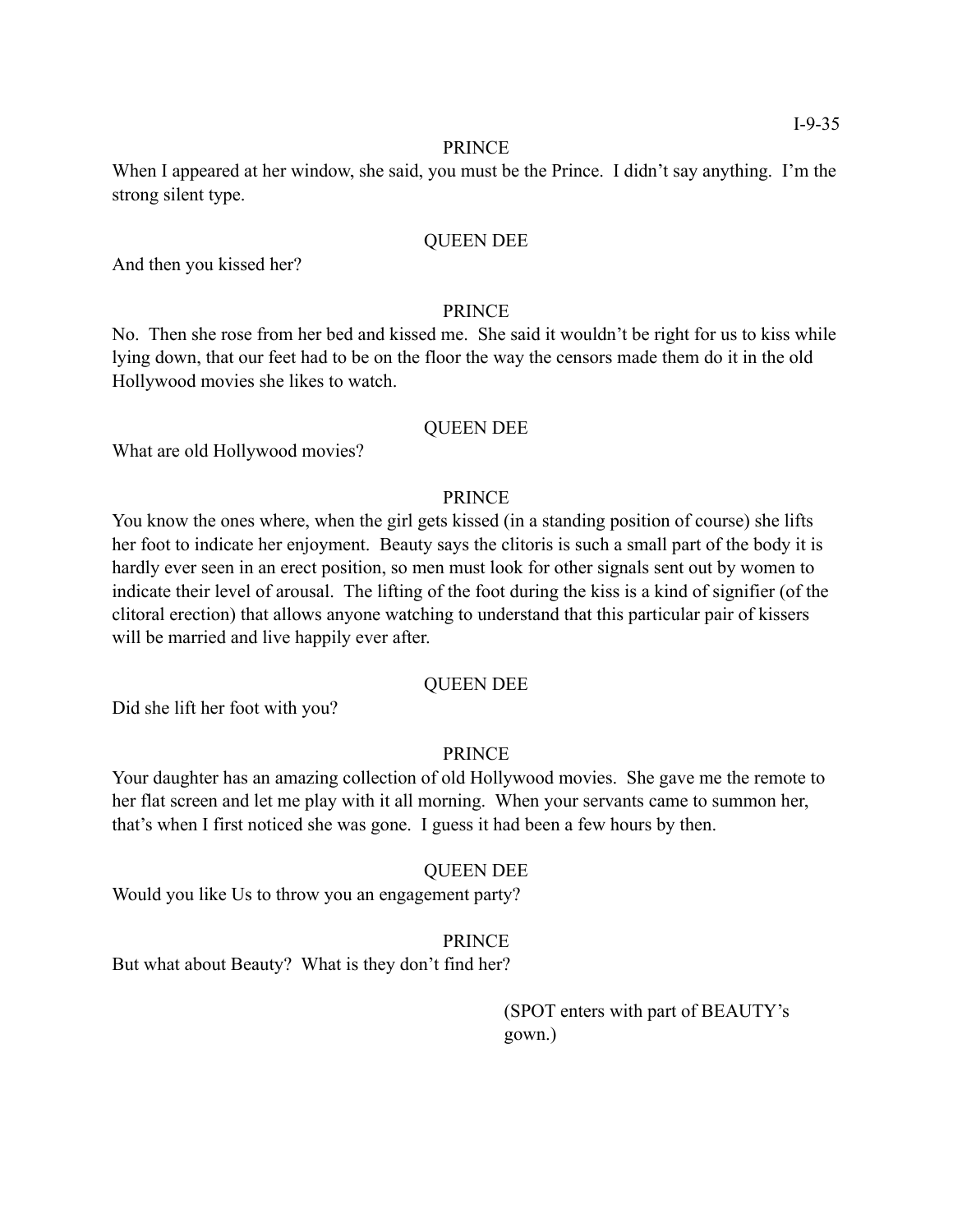## QUEEN DEE

Our daughter loves to get dressed up. We'll proclaim a masked ball. All the beautiful princesses will attend. Beauty won't be able to stay away. You will lock eyes, rush to each other's side, kiss. We will watch for that significant gesture you mentioned and announce your wedding!

## PRINCE

I think I should go out and look for her myself.

# QUEEN DEE

But I thought you were enamored of her "flatscreen".

# PRINCE

I have been searching for Beauty all my life. I found her once. I am certain I can find her again.

# QUEEN DEE

Take your leave then, Prince Charming.

 (PRINCE exits. SPOT petitions the QUEEN to go too.)

## QUEEN DEE

And if there's anything you need, please don't hesitate to -- Yes, Spot, go help the Prince.

 (QUEEN realizes she is alone, sighs, turns her back and makes out with herself by putting her arms around herself...)

# QUEEN DEE

Is a kiss just a kiss? Is a sigh just a sigh? What are the fundamentals to apply now that so much time has gone by? If this kiss was more than just a kiss, we must get her married right away. In four months, she won't fit into our mother's wedding dress. But a May wedding, barely three months away?! She can be married the Demented way on the Village Green for all to see and celebrate!

# (THE QUEEN'S INNER MOTHER emerges from inside the QUEEN herself.)

## INNER MOTHER

Not like you.

QUEEN DEE

Hello Mother.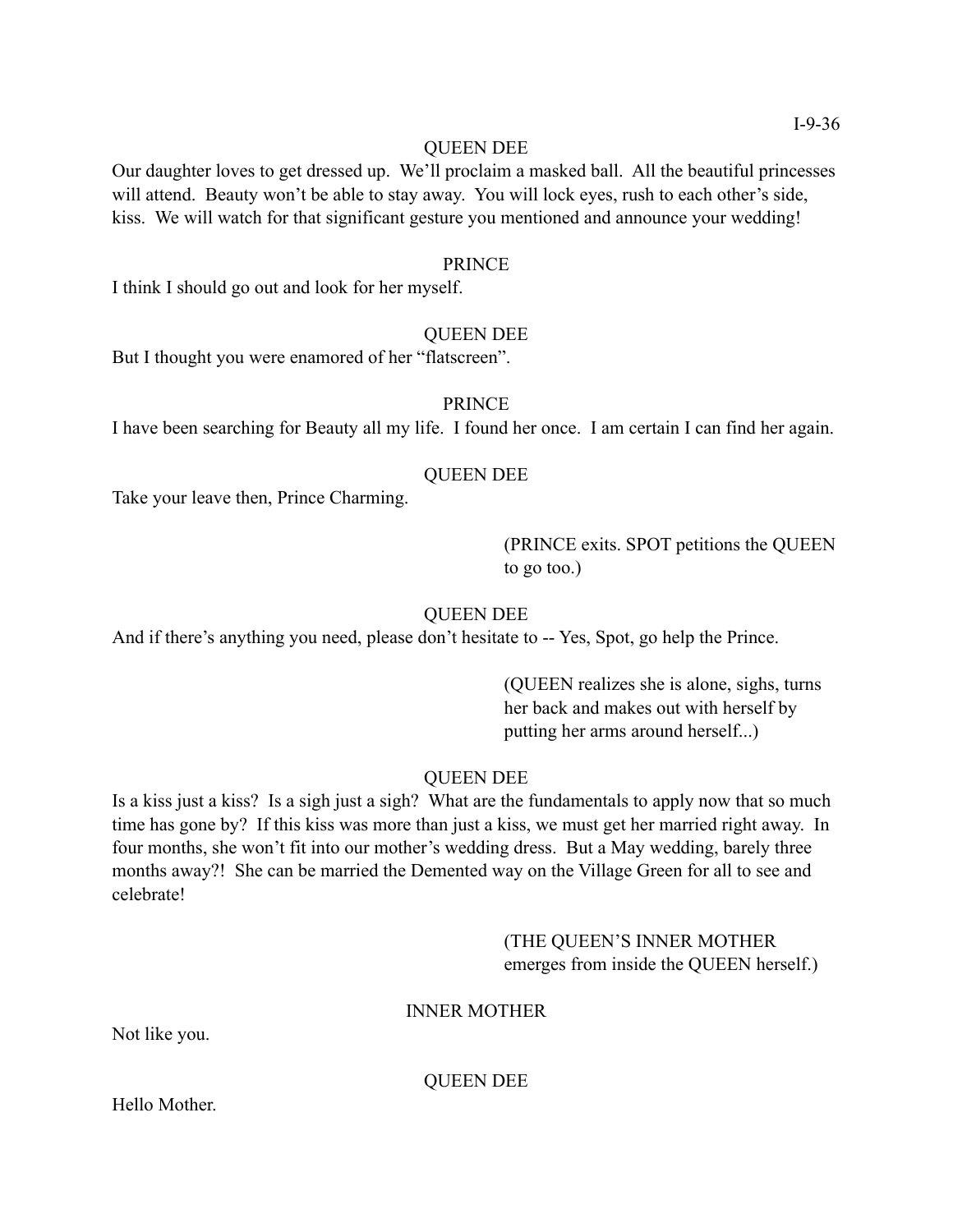## INNER MOTHER

We had to buy you a dress with an empire waistline, for the bride with something to hide!

# QUEEN DEE

Oh Mother, I didn't mean to.

## INNER MOTHER

I've waited one hundred and fifty years for someone to wear my dress. I didn't buy it to hang it in a closet.

## QUEEN DEE

I'm sorry Mother. I bet you looked lovely in it.

# INNER MOTHER

Do you think I want to send you on a guilt trip every time the subject comes up?

# QUEEN DEE

No Mother.

# INNER MOTHER

I want you to enjoy the dress.

# QUEEN DEE

Yes Mother. Sorry Mother. But Mother, where is she? Where's my Beauty? Mother? Mother!

# (THE QUEEN'S INNER MOTHER goes.)

QUEEN DEE

What a mess! Beauty better come home soon and fit into that dress!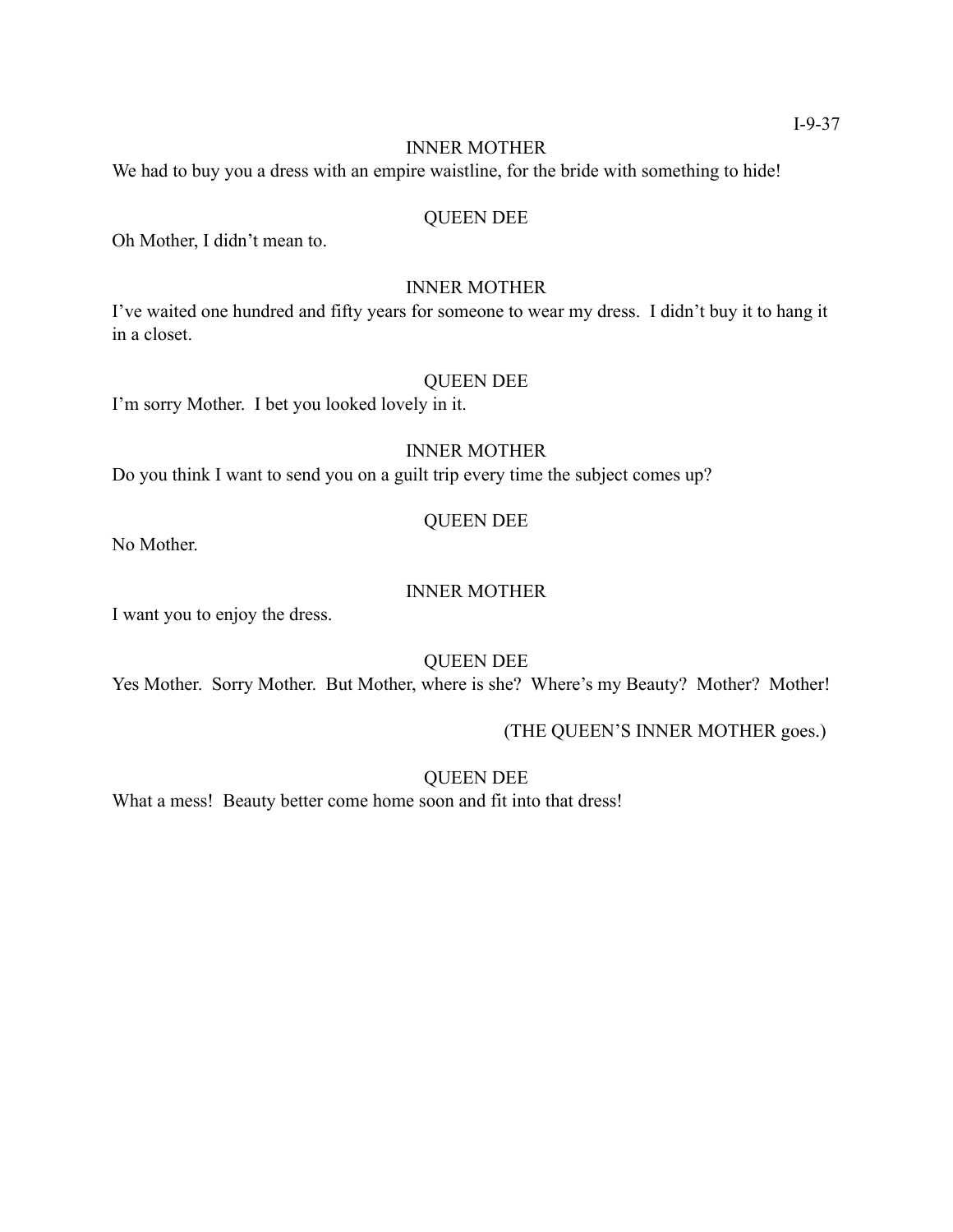## SCENE 10

 (BEAUTY is in the woods up a tree. SPOT enters and sniffs to the end of the trail and circles until SPOT realizes where BEAUTY is.) SPOT Beauty! Beauty! Beauty! Beauty! Beauty! Hello! I know you're up there. **BEAUTY** Go home, Spot! SPOT I missed you. **BEAUTY** This is not a good time for a reunion. SPOT It's been a hundred years. **BEAUTY** I'm running away. SPOT Can I come with you? **BEAUTY** You make too much noise. SPOT I'll be quiet. I can be quiet. I'm quiet. **BEAUTY** You smell bad. SPOT I can bathe. I can be your look-out. I'll go on missions. I'll catch fish in the creek, and we can eat sushi. **BEAUTY** 

Spot, go home.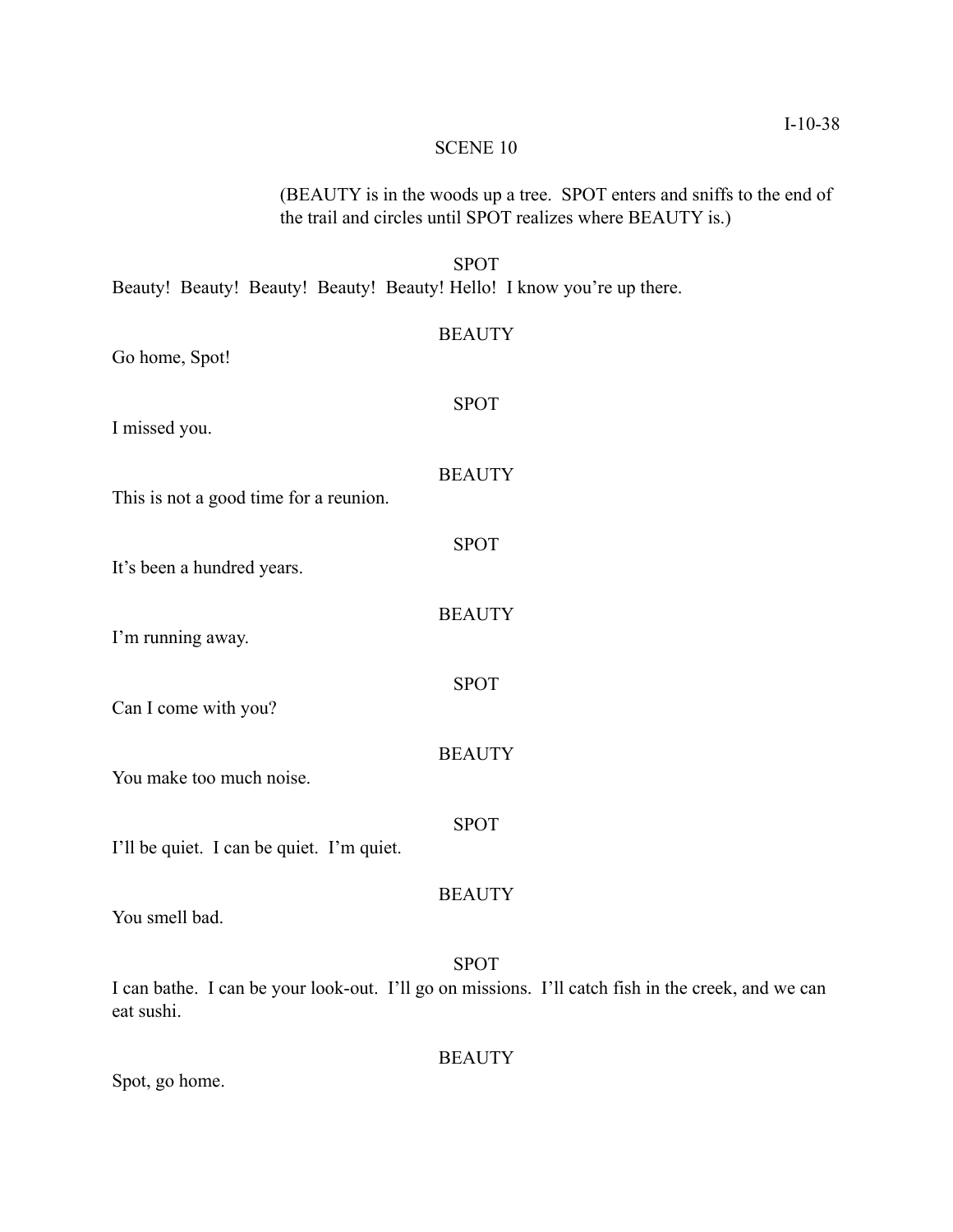SPOT

I am standing by you in your time of need.

# **BEAUTY**

But I don't need you Spot.

# SPOT

Yes, you do, as a Princess, you are definitely in need of your loyal dog.

## **BEAUTY**

SPOT

I don't want to be a princess anymore.

What?

So?

## **BEAUTY**

You heard me. I resign.

SPOT

You can't resign. Once a princess, always a princess. Unless you go queen. Besides, your mother's giving a masked ball tonight.

**BEAUTY** 

Prince Charming is going to be there.

**BEAUTY** 

Prince Charming means nothing to me.

That can't be true!

## **BEAUTY**

SPOT

The prince is not my love interest. He's not even a passing fancy. He's the alarm clock I was hoping would ring, the end of the spell that was placed on me. Once he arrived, and we kissed, I could get up and go about my business.

SPOT

Business? What business?

SPOT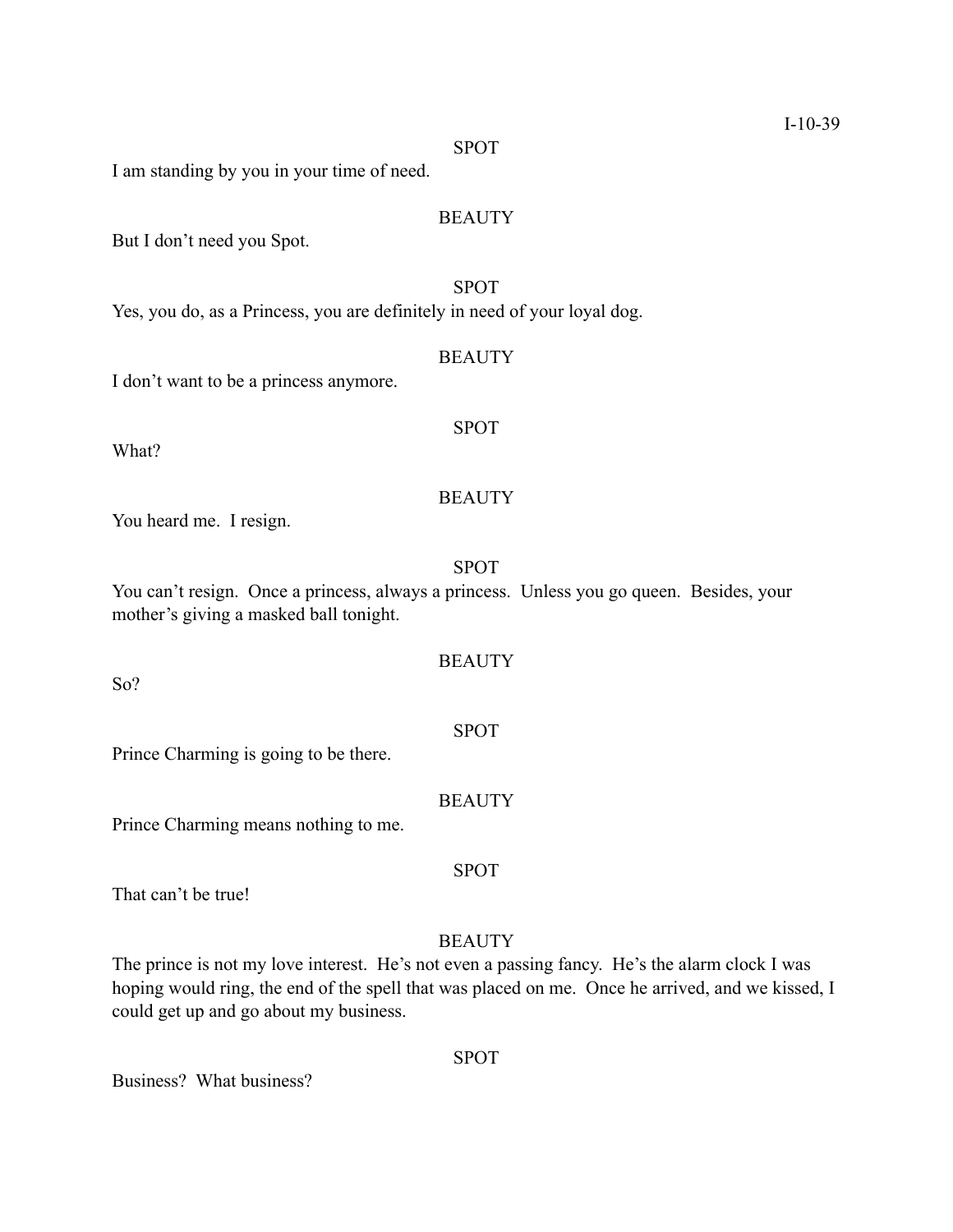## **BEAUTY**

For the past sixty years I've been reading feminist theory. I want to get a doctorate.

## PRINCE

Doctors are good, almost as good as Princes. A Prince who's a doctor, that's even better than a regular Prince. If you come to the ball, maybe that's where you'll find your doctor at.

## **BEAUTY**

You don't understand.

# SPOT

Beauty, you're supposed to be like, "OhMyGod! I have nothing to wear! I need a manicure and a pedicure and a cure for my hair!"

## **BEAUTY**

Those days are long gone.

SPOT But being a princess is like being a bone. It's good good good!

## **BEAUTY**

Says who?

# SPOT

Prove to me that being a princess is bad, and I'll prove to you that I can be useful.

## **BEAUTY**

If you're going to be useful, try to be useful somewhere else.

## SPOT

See, being a princess is good because you get to order me about.

#### **BEAUTY**

You're a dog. Any human, royal or not, gets to order you about.

#### SPOT

And being a princess means you get to order more people about than ordinary people get to.

# **BEAUTY**

People don't like to be ordered about. They put spells on you and talk about you behind your back. They laugh at you and you end up all alone. Grrr! Go make yourself useful.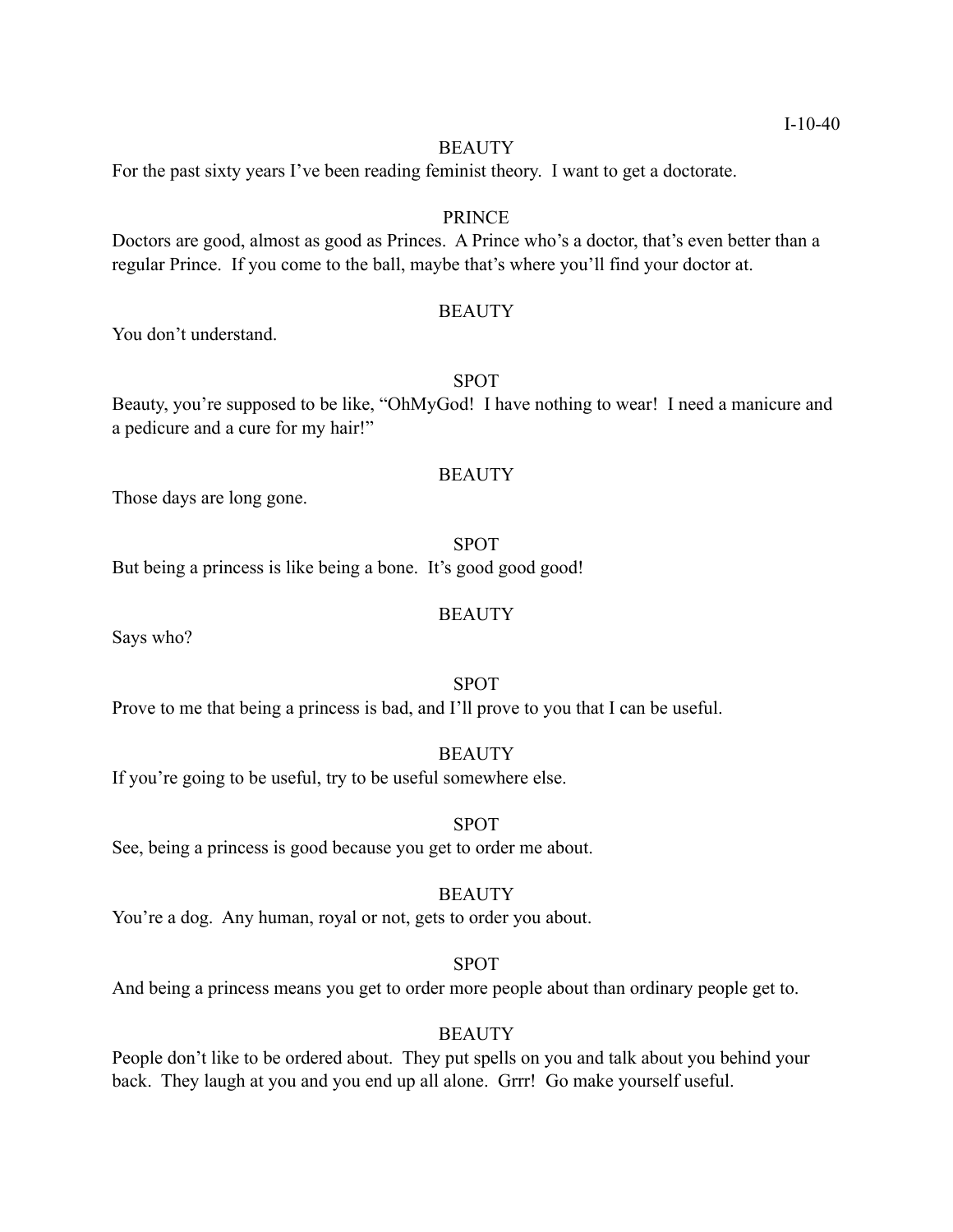SPOT

I can do that. I'll be (bark)!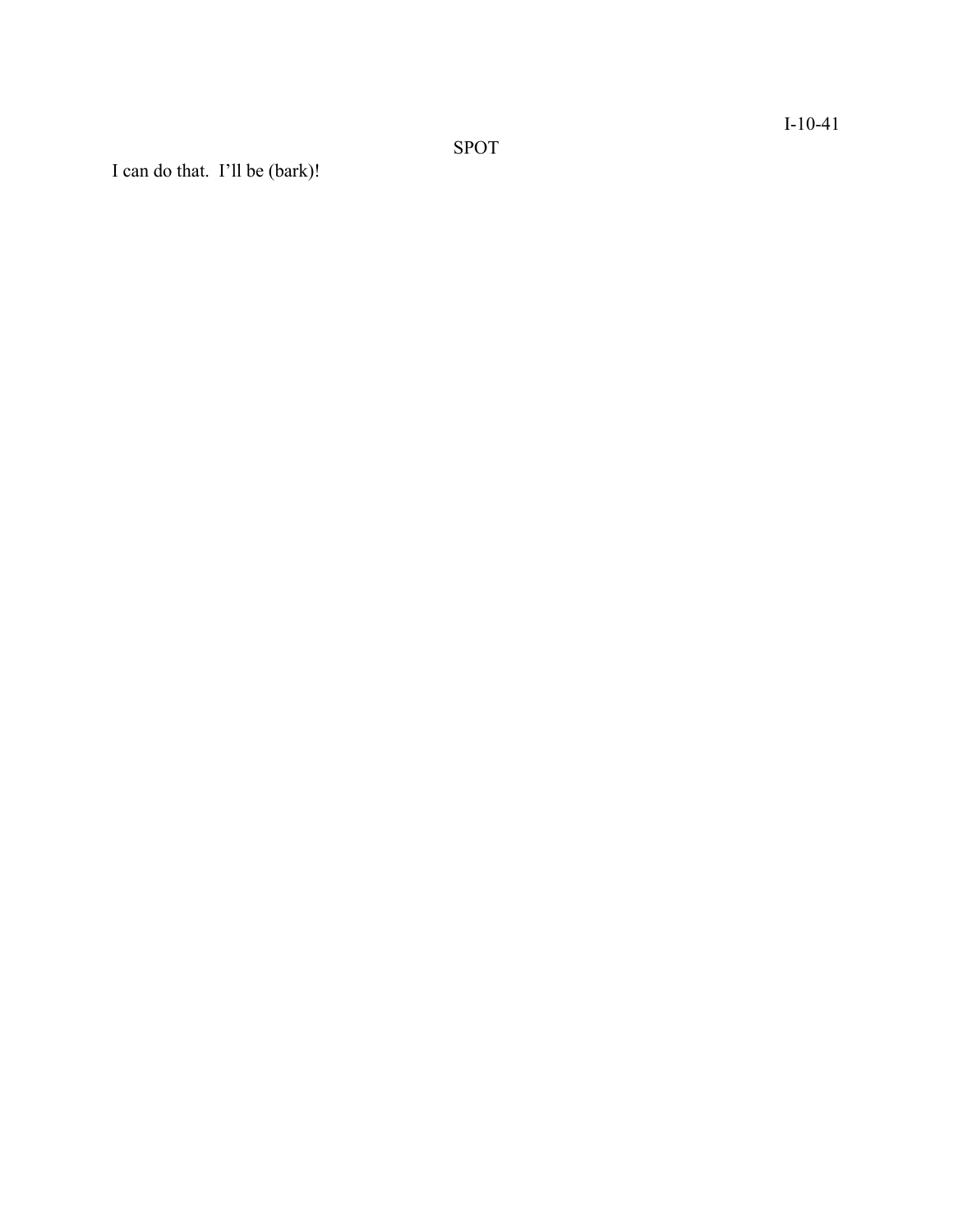## SCENE 11

# (In the bar. SWILL cleans his gun as MADAME KLOO and RAPUNZEL get acquainted and SIS PHYLLIS and GONERIA hang at the pool table.)

# MADAME KLOO

Tell me more.

# RAPUNZEL

It was the Prince climbing up those ivy braids. He showed me how to free myself from my own situation, and so I did.

# MADAME KLOO

Runaway?

## RAPUNZEL

I'm old enough to look out for myself.

# MADAME KLOO

I'm Claire. I run the Significant Circus with my partner Wanda. It's an all female thing, y'know?

# RAPUNZEL

I'm Rapunzel. I expect there will be people out looking for me soon.

## MADAME KLOO

Do you want them to find you?

## RAPUNZEL

No, but I don't know where to go, and --

## MADAME KLOO

And you hurt your ankle running away.

# RAPUNZEL

I always thought a Prince would rescue me. I don't know where I got that idea, as if a Prince would even care that I was stuck in a tower fifty feet in the air.

# MADAME KLOO

You do heights!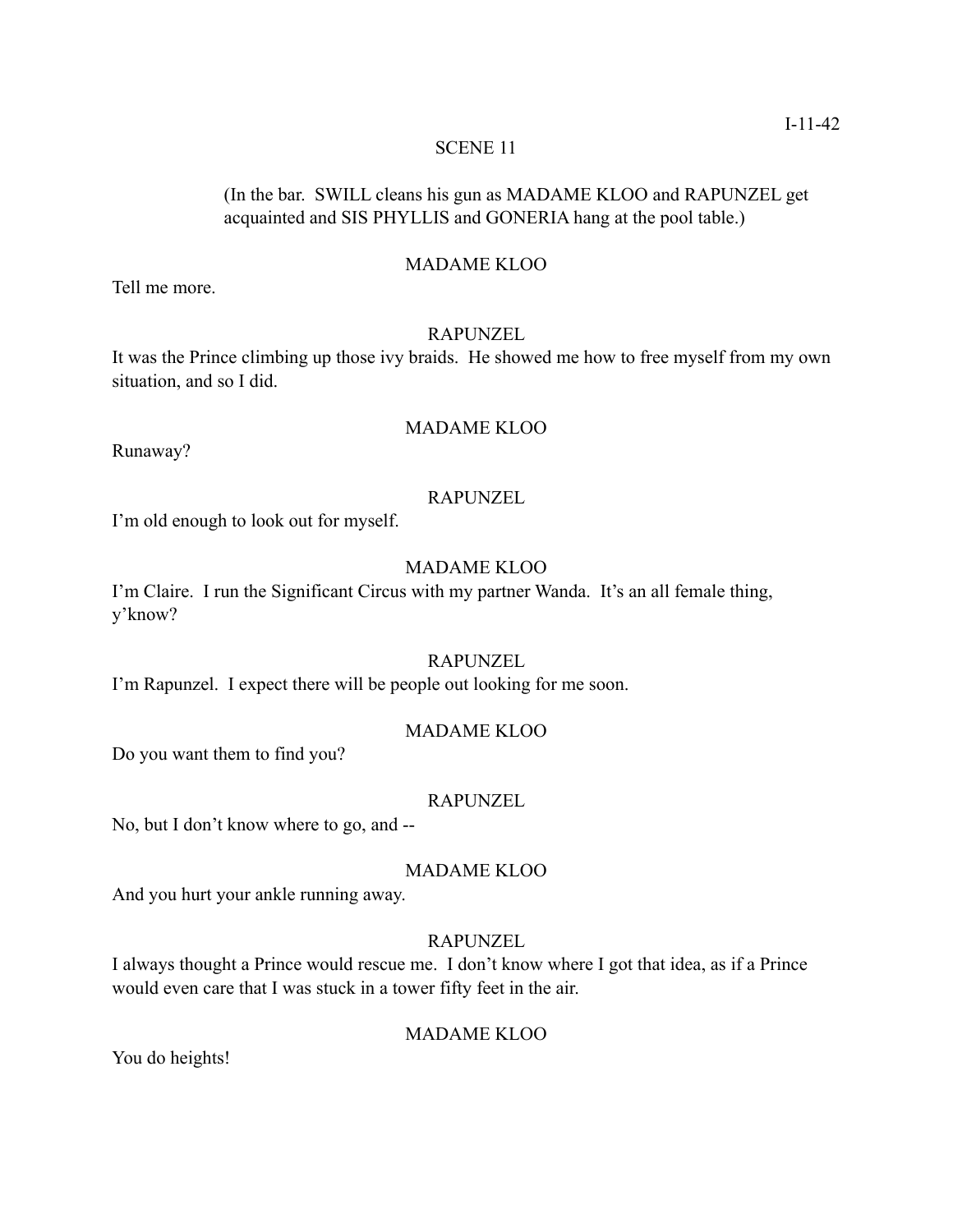## RAPUNZEL

I hate heights. I fell. I'm terrified of heights. That's how I hurt my ankle!

## MADAME KLOO

But you lived in a tower.

## RAPUNZEL

I cut off all my hair and braided it. I used it as an escape ladder.

## MADAME KLOO

Did you bring it with you?

## RAPUNZEL

I thought it best to go on without it. I didn't want to continue the attachment once it was broken.

# MADAME KLOO

Pity. I was thinking that if you come with me we could make a trapeze of it\*, and you could --

## RAPUNZEL

\*I'm not a freak\*. I don't want to join your circus. I don't even know you.

## MADAME KLOO

\*I never said you were. I was only offering you a place to stay, a way to travel quickly. Wanda's coming to pick me up in a truck, and we can get out of here. Unless of course you want them to find you, whoever they are.

# RAPUNZEL

No, you're right. You're being kind, and I'm - I just - I'm not used to anything, that's all. I thought my life would be a certain way, and now that I'm living it, it's totally different.

# MADAME KLOO

To leading a different life then! O, you need another drink.

 (CINDERELLA enters as GONERIA cheers SIS PHYLLIS on at the pool table.)

# **GONERIA**

Go Phyllis! Go Phyllis! Get a ball in! You call it!

## SIS PHYLLIS

I am trying to focus.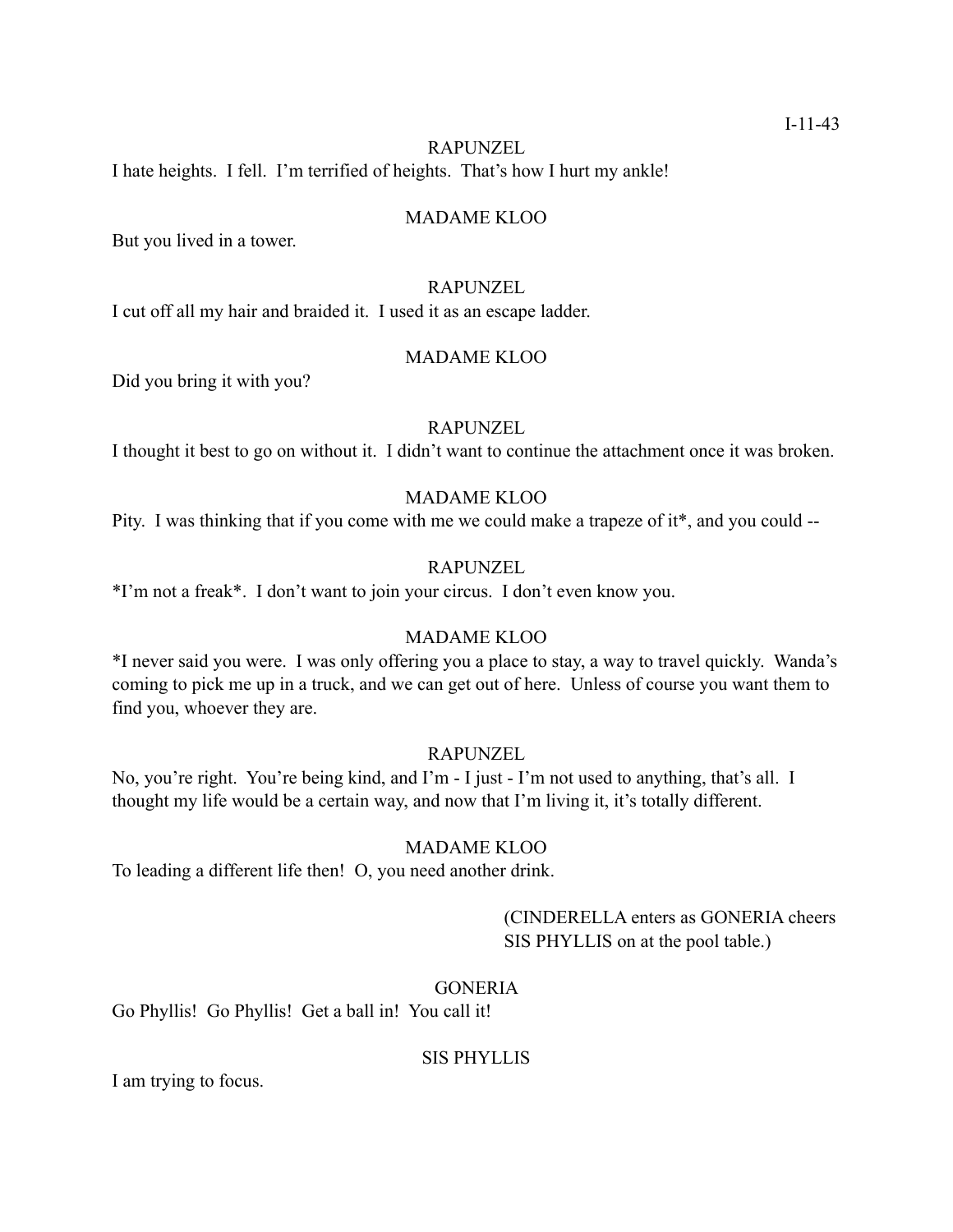## **GONERIA**

Don't look now but the princess has arrived.

## SIS PHYLLIS

Ooh, from the Castle? What's she wearing? Is it Versace? I love Versace!

# GONERIA

Not that princess and Versace is dead\*, she would wear something new, something amazing.

#### SIS PHYLLIS

\*Do you have to keep reminding me that Versace is dead? Can't I dream? Don't you think he would have wanted me to dream?

## CINDERELLA

Excuse me Goneria, Sis Phyllis, but could I --

## GONERIA

Bow down stepscum, before addressing us.

## SIS PHYLLIS

Yeah, and give us all of your chewing gum.

# CINDERELLA

But I don't chew gum.

# **GONERIA**

Then carry some anyway.

#### SIS PHYLLIS

In case we want some.

## CINDERELLA

I thought you'd want to know that the Queen is throwing a ball tonight, and because you're my stepsisters, I can get you in, but I need something to wear.

# **GONERIA**

Borrow whatever you want, but those designer original were custom-made for me. If you take them in, you'll destroy their resale value.

# SIS PHYLLIS

Don't look at me like that. My clothes, as everyone knows, are covered in cum stains.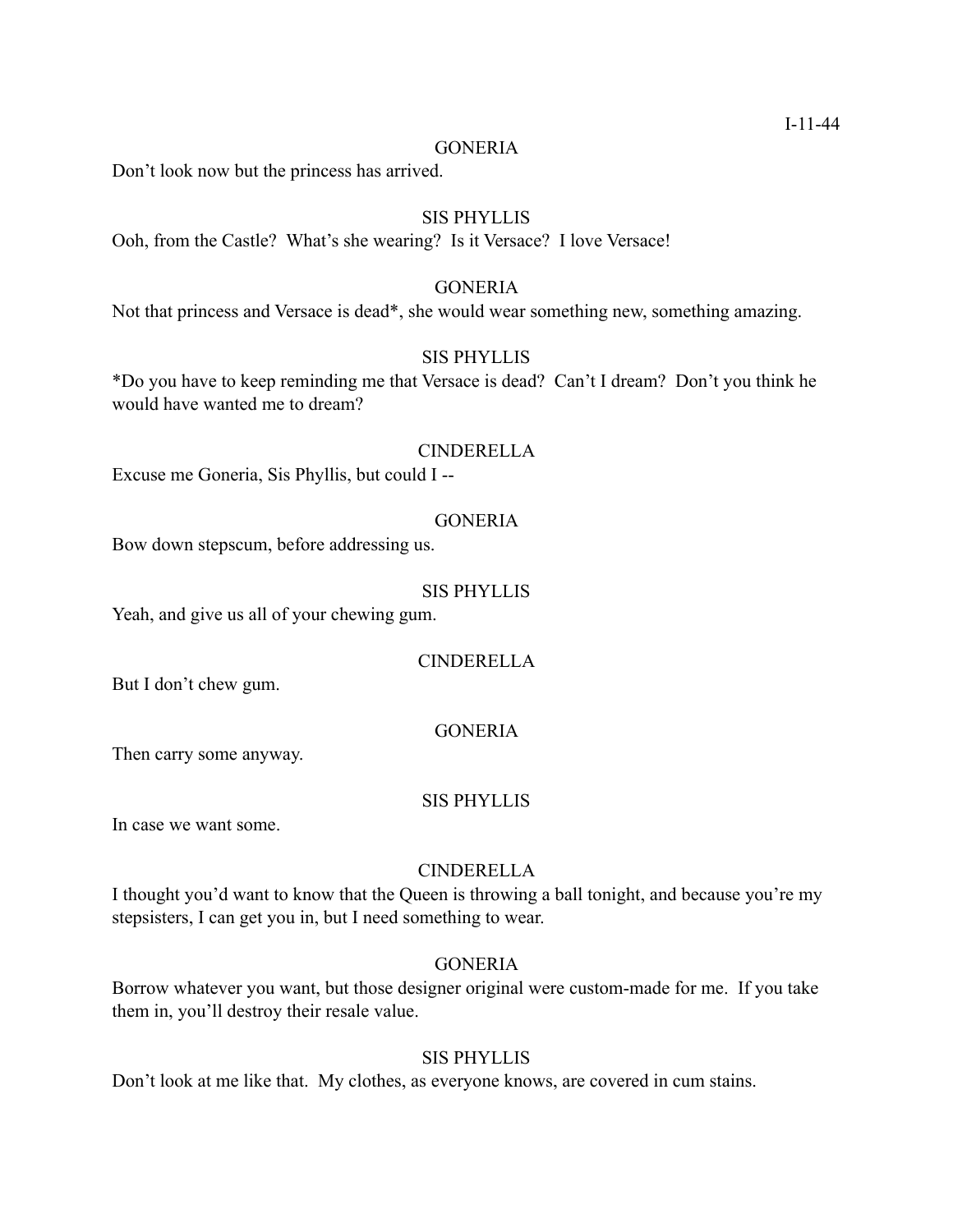# **GONERIA**

Don't you have work to do?

# SIS PHYLLIS

Like weren't you doing our chores?

## **GONERIA**

Maybe you're rather help us with our knife-throwing act.

## CINDERELLA

I have a lot of other things I have to do.

# (SWILL brings over a round.)

# **SWILL**

Excuse me, Princess, but you gotta wear shoes in my bar.

# CINDERELLA

I don't have any shoes to wear! I don't have anything to wear! I go to my closet and there's nothing but rags, rags, RAGS!

> (CINDERELLA steals SWILLS gun and exits.)

## SWILL

I'm just saying. You know. Health Code Regulations.

#### SIS PHYLLIS

 (with her shot) Race ya! We are going to a ball!

#### GONERIA

Woohoo! We love to ball!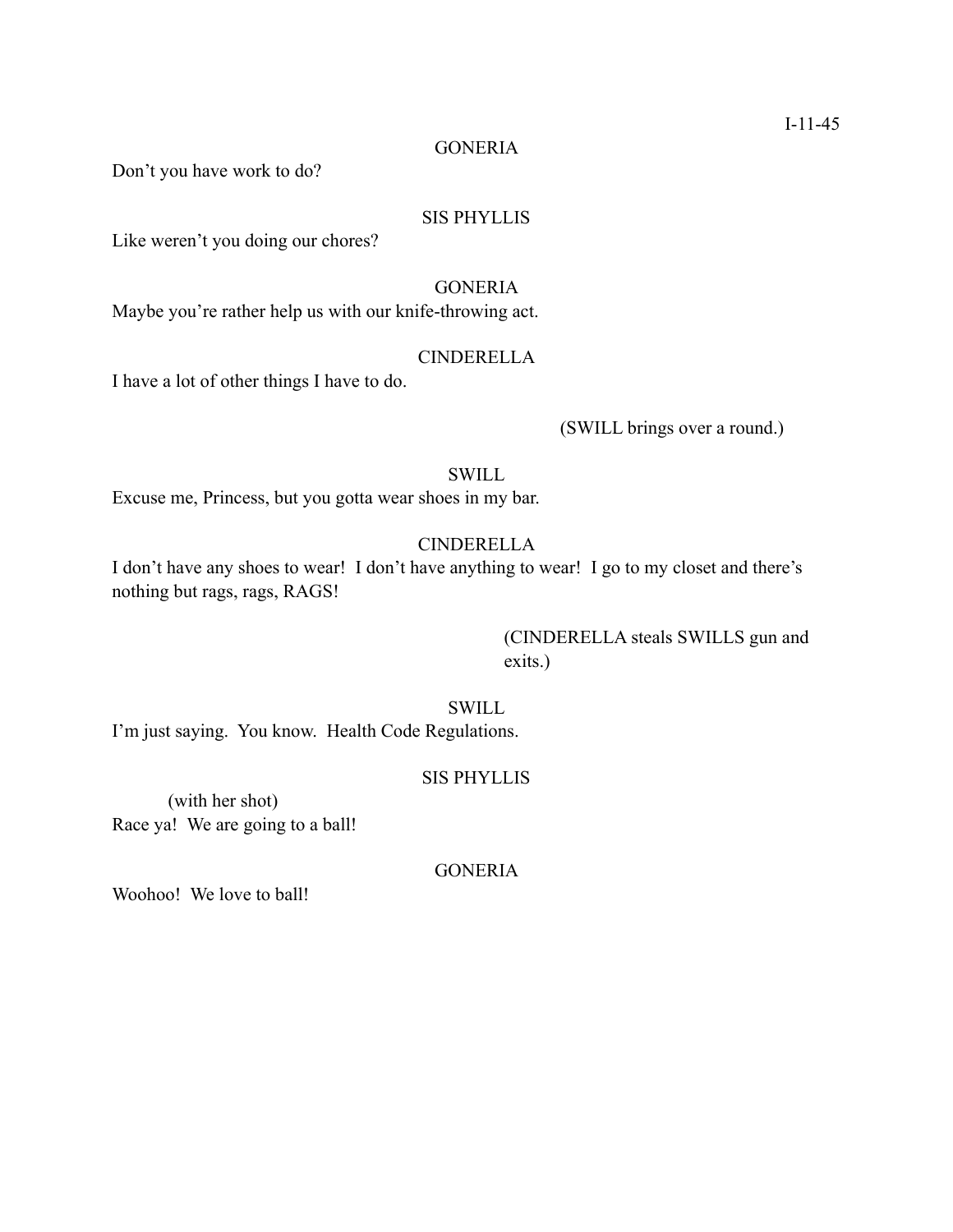#### SCENE 12

(Fancy's Department Store. CINDERELLA wields gun.)

## CINDERELLA

Shoppers, attention all shoppers, get down on the ground! Move it move it move it!

 Wait. I changed my mind. Shoppers does not include store personnel. You work here, on your feet! Up up! Hands up over your heads and keep them there. That's it. Good.

Am I not clear? I am not making myself clear? Shoppers on the ground, face down! Personnel on their feet, hands in the air! Personnel, line up over here, move move move move move! Okay. You,

(reading nametag)

Miss Finch, untie these fur coats and lock up all these shoppers here inside the rack. Shoppers form a line, good, into the rack. I don't care if you're allergic to fur, just do it!

What do I want? What do I want? What do I want? You are not looking at the face of desire, no conspicuous consumer here, not me. I have needs, real serious human needs, and they are not being met. Good job Miss Finch. You must have experience with this sort of thing.

 Okay Personnel, listen up. Your mission: meet my needs. And no one will get hurt. I need a ball gown, and I don't want to see any other princess wearing the same dress as me. I need a wrap and a muff and a make-over, my own personal stylist and underwear to die for. Am I clear now? Good.

 Oh, and one more thing: I need shoes, no not shoes... slippers. Something delicate, something daring yet delightful, something there but not really there, something light and sparkly, sharp and sexy. Got that? Good.

Move it move it move it or these shoppers may never see the light of day again!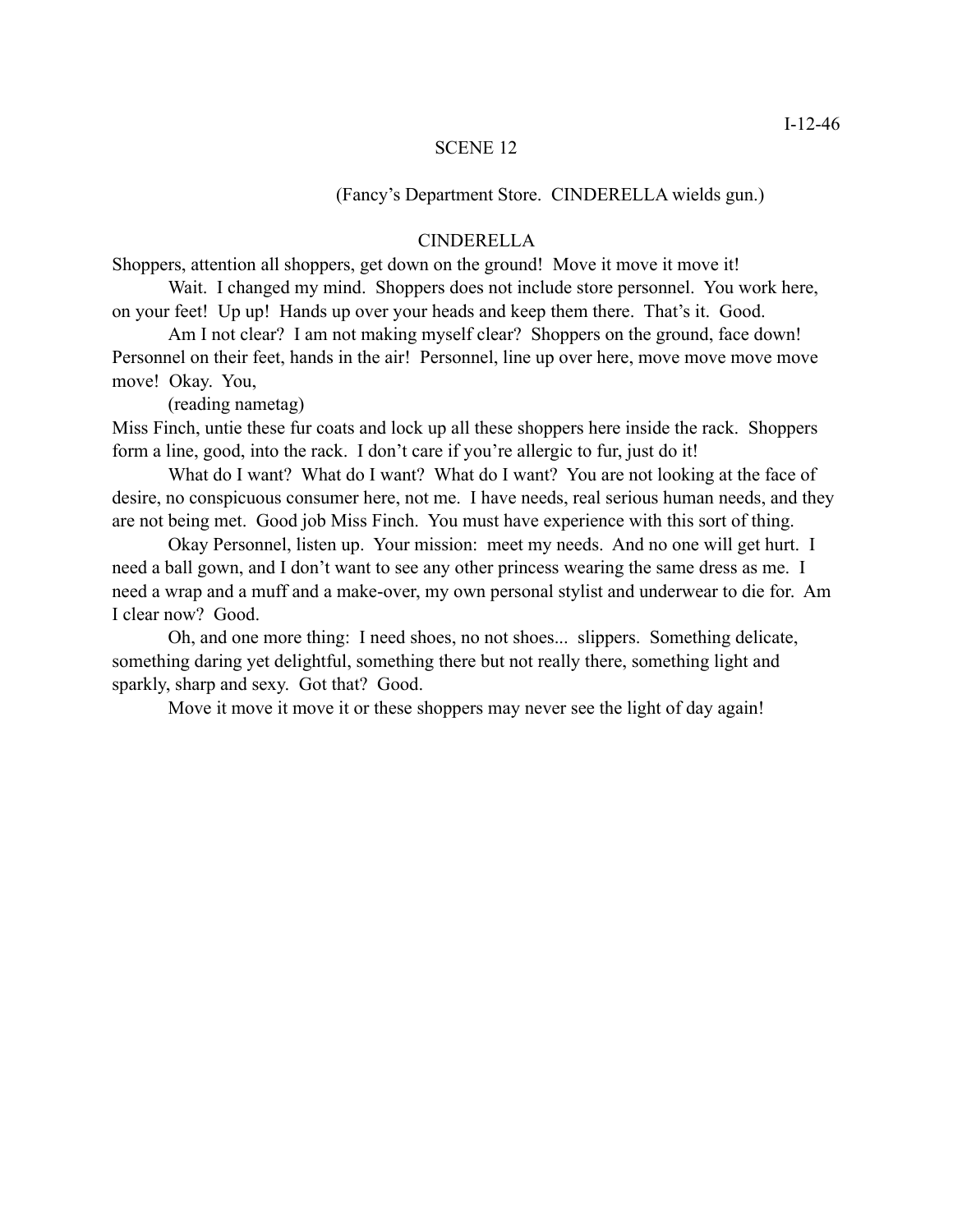## SCENE 13

# (WANDA enters and watches MADAME KLOO with RAPUNZEL.)

## WANDA

I've been out there honking for fifteen minutes.

# MADAME KLOO

Wanda, darling! I didn't hear a thing.

# WANDA

Don't "Wanda darling" me, Claire.

# MADAME KLOO

Please. We have a signed contract for May Fifteen, and I have my reputation to maintain.

## WANDA

Then I guess you'll have to call me Mistress.

#### KLOO

Why aren't you wearing your boots?

#### WANDA

How much celebrating did you do, "Kloo"?

## KLOO

She did more than me. I gave you those boots.

# WANDA

I've been on the road all day, so I thought you'd drive us back, but I guess that's too much to hope for. It's all smoke and mirrors to you.

## KLOO

I'll make it up to you, I promise.

# WANDA

I've got a fistful of promises from you.

# KLOO

That's not true. I come through for you Wanda. I gave you those boots. I got us a new Clarisse.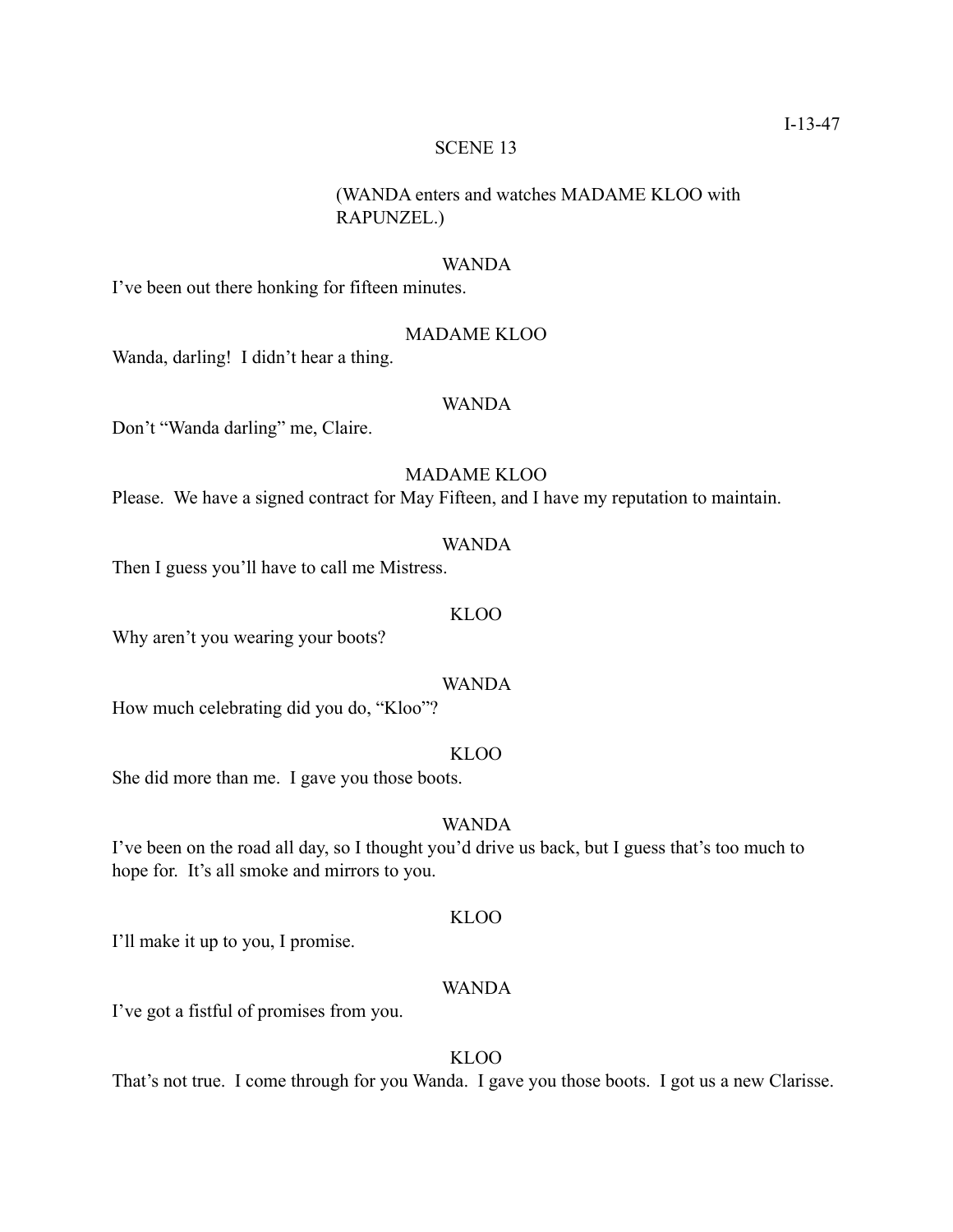#### WANDA

Don't tell me -- her?

# KLOO

She's perfect for it.

## RAPUNZEL

Did I mention my fear of heights? Fear of ropes?

## WANDA

Who is this chick?

## RAPUNZEL

I used to have beautiful hair. (sobbing into a shot glass) When this fills up with my tears, I'll drink it and my sorrow will never run out.

# WANDA

She's gonna ride on your lap?

Maybe.

#### WANDA

KLOO

Not in my truck, she won't.

KLOO

We can put her in the back with blankets.

## WANDA

In the flatbed? She'll get all black and blue.

# KLOO She's already black and blue. She fell this morning, escaping from her tower.

WANDA You really know how to pick them. What's her name?

Call her Clarisse.

#### KLOO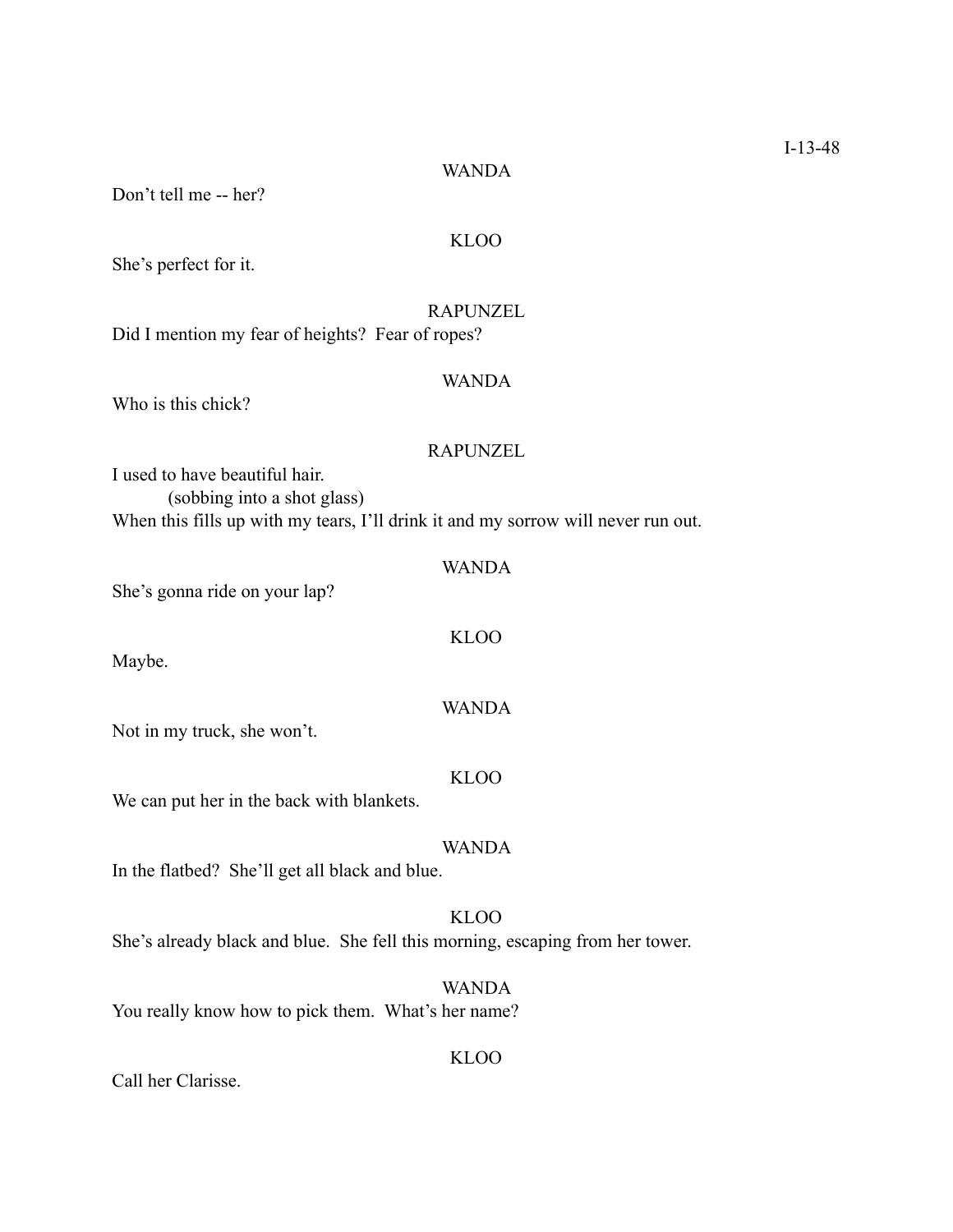## WANDA

All right Clarisse.. One foot in front of the other.

## RAPUNZEL

I don't want to leave my tears.

# WANDA

Walking works best when the hips are over the knees. Forward two -- what's with her ankle?

# KLOO

I told you she's bruised up.

#### WANDA

All right sweetcheeks, ever meet a fireman?

#### (WANDA lifts RAPUNZEL fireman style.)

## RAPUNZEL

Upsy-daisy!

## WANDA

The circus is hard enough to run without you running after pretty pussies. You try to start something\* with this girl and I'll --

## KLOO

\*I thought she'd make a good Clarisse.

## (KLOO exits.)

# WANDA

I used to walk the tightrope for you too. Look where it got me.

(WANDA exits carrying RAPUNZEL.)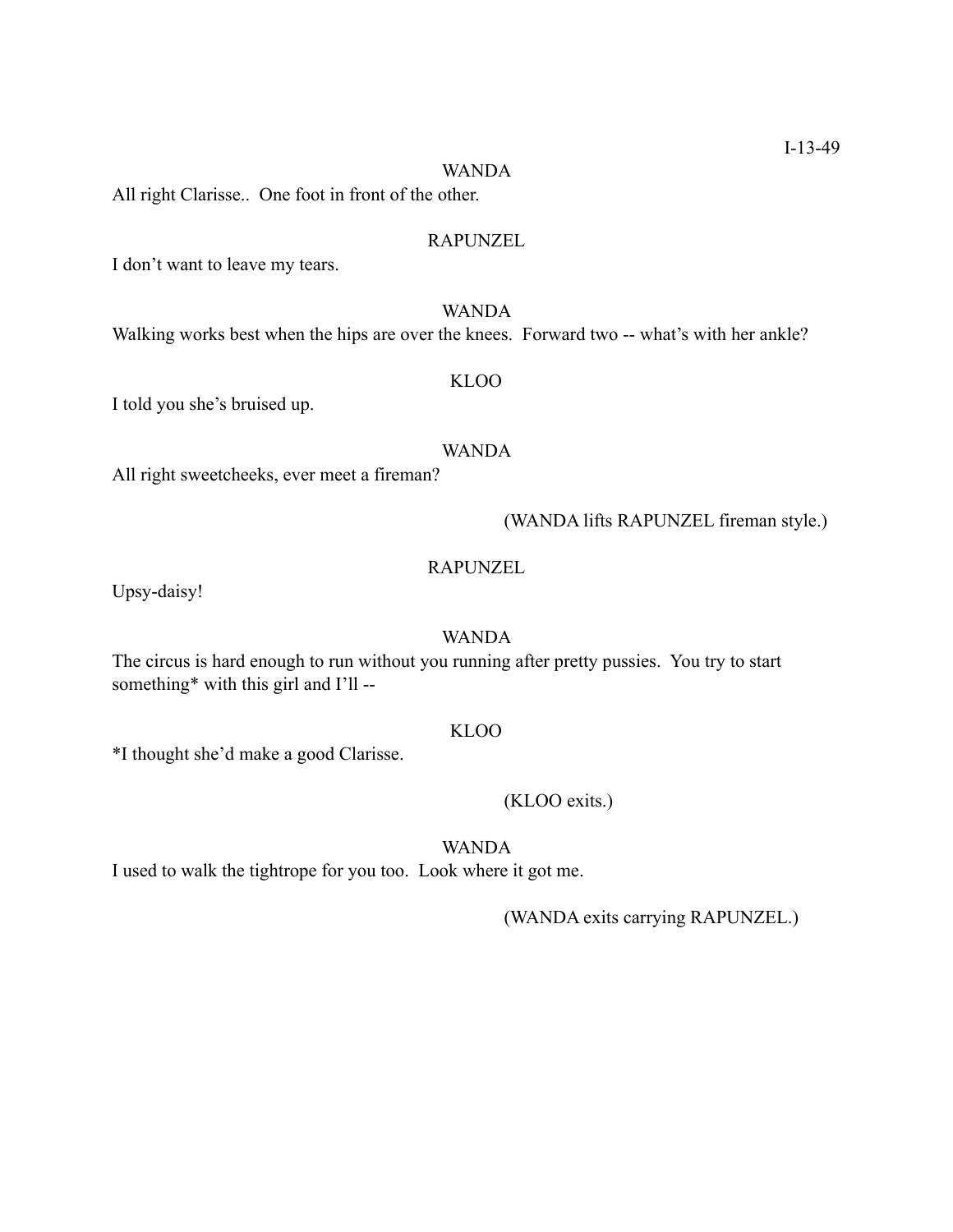## SCENE 14

# SPOT

Beauty! Hey Beauty! I made myself useful. I gotcha something a princess would never wear.

## **BEAUTY**

If I would never wear it, why would I want it?

#### SPOT

As a disguise, so no one can tell you're a princess.

## **BEAUTY**

I don't want to disguise my princess self, I want to leave her behind forever. Hey, these are nice, Spot! Where did you get these boots?

#### SPOT

They fell off the back of a truck.

#### **BEAUTY**

Are these hot, Spot?

# SPOT

From a pickup driving out of Demensia suddenly popped these boots! They fell at my paws, and I saw them and thought, "these are the boots that Beauty will use!"

## **BEAUTY**

Very tough-looking. I could really kick some butt with these babies.

## SPOT

That's very unprincess-like behavior Beauty.

 (When she puts on the boots, there is a magical sound.)

#### **BEAUTY**

Good work, Spot. Have a bone!

# SPOT

All the bones are at home. That's why you should go there and be a princess again.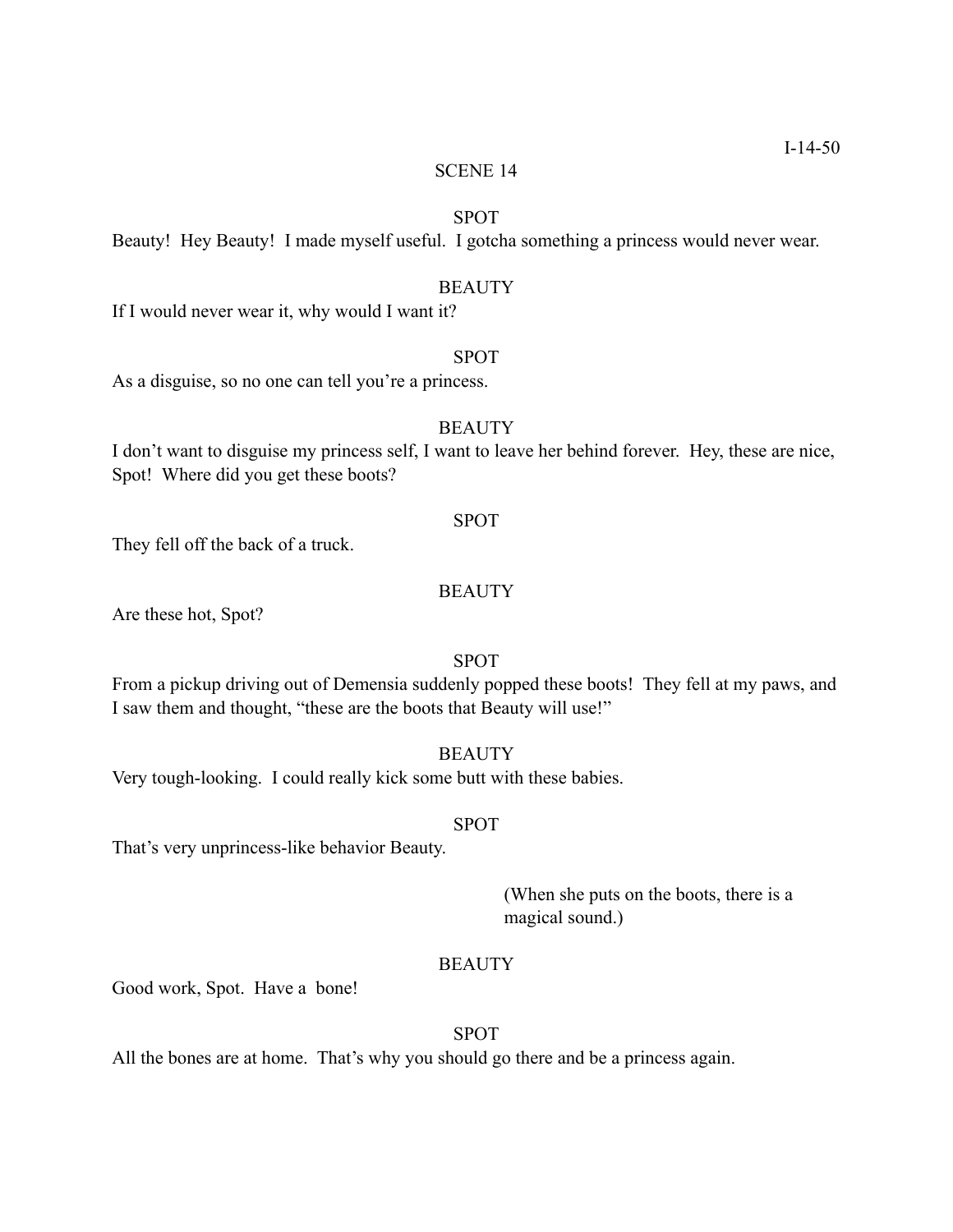# **BEAUTY**

You go. I've got to keep moving.

SPOT Can't we rest for a minute? I ran all the way from Demensia.

# **BEAUTY**

 (with resolve) No Spot, I won't.

Gimme back those boots!

SPOT

# **BEAUTY**

Go home Spot. Go!

(SPOT and BEAUTY exit opposite ways.)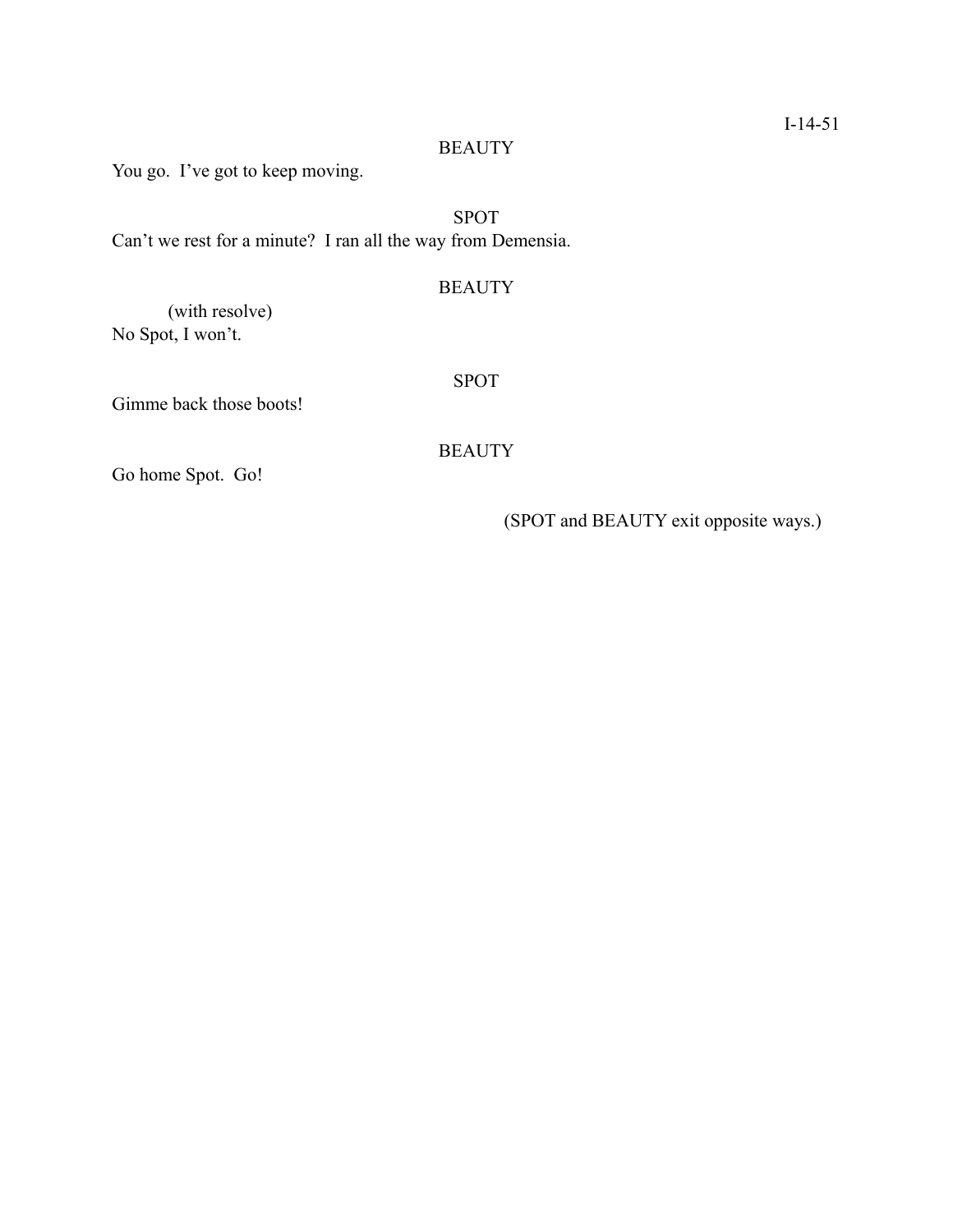## SCENE 15

# (The Ball at the Castle. Music. Dancing. QUEEN DEE and PRINCE CHARMING watch from on high.)

# PRINCE

Even though they are all wearing masks, I know she hasn't arrived yet. No one here is as beautiful.

# QUEEN DEE

Don't you worry. We know Our daughter. And we know she'll be here.

# MASKED DANCER 1

Male doctors in the village of BlahDeeBlah are not allowed to look at female genitalia.

# MASKED DANCER 2

Then how are women examined?

# DANCER 1

The doctors use mirrors. That way they can see without looking.

(THEY dance away.)

# QUEEN DEE

We wish she would get here soon. We'd like to introduce the two of you.

## PRINCE

We are a good-looking couple, I have to admit.

# MASKED DANCER 3

Did you hear that in the village of LocaLaLa, the men there are legally allowed to have sex with animals, as long as the animals are female.

# MASKED DANCER 4

What happens if a man has sex with a male animal?

# DANCER 3

He's never mentions it! Ha ha ha!

(They dance away.)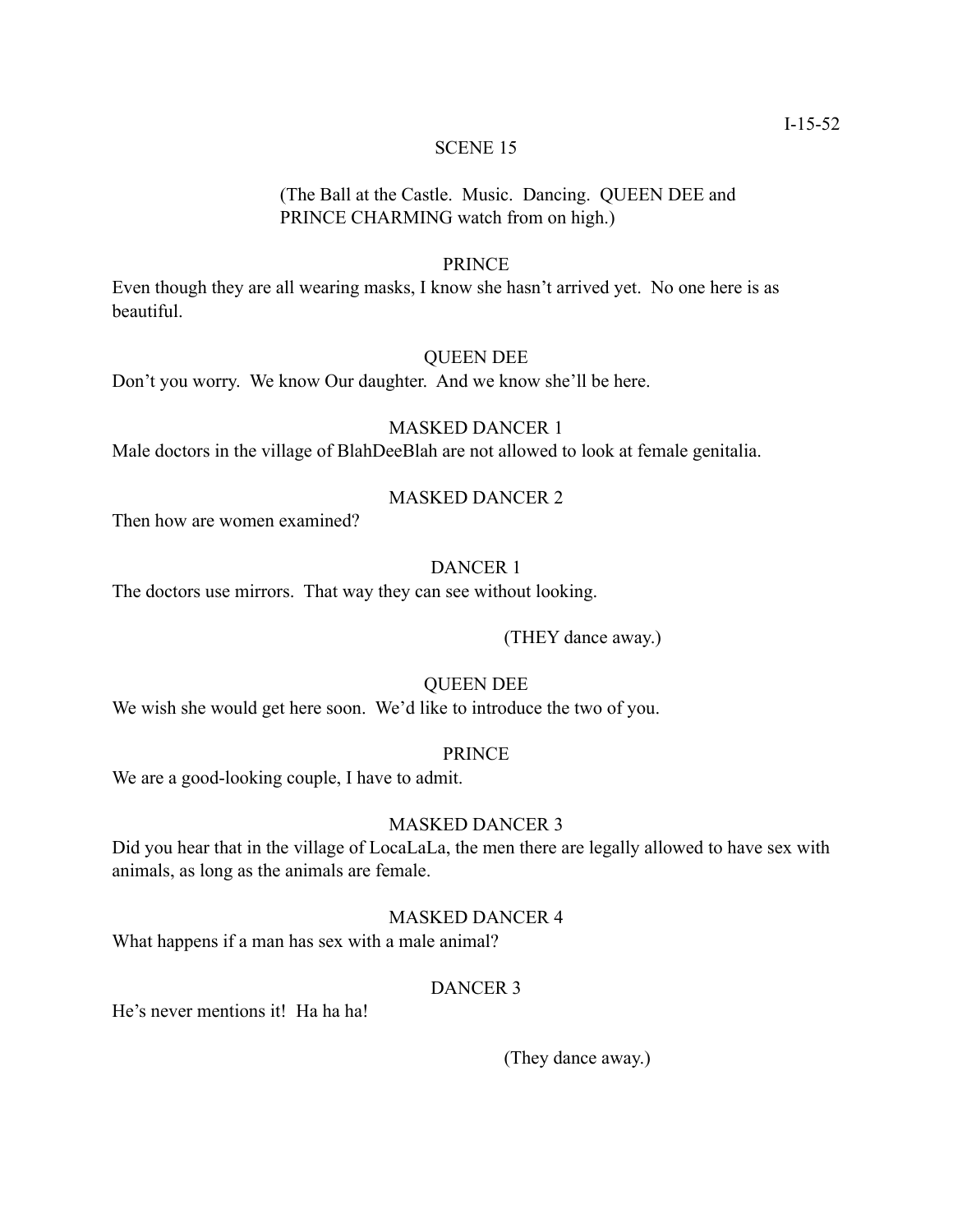## QUEEN DEE

With all the attention she takes with herself, once she kept an entire ballroom waiting for three days.

## PRINCE

But I'm sure it was worth the wait.

# **BEAUTY**

You know our Beauty. When she finally arrived, she simply glowed.

# MASKED DANCER 5

In the village of Goo, men are paid to travel from house to house to deflower virgins.

 (MASKED DANCER 6 tries to spin away from DANCER 5.)

# MASKED DANCER 6

Finally, I've found my calling!

 (DANCER 5 pulls DANCER 6 back into the dance.)

DANCER 5

Don't you want to know why?

DANCER 6

Not really.

 (THEY dance away. ALL DANCERS dance.)

QUEEN DEE

It's almost midnight.

# PRINCE

That beautiful bewitching hour.

# QUEEN DEE

Do We hear the hooves of the horses of a coach approaching?

## PRINCE

Perhaps that's my heart beating hard in anticipation.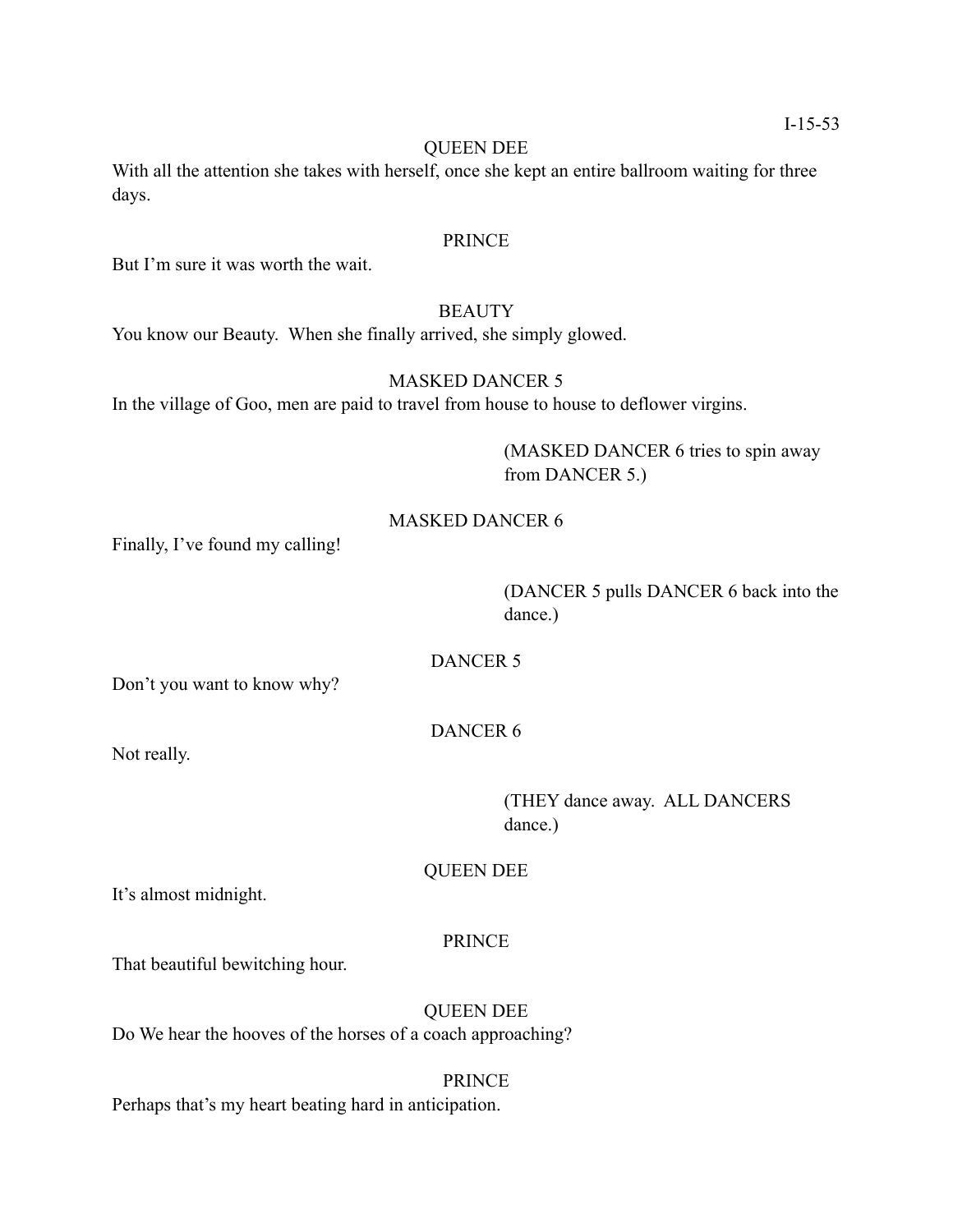## I-15-54

 (Enter masked GIRL in a gown and glass slippers. EVERYONE stops to look.)

# DANCER 1

Who is that?

# DANCER 2

I thought we were waiting for Sleeping Beauty.

# QUEEN DEE

 (gasps) Doesn't she look lovely!

# DANCER 3

I've seen her somewhere before.

# DANCER 4

Do you think she's a real princess?

# QUEEN DEE

We never know what color she'll dye her hair next.

# DANCER 5

Where on earth did she find those shoes?

# DANCER 6

Only a true princess could have the feet to wear those shoes!

# QUEEN DEE

She is always so full of surprises. That's one of the things we just adore about Our Beauty!

## PRINCE

I am rendered speechless, strong silent type that I am.

# QUEEN DEE

Go quickly Prince, and take her by the hand. Sound the trumpets! Raise the banners!

 (DANCERS form a pyramid that PRINCE and GIRL ascend, meet top center and kiss. HER glass-slippered foot extends upward. The bells begin to chime Midnight.)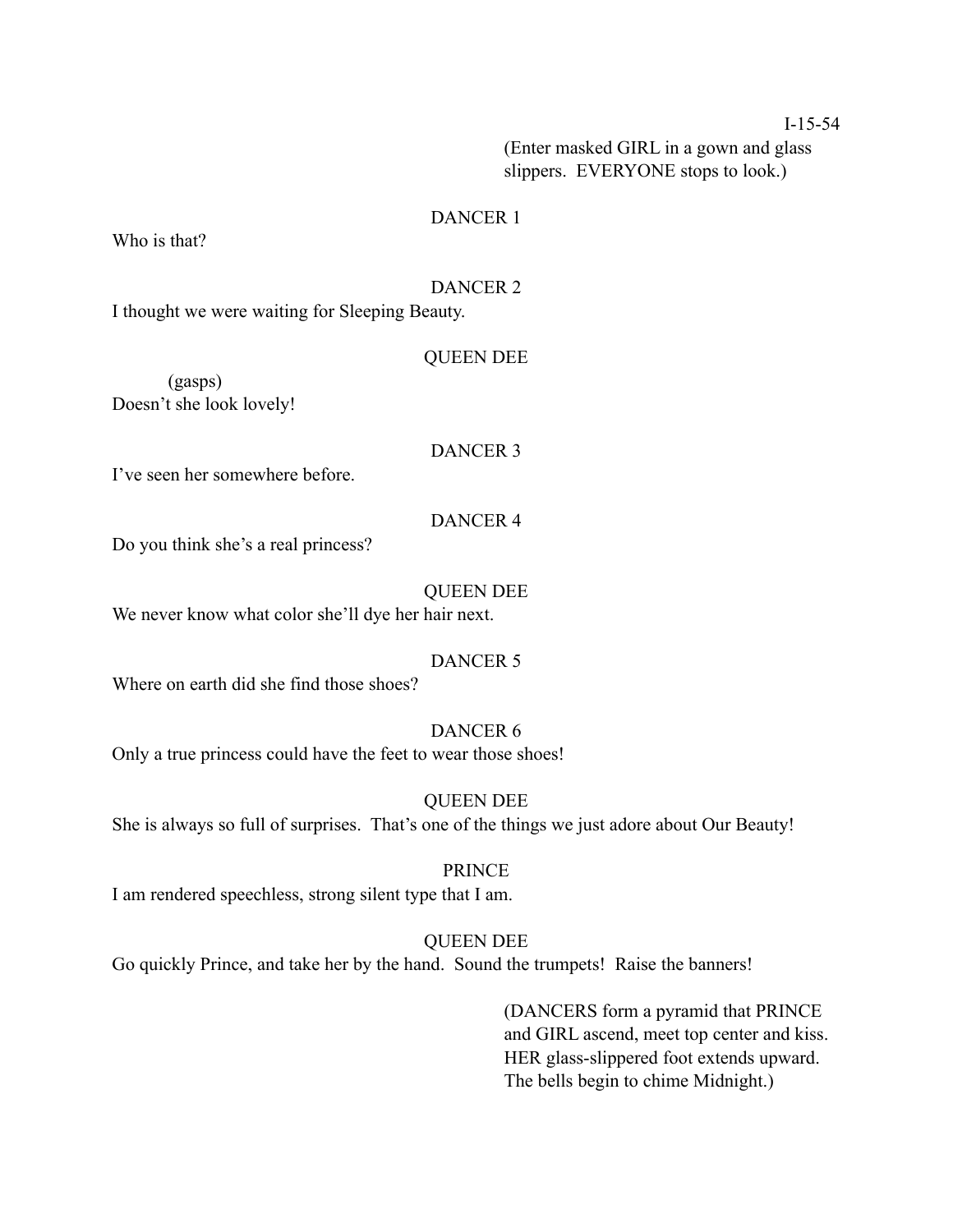| <b>QUEEN DEE</b><br>We would like to take this opportunity to announce -- |                                                                                                                       |
|---------------------------------------------------------------------------|-----------------------------------------------------------------------------------------------------------------------|
| <b>DANCER 3</b><br>Hey, that's the girl from the department store!        |                                                                                                                       |
| <b>DANCER 4</b><br>She stole that outfit!                                 |                                                                                                                       |
| <b>CINDERELLA</b><br>Are those bells?                                     |                                                                                                                       |
| <b>DANCER 5</b>                                                           |                                                                                                                       |
| Quick, call out the Soldiers!<br><b>PRINCE</b>                            |                                                                                                                       |
| Chiming Midnight my love.<br><b>CINDERELLA</b>                            |                                                                                                                       |
| I must go.<br><b>PRINCE</b>                                               |                                                                                                                       |
| So soon? But you just got here!<br><b>DANCER 6</b>                        |                                                                                                                       |
| Stop!                                                                     |                                                                                                                       |
| <b>DANCER 1</b><br>Thief!                                                 |                                                                                                                       |
|                                                                           | (CINDERELLA rushes down the people<br>pyramid, losing a glass slipper which is<br>handed to PRINCE. Whispering begins |

# QUEEN DEE

over it.)

amongst the DANCERS. QUEEN speaks

Prince Charming and Our daughter Sleeping Beauty will be married on the Village Green this May Fifteen in a public ceremony to which you're all invited! Beauty? Where did she go?

# PRINCE

I don't know.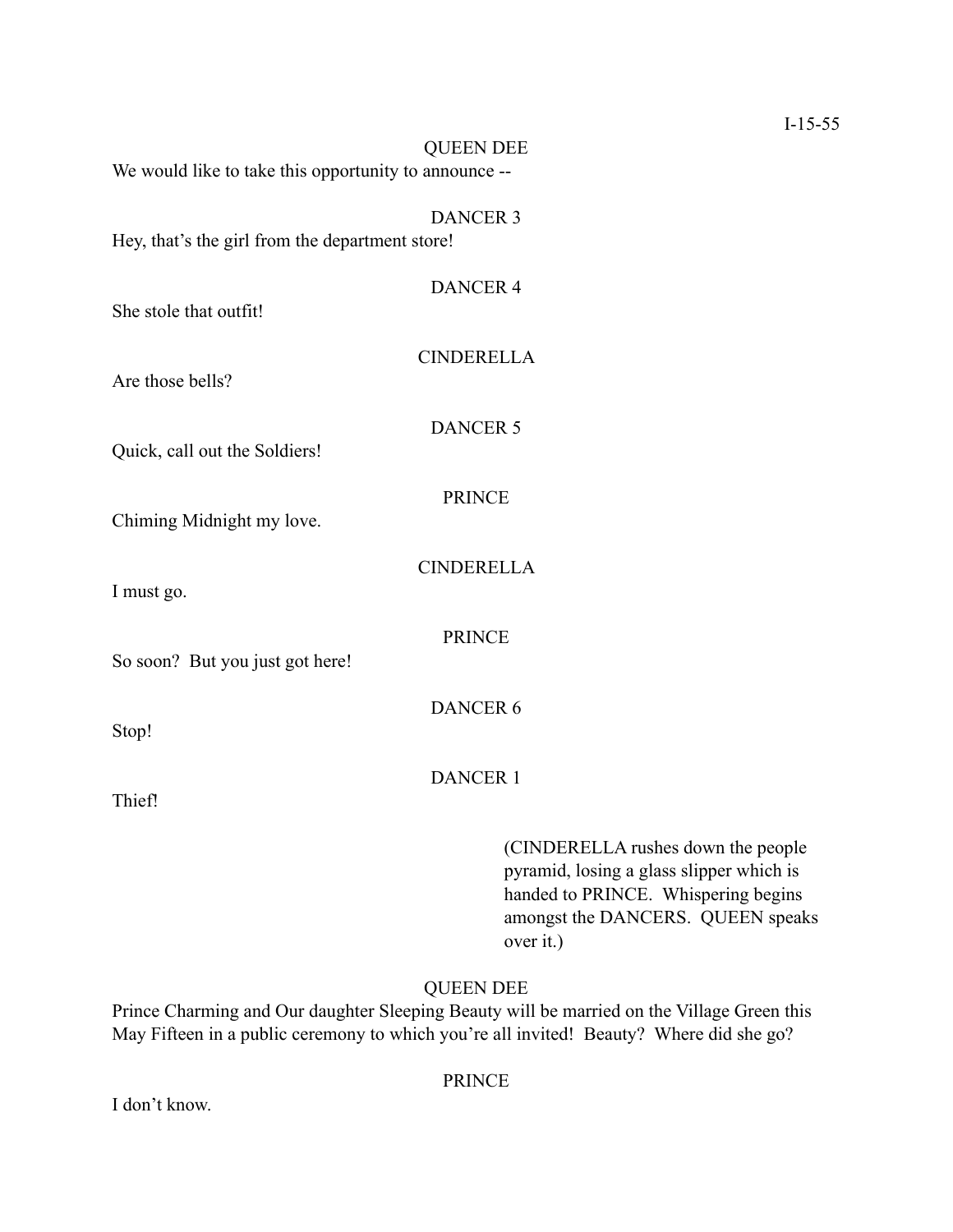# QUEEN DEE

You best go after her.

# PRINCE

I will.

 (PRINCE exits with slipper. QUEEN shouts over loud whispering.)

## QUEEN DEE

Music please! Practice your dancing for the most wonderful wedding you've ever seen on the Village Green this May Fifteen!

(From the whispers, come...)

DANCER 1 That Prince is a toad who kills Fairies in their sleep!

DANCER 4

That frog has a fetish for girls with small feet!

# DANCER 3

The problem is lettuce for world class skinnies!

## DANCER 2

Stay or a bomb will explode tonight in the street!

## DANCER 6

The players shake from contact at night indiscreet!

#### DANCER 5

The Mayor has taken out a contract on the life of the Queen!

(QUEEN faints into the arms of the crowd.)

# BLACKOUT -- END OF ACT I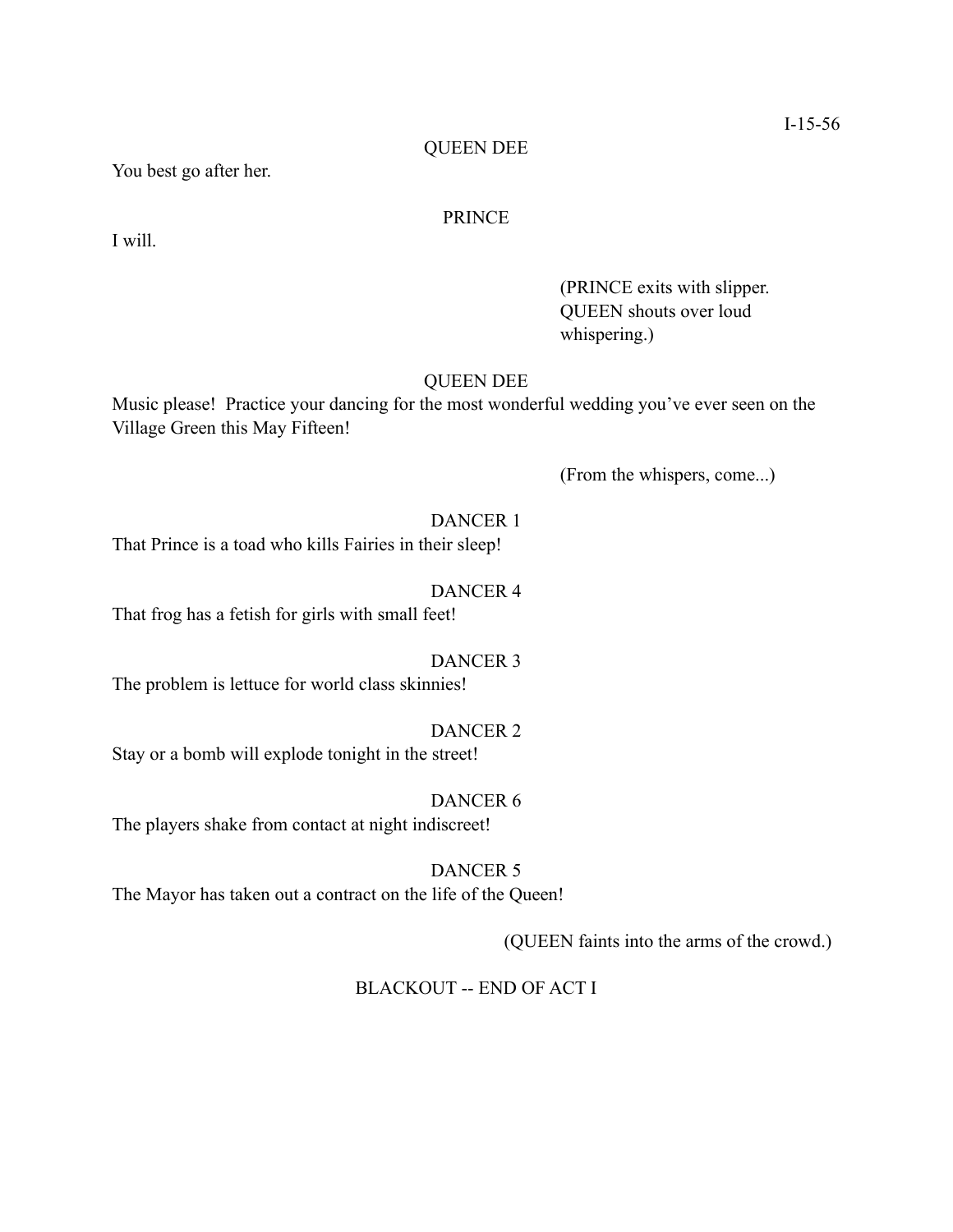## ACT II

#### SCENE 1

 (Three months later, May 15. A diner off the highway. BEAUTY, in a pink waitress uniform, with the same combat boots on, writes on her order pad.)

# **BEAUTY**

What makes a Princess a Princess? question mark, colon: identifying hierarchies of beauty and power via common signifiers. Can a colon come after a question mark in a title?

Hey, Princess, put some mileage on them boots of yours.

## **BEAUTY**

When I get a customer I'll work. Til then, I am content to be your personal eyesore.

## SMELL

The ketchups need marrying.

#### **BEAUTY**

Whatever it is you do with the ketchup bottles is none of my concern.

#### SMELL

It's your job, Cupcake. It's your mother-freaking livelihood.

#### **BEAUTY**

Customers are my job. Your job is\* to torment me.

## SMELL

\*Here are some customers right now. How about a little service with a smile, Sweetcheeks?

# (MADAME KLOO, WANDA, MISTY and RAPUNZEL enter and sit. BEAUTY writes.)

## **BEAUTY**

Chapter One: Work. A princess doesn't work. A princess doesn't need to work. A princess was never expected to work.

# SMELL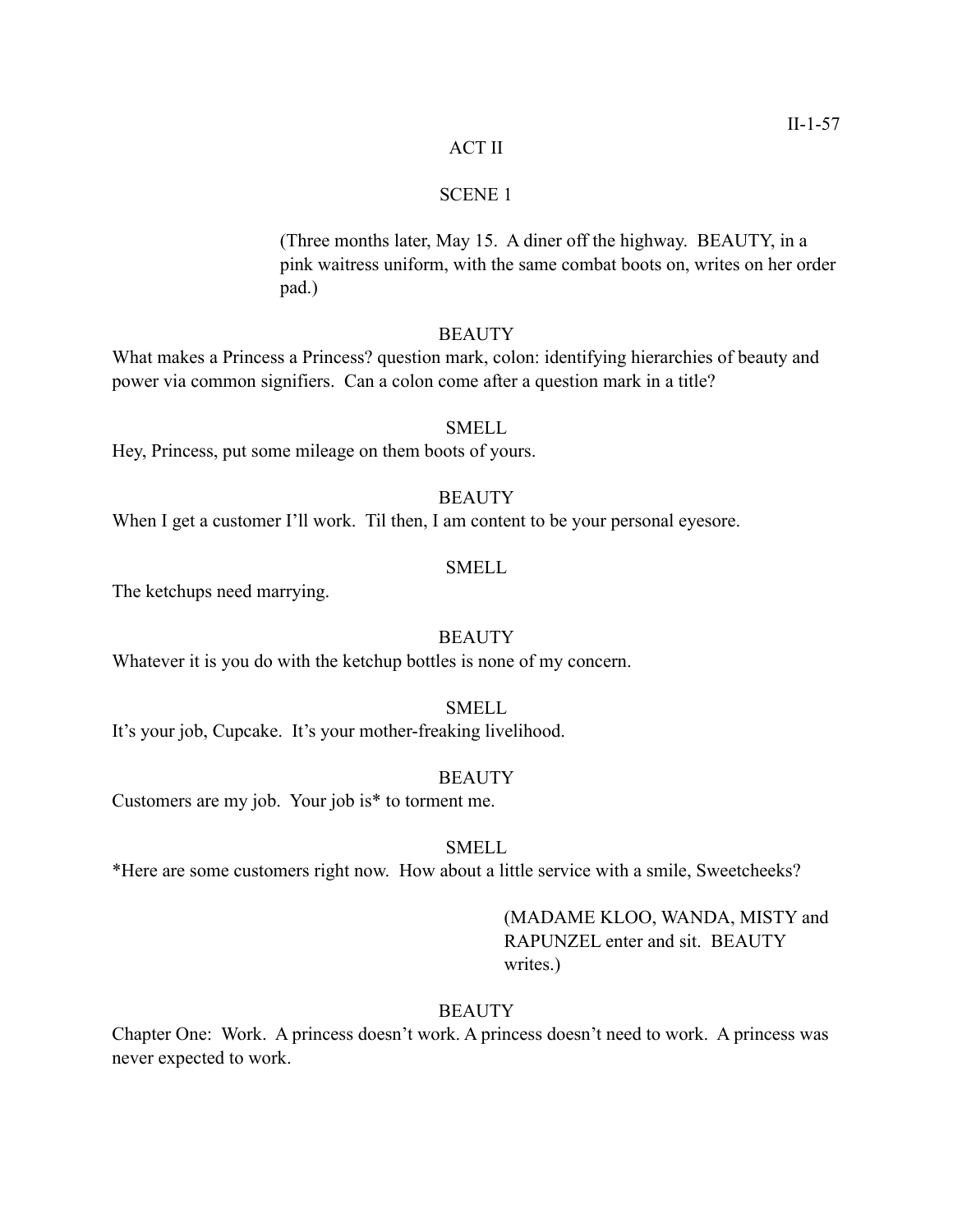#### KLOO

Excuse me.

# **BEAUTY**

She was not raised to understand what work is, why work is necessary, or how to work well.

## WANDA

We're ready to order, when you feel like working.

## **BEAUTY**

Work might be defined as labor for which one gets paid, or labor for which one is Underpaid, or effort expended for potential gain, e.g. cleaning the ring in the bathtub before you soak your feat.

## WANDA

Some time this century, okay?

# **BEAUTY**

I never knew bathtubs need cleaning til I noticed that if you don't clean them, stuff grows there.

# SMELL

You got customers, Dollface.

# **BEAUTY**

My uniform (signifying my status as a work) has caused busloads of Demensions (searching for Sleeping Beauty) to refuse to see me as the princess I am simply because a princess would not be working and/or wearing a waitress's uniform.

# WANDA

What is this, Halloween?

## **BEAUTY**

You talking to me?

WANDA You wearing that uniform for kicks or do you really work here?

## **BEAUTY**

I work here.

WANDA

Wanna prove it?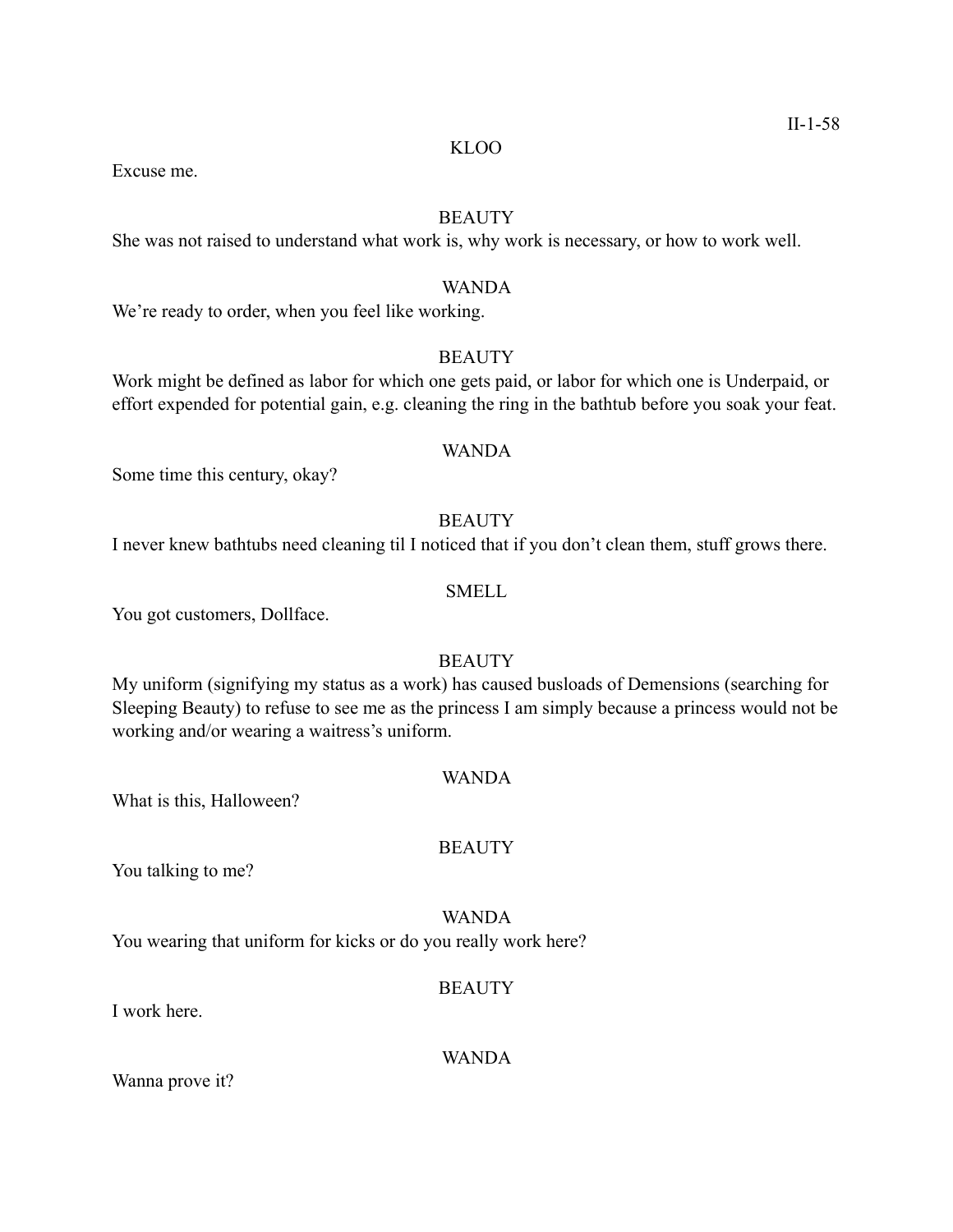## **MISTY**

We are circus performers with a show to do this evening in a town far away from here.

# KLOO

To get there on time, and do a good show, we need your help.

## **BEAUTY**

When you put it that way, how can I resist?

#### **MISTY**

I'd like a low-fat\* cheese omelette and some --

# **BEAUTY**

\*With a figure like yours, you can afford to eat Swiss, American, Feta or even Cheddar!

# **MISTY**

Low-fat please with french fries\* and --

# **BEAUTY**

\*With a figure like yours, order hash browns double-baked with a side of mash with extra butter.

## **MISTY**

A plain baked potato and a side of --

## **BEAUTY**

With a figure like yours, go for the bacon or a chicken fried steak or the sausages stuffed with cheddar in a biscuit. Put some meat on those bones.

## **MISTY**

A side of dry toast, and could you make that omelette with just the egg whites?

#### **BEAUTY**

Sure can. And you?

## WANDA

I'll have the same.

# MADAME KLOO

Sounds good to me.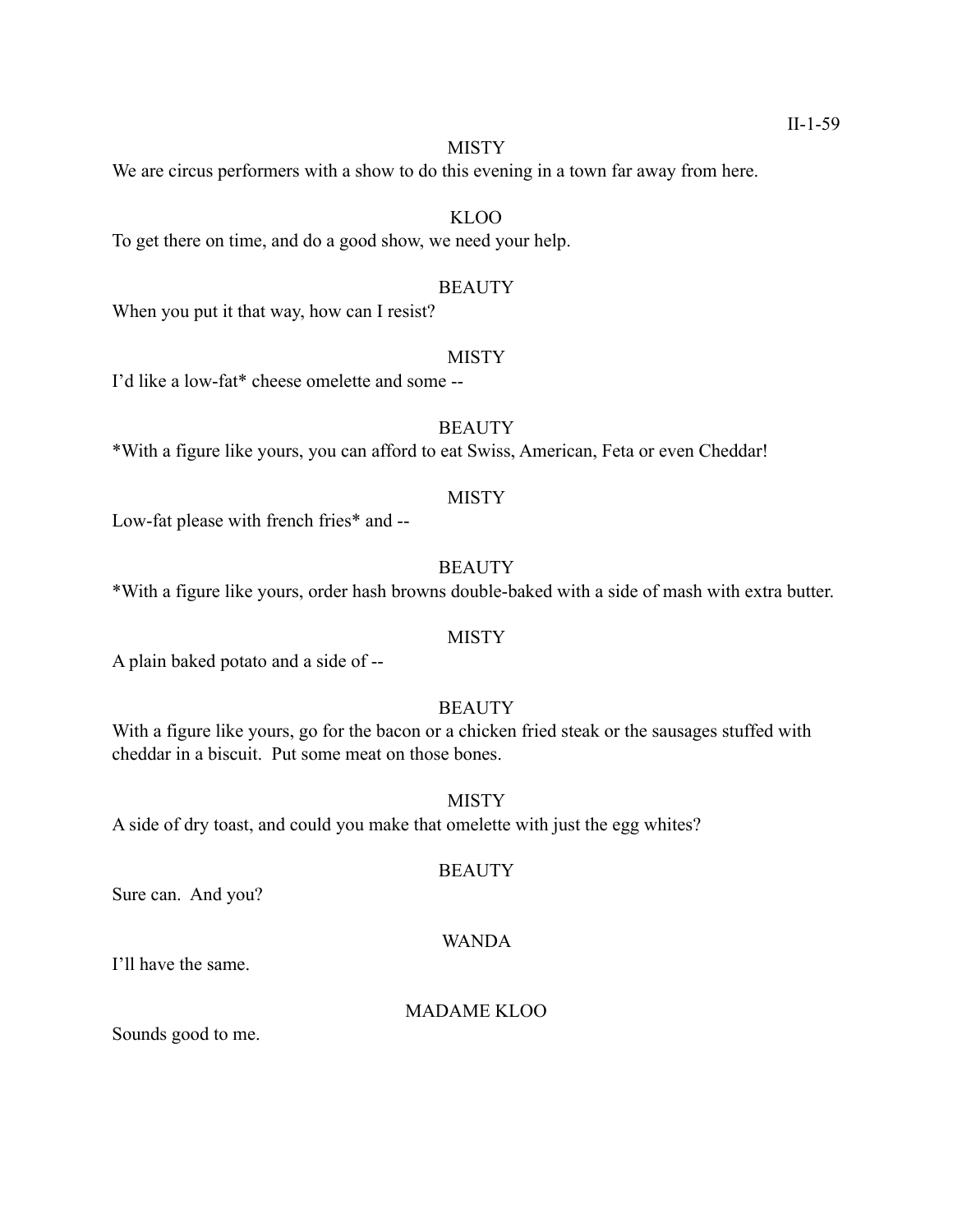#### RAPUNZEL

I'd like my eggs with yolks and cheddar, hash browns double-baked, an order of those stuffed sausages, a toasted bagel, extra butter and jelly and a stack of pancakes with maple syrup on the side.

## **BEAUTY**

Hey Smell, gimme three princesses and a pig!

# WANDA

 (to RAPUNZEL) Do you intend to walk the tightrope this evening or will you be performing as the next blimp?

#### KLOO

She can afford a few pounds with her figure.

WANDA I don't think you should be keeping track of her figure.

#### **MISTY**

 (to RAPUNZEL) Don't you worry you'll fall when you're up there?

#### RAPUNZEL

All the time.

## KLOO

 (to MISTY) I can show you.

## WANDA

Leave her alone Claire.

## RAPUNZEL

(to MISTY)

What she wants to show you has nothing to do with falling.

# KLOO

Of, it has everything to do with falling -- it has nothing to do with the tightrope. Excuse me ladies, I'm going to freshen up.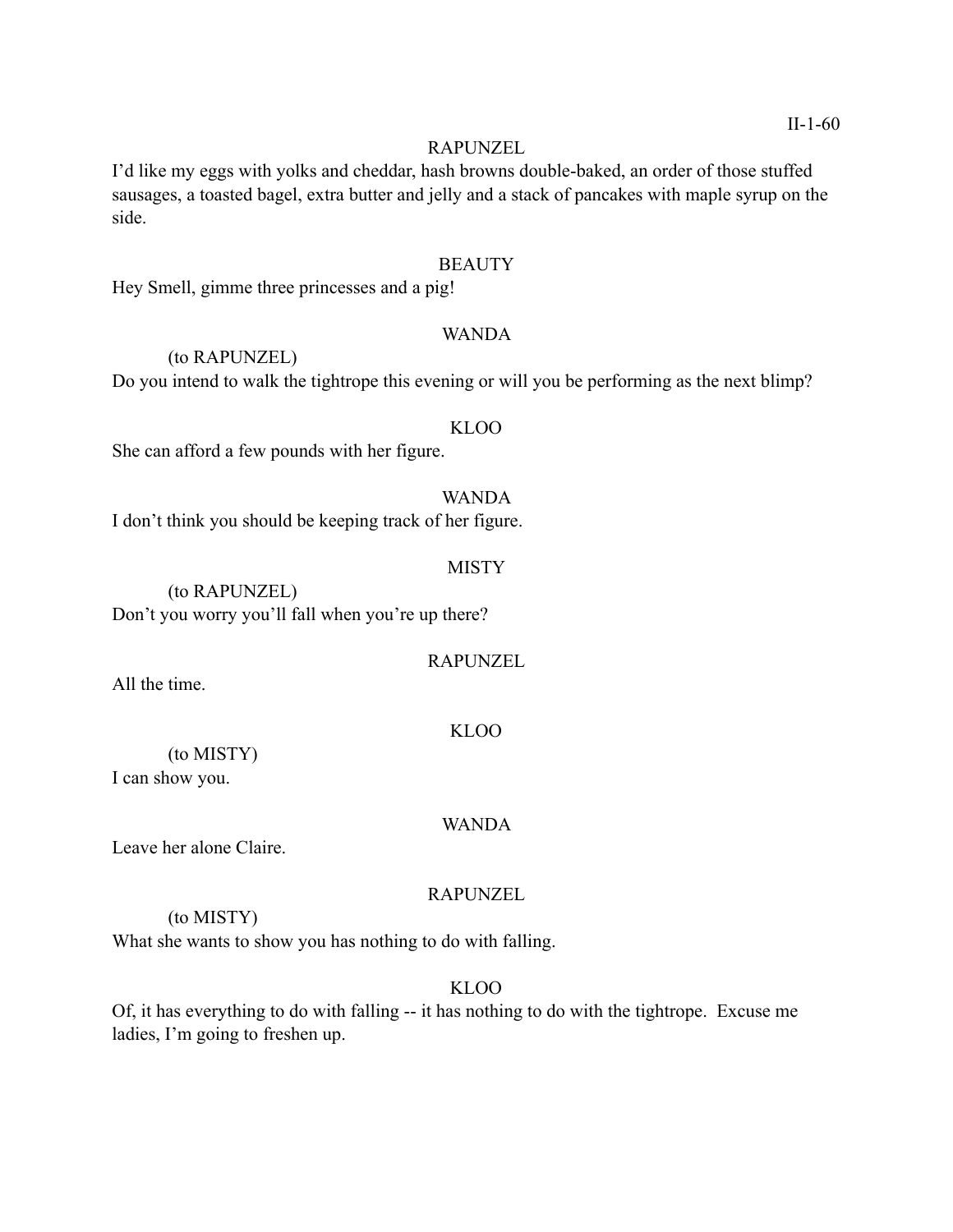#### **BEAUTY**

(writing)

A princess has no incentive to get along with others, because others usually admire the princess for either her status as a princess or her beauty or both.

## KLOO

Excuse me.

# **BEAUTY**

## (writing)

Admiration, for qualities one has not worked to achieve, is worthless admiration, and does nothing for the self-esteem of a princess which is typically low.

#### KLOO

You have quite a thought process going on up there, don't you?

## **BEAUTY**

Aw, aren't you sweet to say so.

# KLOO

I didn't think pink collar workers were thinking such significant thoughts these days.

# **BEAUTY**

Funny how the mind sneaks up on you and suddenly your thoughts are right out there in the open.

## KLOO

As in "I'd really like to get to know you better spread-eagle on the ladies room sink"?

# **BEAUTY**

It's just down there.

## KLOO

Act natural and meet me there as fast as those boots can carry you.

## (KLOO rushes off, BEAUTY serves.)

## **BEAUTY**

Your friend asked me to keep her warm, I mean to keep her order warm in the kitchen until she gets out of the ladies room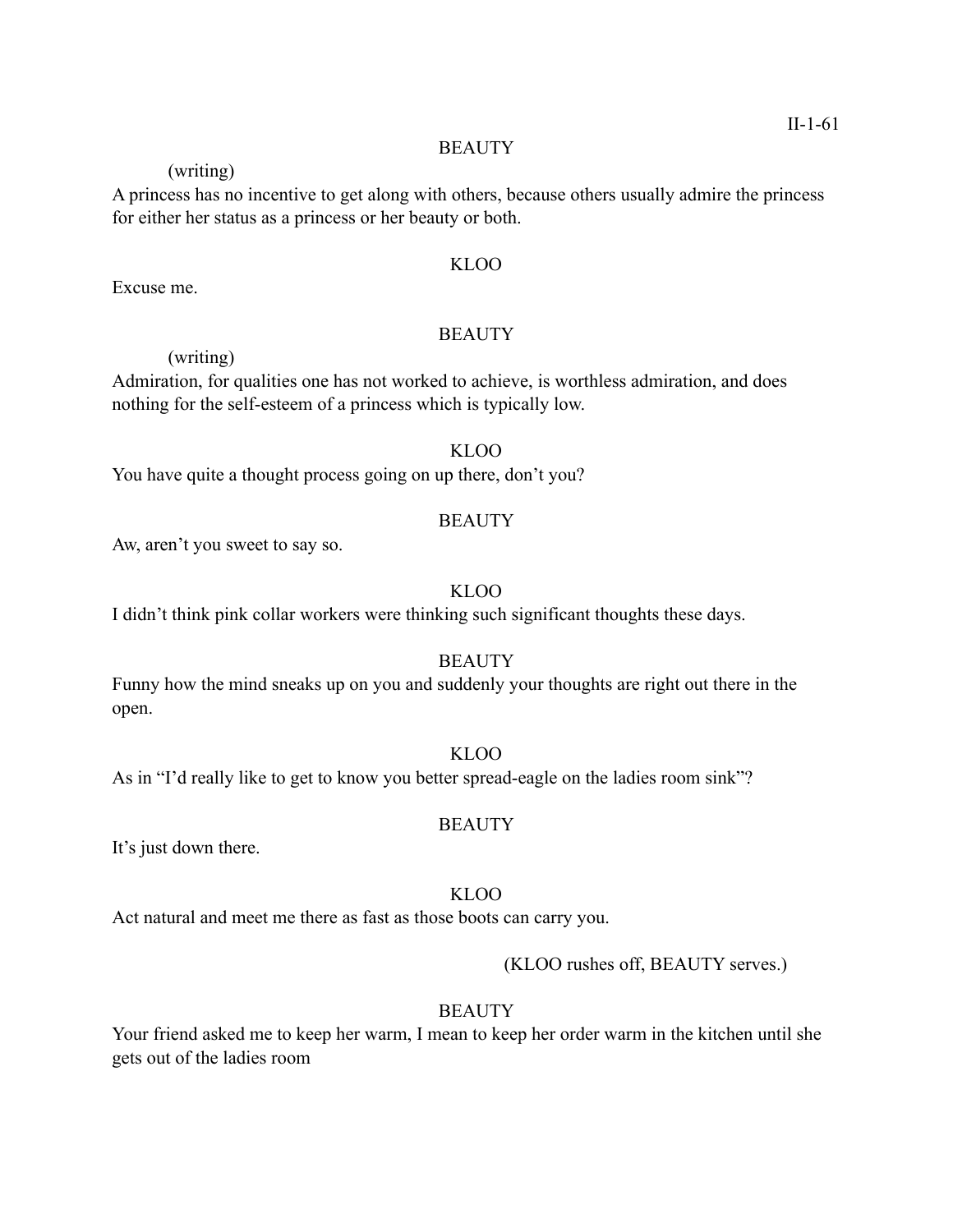II-1-62

 (BEAUTY exits. PRINCE enters with SPOT who smells BEAUTY.)

## SPOT

She's here! Or if she's not here, then she's been here. I can smell her. She's here!

#### PRINCE

Spot, calm down.

## SMELL

You'll have to leave the dog outside pal. Health code regulations.

SPOT

But I smell her, I do. It's clear she's here. Get out your shoe! I smell her, I do!

# PRINCE

You heard the man, Spot. Outside!

 (PRINCE walks SPOT out and chains him there.)

RAPUNZEL

That's a Prince.

## MISTY

How do you know?

# RAPUNZEL

When he walked in the scent of the diner became the scent of a Prince. The light brightened, and I felt my "spirits" lift as if by angels toward heaven. My heart leapt and, responding with a great big, "hello Prince," from deep inside my hormonal landscape spoke my uterus. My genetic structure has been awakened if not actually altered by his presence here, and soon I might ovulate at the chance that some of his sperm might escape his scrotum and find its way into my wettening hole. That's how I know he's a Prince.

#### WANDA

That can happen to anyone.

#### RAPUNZEL

I've been looking for a Prince all my life.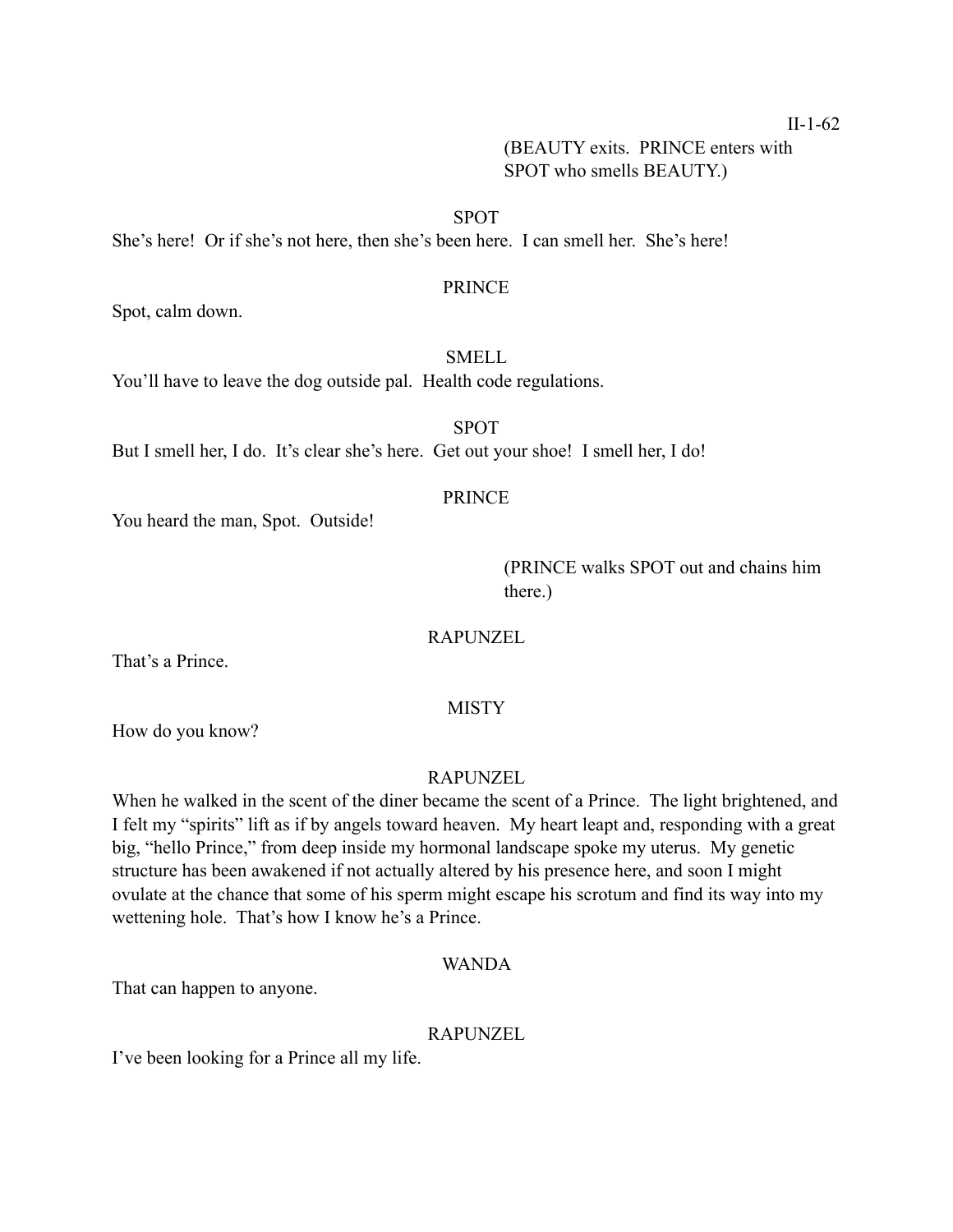Eat your breakfast.

# SPOT

I know she's here somewhere. I know she's here somewhere. I know she's here somewhere.

 (SPOT, chained, goes round and round until dizzy and then passes out.)

# PRINCE

Morning, ladies.

# WANDA

Says who?

# PRINCE

It is morning, and I say it. I'm a Prince, Prince Charming. Would any or all of you like to try on this glass slipper? I'm trying to find my true love who ran out on me.

# WANDA

I wouldn't blame her.

# PRINCE

She was wearing this slipper. Maybe one of you recognize it. Take a good look.

# WANDA

A shoe with a heel like this can be an object of desire, a fetishist's fancy, or it can be a weapon, a stiletto dagger aimed straight for my heart. I've been warned about shoes like this.

# **MISTY**

The excitement lies in deciding -- which kind of shoe would you want it to be?

## PRINCE

The one who fits this mold is the one I want to have and hold for that happily ever after I seek? Any small feet?

# RAPUNZEL

Go ahead  $*$ 

MISTY

I'll give it a try.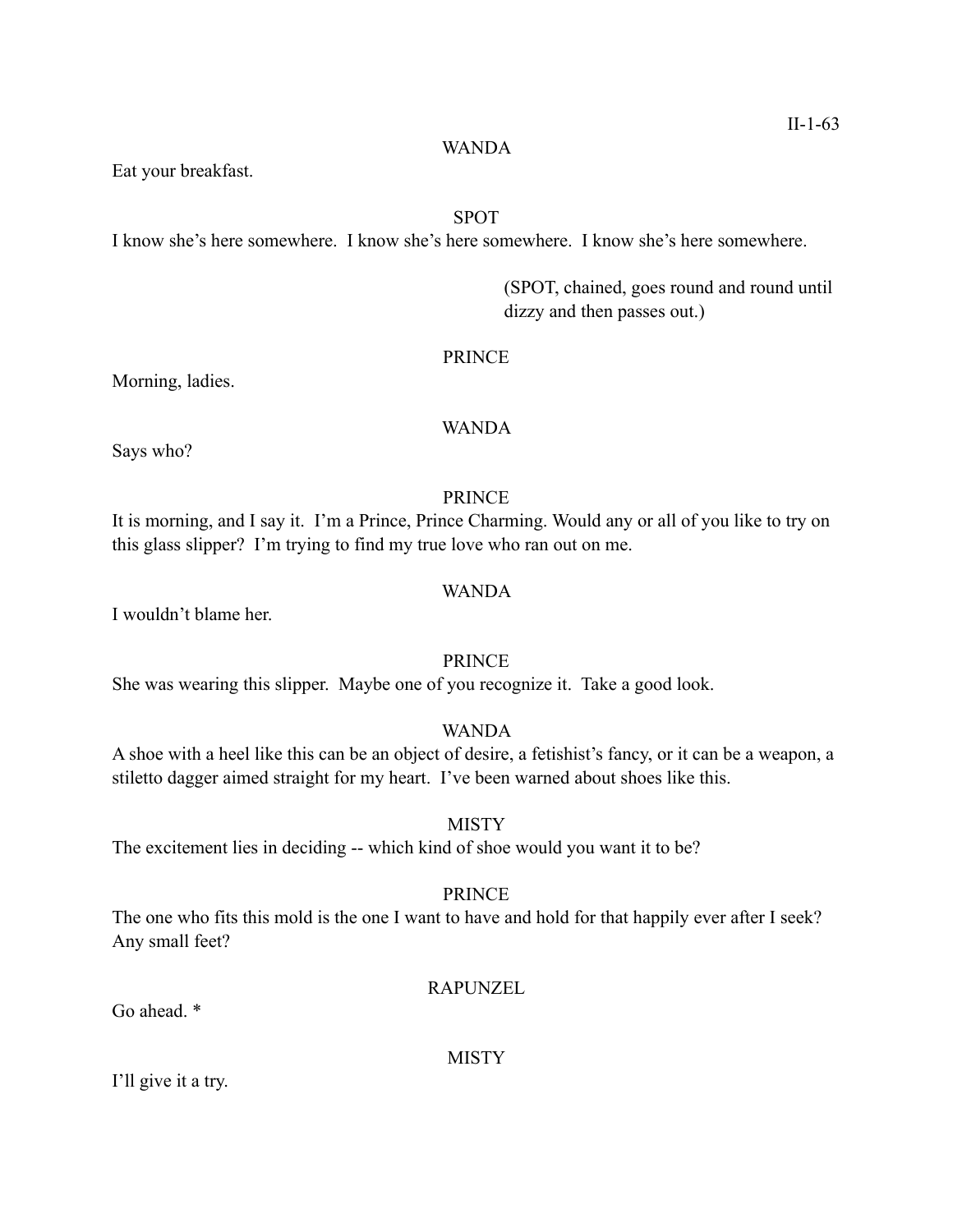## WANDA

\*What if it's poisoned or someone's cast a spell on it?

## RAPUNZEL

Do you have a little stocking she could use?

## WANDA

Misty, the moment your foot slips into that slipper, you become the docile girl of his dreams, cancelling all your plans with your girlfriends, offering to cook and clean and humiliate yourself for him, even crave him, what then?

# **MISTY**

Do you really think a shoe can do all that?

# WANDA

It's possible.

# RAPUNZEL

You're crazy, Wanda. Shoes don't change people.

# MISTY

Maybe we should get to know each other first?

# PRINCE

What do you want to know?

# WANDA

It's a trap. Get to know him, put the shoe on, Poof! You're popping out offspring with bag balm on your tits.

# **MISTY**

No thank you. Sometimes you just don't think things through Rapunzel.

# PRINCE

Anyone else? Okay, but don't say I didn't ask.

# (RAPUNZEL sighs. KLOO enters as SMELL brings out her food then turns to PRINCE.)

# SMELL

Rough morning, buddy?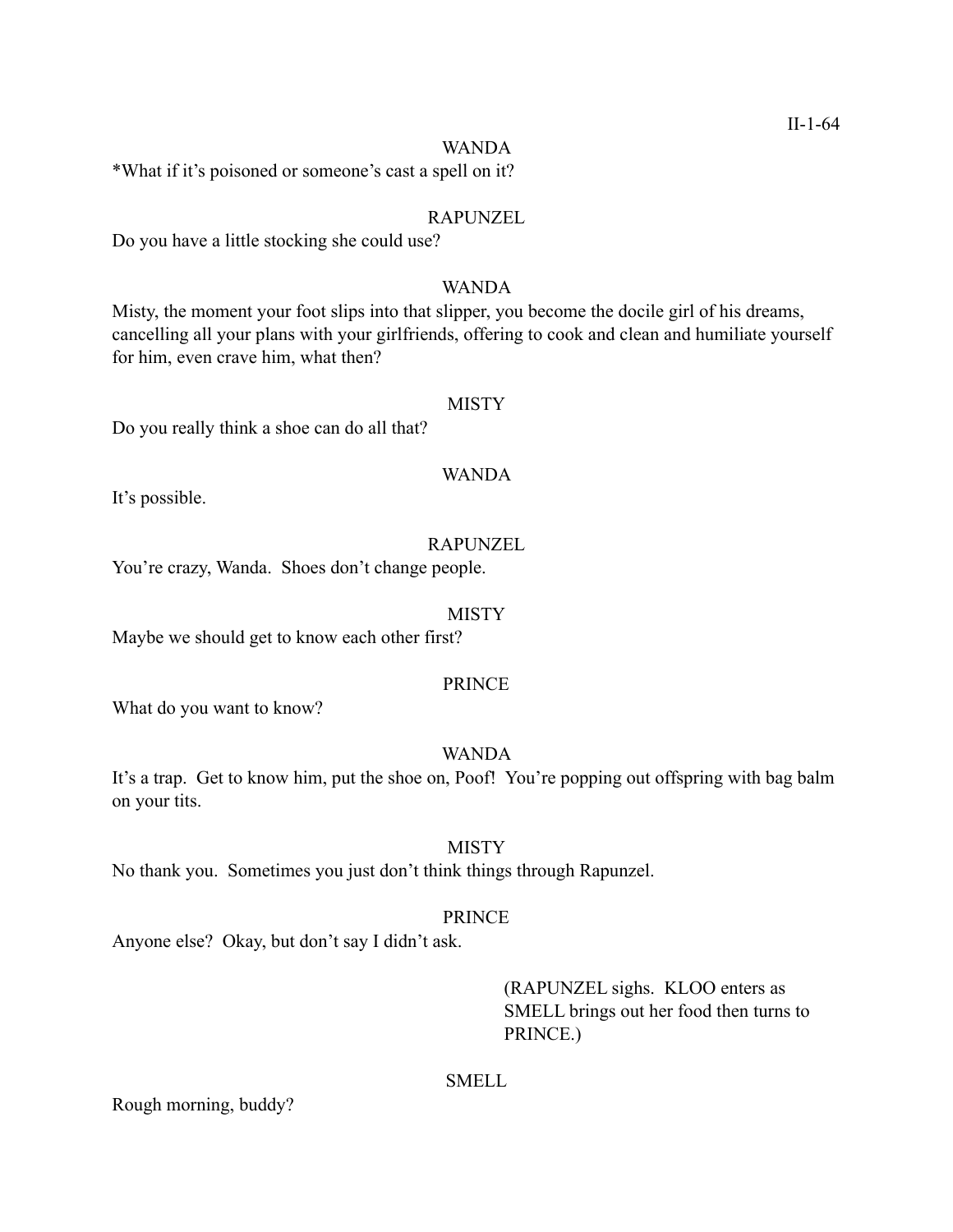## PRINCE

You could call it that.

# RAPUNZEL

Sometimes a chance is worth taking.

# KLOO

How would you know?

# RAPUNZEL

I'm the one who walks the tightrope.

# WANDA

So why didn't you try on that stupid shoe?

# RAPUNZEL

MISTY

KLOO

WANDA

There was no way I could get my foot in there, but Misty has small feet. Hers might have fit.

# But what if it was cursed?

 (to RAPUNZEL) I don't see you taking any chances ever.

| I take chances all the time    | <b>RAPUNZEL</b> |
|--------------------------------|-----------------|
| Not with me you don't.         | KLOO            |
| I told you I'm not interested. | <b>RAPUNZEL</b> |
| Afraid you'll like it.         | KLOO            |

I'm sitting right here Claire.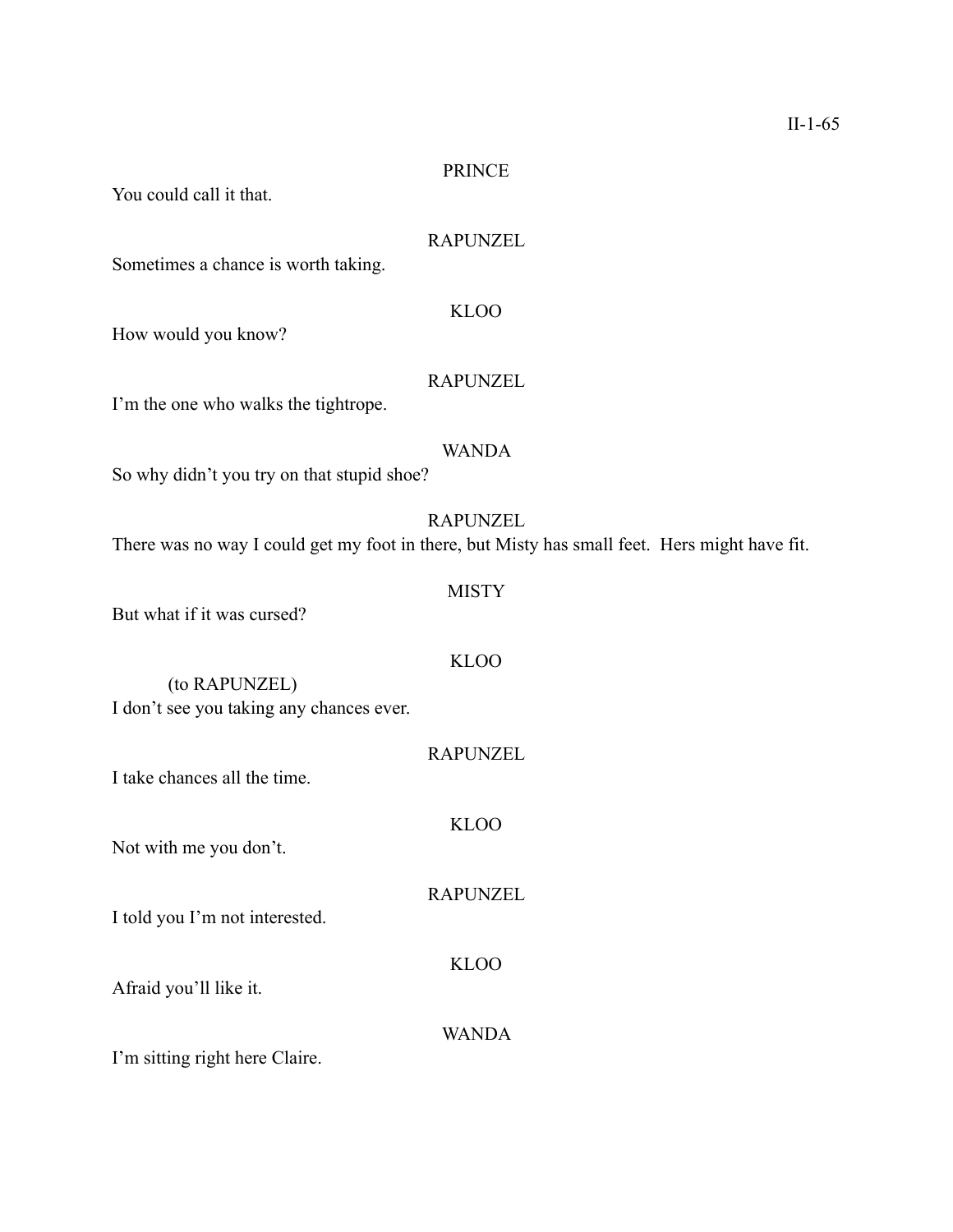|                                                                         | $II-1-66$                                                                        |
|-------------------------------------------------------------------------|----------------------------------------------------------------------------------|
| <b>MISTY</b><br>Do you think I should have tried it on?                 |                                                                                  |
| <b>KLOO</b><br>You don't want to turn into a doormouse, do you?         |                                                                                  |
|                                                                         |                                                                                  |
| <b>MISTY</b><br>I guess not.                                            |                                                                                  |
| <b>KLOO</b>                                                             |                                                                                  |
| Okay, let's go then.                                                    |                                                                                  |
|                                                                         | (WANDA, KLOO, RAPUNZEL and<br>MISTY exit as BEAUTY returns exuberant.)           |
| <b>SMELL</b>                                                            |                                                                                  |
| Took you long enough.                                                   |                                                                                  |
|                                                                         |                                                                                  |
|                                                                         | (BEAUTY rushes toward exit and waves to<br>KLOO, combat booted foot in the air.) |
| <b>BEAUTY</b>                                                           |                                                                                  |
| Bye!                                                                    |                                                                                  |
|                                                                         | (SPOT sees BEAUTY and pounces only to<br>be choked by the chain.)                |
| <b>SPOT</b>                                                             |                                                                                  |
| It's her! She's here! It's her! Beauty! Beauty! Beauty! Beauty! Beauty! |                                                                                  |
|                                                                         | (SPOT collapses and pants.)                                                      |
|                                                                         |                                                                                  |
| <b>BEAUTY</b><br>Smell, I need the rest of the day off.                 |                                                                                  |
| <b>SMELL</b>                                                            |                                                                                  |
| Might as well never come in at all.                                     |                                                                                  |
| <b>BEAUTY</b>                                                           |                                                                                  |
| Are you firing me?                                                      |                                                                                  |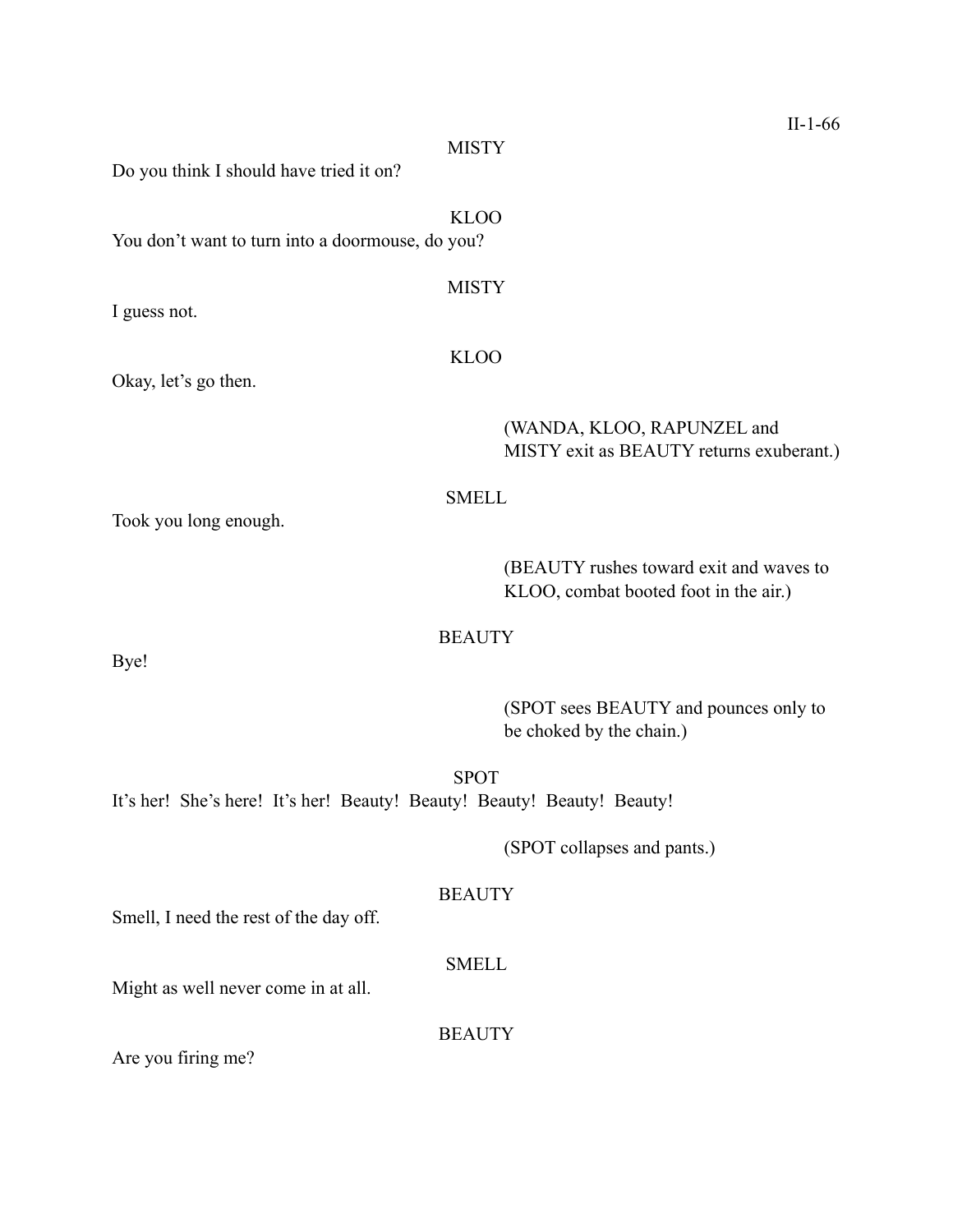#### SMELL

Merely making a suggestion.

## **BEAUTY**

Because if you fire me, I won't hold it against you.

# SMELL

Really? If I fire you and pay your unemployment, you promise you won't be mad at me?

# **BEAUTY**

Not one bit.

# SMELL

Keep dreaming, Daisy-face.

# **BEAUTY**

I have to take the rest of the day Smell. Please? Let me go, come on.

# SMELL

Petunia, life is so much sweeter when you're not here, I might celebrate your absence, but let you go? Never!

## **BEAUTY**

But I really really have to go.

# SMELL

Can you get those dishes over there?

# **BEAUTY**

(making notes in her pad)

Gratification is always immediately granted to a young princess, so as she ages, her ability to postpone pleasure is severely limited. In fact, what can be easily postponed or worked for and enjoyed as a reward by others, like going to the circus or seeing one's lover, is something a princess believes she deserves, therefore delaying gratification becomes unbearable and could drive her insane.

 (to SMELL) You see those dishes over there? Get them yourself!

> (BEAUTY starts to leave. SPOT rises and pounces on BEAUTY.)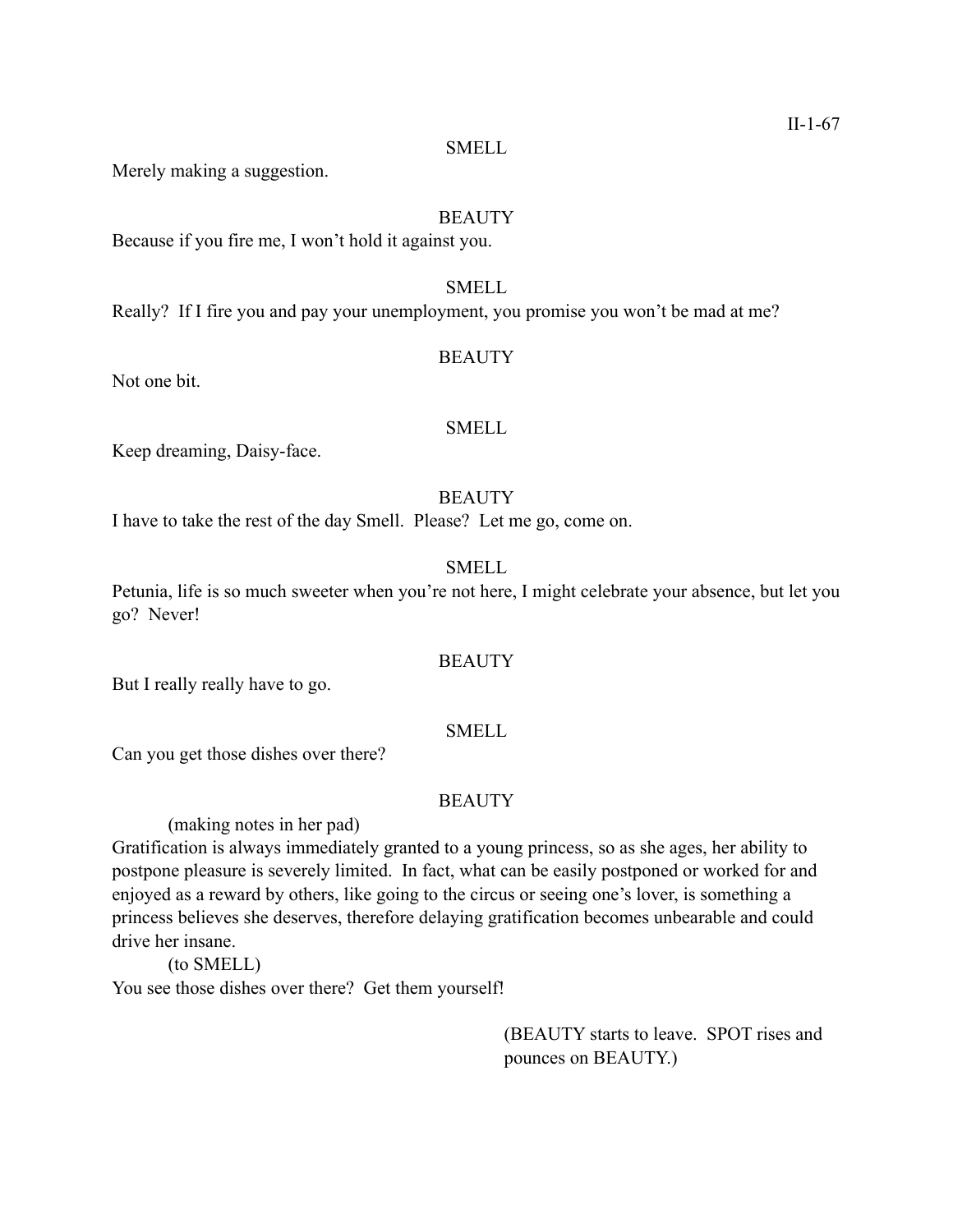#### SPOT

It's you. It's you. I know it's you. My Beauty Beauty Beauty Beauty Beauty!

 (BEAUTY recognizes SPOT and enters diner. PRINCE rises to leave.)

#### PRINCE

Thanks for the cocoa. Hit the spot!

## **BEAUTY**

Your dog is trying to molest me.

## PRINCE

We were just leaving.

## (PRINCE unchains SPOT.)

## SMELL

Poor guy. Today is supposed to be his wedding day, but he lost his girl, and all he's got left is the slipper she wore. That's what I love about owning a diner. YOu think you got troubles til you meet someone else and hear what they got, and you count your lucky stars that you're not them. All the lost souls out there, coming in here and drinking my cocoa. Makes me feel all warm and gooey inside.

#### **BEAUTY**

He didn't ask me to try on his slipper.

#### SPOT

Can't go, can't go, she's there. She's right there!

## PRINCE

Spot, that is a waitress in a pink waitressing uniform.

# SPOT

But she's got the boots the boots the boots, that fell off the truck the truck the truck, pulling out with the dykes the dykes the dykes, the dykes in the circus, you see? It's her! It's Beauty!

## **BEAUTY**

 (to PRINCE) Why didn't you ask me to try on your slipper?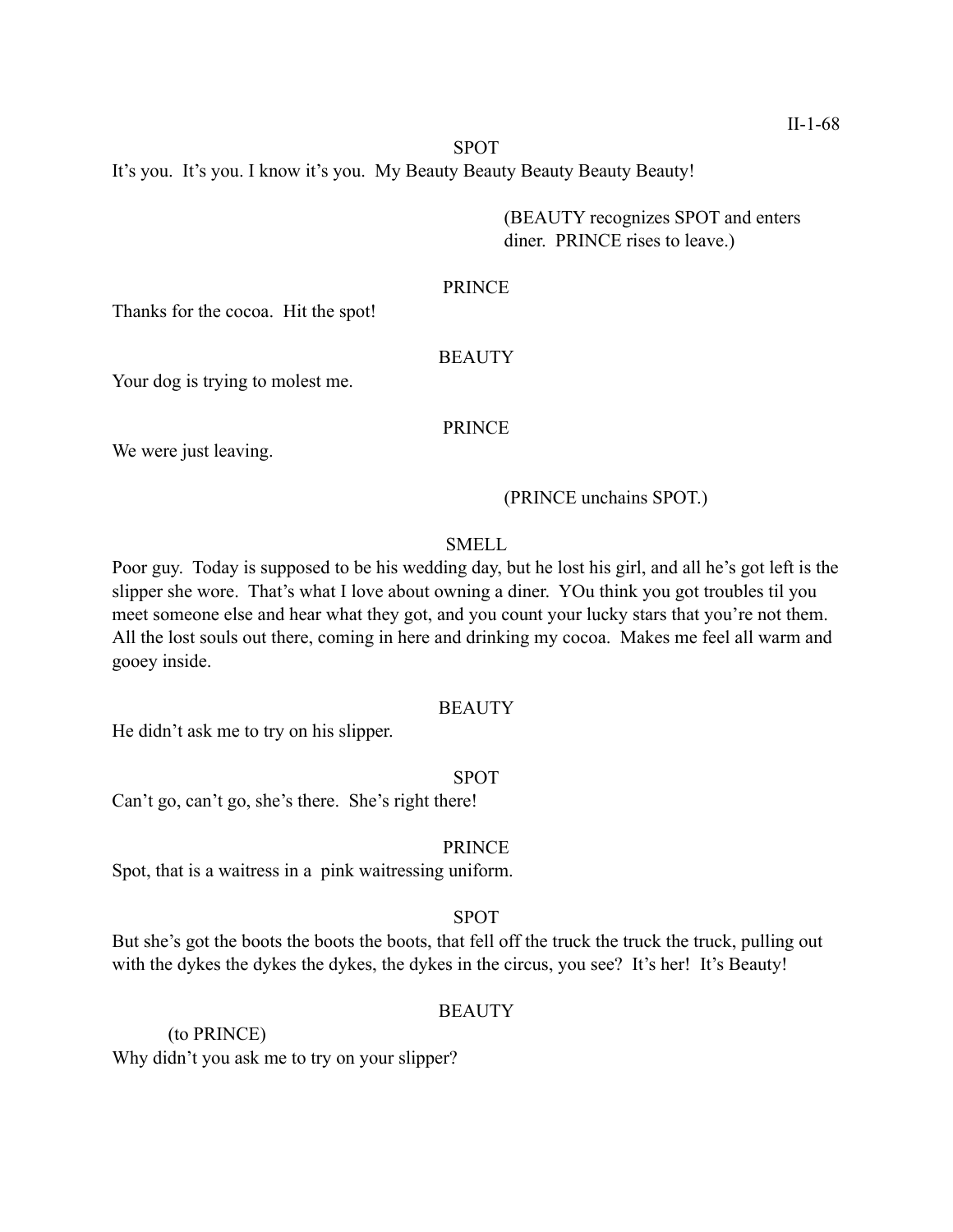#### PRINCE

I didn't think it was appropriate to ask, you working and all.

## **BEAUTY**

Because a princess doesn't work, and a princess wears this slipper, right?

# PRINCE

It's not that I don't think you could be a princess, it's just that --

## **BEAUTY**

Because working on one's feet all day means wider feet, since standing for long periods of time causes feet to spread, so the chance that I'll fit into that slipper is small, right?

#### PRINCE

I'd be happy to let you try it on. I'm just having a bad day --

## **BEAUTY**

Yeah, well I don't like to take these boots off anyway, even for a Prince.

(BEAUTY returns to the diner.)

#### SPOT

I hate you. I'm leaving.

#### PRINCE

I don't blame you Spot. I'd leave me too.

#### SPOT

That was really Beauty in there.

PRINCE But Spot, I'm not looking for Beauty anymore. Remember?

## SPOT

You want that princess with little feet. But that was still my Beauty.

# PRINCE

If you say so.

 (PRINCE exits. SPOT remains, waiting for BEAUTY.)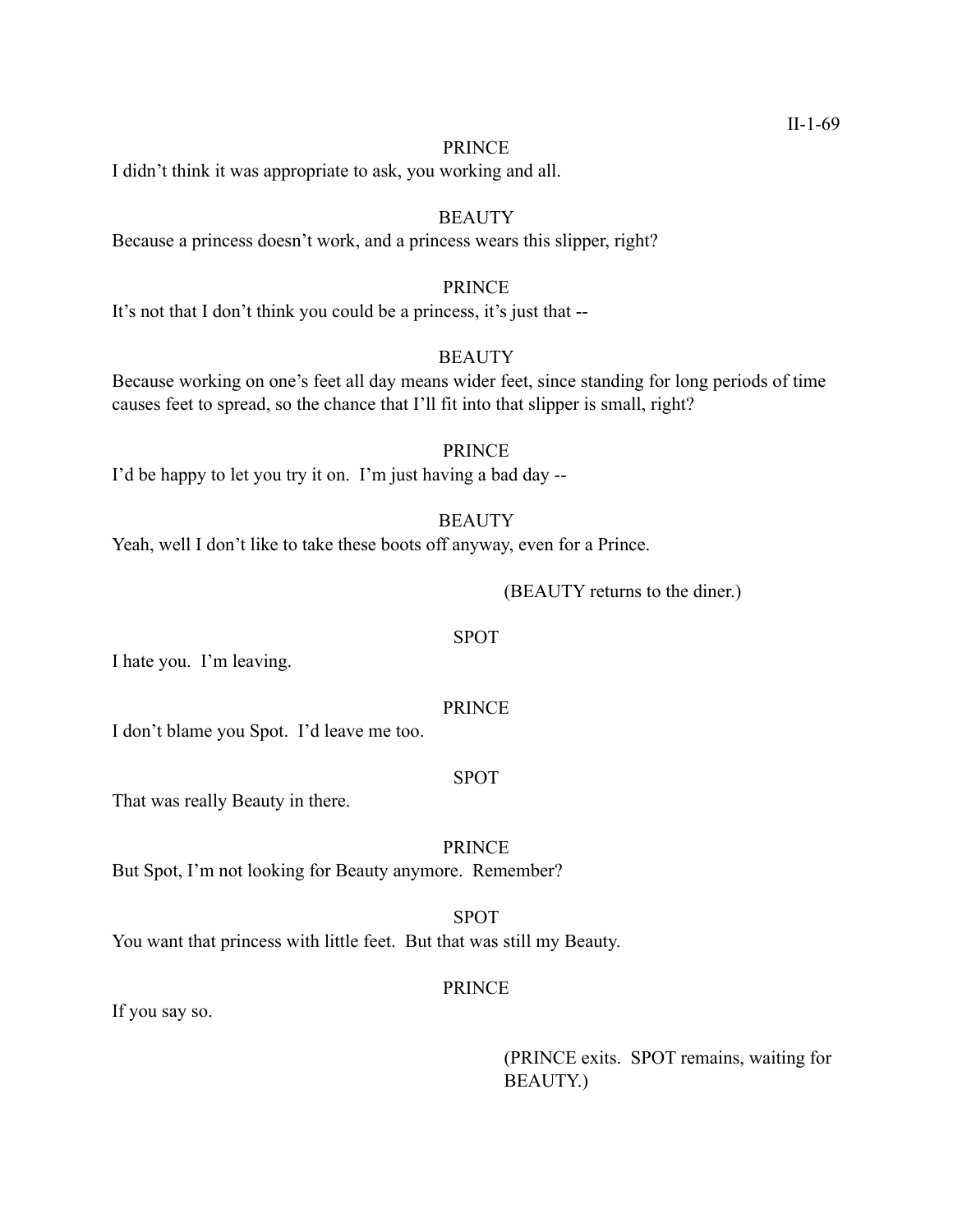#### SPOT

(howls)

Beauty!

# **BEAUTY**

Are you happy now Smell? I cleaned it all up for you.

# SMELL

You want a medal or something? I told you a million times already, it's called a job.

## **BEAUTY**

I want the keys to your car.

## SMELL

You're outta your mind.

## **BEAUTY**

My car won't make it all the way to Demensia, and I gotta go there or I'll burst!

# **SMELL**

Gosh Beauty, I wouldn't want you to do any bursting. You wouldn't be around afterwards to clean it up. Besides, there's civil unrest in Demensia.

# **BEAUTY**

So?

# SMELL

I'm just saying, put my car in a lot, so it'll be safe, cause it's not like anyone will recognize you dressed like that, or care that you are driving my car, so don't expect any special treatment when you get there, unless you're going back to being the Princess you say you once were, not that you've changed much, and in either case, I don't care.

The keys?

## SMELL

**BEAUTY** 

Oh hell, you want me to drive you?

**BEAUTY** 

Why yes, I think I do.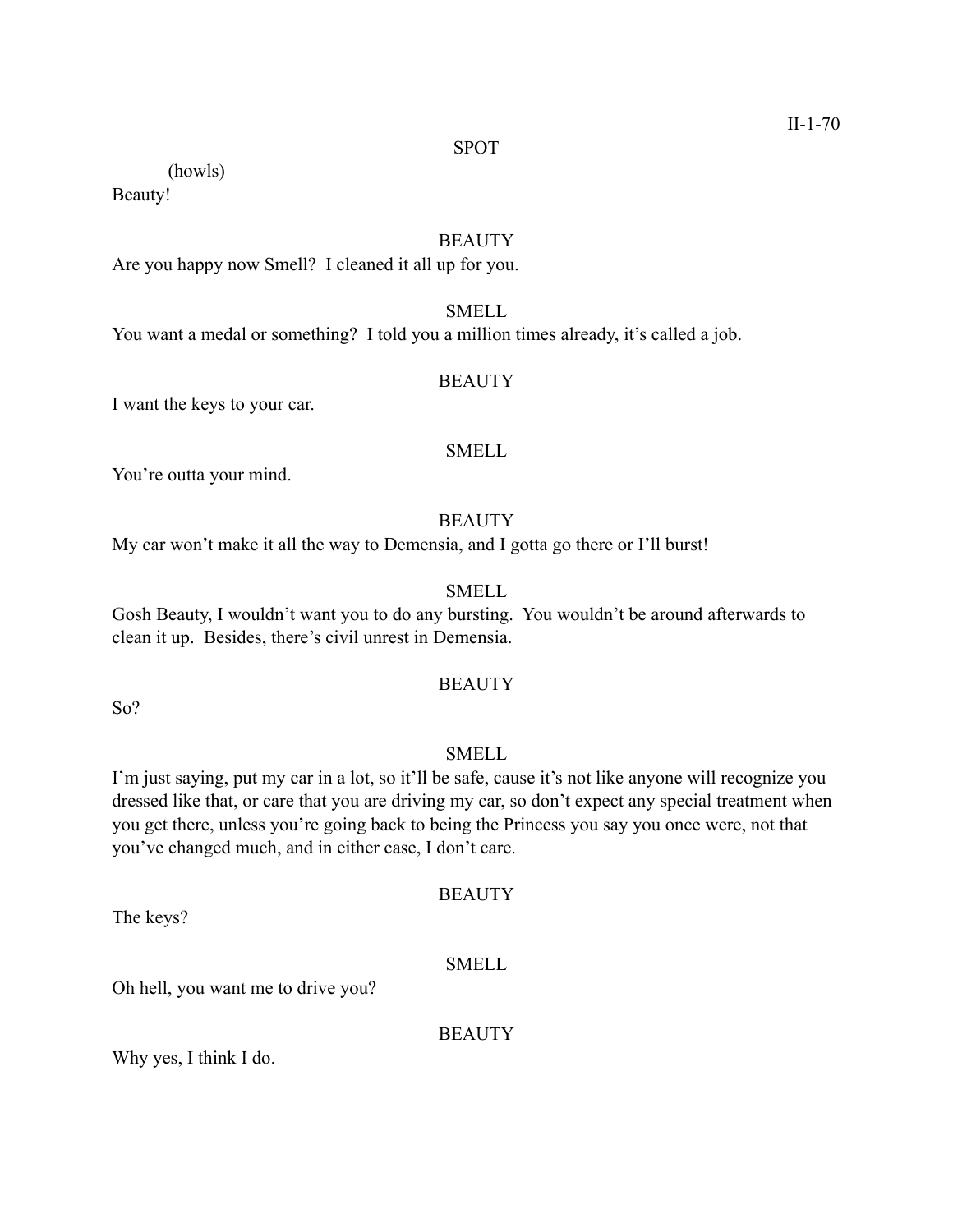#### (CINDERELLA speaks to her parole officer.)

# CINDERELLA

...on top of the regular cooking and cleaning I do, while my stepmother does nothing and my stepBITCHES do -- excuse me? stepsisters, of course I said stepsisters (DO NOTHING!), sorry -- my catering company's getting more orders and I"m working like a dog to save enough money to get OUT OF HERE. I know I'm not allowed to leave Demensia until I finish my community service, AND until you sig off on my full rehabilitation, but it's been three months and I haven't held up the department store for fashion or money and I've kept my unbearable impulses in check. "I don't deserve what I can't earn. I don't deserve what I can't earn." (I don't DESERVE what I can't EARN.) I know now, thanks to you. There's nothing wrong with me. Even my probationer officer says how proud he is of me for learning so quickly, various sexual positions and -- excuse me? sexual? I didn't say anything like that. My probation officer? He's teaching me the basics of economics, you know, supply and demand. Can't you pretend that I come here? File whatever reports you have to file with the courts, and we'll split the money they pay you. Then at least I'll get something out of this. You said you'd help me. And we can both benefit since the sooner I move into my own place, the better I''ll feel, and I won't have any more violent outbursts. If I make it worth your while...? But you will be helping me, since the only thing in my way is the money. Oh. Well fine then. BE ethical. Of course I understand. I'm fine. I said I'm FINE.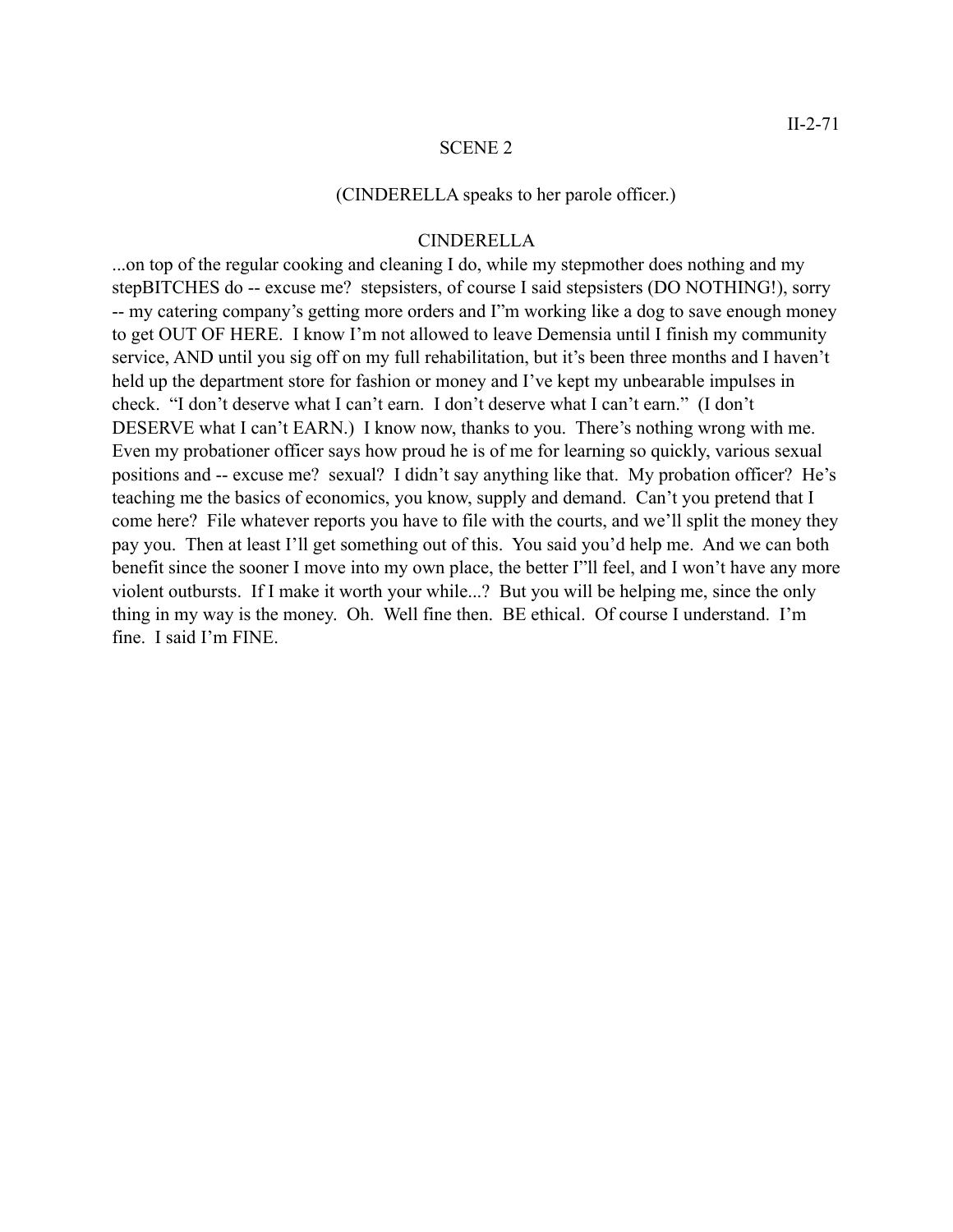(The Village Green. DISH face-timing on an iphone.)

# DISH

No Scoop, she wants to hold a wedding for an imaginary daughter and we want to give the people the circus which is what they want. So what can you do?

# DRAG

Excuse me, but my messenger has laryngitis, and I was wondering if you thing there might --

# DISH

Just a minute Scoop.

DRAG Is that -- does that -- can you hear Scoop Henderson on that thing?

#### DISH

Yes, it's Scoop, what do you want?

#### DRAG

DISH

If I could uh -- you know -- just for a minute -- in the spirit of bipartisanship...

Articulate much?

Huh?

# DRAG

(DISH gives DRAG the iphone.)

# DRAG

Scoop, hey there old buddy, I can see you! Can you see me? Cool. Hey Scoot, you know those aerial things that show the world what the ground looks like as if the person looking is way up somewhere in the clouds? They're not daguerrotypes, they are "photographs!" yeah, the photographs you got yesterday were beautiful but the Queen doesn't like to be followed by that flapping fly-swatting metal contraption.

The helicopter?

### DISH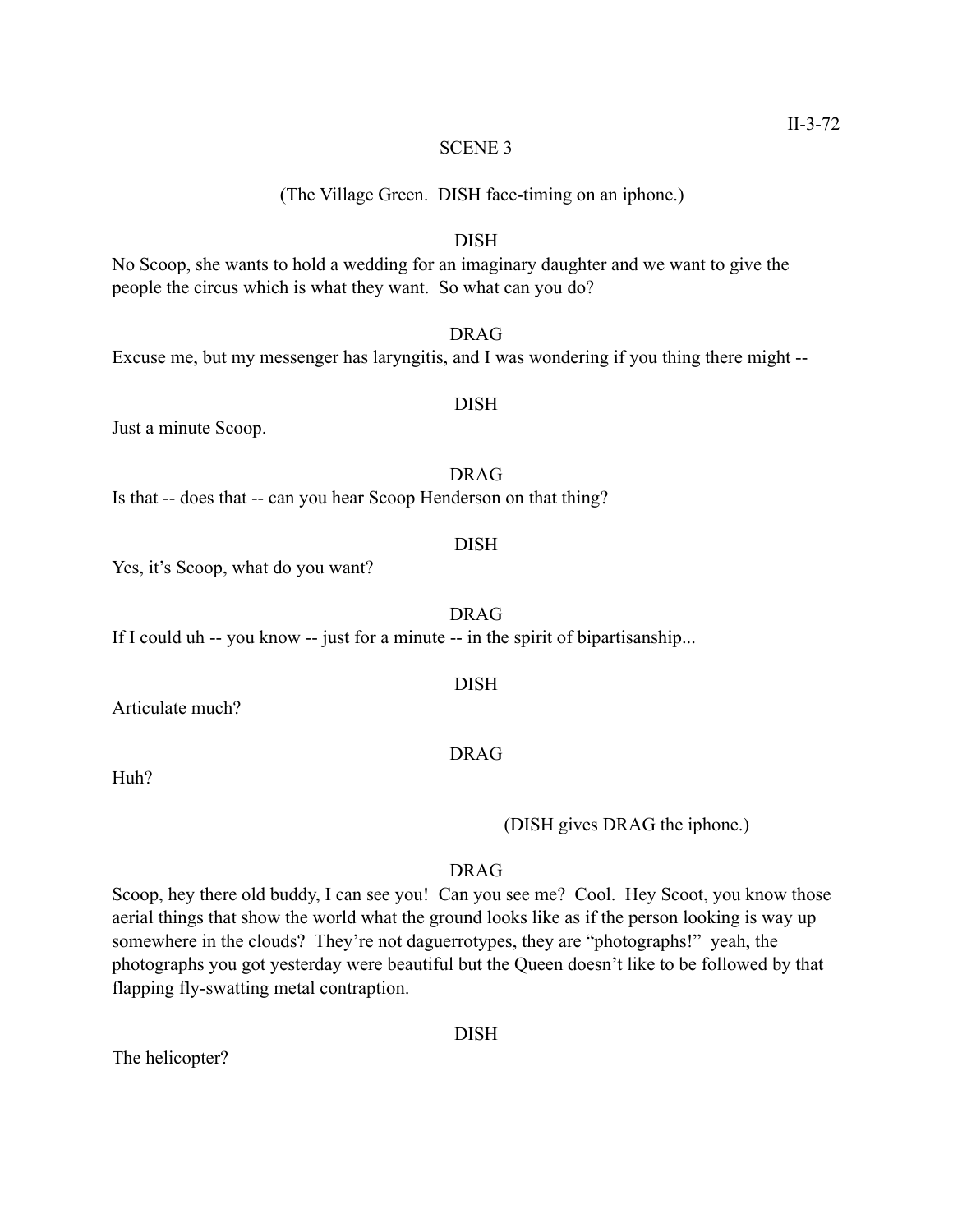### DRAG

She says it messes up her hair. Personally, I can't tell the difference, but if you could let us try one more time to get the people to listen to reason, before the media move in, we would really appreciate it. Thanks, Scoop\*. Thanks little buddy.

> (\*QUEEN enters with SQUIRM, JANE and MAYOR PUCKERER. DISH resists killing DRAG.)

# DRAG

That little thingamajig works so much better than relay runners.

### QUEEN DEE

We didn't come out here to be insulted.

# MAYOR PUCKERER

But you can't insist that people pay taxes to you when you don't do anything for them.

### QUEEN DEE

We have parties! Even today we have a wedding planned for our daughter.

### MAYOR PUCKERER

We all know how much you miss Beauty.

#### QUEEN DEE

We will not listen to people who have given up hope.

# MAYOR PUCKERER

The people of Demensia have sacrificed time and money to search for her,

# QUEEN DEE

We will not let our faith be sucked into the muck and mud of a pessimistic personality.

#### DISH

but there comes a time when --

# QUEEN DEE

Our daughter does not disappear and our villagers pay their taxes out of a willing, smiling obedience to their sovereign.

#### DISH

But what do you offer the people of Demensia?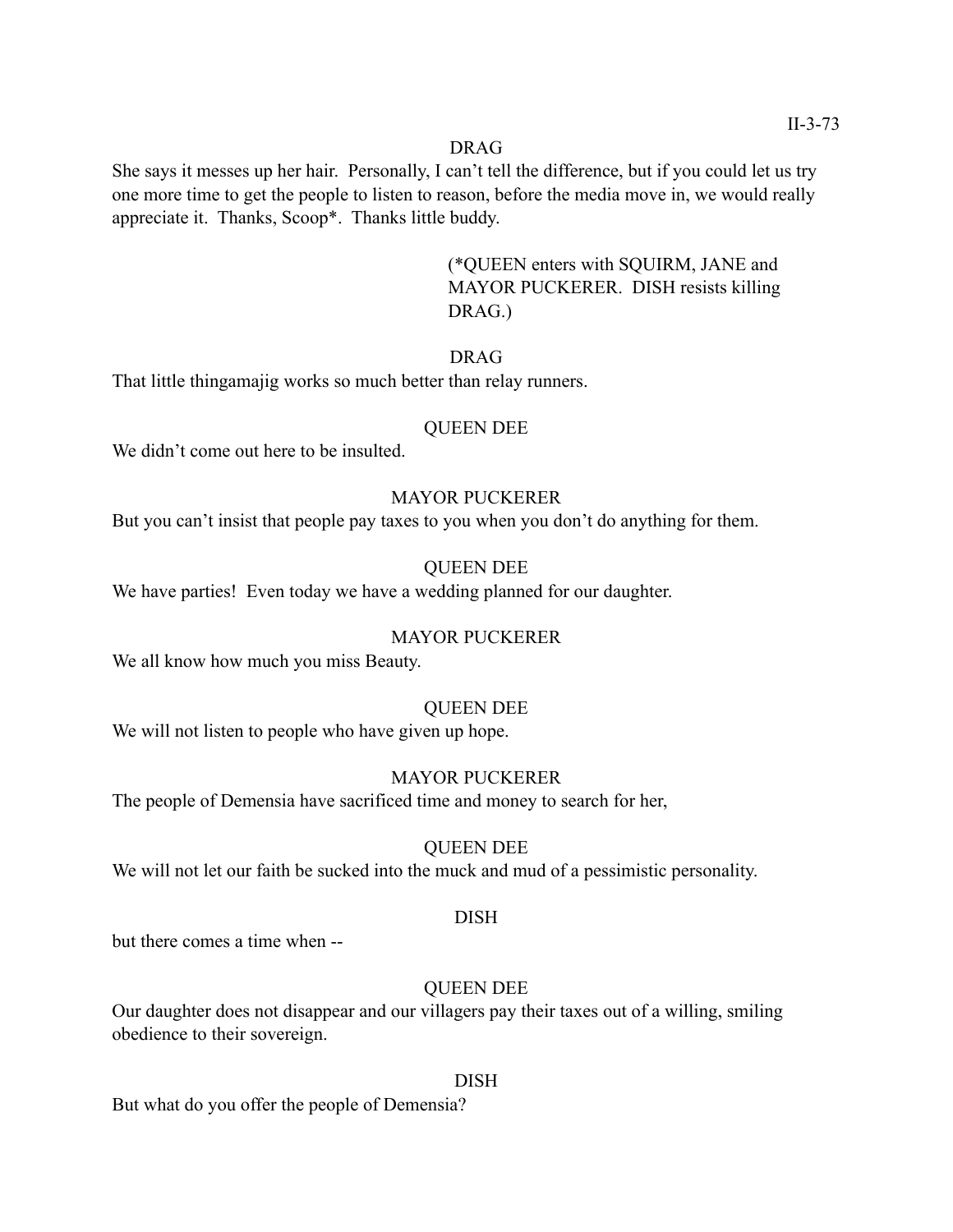#### QUEEN DEE

We are their Queen, what more must we offer?

# **SQUIRM**

Tell him how your Soldiers offer protection.

# QUEEN DEE

DISH

We offer Soldiers.

It's peacetime.

### DRAG

We could change that if we wanted.

# MAYOR PUCKERER

Is that a threat?

# DISH

We don't want looking and shooting the streets, soldiers in riot gear. The trashing of multinational corporations doesn't attract new investment.

# QUEEN DEE

What is he talking about?

# MAYOR PUCKERER

Why not let us have the circus tonight and you can have the wedding tomorrow?

# QUEEN DEE

It's supposed to rain tomorrow.

# MAYOR PUCKERER

I had no idea.

# DISH

What about the next day?

# QUEEN DEE

How stupid do you think we are?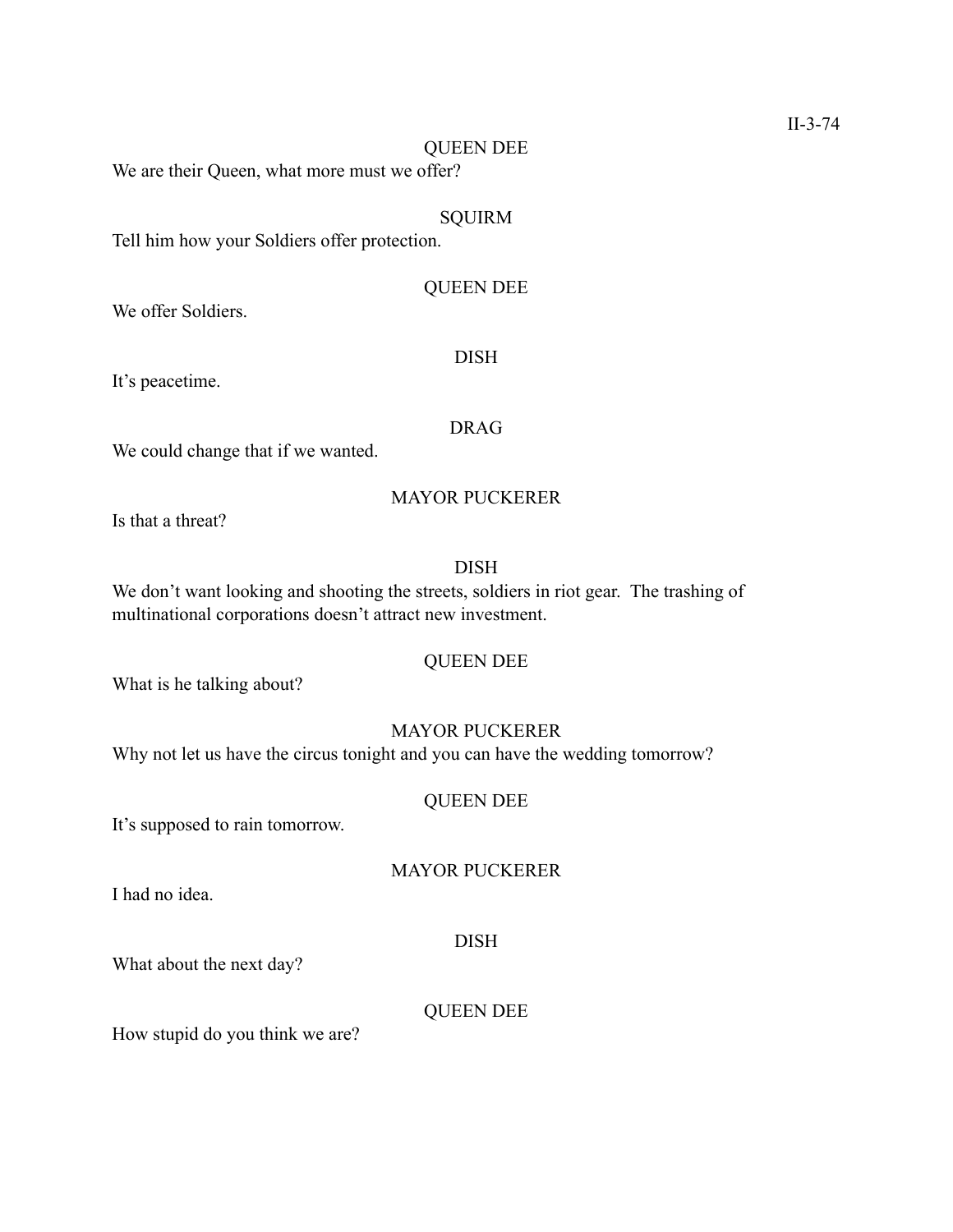#### **SOUIRM**

What we'd really like would be to put on the chain-ail and have a real rough and tumble knock down drag out swordfight with all the damsels watching in those tiny skirts with the pompoms they shake inside that big curved screen with those funny people inside.

# DRAG

And those cop shows, real life mysteries and outer space drama!

# (SQUIRM high fives DRAG and exits)

#### JANE

Does this mean they get to fight? In chain mail?

# QUEEN DEE Your circus people will have to wait until a victor is declared.

# MAYOR PUCKERER

But we can't turn the circus away. We have a contract.

# DISH

Be strong. Be tough. You can do it, big guy. She's a featherweight. It's all you man. It's all you.

#### MAYOR PUCKERER

And we have to let them perform here tonight,

# DISH

or else --

# MAYOR PUCKERER

Or else --

### QUEEN DEE

Or else what?

# JANE

You can see straight through to their nipples. Chain-mail casts a sexy shadow across their chests. And some of them are hairy, and some are rippling with muscles, and some have tattoos, scars, piercings, welts and war stories. Did you know that this village has its own Taxidermist?

MAYOR PUCKERER Or else I'll call out my hunters, that's what!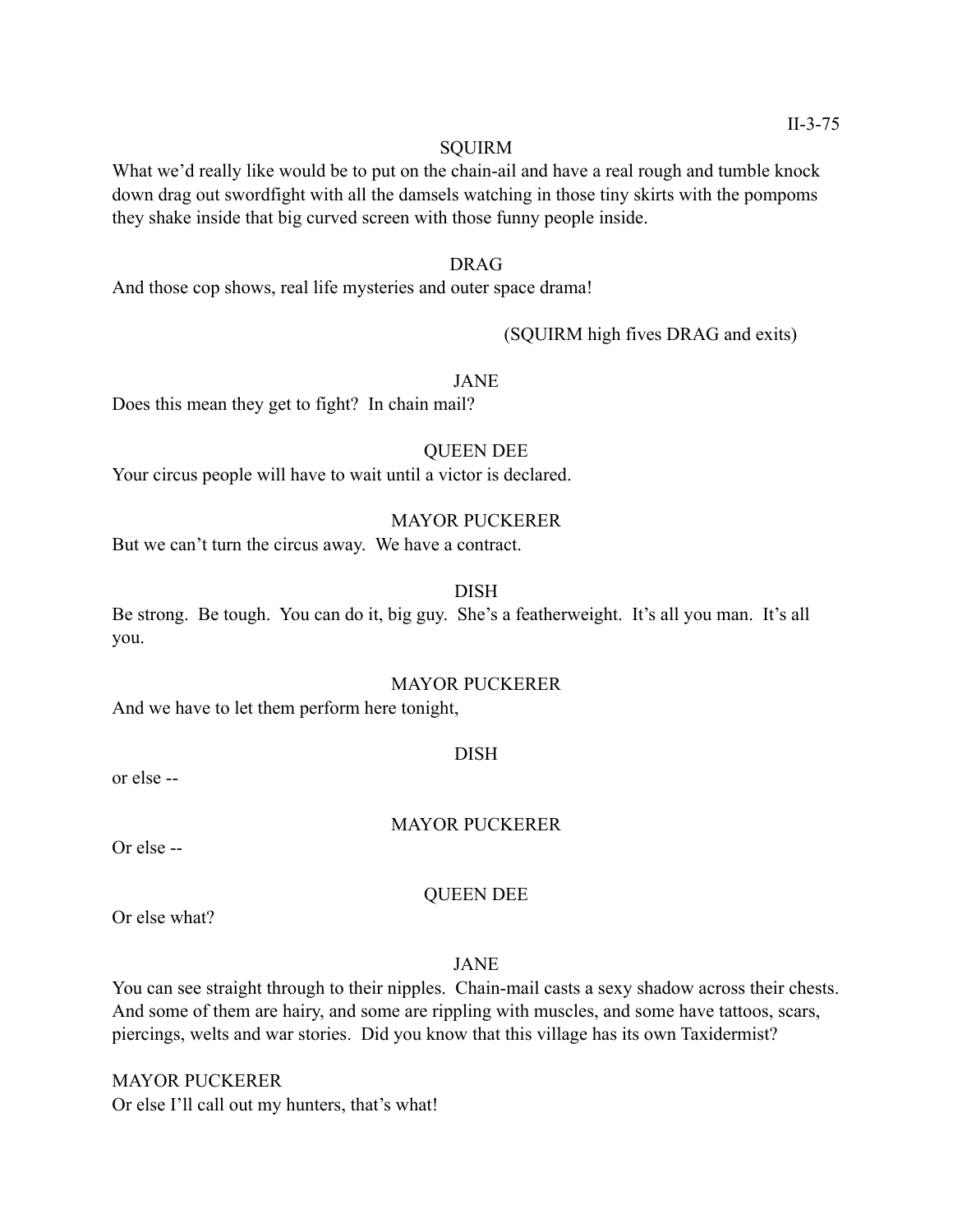# (A WANTED poster of BEAUTY hangs over SWILL's head as he tends bar.)

# **BEAUTY**

... and he'll have a beer.

# **SWILL**

Who's he?

### **BEAUTY**

He was here a minute ago.

#### SWILL

You mean the big guy who looks like me?

## **BEAUTY**

Now that you mention it...

# **SWILL**

Musta hit the head. Do I know you from somewhere? Have you been in Demensia long?

# **BEAUTY**

I grew up here. I thought it would be harder to come home, but we just hopping in the car and - of course i have seen my mother yet, that'll be the hard part, but it's suck a sweet little town.

> (DRAG and PRINCE enter the bar mid-swordfight. BEAUTY takes no notice.)

PRINCE

But I have to get across the Village Green. There's a girl over there who I heard has small feet!

# DRAG

I have my orders pal.

# **BEAUTY**

I could stick around and get my doctorate at the U.

# PRINCE

I'm a Royalist, just like you.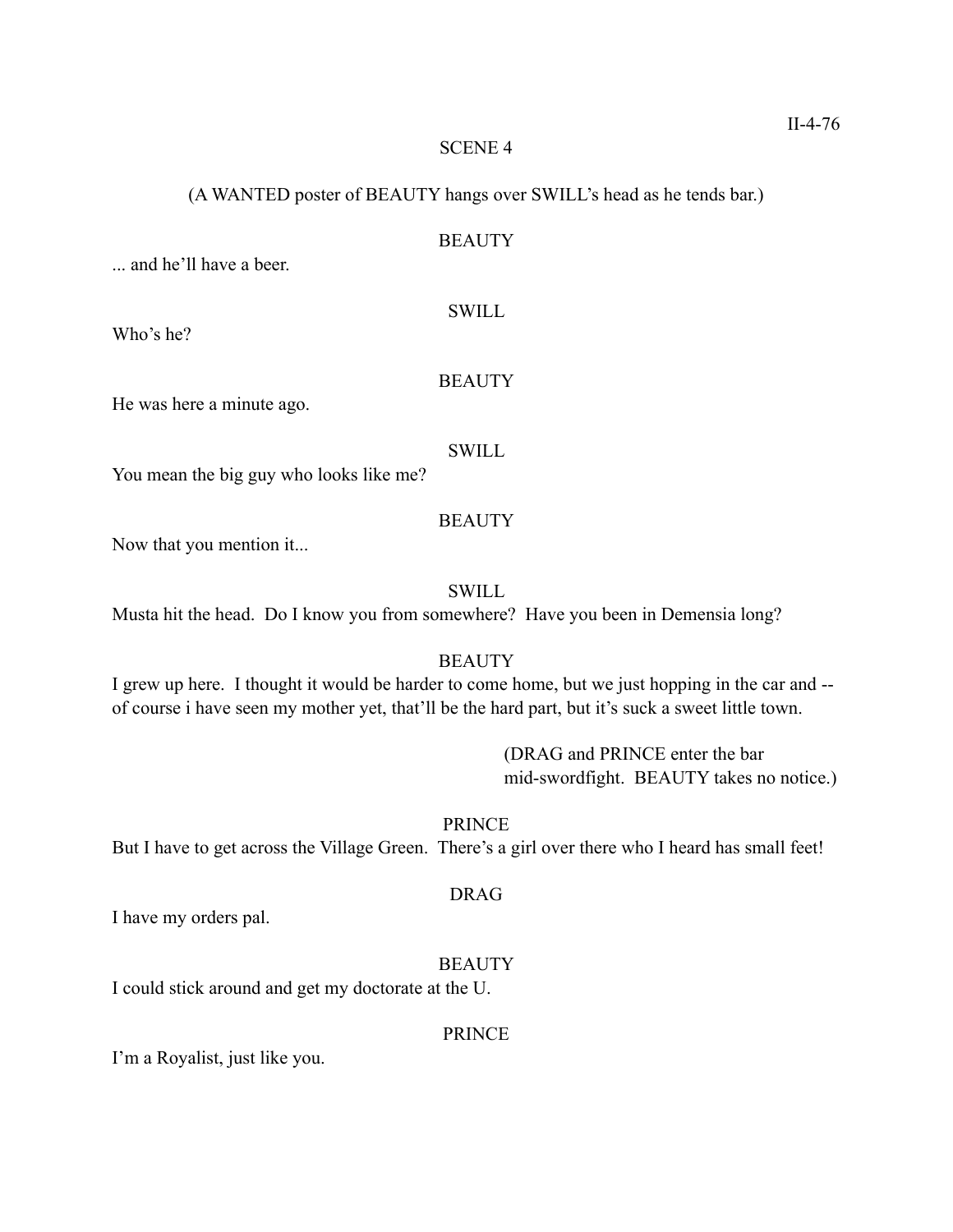# DRAG

Prove it.

#### PRINCE

My sword. The townsfolk all have automatic weapons.

 (SWILL gets down his weapon and cleans it. BEAUTY doesn't notice.)

#### SWILL

I had a little gun for a while, but one day it walked. No good-bye, nothing. Now I figure the bigger the weapon, the better chance I got keeping track of it, y'know what I mean?

#### **BEAUTY**

Do you think I could knock back a few beers in here with my friends, celebrate the publication of my thesis, become a professor, wear that little hat with the tassel, even though I've never had friends, I don't drink beer and I don't have a high school diploma?

# SWILL

What do you have?

# **BEAUTY**

I have a crush on a woman. We had amazing sex this morning, but she's a circus performer doing a show tonight. She gave e a ticket. Do you think she'll remember me?

# SWILL

You never know.

# (GONERIA enters and goes to the pool table.)

### GONERIA

Hunters with guns, soldiers with swords. Here too? Can't you do anything about it?

#### SWILL

How 'bout a shot?

# **GONERIA**

If you insist.

 (SWILL pours her a shot and delivers it across the swordfight.)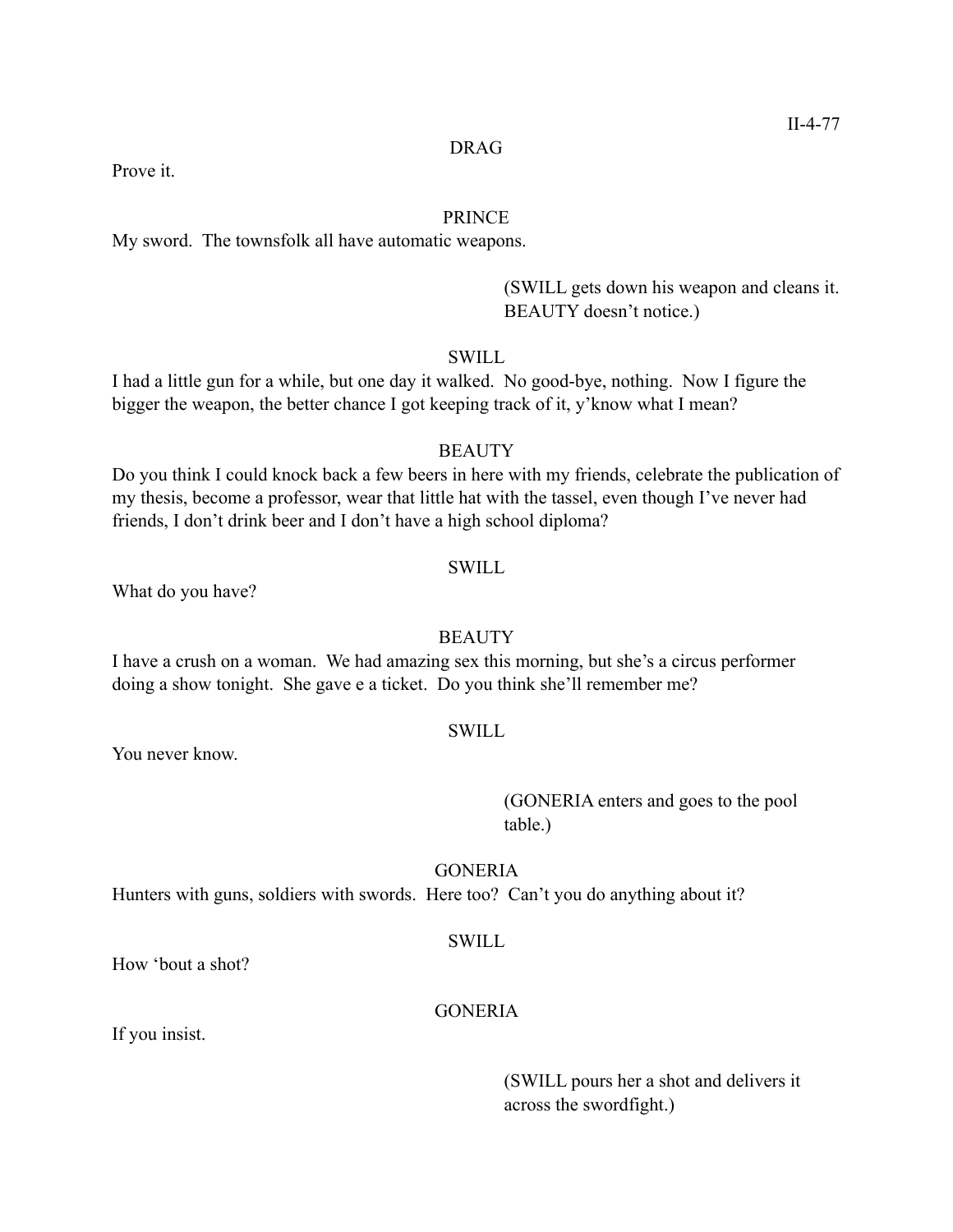#### PRINCE

I met you at the Castle three months ago.

# DRAG

I meet a lot of people.

# PRINCE

It was the day Beauty disappeared.

DRAG

I remember you! You were the last one to see her. I have to kill you now.

# (DRAG prepares to kill PRINCE.)

## PRINCE

You can't kill me. I haven't found Love!

# **GONERIA**

This is supposed to be my refuge, my home away from home, my peace and tranquility.

 (GONERIA at the pool table shoots - gunshot -- DRAG goes down.)

# DRAG

Ah! Was I shot?

# PRINCE

Does it hurt?

**SWILL** 

Opph, that looks real bad. You'll get blood all over my floors.

# DRAG

Blood?

(DRAG faints.)

# PRINCE

Thanks pal. I owe you.

# SWILL

Just get him outta here, will ya? Nice shot.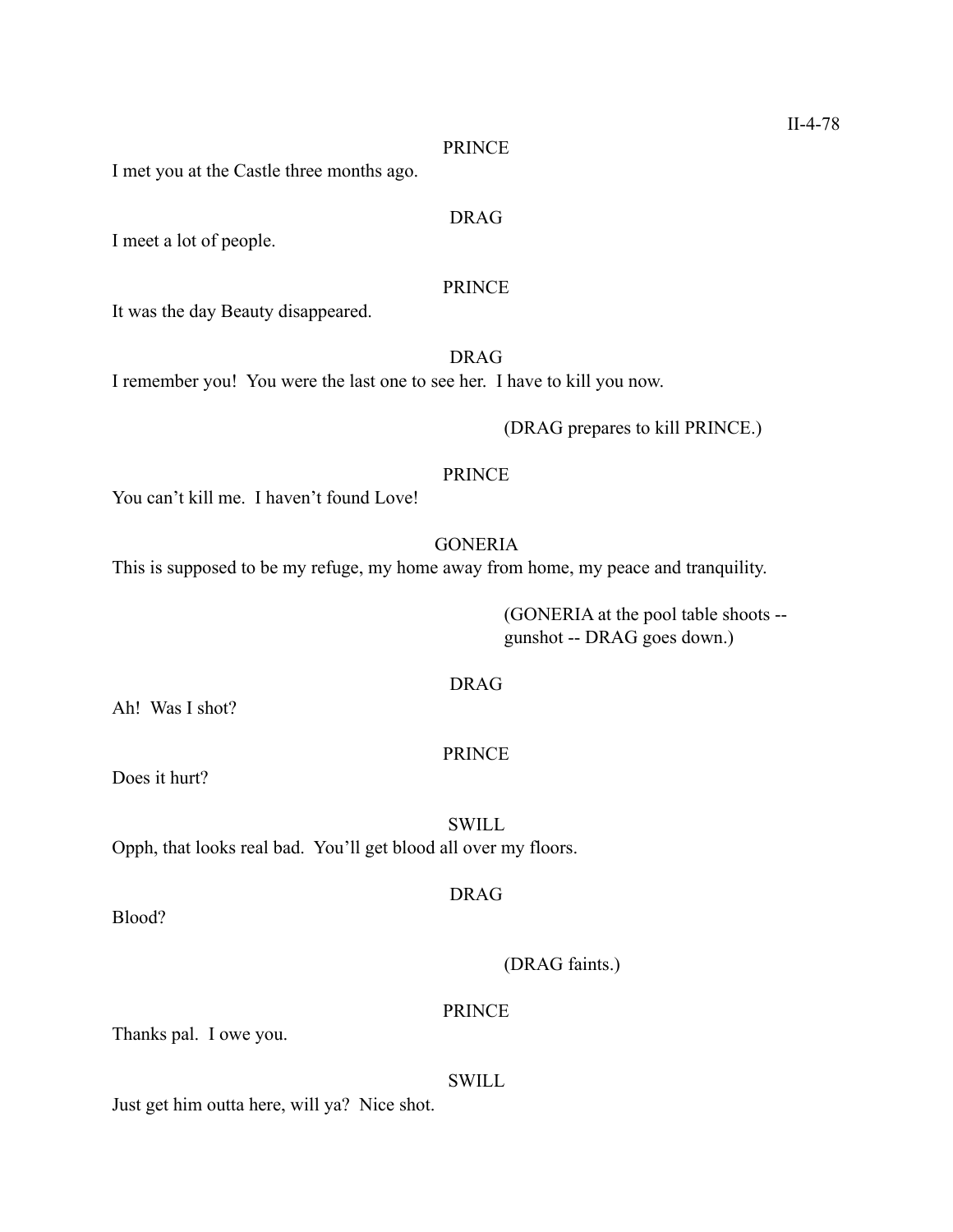II-4-79

 (PRINCE drags DRAG out of bar. GONERIA shrugs and exits saying...)

# GONERIA

It feels so good to connect.

# **BEAUTY**

I can't stand this town and its provincial ways. I never wanted to come back here to stay. What was I thinking?

# **SWILL**

Do you ever get the feeling it's gonna be one of those days?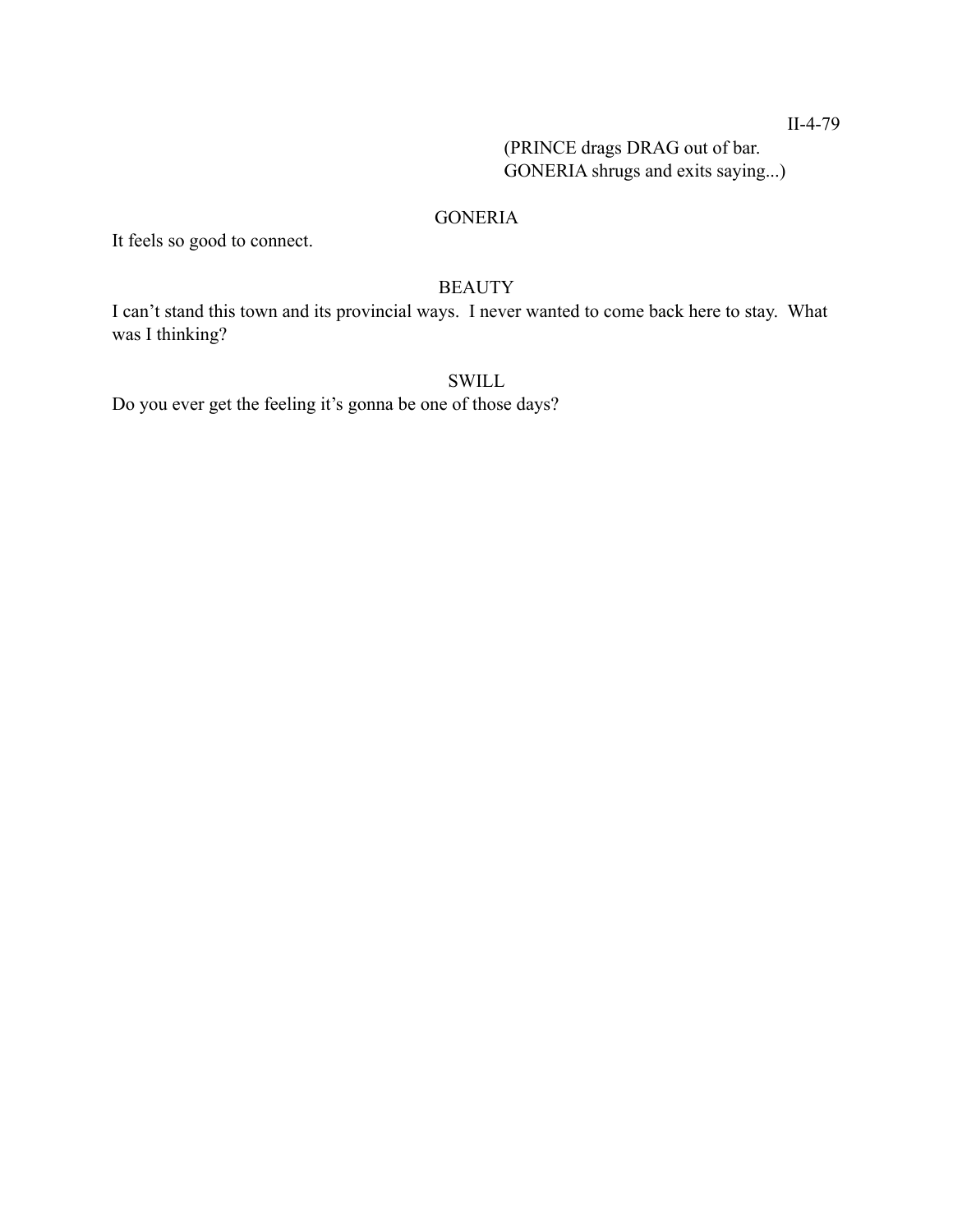#### QUEEN DEE

Just put the tiara on your head and then turn towards us and say, hello mother.

#### JANE

It's only going to upset you again.

# QUEEN DEE

If we are upset, then that is our problem. Tiara... good. Now turn and...

# JANE

Hello Mother.

# QUEEN DEE

Oh, it's no use! No use at all. You're nothing like her. There is no one in the world like out Beauty. We try to face it, but it's just too terrible. Do you think she's really gone? Do you think it's all our fault. We are her mother. The mother is always the one to blame. Like that Mother of those seven little boys who grew up to be so small. Drank and smoked all through her pregnancy. And the fertility drugs she too, like a dog dropping a litter. You can bet they blame her. And when they grew up, they never married, not a single dwarf. Everyone knows that it's their mother's fault. And this must be ours. Oh Beauty Beauty Beauty, why have you left us?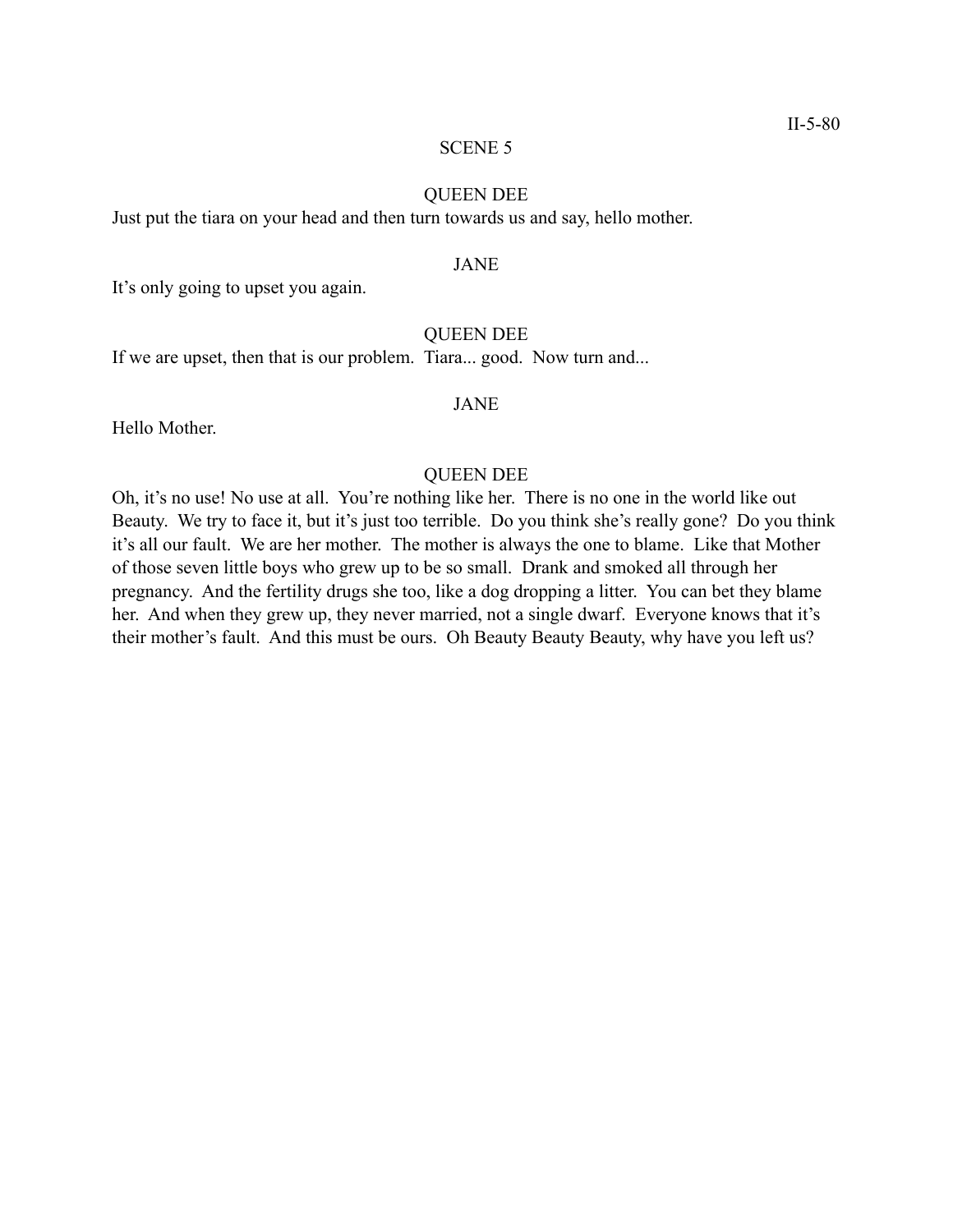(MADAME KLOO and WANDA in the MAYOR PUCKERER's office. )

# KLOO

I'm sure he'll be here in a moment. Just relax.

# WANDA

With all those soldiers fighting out there? And the villagers wearing those animal skins?

We'll go home with a lot of money. I set it up in the contract.

# WANDA I want to put on a show tonight. I have something special planned.

If they're in breach of contract, we don't lose a dime, we capitalize.

WANDA I don't care about the money Claire. The show must go on.

KLOO What do you mean something special? You're not thinking of -- you leave Clarisse out of this.

#### WANDA

What are you talking about?

KLOO We're supposed to be a team. It's hard for me to keep replacing Clarisse.

#### WANDA

Maybe you'd rather replace me.

#### KLOO

Wanda, sweetie, that isn't true, I --

#### (MAYOR PUCKERER enters with DISH.)

# KLOO

Mayor!\* Breach of our contract!

# KLOO

KLOO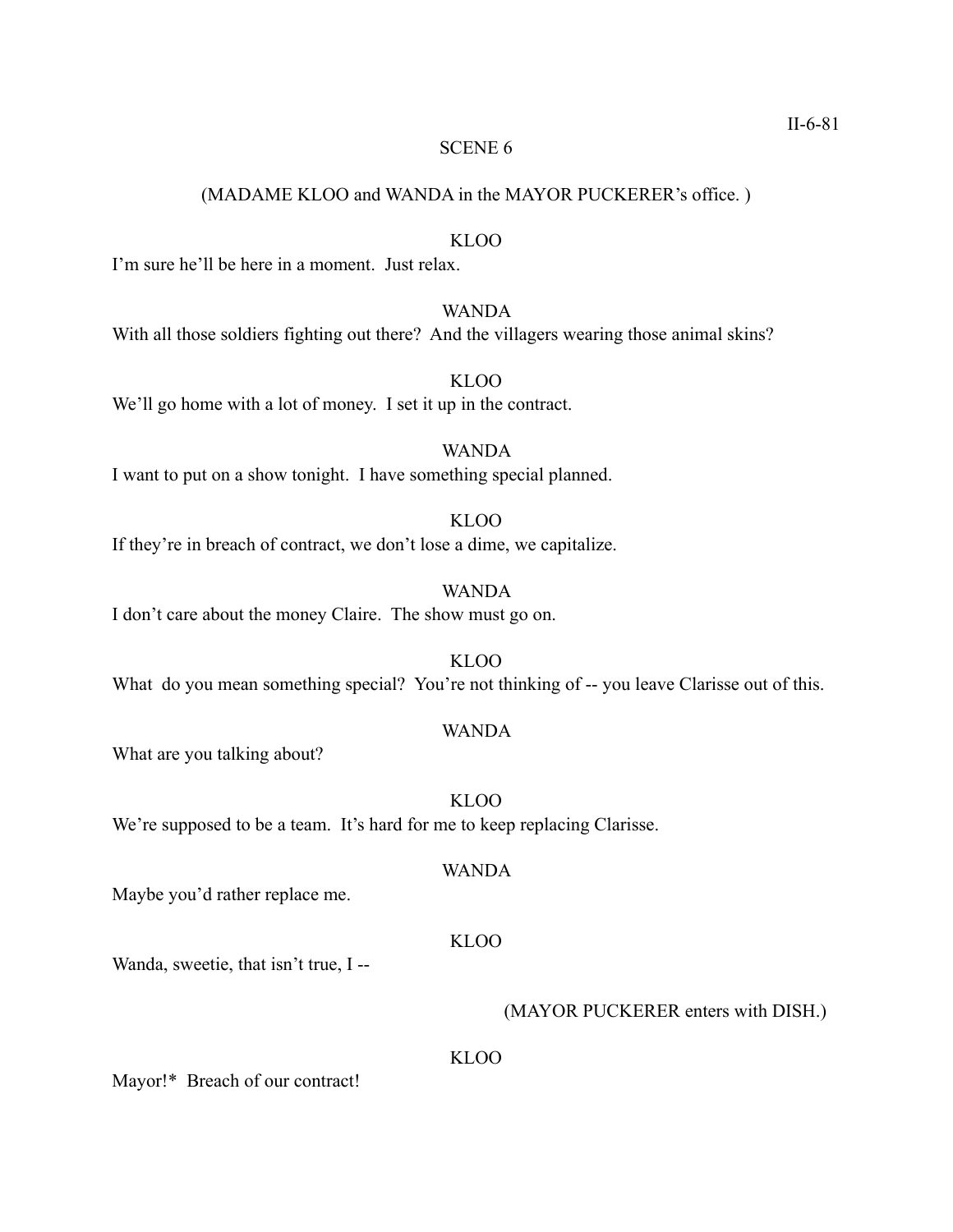#### WANDA

DISH

\*Claire, we were talking about something important.

The Mayor is in meetings now. He cannot be disturbed.

# KLOO

Subheader J in the F section\*, of the thirteenth paragraph\*\* of the statutory ex rosicrucian clause says you are in deep deep trouble. \*\*\*

DISH

\*Did you hear what I said?

WANDA \*\*We drove all the way out here, in spite of the civil unrest.

MAYOR PUCKERER \*\*\*I know. I'm working on it. Dish, aren't I working on it.

#### WANDA

We need to put up the big top.

# KLOO

If we're going to have a circus tonight.

 (DISH and MAYOR PUCKERER press KLOO and WANDA out of the office.)

#### MAYOR PUCKERER

Good\*bye!

#### DISH

\*Riddance!

# MAYOR PUCKERER

What are we going to do Dish?

# DISH

Do you really think Beauty's gone for good?

MAYOR PUCKERER If you were Beauty, would you come back here?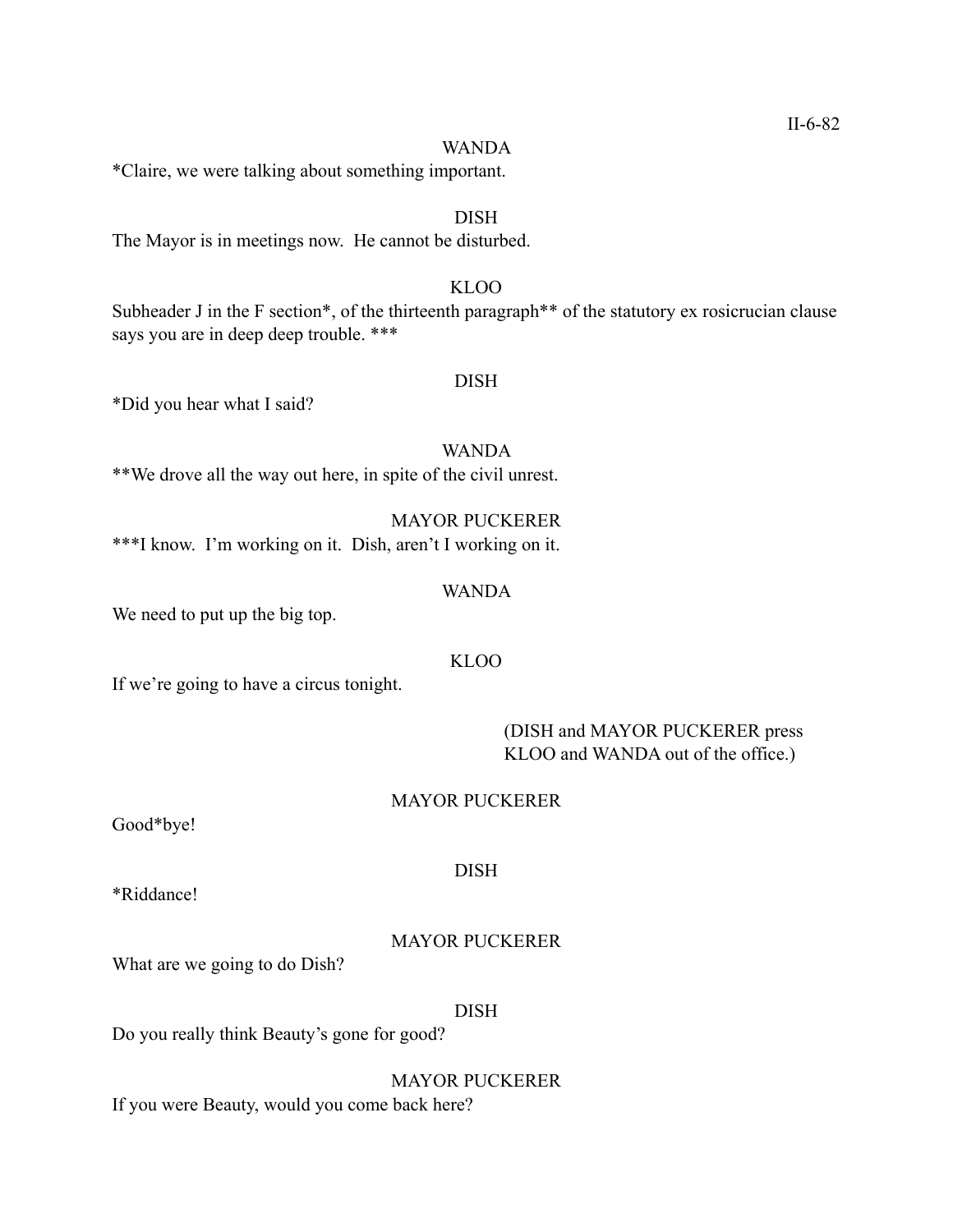# DISH

In that case, I have an idea. It's devious, it's daring and it's delightful.

# MAYOR PUCKERER

Debrief me!

# DISH

Ok, but you have to be tough, ok? You have to be strong, ok? You have to be firm, ok?

# MAYOR PUCKERER

You want me to act like a man?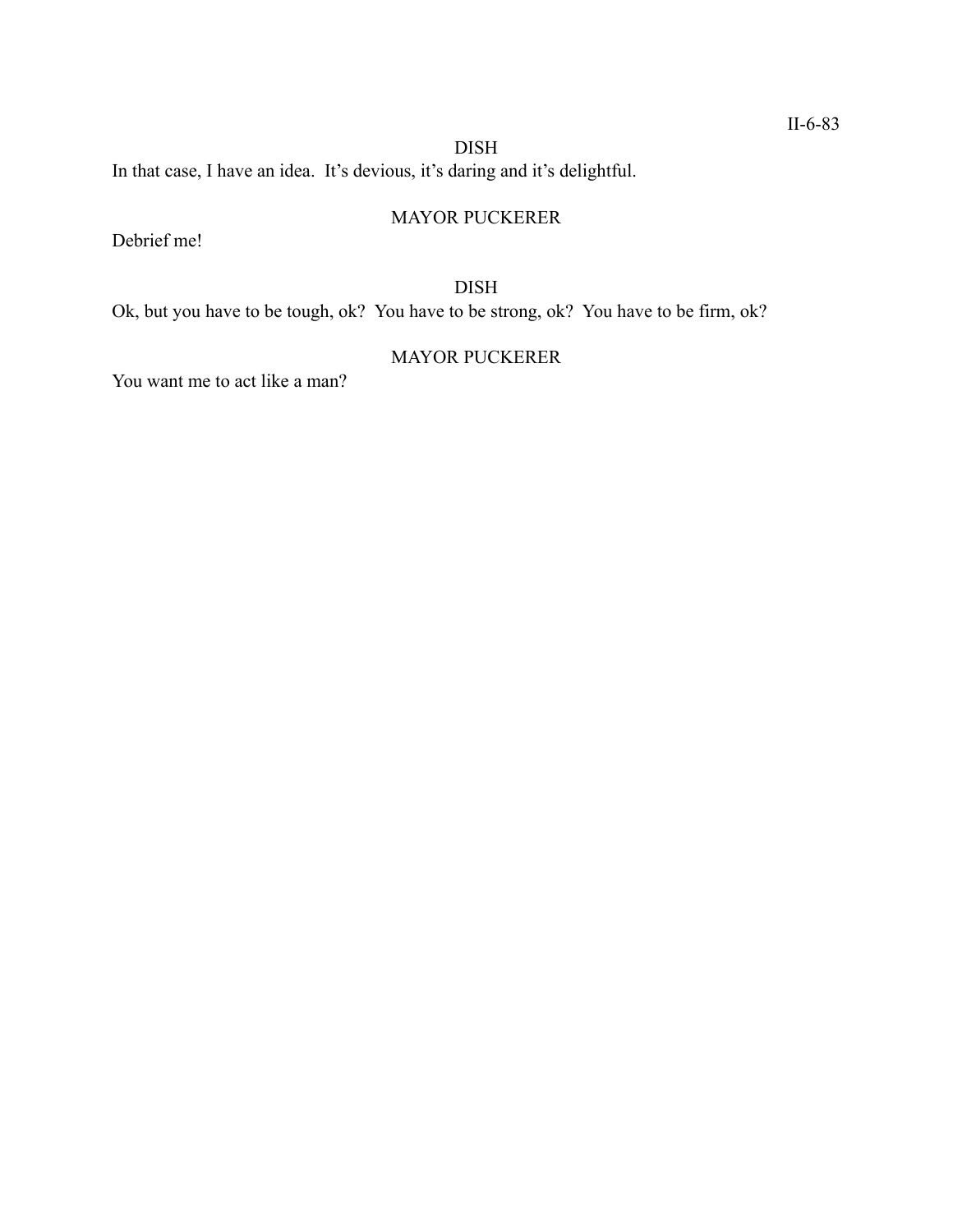(Mayhem and swordfighting on the Village Green. Meanwhile at the Castle. )

# QUEEN DEE

Mirror Mirror on the moat, if I jump in do you think I'll float? Will pirhanas tear me limb from limb or nibble me silly til I learn to swim? Now that Demensia has gone to war, my people might not love me as much as before. I cannot bear the thought of it, I cannot stand the din. I have to find my Beauty before the Villagers win!

(Mayhem and swordfighting continue.)

 (Meanwhile in her trailer, on the outskirts of Demensia.)

# RAPUNZEL

Mirror Mirror on the table, who's the flygirl fair and able? Will she keep her balance right? Who will help her float tonight? Where is the Prince I am waiting for? When will he knock on my trailer door? Why do I dream of being saved? I'll invent for myself the life I crave!

(Mayhem and swordfighting continue.)

(Meanwhile back in Demensia.)

# **BEAUTY**

Mirror Mirror on the throne, why am I scared to go back home? Where is my oomph and my get up and go? Where is my daring and my nerve to say No? If I take this Once Upon a Time in hand, I'll tell my mother straight up what I think of all her plans!

(Mayhem and swordfighting continue.)

(Meanwhile back at Cinderella's.)

# CINDERELLA

Mirror Mirror on the tiles of my shiny kitchen, who's that girl and why's she bitchin? No more judges, no more juries. I learned how to mask my furies. Why so angry? Why so mad? Everyone said I was terribly bad. That's bad with a knife -- I can slice! I can dice! I can wrap up canapes. I can make my own mayonaise. But I'm not soft, and I'm not stupid. I'm a caterer tight with Cupid. Bringing the food for love if you order, I got new meds for bipolar disorder. That's bad ass to you ya mothuh fuckuhs. Stop me before I sautee again, suckuhs! I got more style in my middle digit than both my stepbitches and don't you forget it.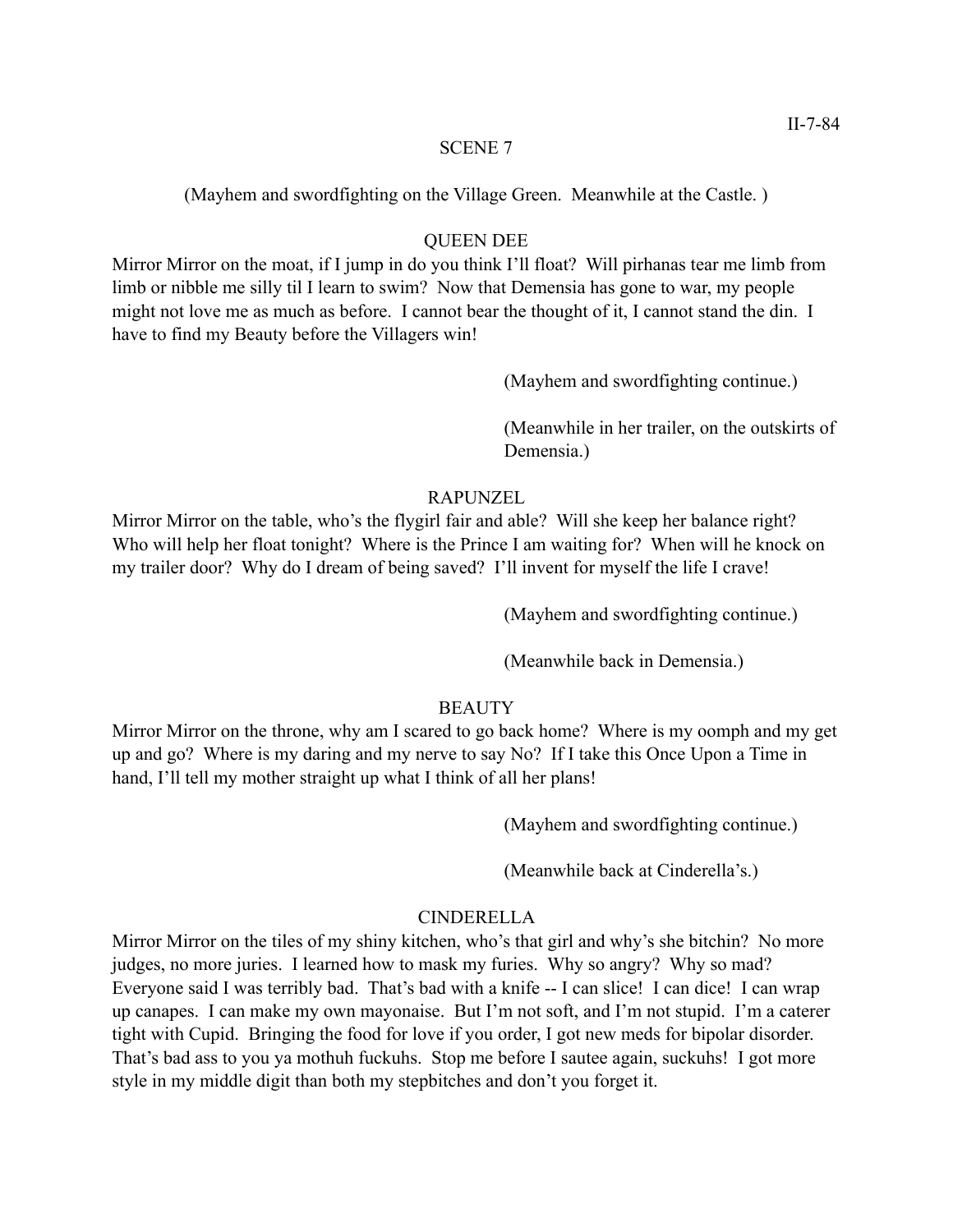(GONERIA and SIS PHYLLIS practice knife-throwing. SWILL tends bar.)

# **SWILL**

Don't you feel any desire to join the fighting?

# **GONERIA**

My testosterone levels are just not that high.

# SIS PHYLLIS

 (throwing knife) Weep, sister, weep!

**SWILL** But don't you feel the urge to protect your Village?

### GONERIA

From the Castle? Nah. Let them have us.

#### SWILL

What if they win?

# SIS PHYLLIS

What difference does it make?

# **SWILL**

Don't you know what it will mean?

# GONERIA

We go to parties in the Castle. They all seem like nice folk to us.

#### **SWILL**

Maybe you should play pool and toss your knives in the Castle. Drink your beer in the Castle too.

# SIS PHYLLIS

We can't go there every night.

# **SWILL**

Why not? You come here every day.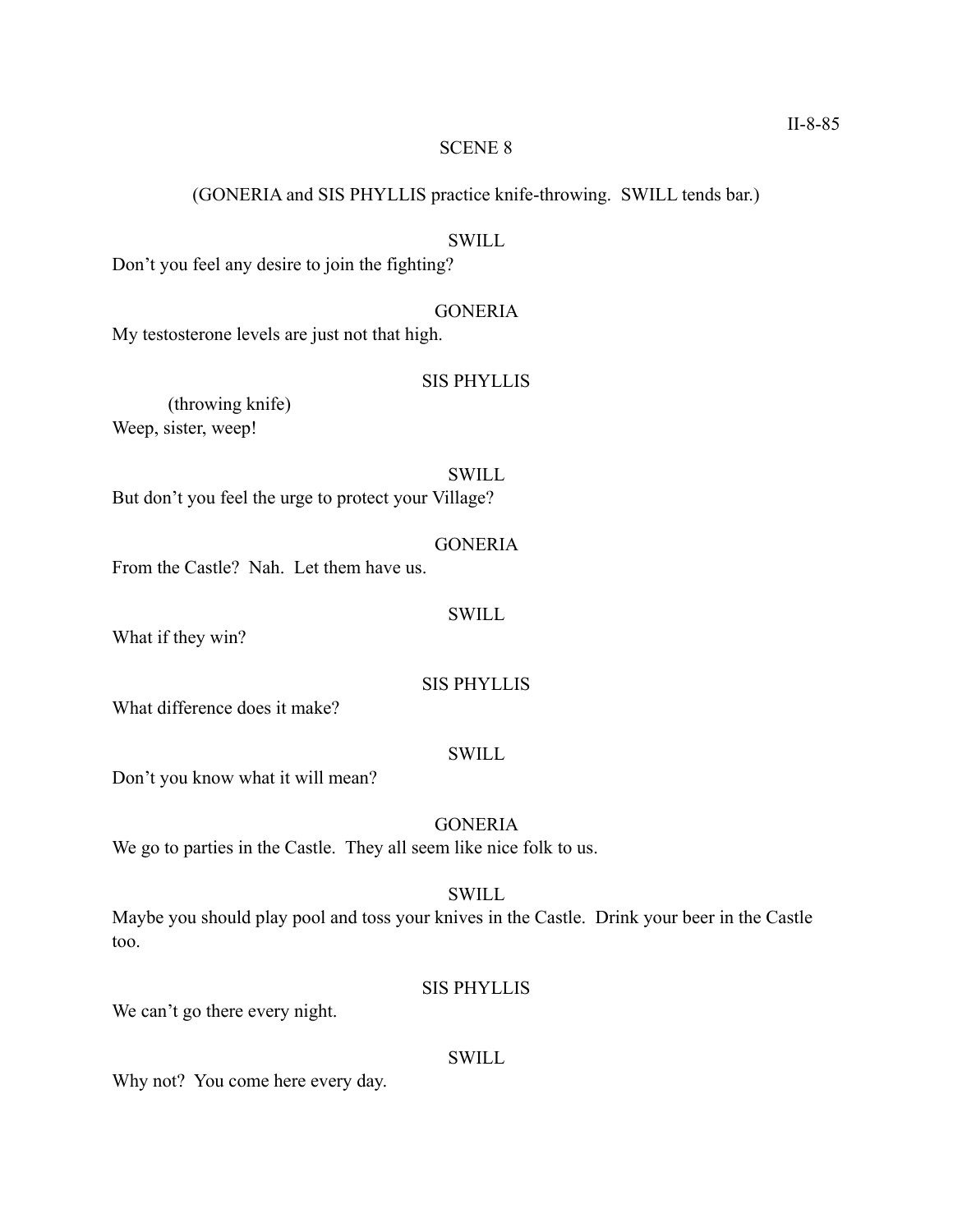#### **GONERIA**

We have to keep up appearances with them.

# SIS PHYLLIS

Yea. You're just a bartender.

# SWILL

Like that woman who was here a few months ago. I guess she was just a circus woman.

#### SIS PHYLLIS

What circus woman?

# **SWILL**

When the Castle woke up and that girl was here with her braids cut off and that woman from the circus.

# **GONERIA**

That woman was from the circus?

# SIS PHYLLIS

The woman sticking up for that stupid girl with the braids sticking out like a bad castration?

# **GONERIA**

She was from the circus?

# SWILL

That she was\*, so don't be thinking no one's worth your efforts to keep up appearance. Everyone is somebody.\*\*

# **GONERIA**

#### \*Damn!

# SIS PHYLLIS

\*\* We shoulda shown her our act!

# **GONERIA**

We've been dying to get into the circus! We were the first ones to buy tickets!

# SWILL

Doesn't look like there's gonna be any circus tonight.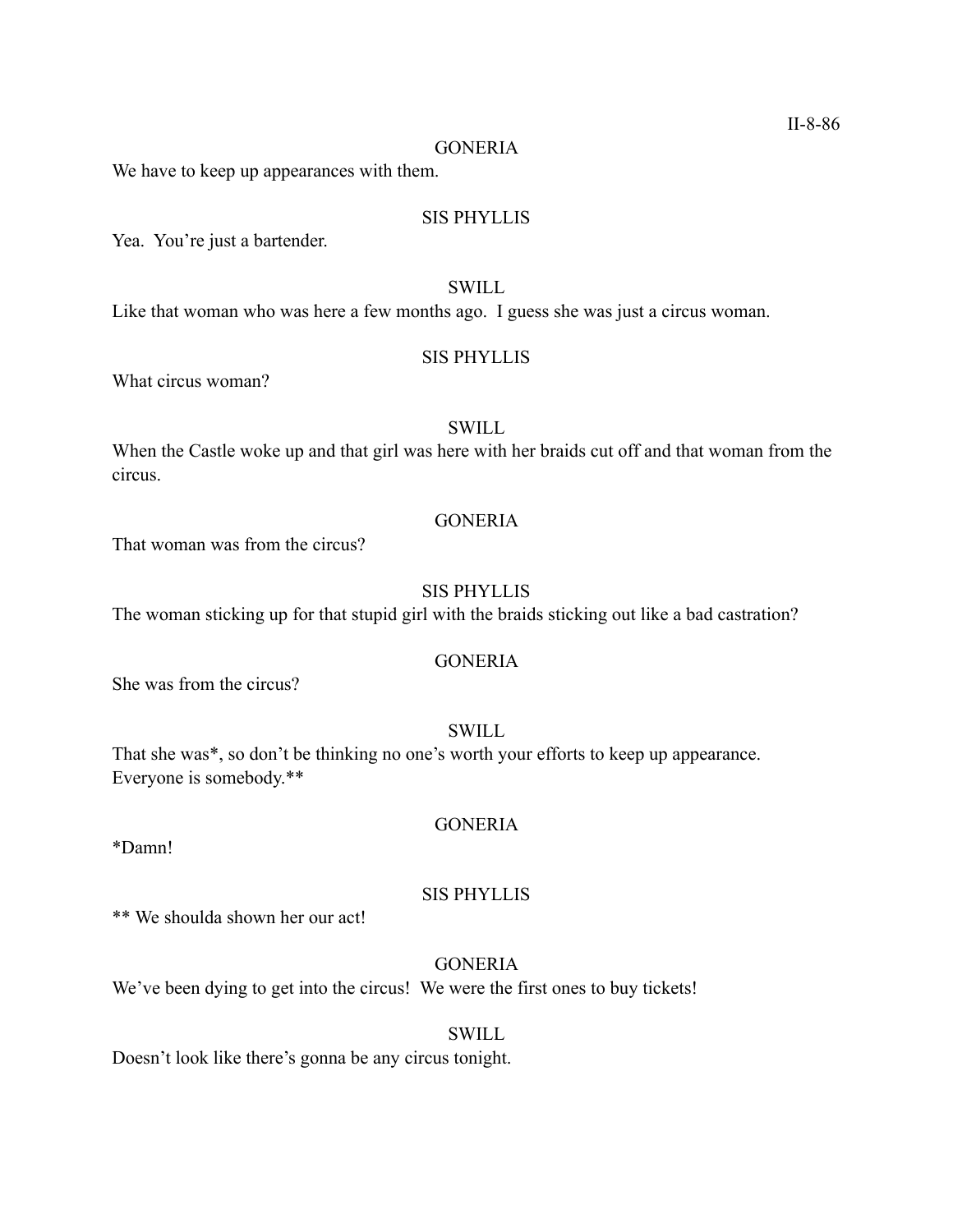#### **GONERIA**

We were gonna help put up the big top.

## SIS PHYLLIS

And dazzle them with our agility and speed.

**GONERIA** We got our knife throwing act, and we also spit fire!

#### (SIS PHYLLIS throws her knife.)

# **SWILL**

You girls are truly talented.

#### SIS PHYLLIS

Now we'll never get out of here.

# GONERIA

There aren't that many princes to go around.

# (PRINCE CHARMING enters as SIS PHYLLIS slips her knife into her garter belt.)

# SIS PHYLLIS

And who would you be?

PRINCE

I'm Prince Charming. I'm in search of the princess whose foot fits this slipper.

# **SWILL**

Betcha can't say that five times fast.

# **GONERIA**

I can! Foot fits this slipper, foot fits this slipper, foot fits this slipper, foot --

# (SIS PHYLLIS slaps GONERIA)

**GONERIA** 

Hey! I almost did it!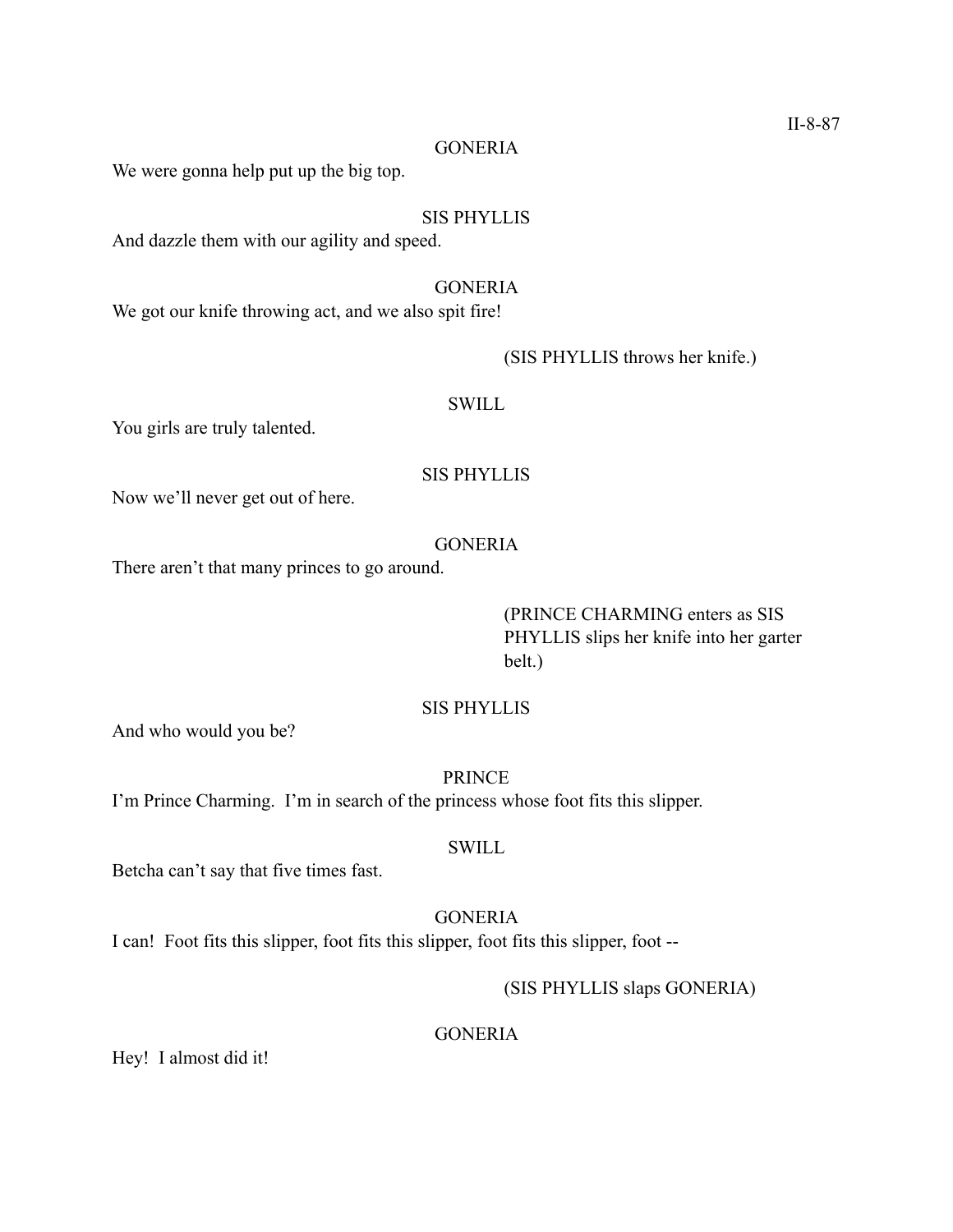#### SIS PHYLLIS

No one wants to marry a person who sounds like an idiot.

(to PRINCE)

Talk to me Why this slipper? Would any other slipper smell as sweet? Any other feet?

### PRINCE

I've tried every female foot from Pew to Perjoria. I crossed the River Snicker where everyone laughed at me. I've been downhearted, disconcerted and deserted. Once I even slippered a prepubescent. It was a misunderstanding. I was briefly arrested. Of course I confessed. They took my horse to pay the lawyers. And then this morning my girlfriend's dog up and left me, so all I got left is my sword and my country.

# **GONERIA**

It'll fit me. I'm sure of it.

# SIS PHYLLIS

You will never get that on your fat foot.

# **GONERIA**

I do not have fat feet.

(Slipper doesn't fit.)

# SIS PHYLLIS

Now you do.

### PRINCE

Don't feel badly. I've tried it on at least fourteen hundred women, and it hasn't fit one yet.

# **GONERIA**

There are eight supermodels in the entire universe and fourteen hundred thousand million girls just like me, and I don't feel badly. Do you want to know WHY?

> (GONERIA expresses her RAGE. And then...)

# GONERIA

Because I can express myself. Here, Sis, see how you feel with our tits falling outta your shirt and your butt up in the air trying to press your fleshy foot into that contraption. See what that does for your self-esteem.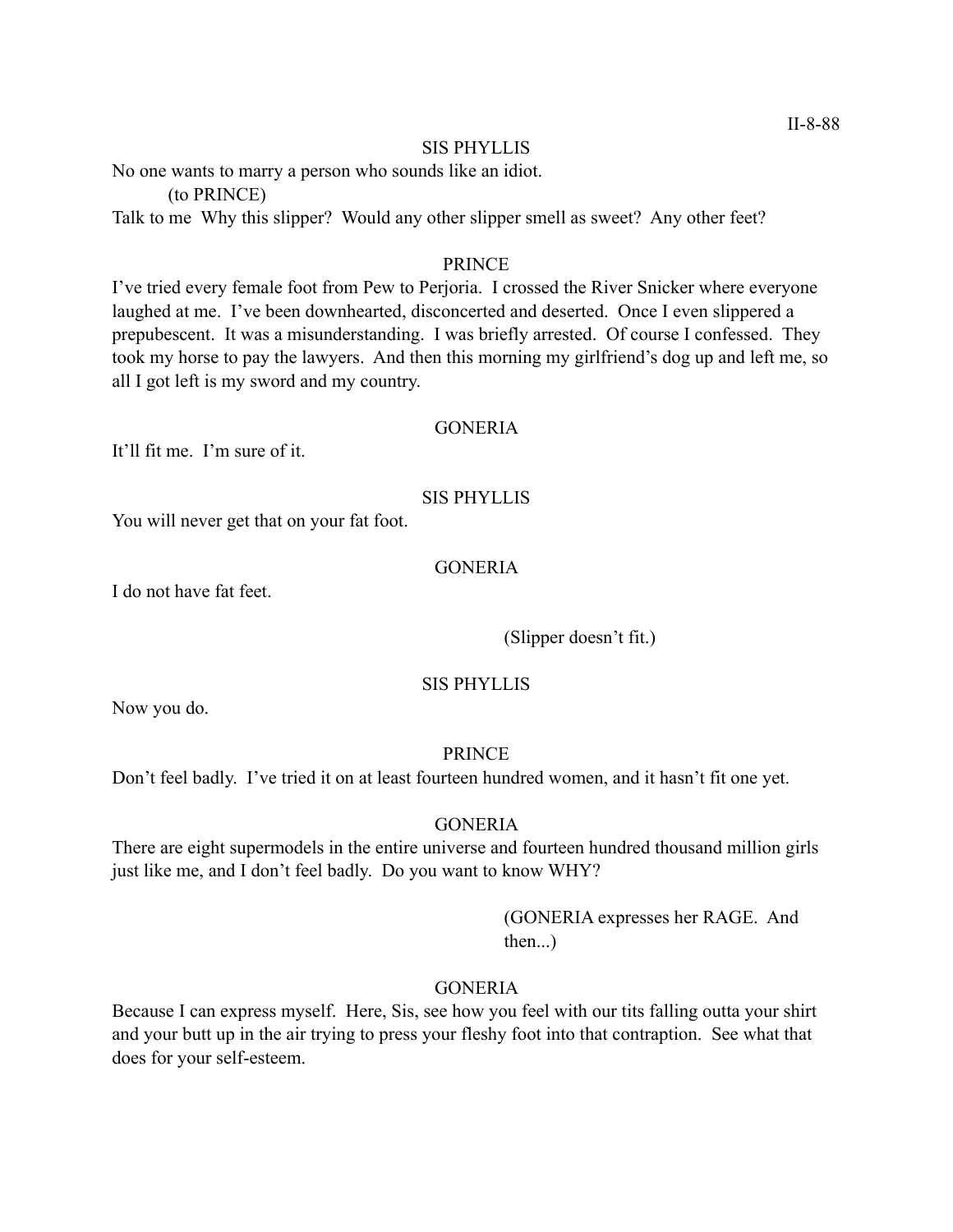# SIS PHYLLIS

# I'm not worried. I know it will fit.

 (SIS PHYLLIS slices off her toes with her knife. Blood oozes over the edges of the shoe as she tries to make it fit, but it doesn't. GONERIA picks up the hacked off section of her four toes.)

#### GONERIA PRINCE

I didn't think she would do that.

#### SIS PHYLLIS

\*For the Prince.

#### PRINCE

Don't say that. Please.

#### SWILL

Hey buddy, have one on me.

 (SWILL pours PRINCE a glass. PRINCE drinks hiding his face in his hands as ...)

# GONERIA

Even if the slipper fit, he woulda found some way to get out of it.

SIS PHYLLIS

Not if he gave me a try. I'm a nice person. I'm fun. I give great head.

GONERIA Nobody marries a woman that good with a knife. It's intimidating.

#### SIS PHYLLIS

I just wanted to fit in!

You've destroyed our whole act! Oh -- I -- oh no --We can't play anymore! We can't play! What kinda balance are you gonna have SWILL without toes? You've sacrificed all we've You okay buddy? ever worked for, everything we liked to do, for what? You did this for a shoe?\* PRINCE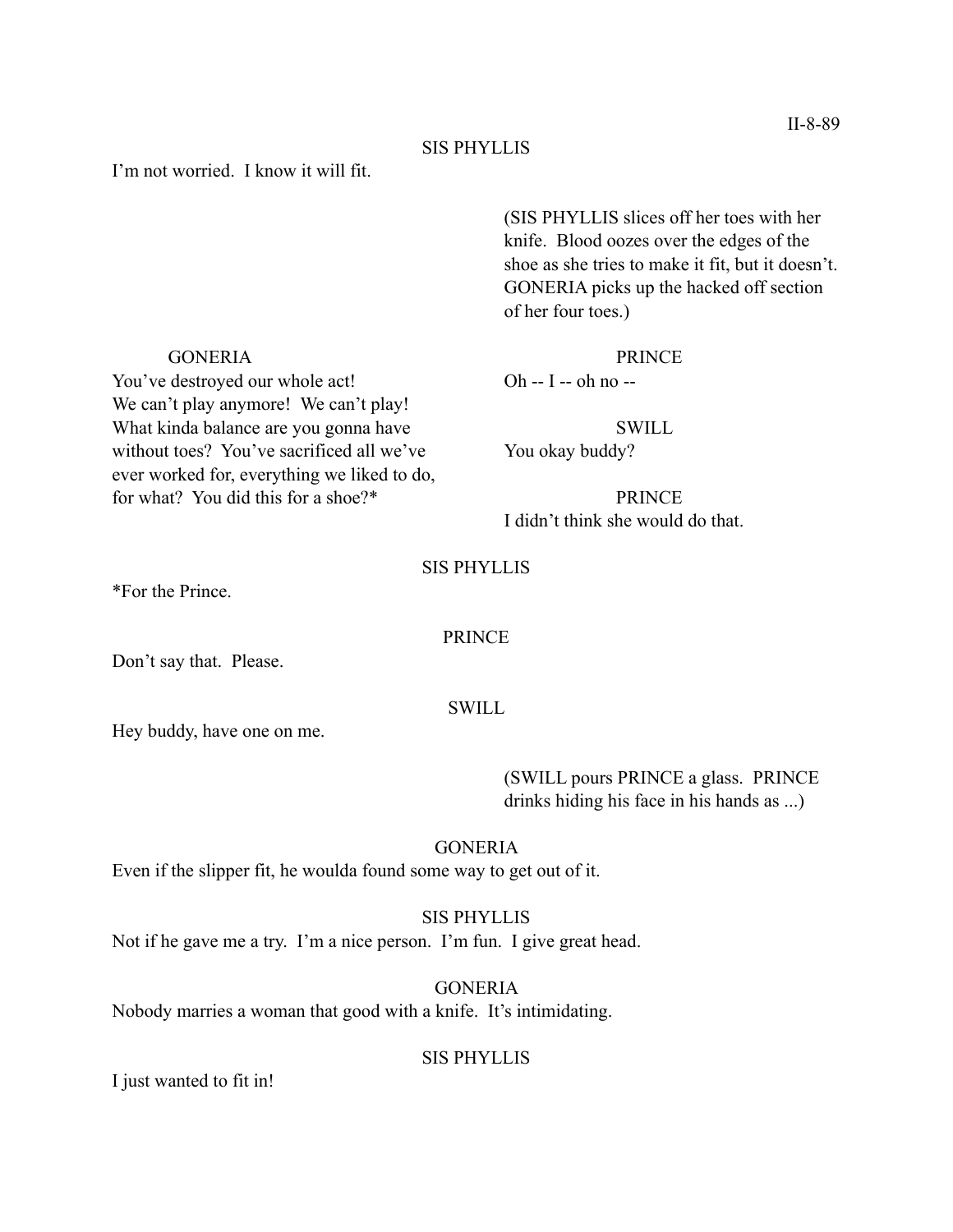#### **GONERIA**

Maybe they can sew these back on at the hospital.

# SIS PHYLLIS

This little piggy had roast beef. This little piggy had none. And this little piggy cried -- (breaking into a wail) Wee-wee-wee- all the way home!

# (GONERIA and SIS PHYLLIS exit.)

# **SWILL**

 (to PRINCE) They have a step-sister. Cinder-something. You might give her a try.

# PRINCE

PRINCE

**SWILL** 

I'm through with this. I'm getting rid of this slipper once and for all.

# **SWILL**

That's glass though, isn't it?

Yeah, why?

Laws. Recycling.

 (Fighting outside. SWILL gets down his high-powered automatic weapon.)

# **SWILL**

Excuse me. I'm joining the home team.

(SWILL exits with weapon.)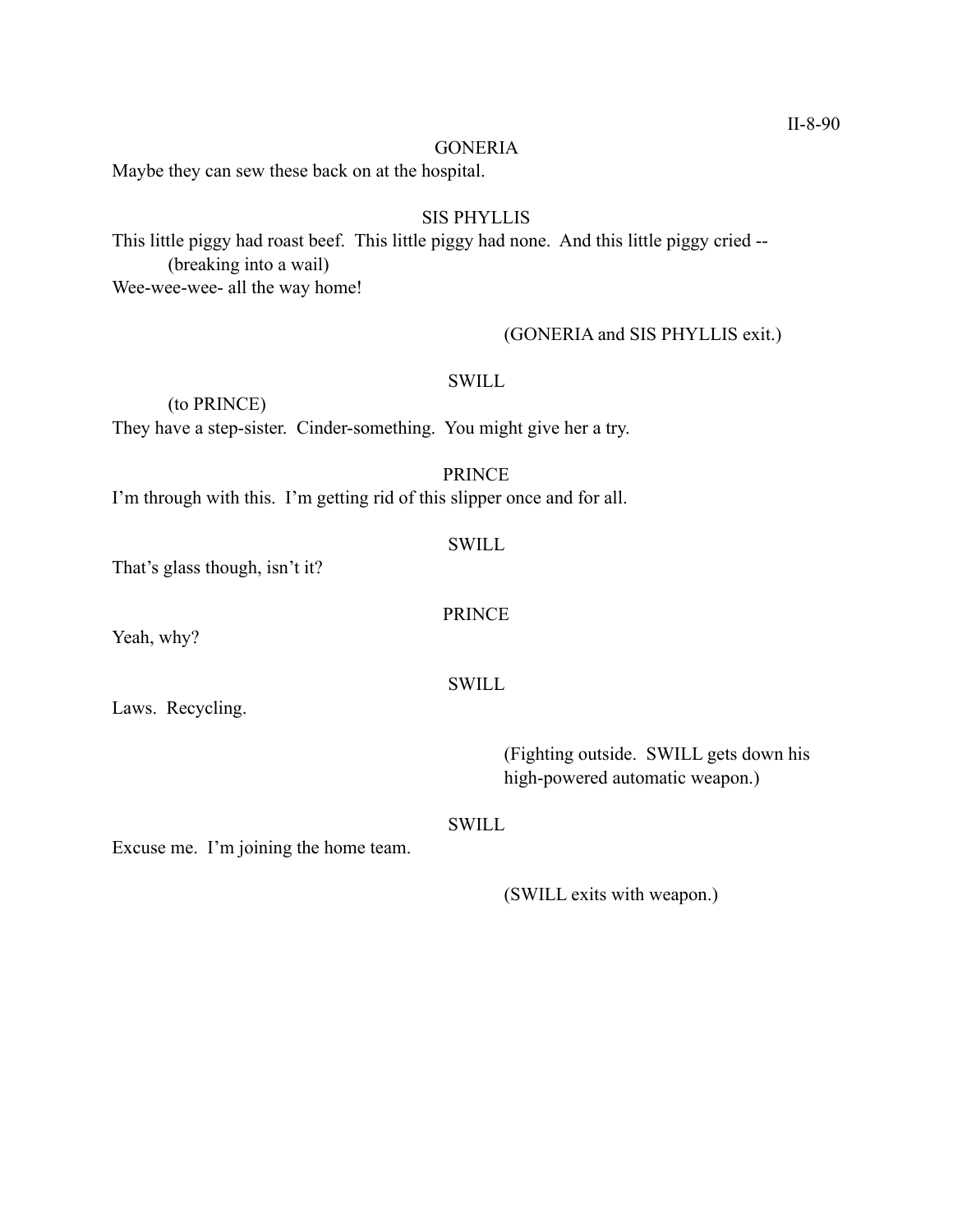(The Castle. QUEEN and JANE with tiara as before. SPOT, tied up, is being interrogated.)

# QUEEN DEE

Spot, you're a good dog, tell Mommy where Beauty is. Tell Mommy Spot or no more bones.

# JANE

See the bone Spot? Go get it! Oh no, poor Spot is all tied up and can't reach the bone.

# QUEEN DEE

Tell Mommy where Beauty is and Spot gets the bone.

### JANE

Wanna bone Spot? Wanna bone?

(SPOT sense someone's presence.)

# SPOT

Someone's coming!

# (MAYOR enters. JANE, embarrassed in tiara, takes tiara off, curtsies to MAYOR and unties SPOT, but she tries to maintain control over SPOT with his leash.)

# MAYOR PUCKERER

I am holding your daughter hostage.

# QUEEN DEE and SPOT

BEAUTY?!!!

 (JANE holds SPOT back so he can't attack the MAYOR.)

# MAYOR PUCKERER

If you call off your Soldiers and let the Circus perform on the Village Green then she will be returned to you safe and sound.

# QUEEN DEE

How could you have kept her from me all this time?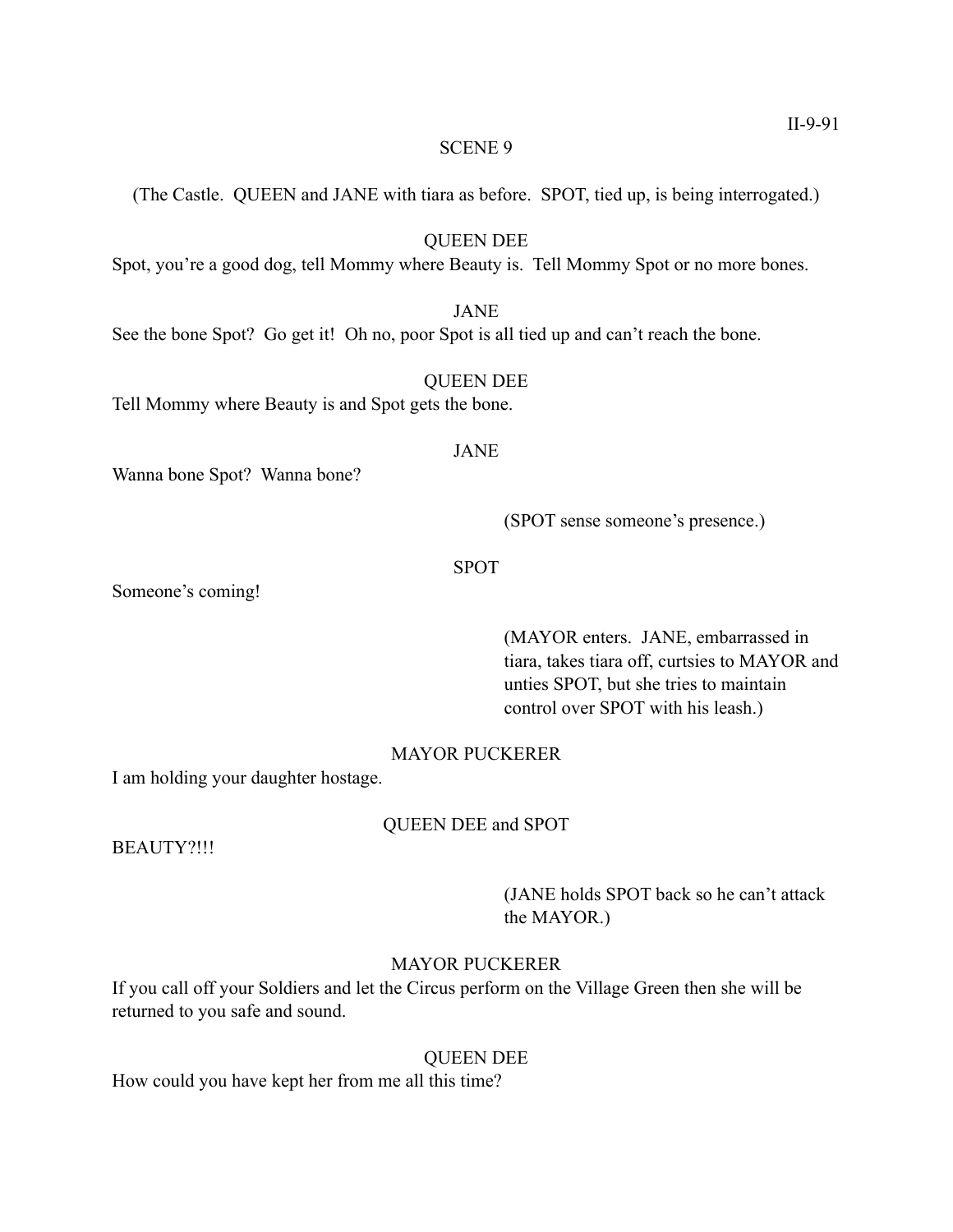# MAYOR PUCKERER

I just got her today.

# QUEEN DEE

Where has she been?

# MAYOR PUCKERER

I don't know.

# QUEEN DEE

Didn't you ask? Was it Our fault? Did We do something to make her leave? What did We do?

# MAYOR PUCKERER

I'll ask her. Will you call off your troups?

# SPOT

Lemme out. Lemme outta here! I gotta find Beauty! I'll save her!

 (JANE loses the leash and SPOT exits. JANE follows.)

### QUEEN DEE

Whatever transpired in the past few months including our current dispute, We will not be held responsible. Like the goddess Demeter letting the world freeze when her daughter was kidnapped, We are in pain, terrible psychic pain, and this war is only an outer manifestation of how We feel inside. Our emotions are in sinc with the world We live in because We rule that world. It's only natural that a sad bereft Queen begets a sad bereft world. How do We know you're really holding Our Beauty?

# MAYOR PUCKERER

Sometimes you have to trust a person.

QUEEN DEE

You've tied our hands Mayor. You're such a big brute of a man. Why aren't you married yet?

# MAYOR PUCKERER

I'm gay.

QUEEN DEE

But isn't that legal now?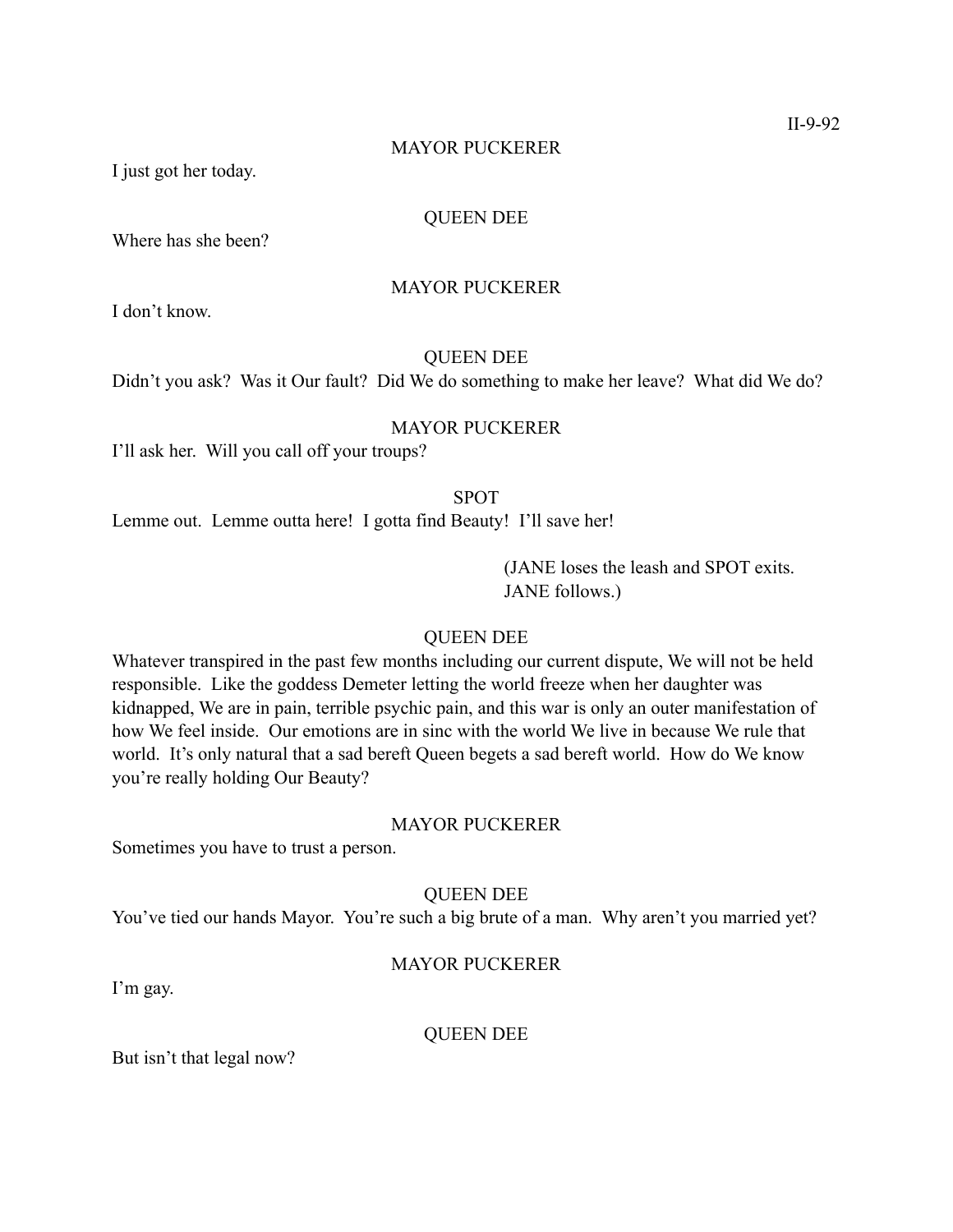# MAYOR PUCKERER

Not in Demensia.

# QUEEN DEE

We'll have to see about that.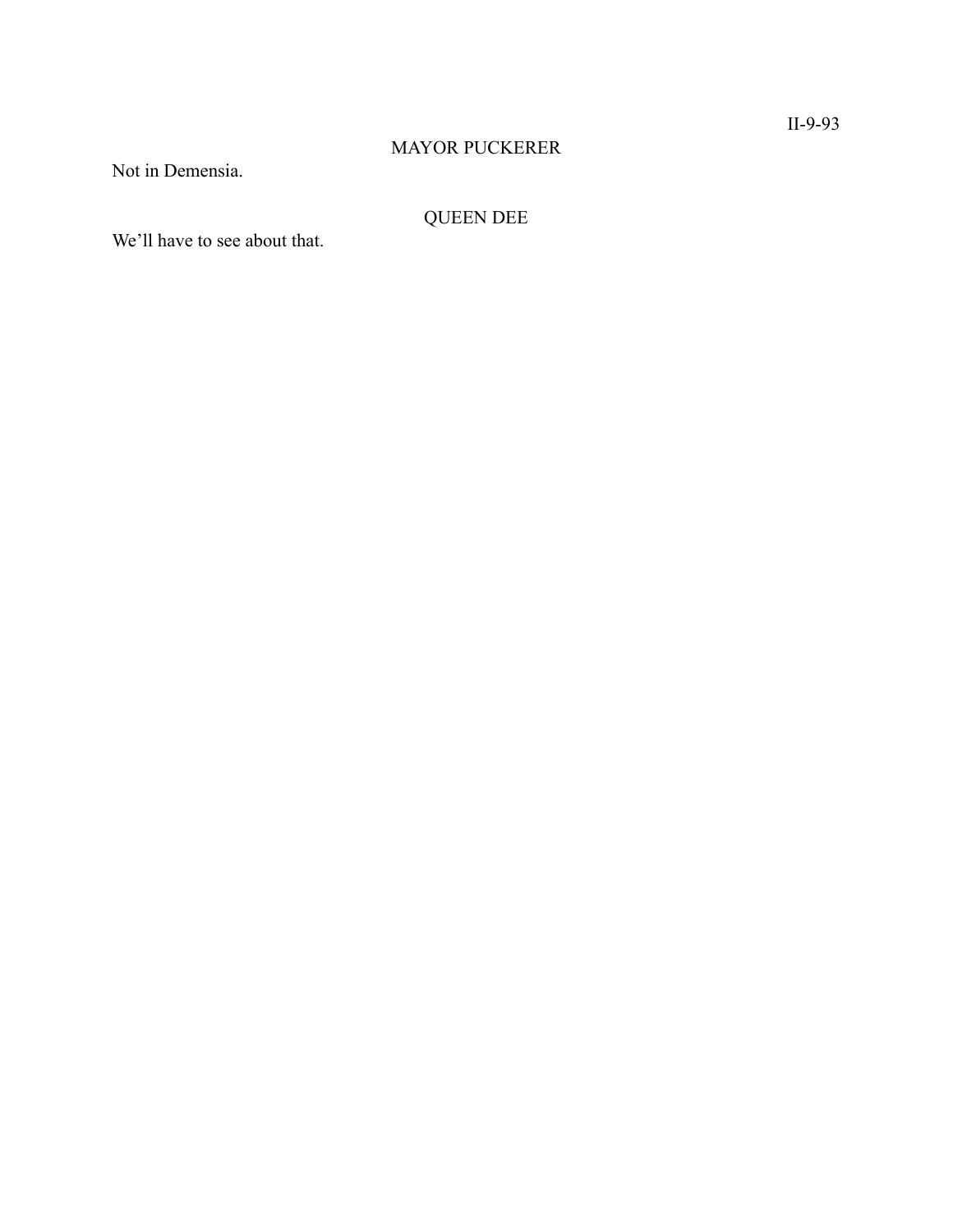(PRINCE with his glass slipper enters the wood where CINDERELLA is meditating in a yoga position.)

#### PRINCE

Tomorrow and tomorrow and tomorrow --

### CINDERELLA

Come live with me and be my love...

# PRINCE

Whoever you are, I'm not interested.

#### CINDERELLA

We will all the pleasures prove.

# PRINCE

Don't press yourself against me.

# CINDERELLA

Ouch -- what is that strange object you're pressing into my flesh?

# PRINCE

Dreaded glass slipper. The girls I hope fit into it don't and the ones that try to, I hope won't.

# CINDERELLA

So if I ask to try it on, you won't want me, and if I refuse to try it on, you'll want me, but we'll never know if it fits or not, because I"ll have to be coy about it.

# PRINCE

I've got issues.

# CINDERELLA

Maybe you're not doing it right.

# PRINCE

What's there to do? When the shoe fits, we're supposed to live happily ever after.

# CINDERELLA

I think that's the storybook version. You're missing the real parts. Didn't you read the manual?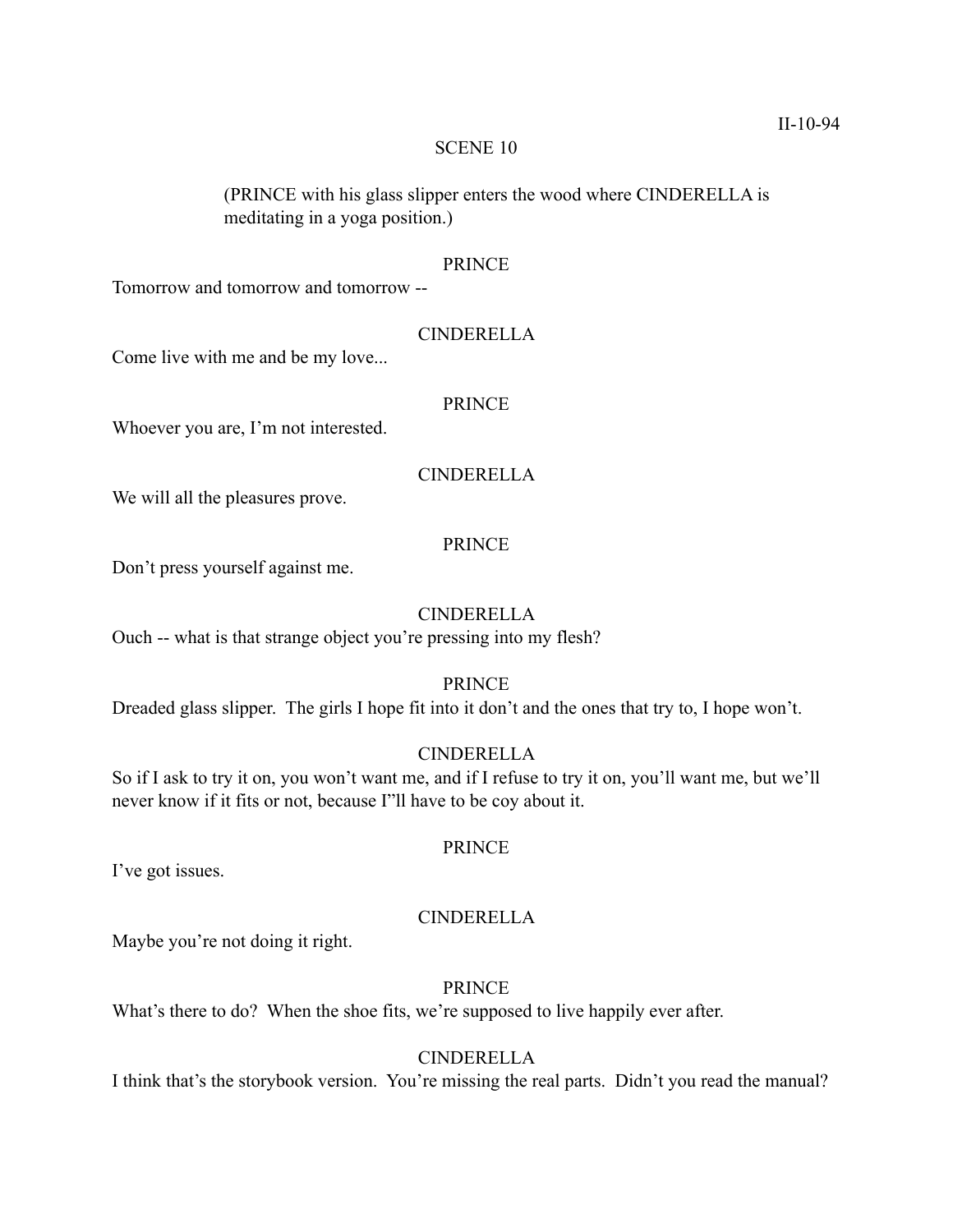#### PRINCE

The what?

#### CINDERELLA

Inside, under the heel pad, there's a little manual.

(PRINCE searches and finds it.)

# PRINCE

How to marry the girl of your dreams. (beating himself with the shoe) How could I be so stupid?

#### CINDERELLA

Give me that.

## PRINCE

No! Stay back! I'm through with women. You don't know what I've suffered. You don't know the pain I've caused.

> (CINDERELLA puts on the shoe. It fits! PRINCE does flips in ecstasy.)

# PRINCE

The shoe fits! It fits it fits it fits!

# CINDERELLA

Just because a shoe fits doesn't mean I want to wear it. It's not comfortable or wearable for any length of time.

# PRINCE

Is that why you had to leave the ball at midnight?

# CINDERELLA

If my coach turns into a pumpkin, I have to walk home, and I can't walk in these shoes!

#### PRINCE

But we danced, you floated!

# CINDERELLA

You floated. I just tried to keep up.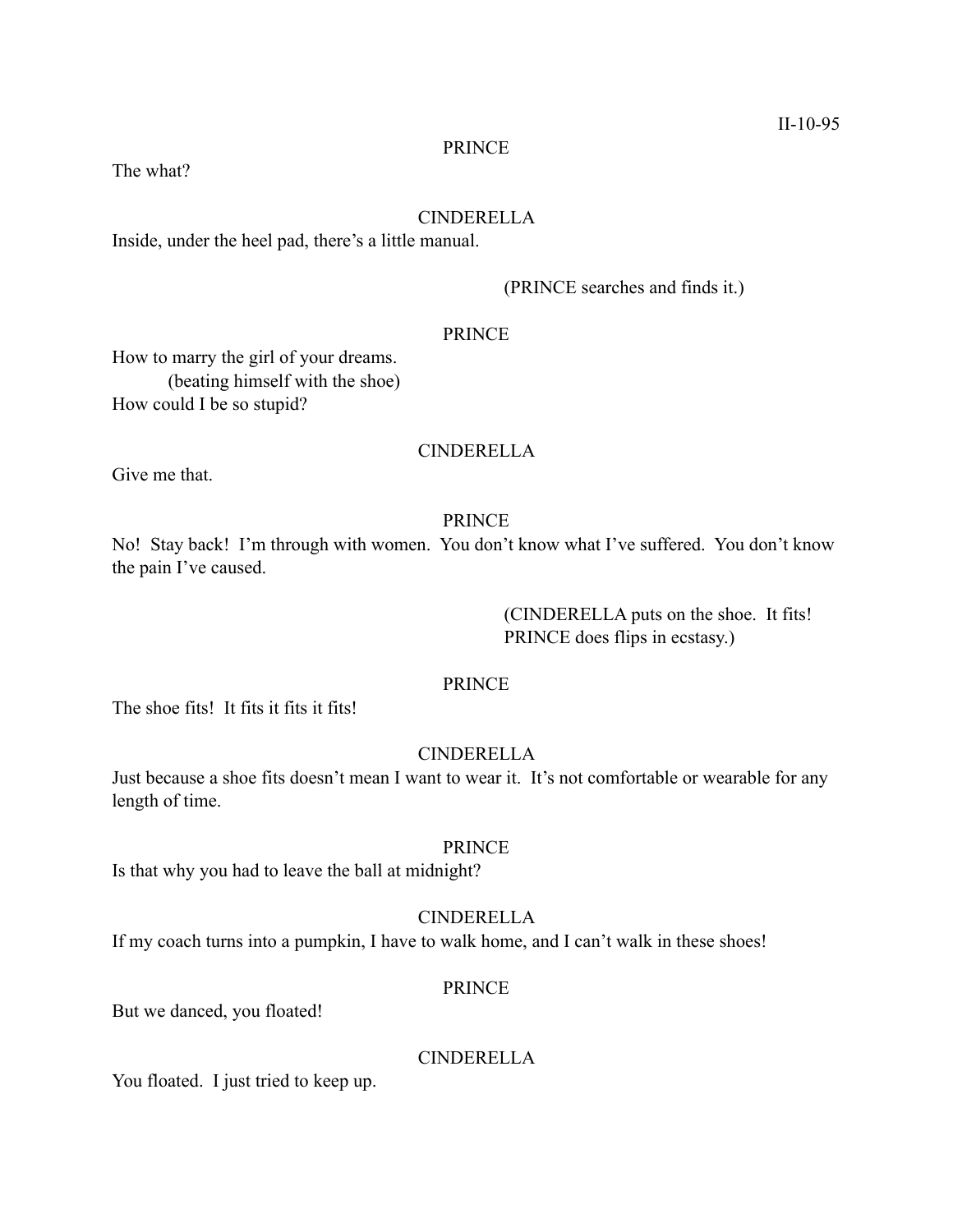#### PRINCE

But don't you want me to desire you?

## CINDERELLA

The desire to be desirable only lasts as long as my feet don't hurt.

# PRINCE

So maybe you could love me, you just don't want to wear these shoes?

#### CINDERELLA

That gives rise to the age old question: will you still love me tomorrow? Tomorrow when I refuse to wear these shoes. When I discover blisters and bunions. Tomorrow when I"m pregnant and my feet are so swollen I can't wear any shoes at all. Tomorrow and Tomorrow and tomorrow when I creep in some petty pace on the last high heel of recorded time. Will you still love me on that tomorrow?

#### PRINCE

Yes.

# CINDERELLA

And all your yesterdays?

# PRINCE

I was but a fool hopping my way toward dusty death through the smog of LA the frog that I was cast no shadow upon the stage. A poor country bumpkin who will now be heard to roar: Yes, I will love you tomorrow!

#### CINDERELLA

And tomorrow?

PRINCE

And tomorrow.

# CINDERELLA

I am not an idiot! Ah!

(CINDERELLA has a violent outburst.)

# PRINCE

What's this sound? Why such fury?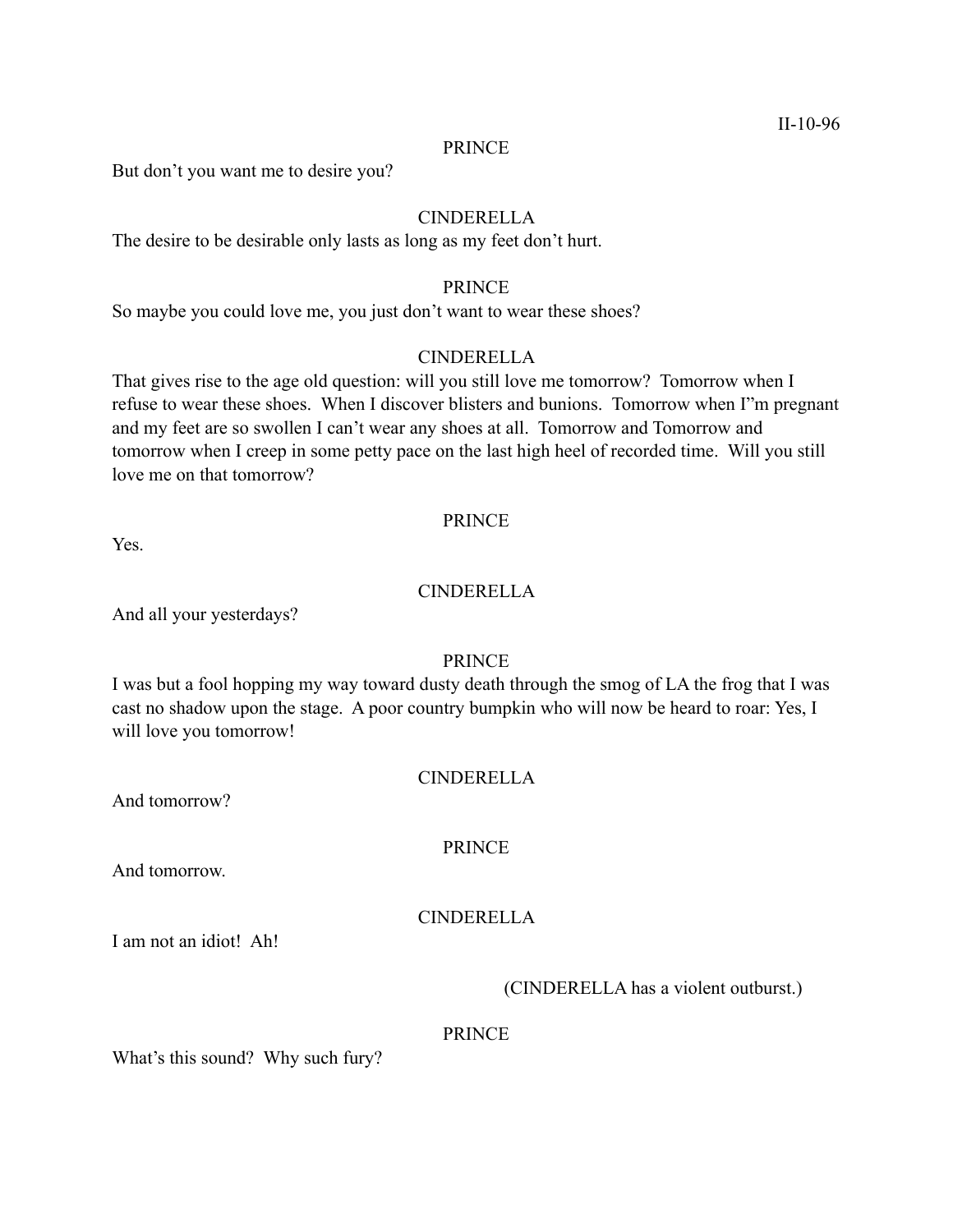# CINDERELLA

You are a Prince and as such Charming, and you must signify something, but what? A dollar sign?

# PRINCE

I thought I was supposed to save you from the humiliation of living with your stepmother and stepsisters.

# CINDERELLA

How can I honor and cherish you for that?

# PRINCE

Isn't that what you want?

# CINDERELLA

But I deserve so much more.

# PRINCE

CINDERELLA

What about Love? What about Desire?

(THEY kiss.)

I feel -- NOTHING!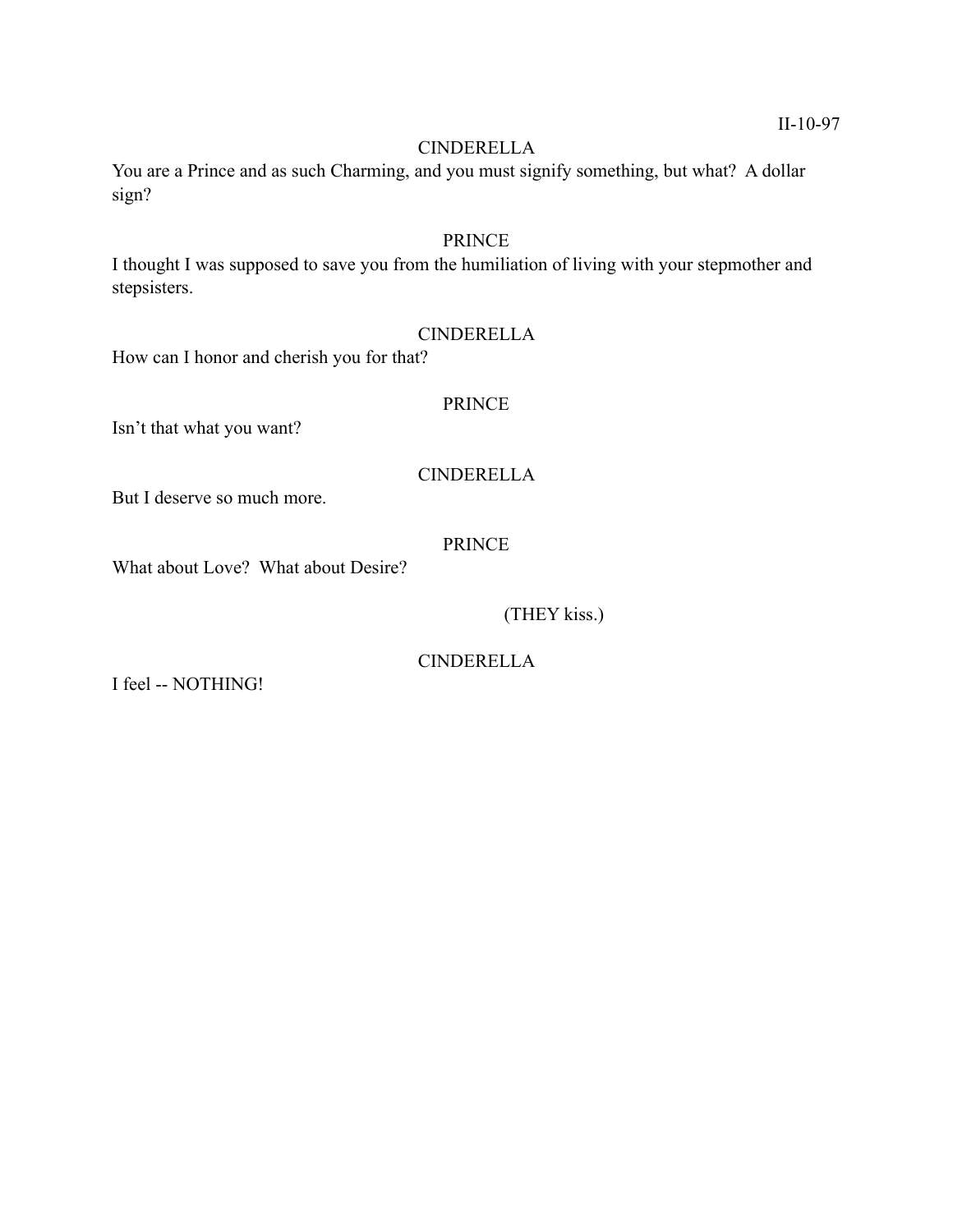#### (Demensia, outside the bar.)

# SMELL

Swill, hey Swill, it's me, Smell, your cousin, the diner guy! Can you point that gun at someone else for a minute? Or maybe you could just put the gun down? I'm on your side Swill. REmember how we used to steal those girlie magazines and jerk off together in your dad's garage? I'm still your best buddy okay? You wanna put that gun -- ok, it's not just a gun, I hear ya. It's a lean mean killing machine. That's cool man. I'd love to get a closer look, sure, but for now, why don't you just. YOu want me to what? I can repeat that. I believe it too. The people in the Castle suck. The Queen sucks. Ok, the Queen sucks like a thirsty whore. I"m not arguing with you man. Nobody can just appoint themselves in charge of stuff. Just like that. No election or nothing. It just ain't fair. I get it Swill. But this ain't necessarily the best way to -- if you come down we can brainstorm ok? I got some guns too. Not as nice as that one, but yeah, we can pool our resources. Now you're thinking. But the Queen agreed to get her people outta here, so the Circus can set up. The Circus! With clowns and dancing bears and trained tigers --

> (WANDA enters with shopping bag from Winterson's, hands him a circus brochure)

#### WANDA

It's not that kind of circus.

 (WANDA exits. SMELL looks at the brochure.)

#### SMELL

Oh, well they got sexy chicks in fishnet stockings, and check it out -- Swill, it's a lesbian circus. A lesbian circus! Yeah, it says it right here. LEZZ-B-N! You just leave the gun up there for now, and come down to see the show. That's it. Good.

(SMELL is relieved. BEAUTY enters.)

# **BEAUTY**

Don't expect me to treat you like a hero.

#### SMELL

But I slayed the dragon. The Princess is my reward.

#### **BEAUTY**

Keep dreaming.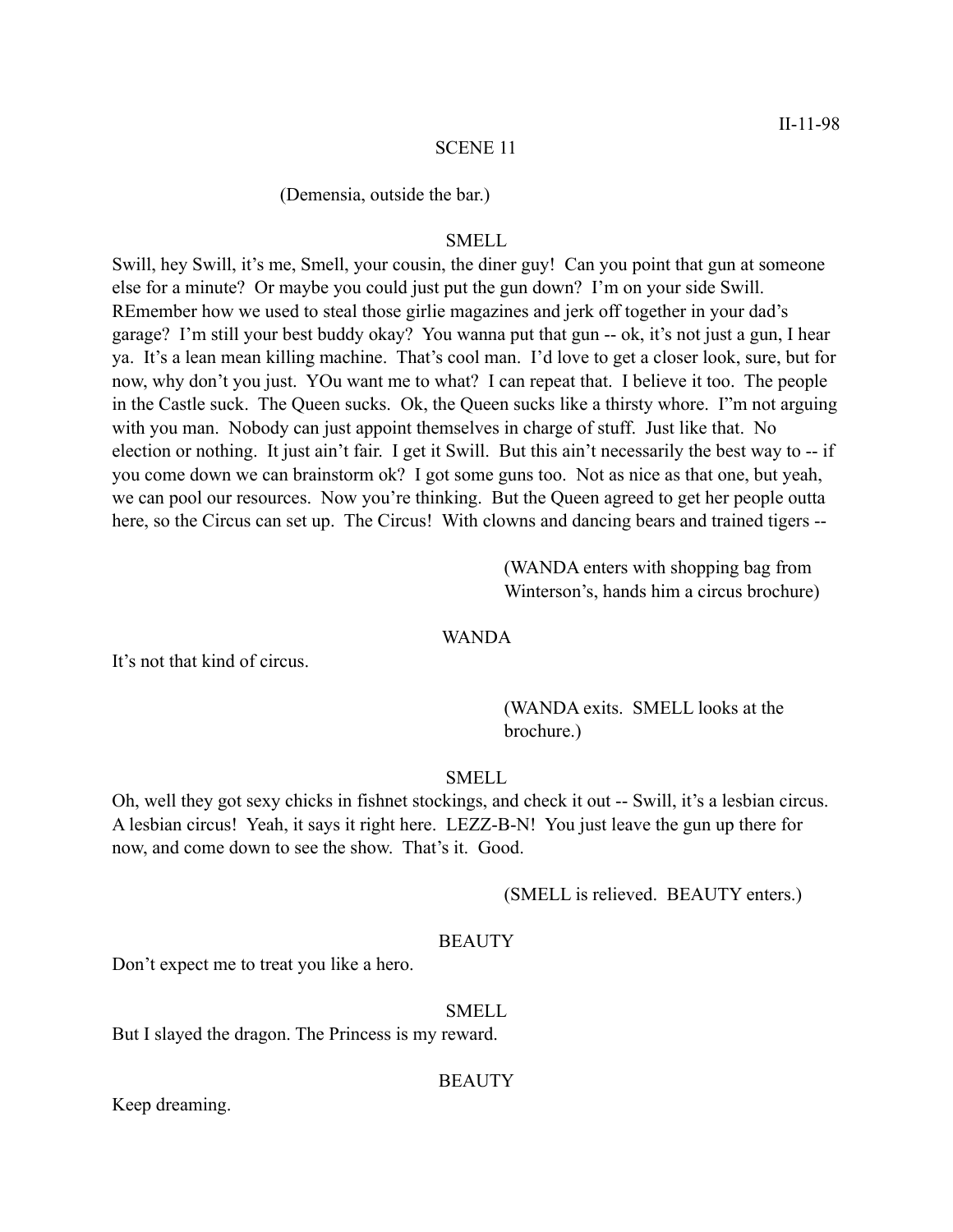#### SMELL

Beauty, you gotta give a guy some credit.

# **BEAUTY**

I don't owe you anything Smell.

 (SPOT enters, lunges at and grabs hold of BEAUTY and maintains his hold.)

Back! Back! She's mine. Back! Back!

# SPOT

 (BEAUTY struggles to free herself from SPOT who tries to maintain his hold. This causes most of her uniform to be destroyed until she is left in some very sexy lingerie and combat boots.)

how I worried when they took you my clothes. Bad dog. Let me go! hostage! I searched and searched Smell, are you just going to stand there? you safe from harm. My Beauty! Smell! Help me!

#### SPOT BEAUTY

O Beauty Beauty Beauty how I missed you Spot, stop it. Leave it. Spot let me go! Beauty how I searched. O Beauty You're ripping my uniform. You're tearing to find you and save you to keep Here's another dragon -- you can slay him!

> (SPOT exhausts himself and passes out on the ground.)

# SMELL

**BEAUTY** 

SMELL

Did you say something?

I have no clothes on!

I can see that.

**BEAUTY** 

Do something!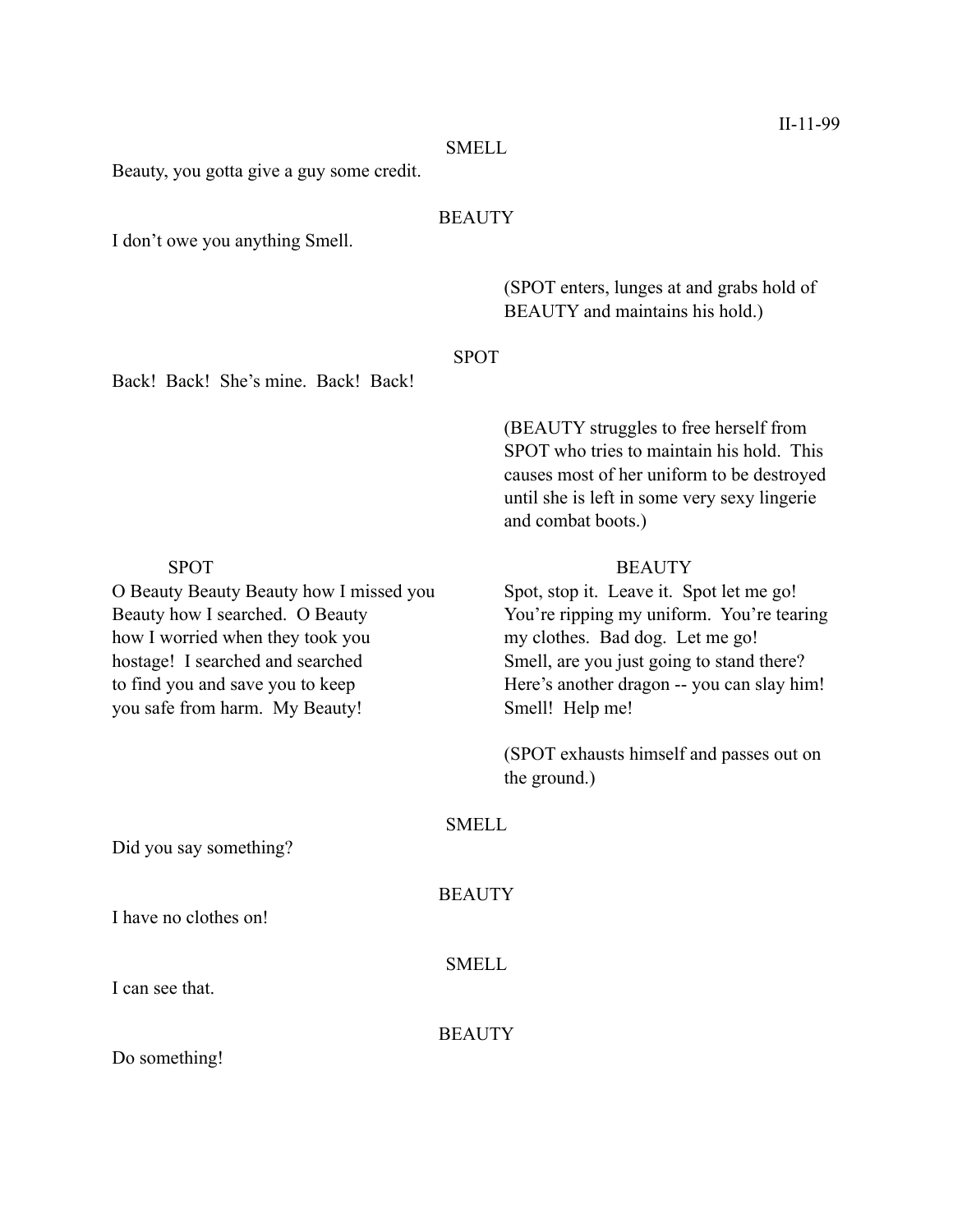II-11-100 (SMELL kisses BEAUTY as PRINCE

enters. SPOT rises.)

# PRINCE

Beauty, you're undressed!

#### SPOT

I toldja it was Beauty! Toldja, toldja, toldja!

(PRINCE covers BEAUTY with his cape.)

# **BEAUTY**

Thank you. Down Spot!

# SMELL

**BEAUTY** 

Of course he does. I was naked!

Oh, I didn't realize that you two had...

We didn't.

PRINCE I wouldn't have interrupted but her foot wasn't up, so I thought --

Her foot?

**BEAUTY** I tried to lift it up, but these boots wouldn't let me! I think they're bewitched.

# SMELL and PRINCE

Bewitched?

# **BEAUTY**

Look! They're putting up the Big Top!

# You know her pal?

SMELL

**BEAUTY** 

**SMELL**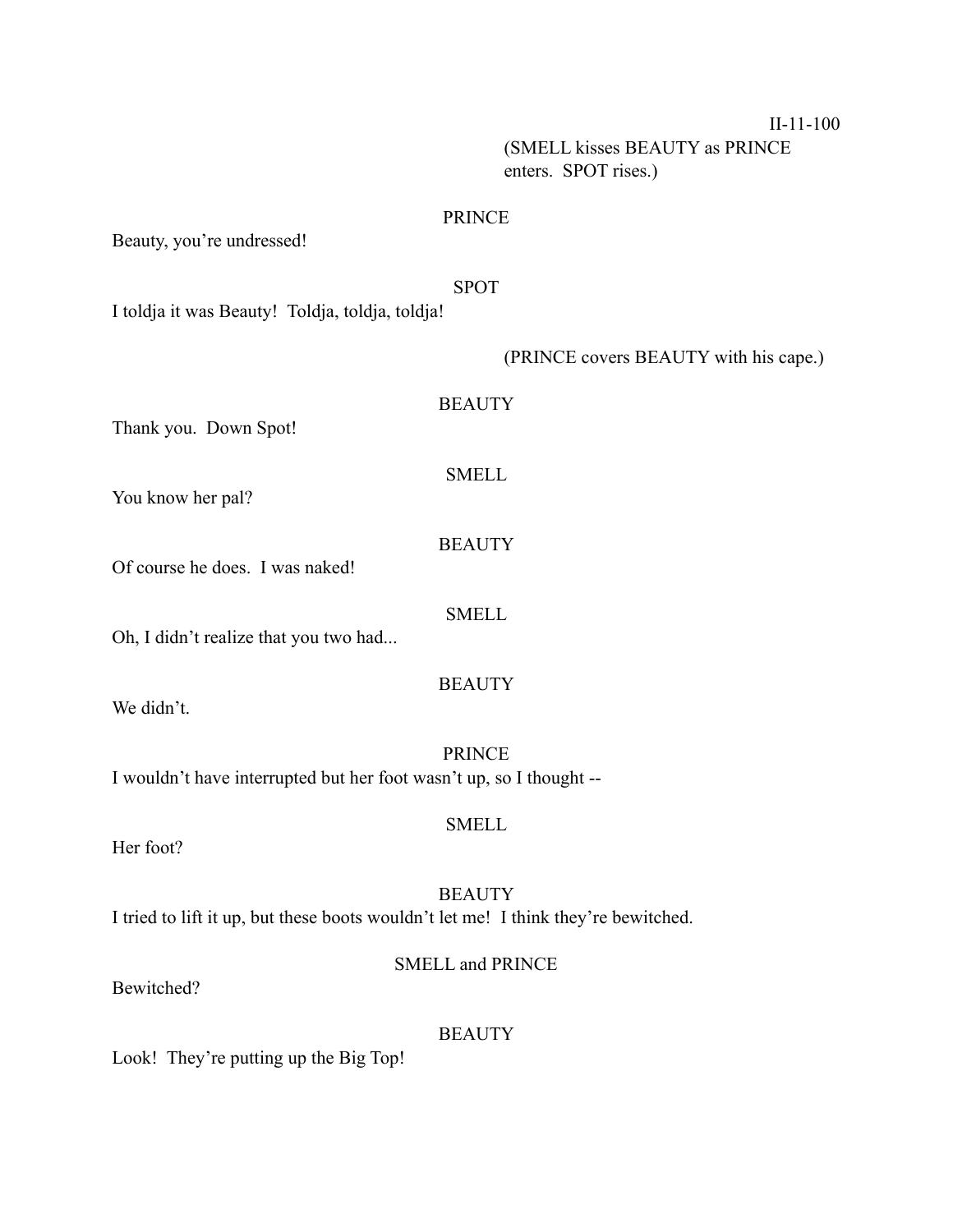#### PRINCE

With elephants that balance on beach balls and prancing horses, juggling seals!

# SMELL

It's not that kind of circus.

PRINCE

Oh.

# SMELL

It's a lesbian circus.

# PRINCE

Exactly where I belong. I will place my heart, still beating, under a crystal dome on a little pedestal under a spotlight, and I'll pray for it to finally cease.

# SMELL

You wanna join the circus, eh? Become a fear? The last human male with a heart of gold? Soon, no one will ever believe you existed. You'll live in a cage, and when they draw back your curtains, your heart will glow while you strut and fret and bleat and crow.

(PRINCE is given a guitar.)

# PRINCE

I searched in my youth for Beauty I searched my adulthood for Love And now I am caged empty-handed Attempting to believe there's a heaven above I found Beauty but she was not into me I found Love she was cold to the touch What can I seek to keep my heart from weeping Without turning hard or or tough or unfeeling? Should I try to find someone with money? Should I try to find someone with fame? All I ever dreamed of when I was a boy Was a girl who liked saying my name.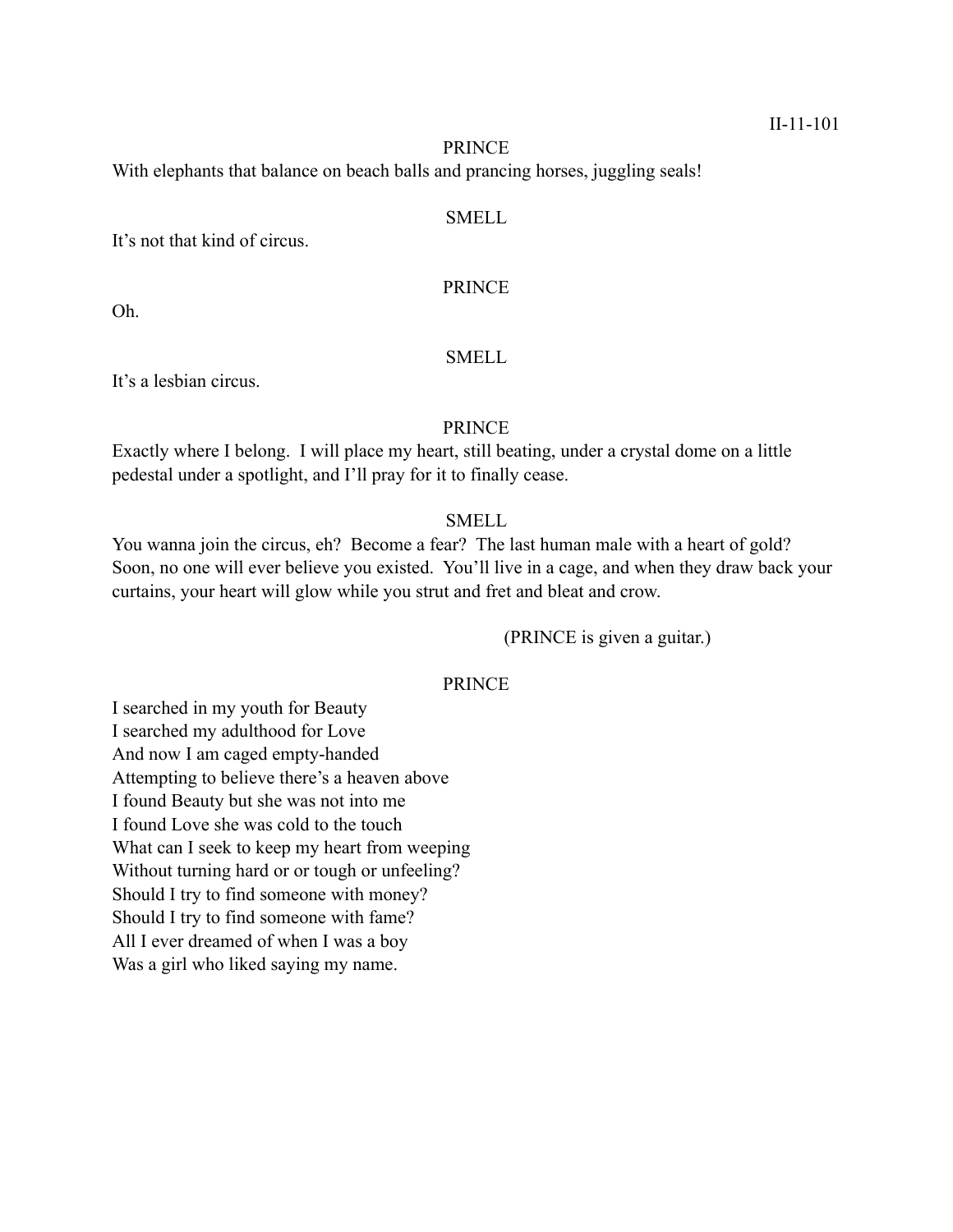# (Circus music. Lights up on WANDA as the MISTRESS OF CEREMONIES.)

#### WANDA

Ladies and Gentlemen, the tantalizing spectacle that you are about to see has in fact never been performed. So dangerous is this amazing feat of agility and daring, we bring it directly to you cold. And cold is the term we circus folk like to use when we mean never before tried, never before attempted, un-re-hearsed. And when you think about words like un-re-hearsed, think about the word for that long black car that takes our loved ones to their final resting places. I certainly hope that is one word we will not need this evening, but it is something to consider, because this act is not under-rehearsed -- it has never been rehearsed at all. I ask you once again to welcome our lovely ladies of the high wire, the stars of The Significant Circus, the only traveling tent with a social message. Please give a warm round of applause to the marvelous Madame Kloo and Clarisse!

> (KLOO and RAPUNZEL play to the audience 100 feet below from their safety boxes on the floor of the stage.)

#### MADAME KLOO

Friggin' ants. Sticky mouths and sticky fingers, oooh, we're gonna give it to them now.

#### CLARISSE

Do you have any idea what we're going to do?

# MADAME KLOO

What do you mean, what we're going to do? It's your turn, "dahlink."

# RAPUNZEL

My turn? How can it be my turn?

# MADAME KLOO

Wanda was Clarisse last night, and I did the big finale. Tonight you're Clarisse, so it's your turn.

# RAPUNZEL

No. That just means that the next time you work with Wanda, it's her turn. Last time we did this, I made it up.

# MADAME KLOO

The last time you and I did this, there was no finale. The last time you and I did this --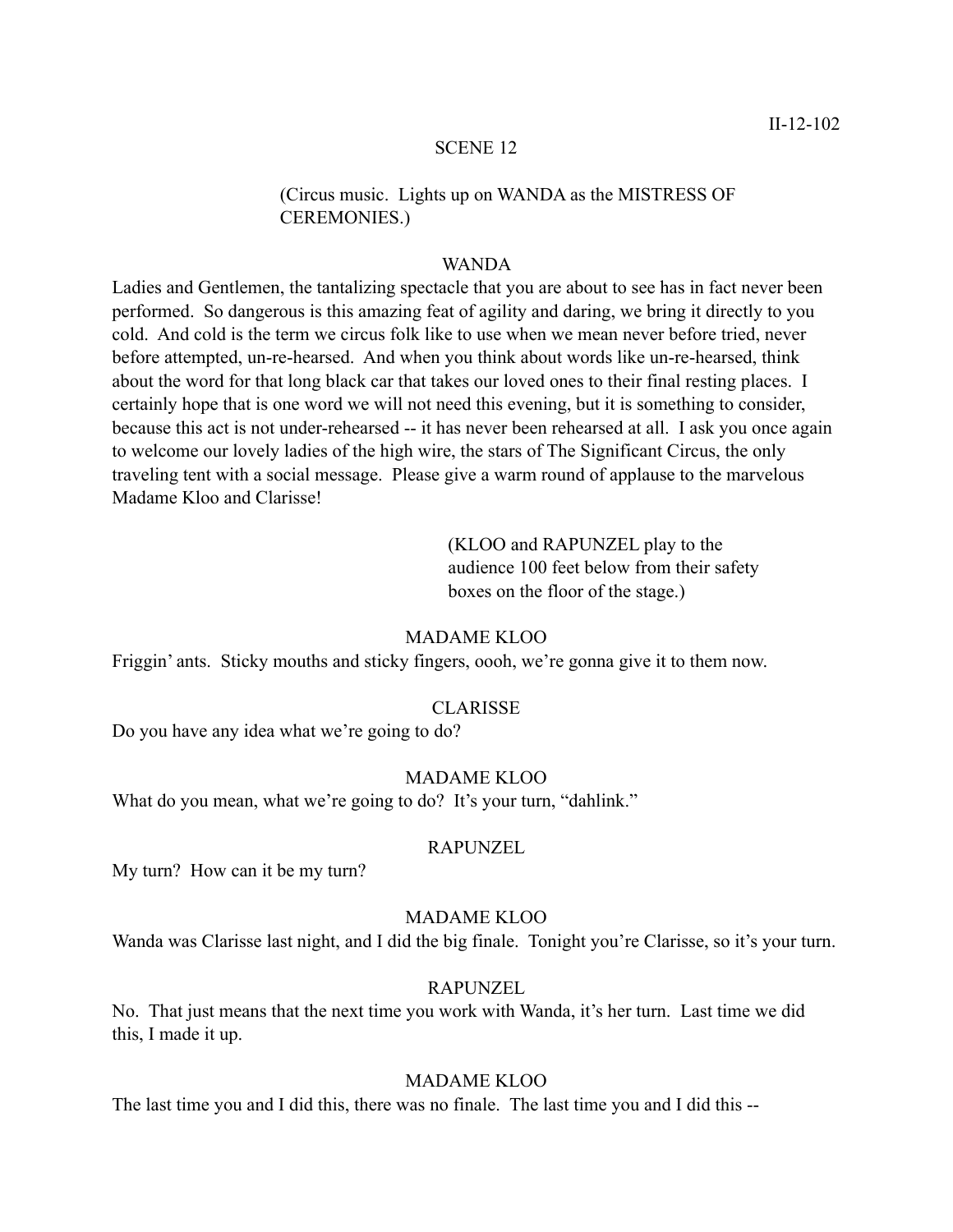# RAPUNZEL

I told you I didn't want to talk about that. It took me three weeks to get my ankle back.

# MADAME KLOO

If you're just let me show you. There's a way to fall without falling.

# RAPUNZEL

Maybe I want to fall. Ever think that? Maybe it was the best ending we ever had. You think those people outside Albuquerque have forgotten my fall?

# MADAME KLOO

Not yours. Clarisse's. They don't know you. I know you, and I know that you hate to fall. You can't even look down.

(Drum roll. THEY strike poses.)

### MISTRESS OF CEREMONIES

The Amazing Madame Kloo!

#### RAPUNZEL

She wants us to start.

# MADAME KLOO

Any ideas?

### MISTRESS OF CEREMONIES

Ladies and Gentlemen, please give our star performers your complete attention. The sound of a pin dropping could break their intense concentration, shattering not only this remarkable moment, but their bones. Perhaps, their lives!

 (Drum roll. RAPUNZEL stretches up on her toes.)

# MISTRESS OF CEREMONIES

Aha! Clarisse is sending us a signal.

### RAPUNZEL

Oh Goddess, what now?

# MISTRESS OF CEREMONIES

A real treat, even more dangerous than first imagined, because Clarisse will wear high heels!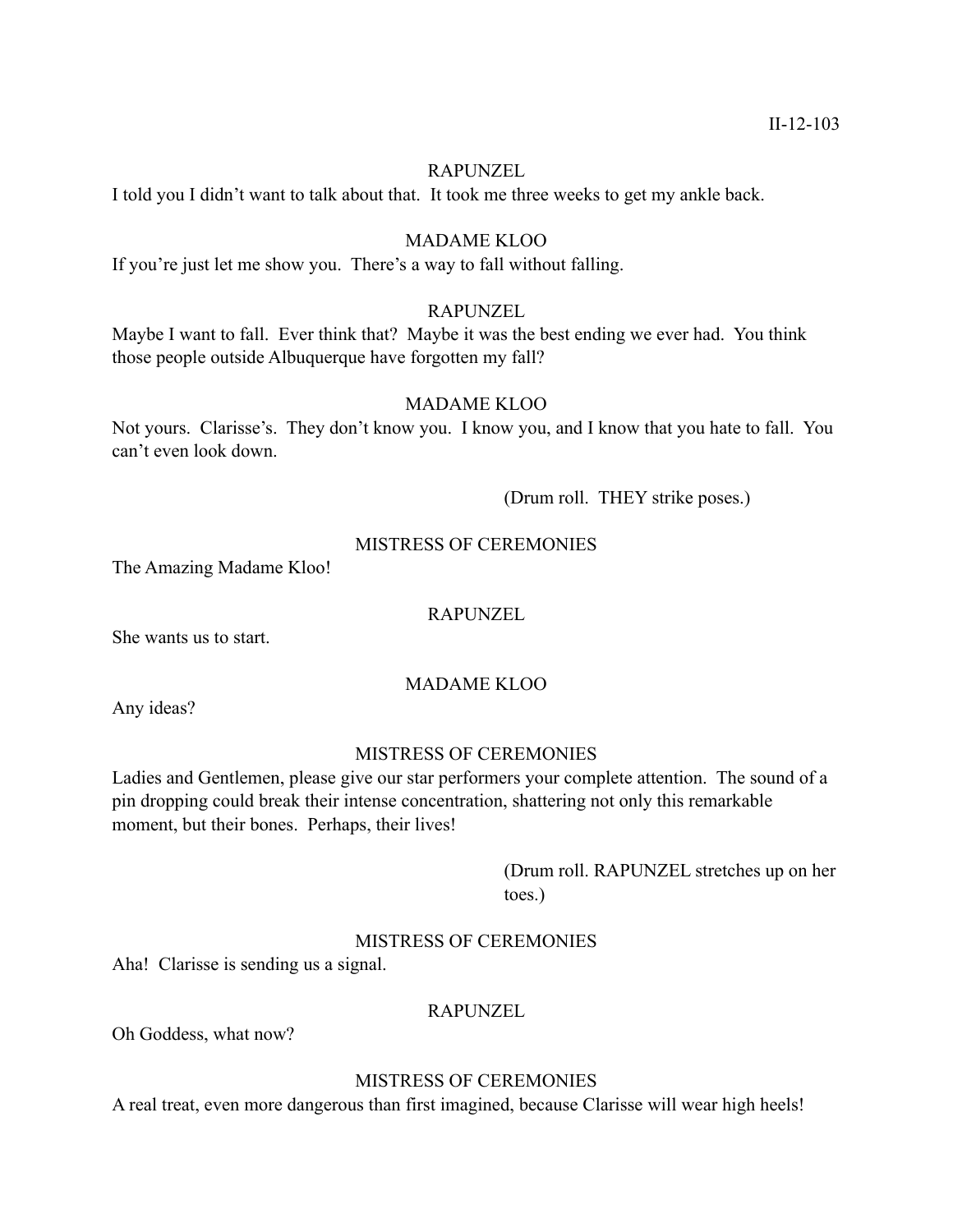#### RAPUNZEL

What?

# MISTRESS OF CEREMONIES

Please welcome our prop mistress Misty, who will climb all the way to the top of the tent to deliver this treacherous footwear.

# MADAME KLOO

You are in for it now. Misty's on her way up.

# RAPUNZEL

I'm going to throw them at you.

### MADAME KLOO

Ooooh, kinky!

## RAPUNZEL

Don't start with me.

# MADAME KLOO

I wish you'd start with me.

# RAPUNZEL

This is Wanda's idea of a joke?

# MADAME KLOO

She's perfectly serious. She wants you to fall. She wants you completely out of commission.

#### RAPUNZEL

Oh come on.

# MADAME KLOO

She sees you as her biggest competitor, and she's right.

# RAPUNZEL

I don't compete with Wanda for anything.

# MADAME KLOO

I wish you would.

RAPUNZEL

You told her?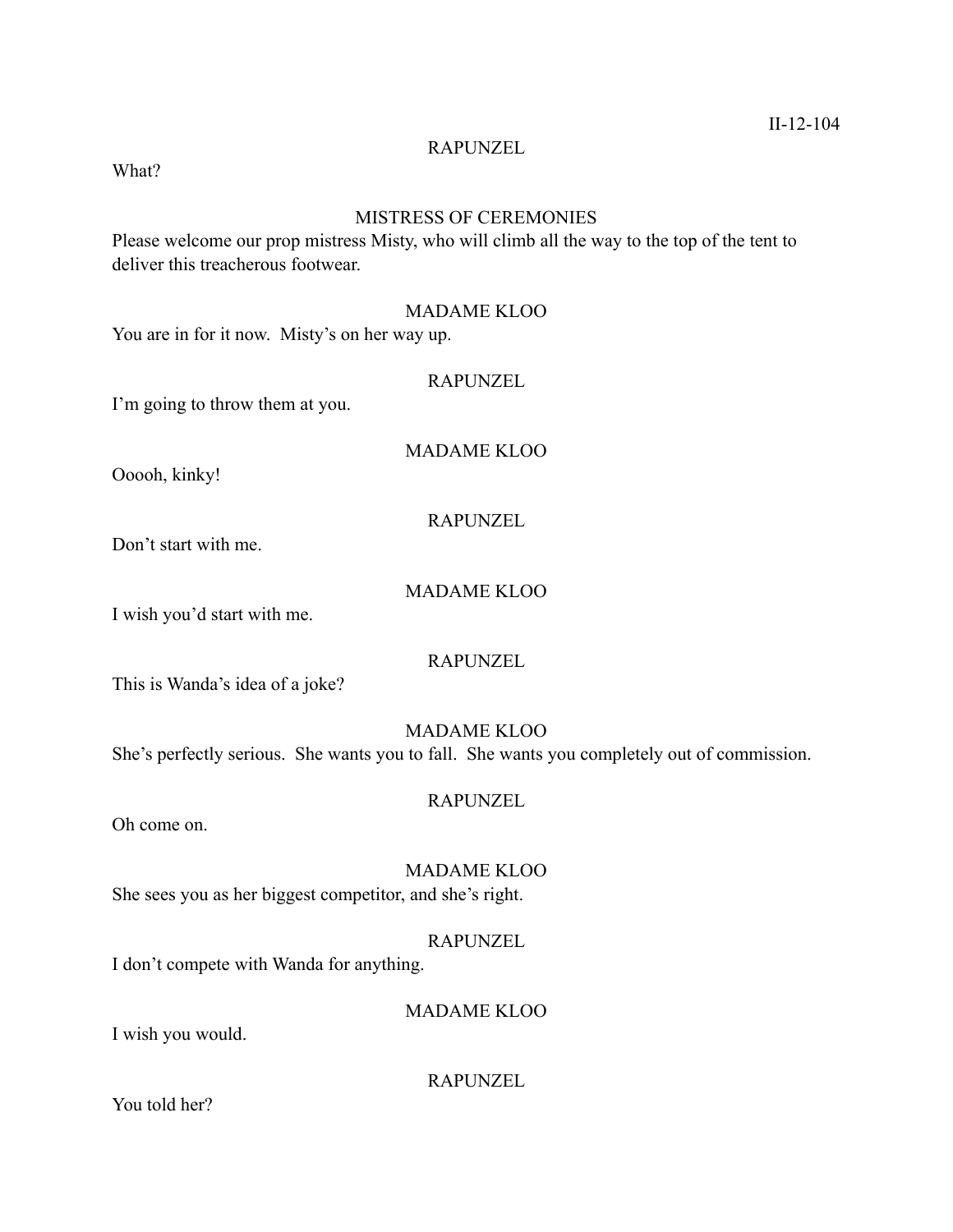#### MADAME KLOO

We share our fantasies. She is my lover.

#### RAPUNZEL

She'll keep us hostage up here all night if she wants to. Are the high heels part of your fantasy or did she make them up herself?

# MADAME KLOO

It's your turn to come up with the big finale. I have nothing to do with it.

#### RAPUNZEL

Where's Misty?

#### MADAME KLOO

About half way. Whatever you suggest, I'll agree to.

#### MISTRESS OF CEREMONIES

The Marvelous Madame Kloo!

# (MADAME KLOO poses dramatically.)

#### MISTRESS OF CEREMONIES

Misty is bringing Clarisse a pair of special spike heels from Winterson's Women's Shoes at the corners of Main and Vine. Visit Winterson's Women's Shoes for your footwear needs. Clarisse was unable to try them on in the store today. Gee, I hope they fit!

(RAPUNZEL takes the shoes from MISTY.)

### RAPUNZEL

Thanks Misty. If I fall this is murder. The whole thing was Wanda's idea. If I die, my last words were prosecute. You got that?

 (to MADAME KLOO) I think she's crying. Do you hear her? Like a puppy. She whimpers.

#### MADAME KLOO

That's my heart. Pining for you.

### RAPUNZEL

I don't think so. She's shaking my box.

# MADAME KLOO

The way you shake mine -- God, I'm so literal. I've got to start thinking outside the box.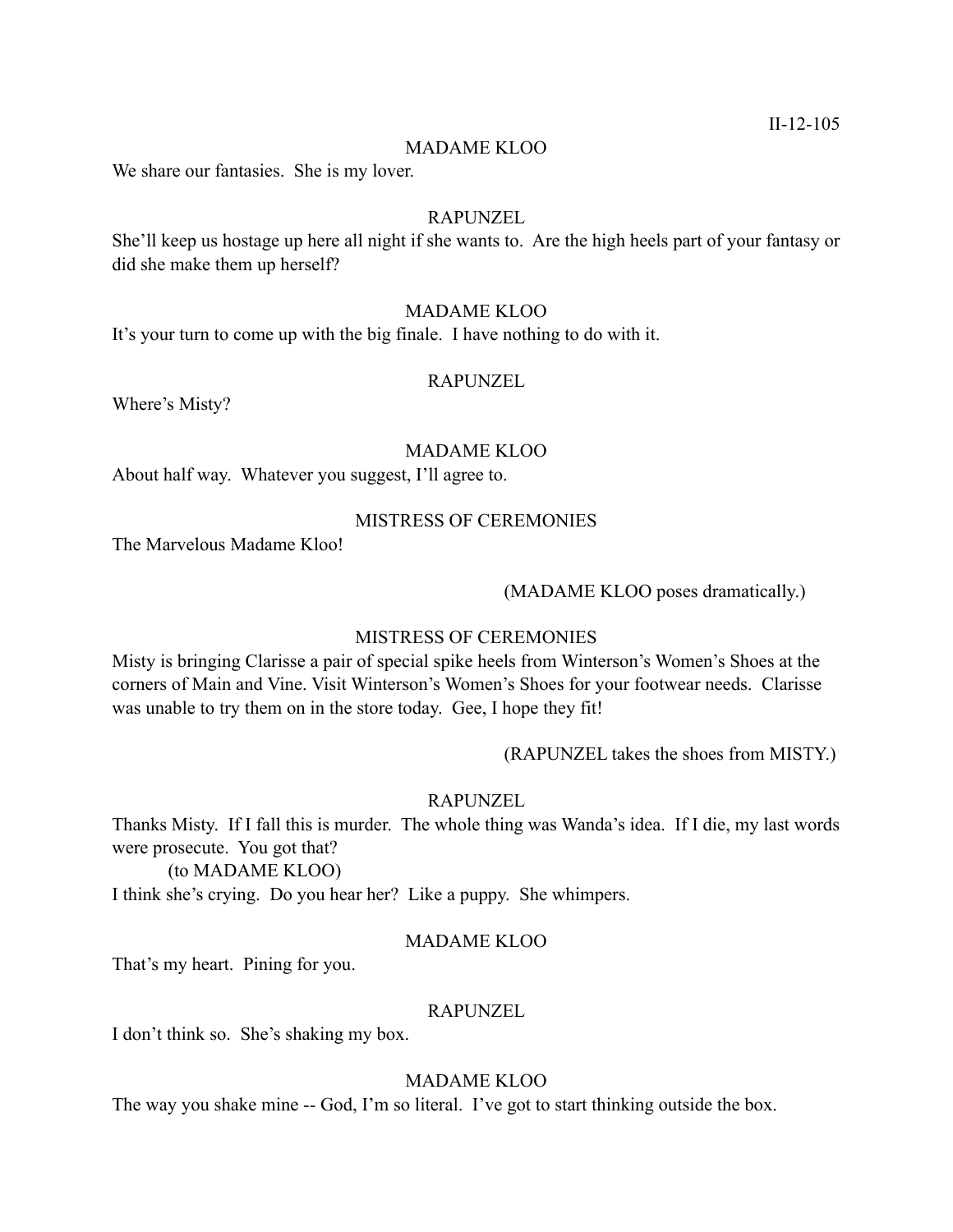#### RAPUNZEL

Goddammit! They're tied together with plastic.

 (RAPUNZEL tries to break the plastic holding the heels together.)

#### MADAME KLOO

That had nothing to do with the fantasy, I promise. Oooh, you're so butch!

#### RAPUNZEL

 (giving up on barehandedly ripping them apart) You know I'm not into that role-playing crap.

#### MADAME KLOO

Bring them over. I'll help you.

 (Drum roll for RAPUNZEL's impending cross.)

# MADAME KLOO

All I really want is for you and me to be together. Maybe that makes me too easy, not enough of a challenge for you, but I've watched you since you got into this racket, and you're the only person I've ever genuinely admired. I respect you Martha. I really do. You stand up for yourself. You don't sleep around. And you've got great style.

(RAPUNZEL completes her cross. TADA!)

#### MISTRESS OF CEREMONIES

The lovely Clarisse!

#### MADAME KLOO

All right, try to stand as close as you can.

#### RAPUNZEL

If I get any closer, I'll stretch out your leotard. What are you doing?

# MADAME KLOO

You want me to break the plastic, right? You probably don't know that I have a lot of good qualities. One thing you might admire in me is I'm always prepared.

> (MADAME KLOO slices through the plastic with a knife.)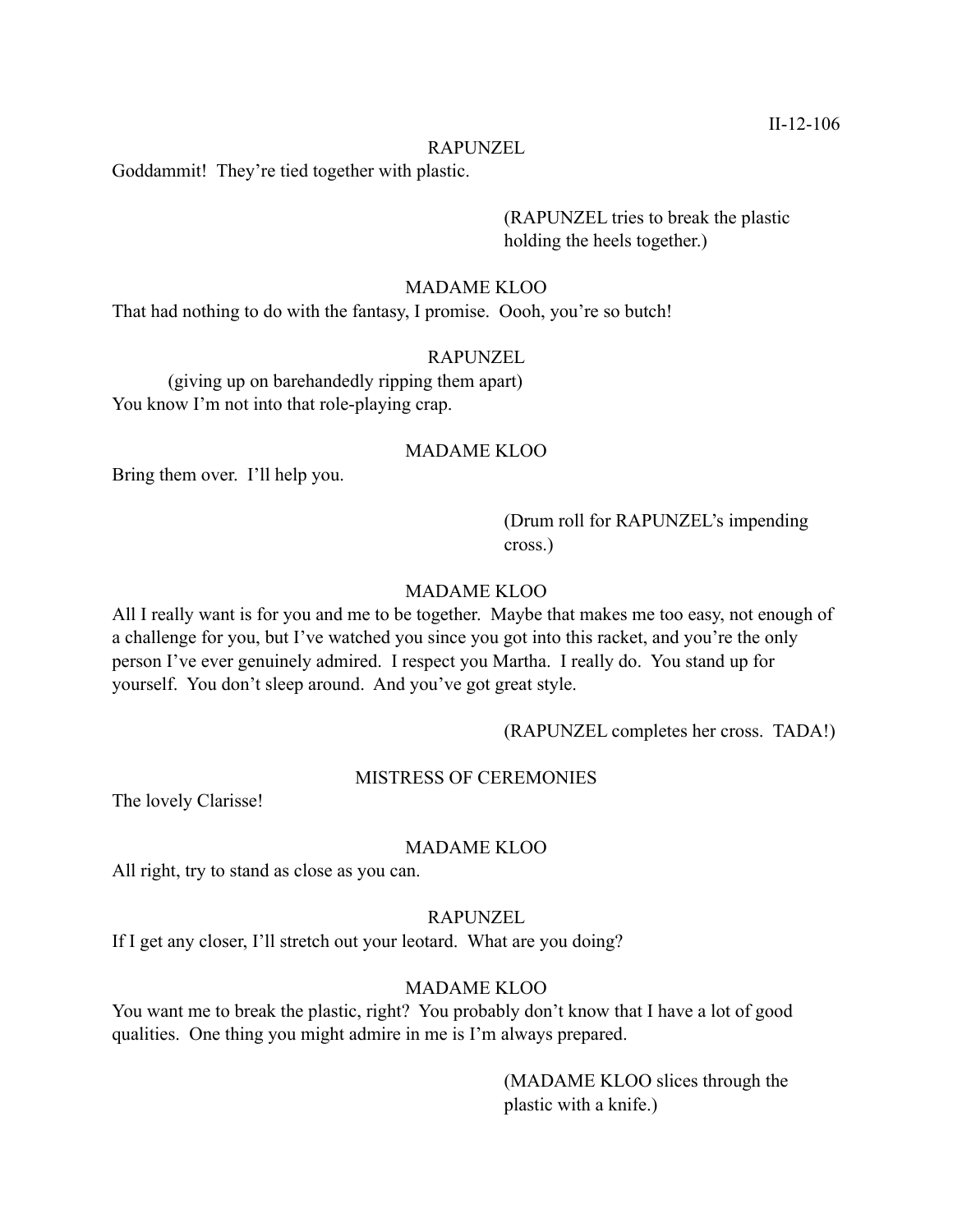#### RAPUNZEL

You keep a knife in your cleavage?

# MADAME KLOO

Let's pretend that I can strong-arm the shoes. I need more space.

 (RAPUNZEL begins a backward cross so MADAME KLOO can pretend to separate the shoes for the audience. TADA!)

# MISTRESS OF CEREMONIES

The Incredible Madame Kloo!

 (MADAME KLOO bows, etc., and hands the shoes to RAPUNZEL who puts them on.)

# MADAME KLOO

When I think about you, I start to feel as if I'm falling.

 (RAPUNZEL makes the pose to cross. Drum roll. RAPUNZEL begins her cross wearing the heels.)

# MADAME KLOO

Falling is a feeling I love. It's what got me started in this business. I used to climb anything I could, just to throw myself down to feel the fall.

> (RAPUNZEL turns to face MADAME KLOO, continuing backwards.)

#### RAPUNZEL

You're a masochist.

# MADAME KLOO

No, I'm not. By the time I was nine I had broken every limb at least once. I didn't like that part, the splat part, the pain. I only like the falling. That's why I perfected the way to fall without falling.

#### RAPUNZEL

You're in love with a feeling.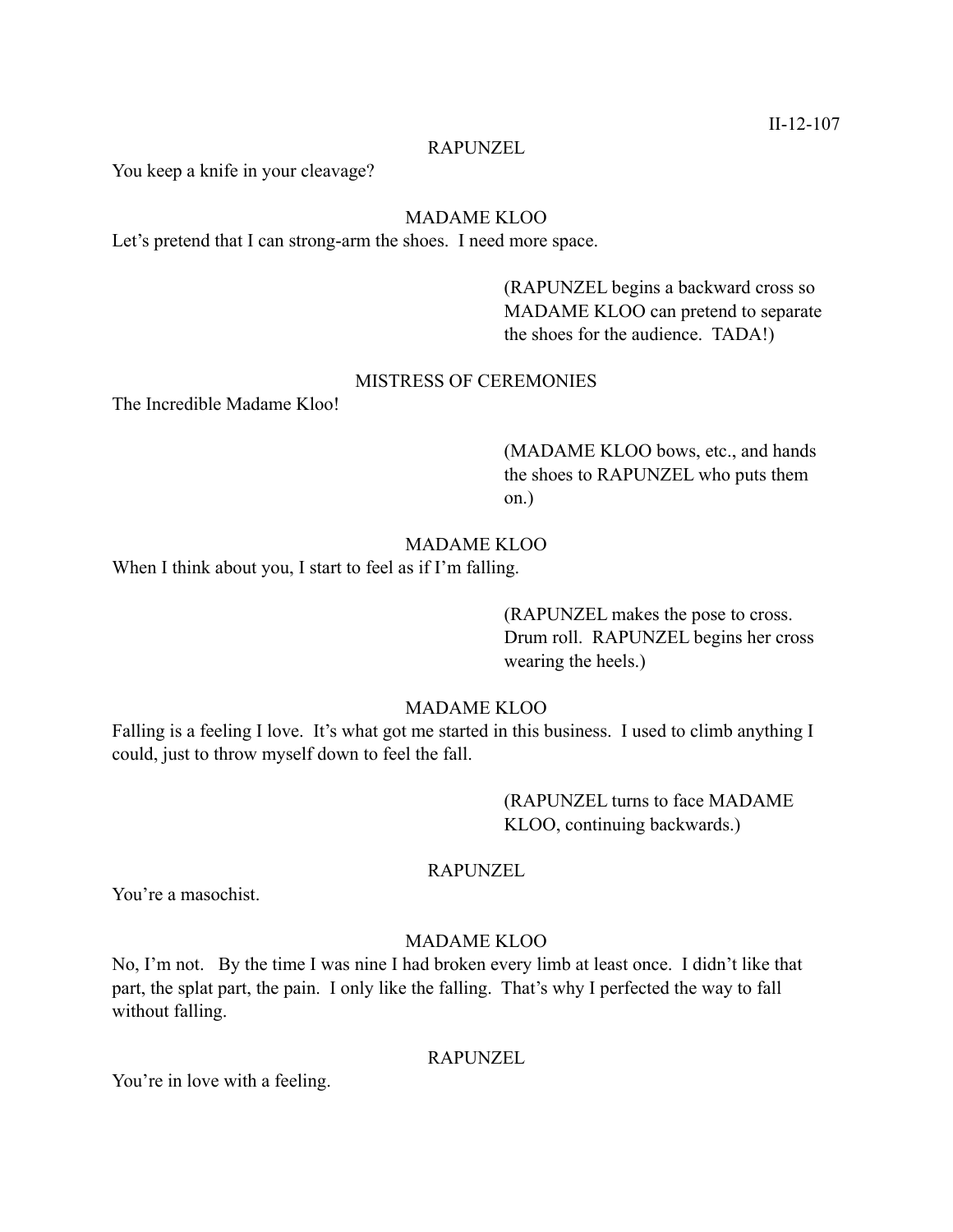II-12-108

 (RAPUNZEL does a full turn, continuing backwards)

# RAPUNZEL

It has nothing to do with me.

 (RAPUNZEL completes her cross, TADA!)

# MISTRESS OF CEREMONIES

The Inimitable Clarisse!

# MADAME KLOO

Give me a chance. I can show you.

# RAPUNZEL

You're wrong about me.

(Drum roll.)

# RAPUNZEL

I like you. I admire you.

# (Drum roll.)

RAPUNZEL (cont'd) But I don't feel that way about you. You have to get over it. You wanna do this?

# MADAME KLOO

What are we doing?

# RAPUNZEL

Just move towards me for now. I'll figure it out when we get there.

# MADAME KLOO

I've been moving towards you all my life.

 (THEY strike their poses. Drum roll. The cross begins.)

# RAPUNZEL

Waver.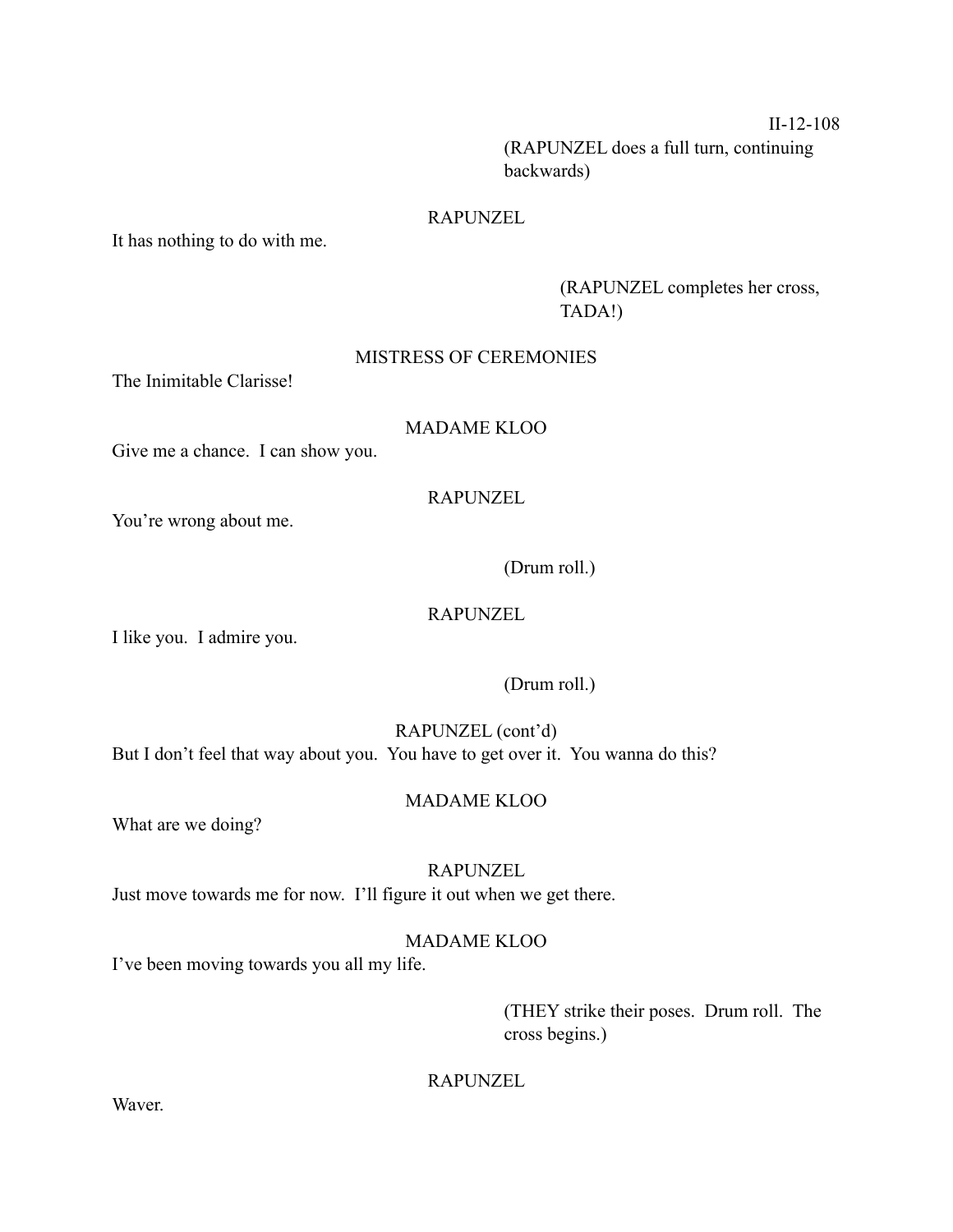# MADAME KLOO

Waver.

# (THEY waver simultaneously.)

# RAPUNZEL

Half turn, back three.

# MADAME KLOO

Half turn, back three. (after completing the movement) There's not much father to go.

### RAPUNZEL

Don't pressure me. Forward two, lunge and arch.

# MADAME KLOO

Forward two, lunge and arch.

# RAPUNZEL

I'm going to prove to you there's nothing here.

# MADAME KLOO

 (arching toward RAPUNZEL) Nothing where?

### RAPUNZEL

And up, half turn, sonata steps to center.

MADAME KLOO

And up, half turn, sonata steps to center.

# RAPUNZEL

Between us. Nothing between us. (face to face, center) Mirror.

# MADAME KLOO

Mirror.

 (THEY mirror each other. RAPUNZEL leads imperceptibly.)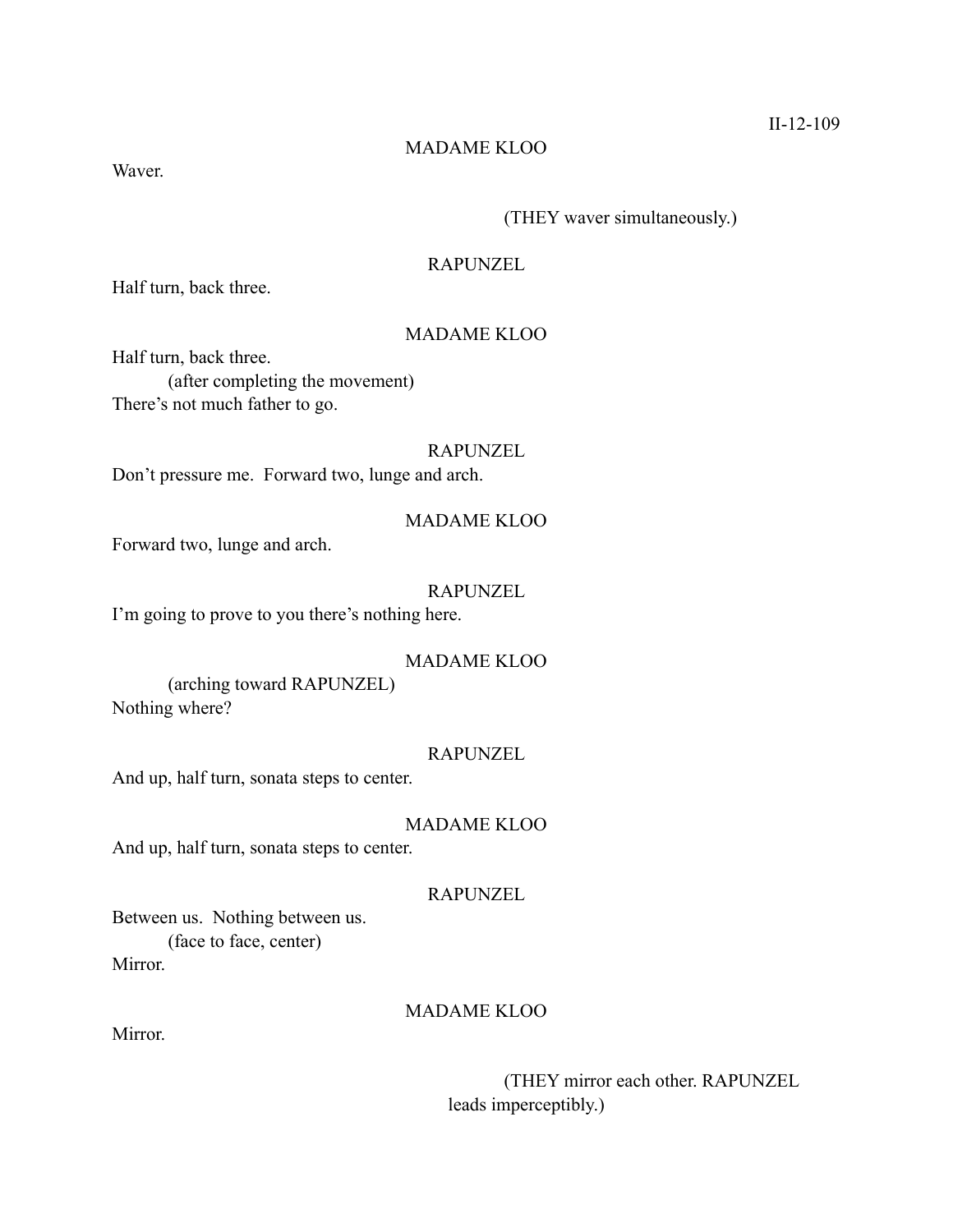RAPUNZEL

I'm going to kiss you.

What?

Now.

Here?

MADAME KLOO

RAPUNZEL

MADAME KLOO

RAPUNZEL

Yes.

# MADAME KLOO

That's your finale?

RAPUNZEL

Our finale. There is nothing between us. One kiss and you'll know it.

# MADAME KLOO

A real kiss?

# RAPUNZEL

My lips on your lips, my tongue in your mouth, my hands pull you towards me, your breasts to my breasts, my real breasts,

(removing her falsies and tossing them off)

pelvis to thigh, thigh to pelvis, my hand at your neck, your tongue in my mouth, three count to break away, moving back two and up, arch, then forward sonata steps to the end.

# MADAME KLOO

You want me to repeat all that?

# RAPUNZEL

Just follow me. And...

 (THEY do this. They may move off the tightrope completely dancing together in space for the moment.)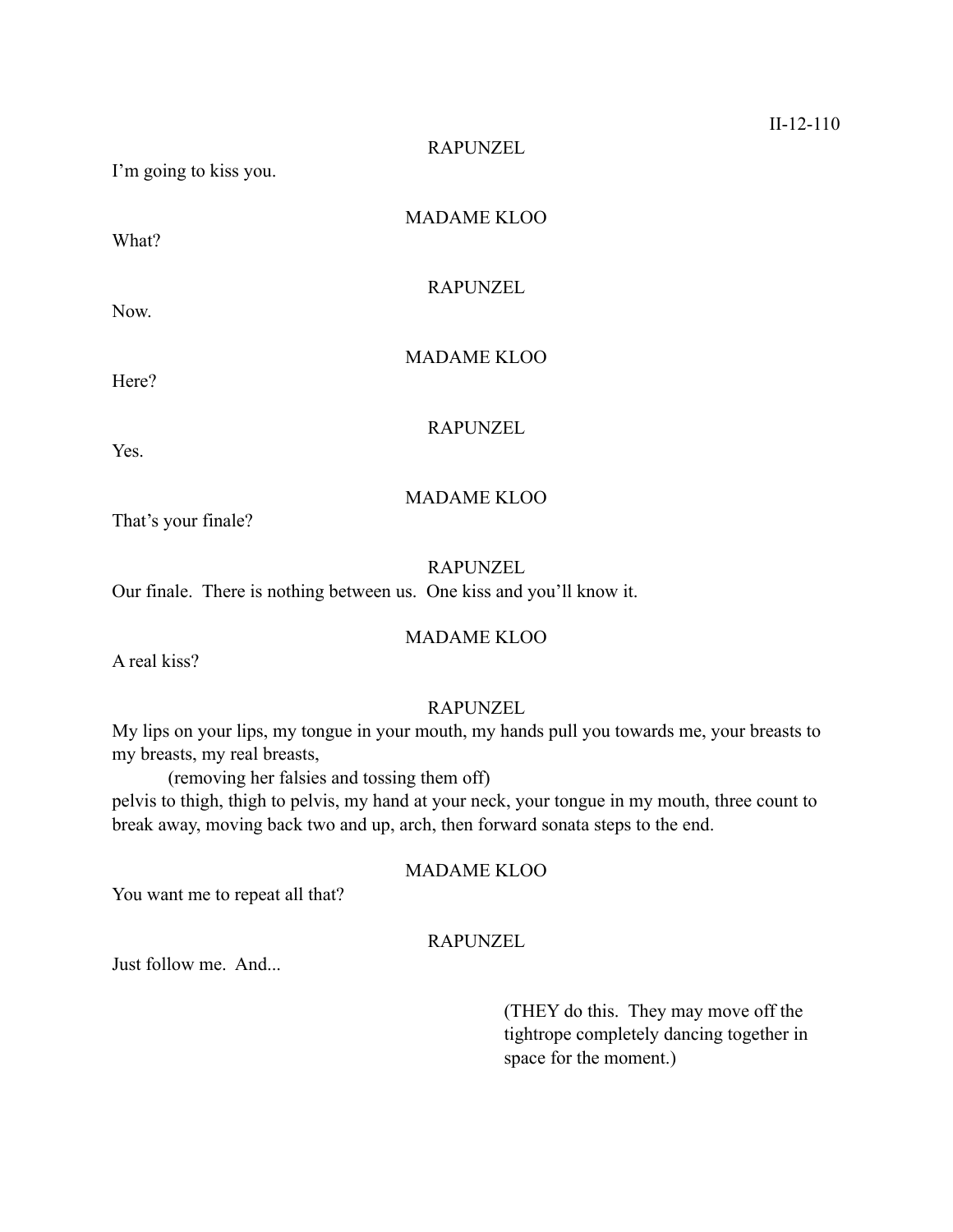# RAPUNZEL

I'm falling Claire. I'm falling easy. I'm falling soft. I was wrong. I know what you mean now. This fall without falling. I love you Claire.

> (Back on the rope, they complete the movement from the half turn)

# RAPUNZEL

But here we are still on the tightrope. Is it possible? No, please don't turn away.

# MADAME KLOO

Half turn, arch, then forward sonata steps to the end. That's what you said, right?

### RAPUNZEL

 (breaking the pattern) I said a lot of things. I said I'd never love you.

# MADAME KLOO

You love me?

### RAPUNZEL

I said I didn't like to fall, but this, this is different. Yes, I love you. I --

 (MADAME KLOO reaches safety and takes her bows. TADA!)

# MISTRESS OF CEREMONIES

The Astonishing Madame Kloo!

# MADAME KLOO

You broke the pattern. Clarisse.

# RAPUNZEL

But we -- but what about what we just did? We were airborne. It was beautiful.

# MADAME KLOO

Yes. Clarisse and Madame Kloo. Not you. Not me. A grande finale, but you've got to end it.

# MISTRESS OF CEREMONIES

The Fabulous Madame Kloo!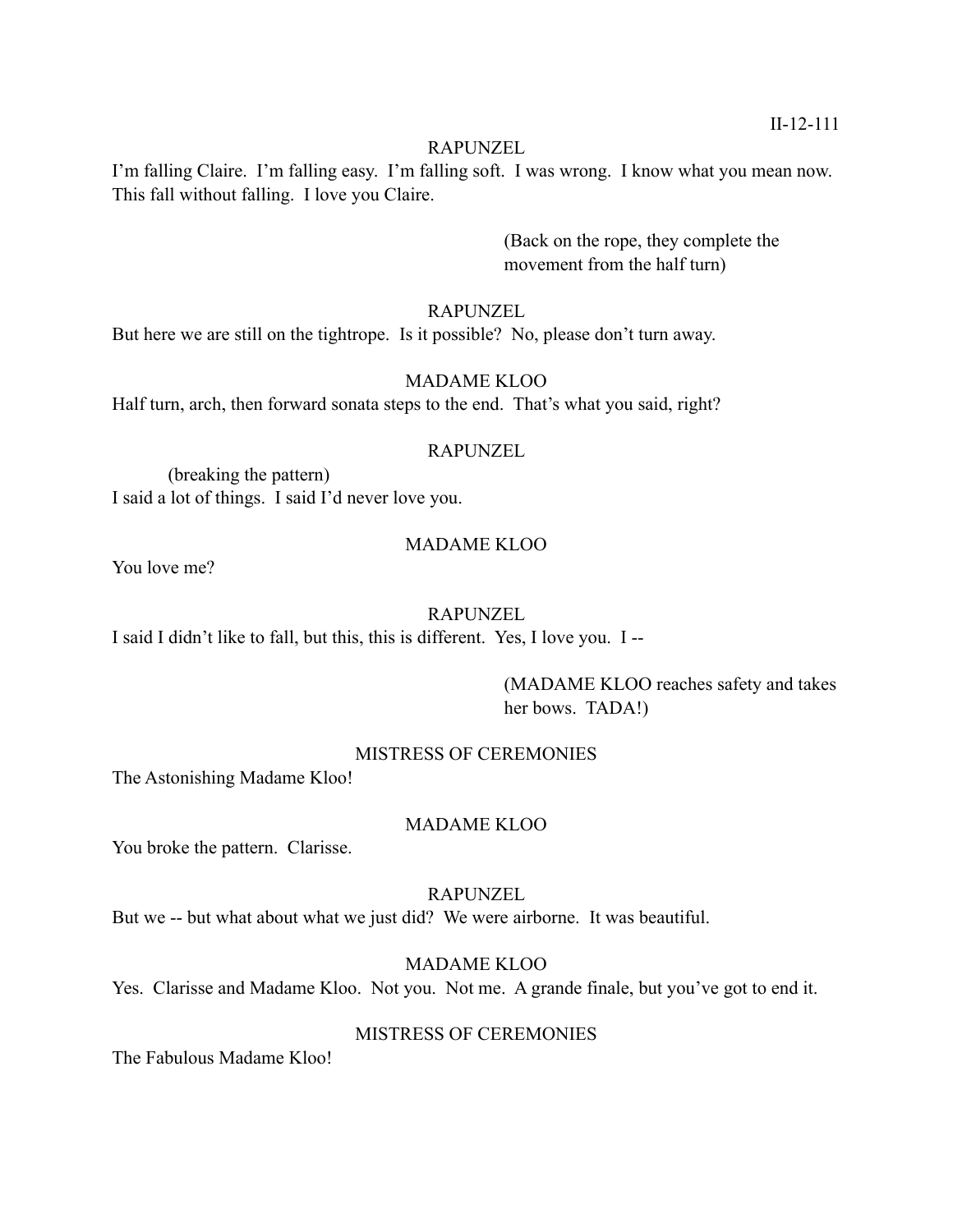### MADAME KLOO

You're being ridiculous. Go back to the safety box.

### RAPUNZEL

There is no safety box. Not for me. And that's just fine, cause I don't need to feel safe anymore. (lunges toward KLOO)

Talk to me.

# (RAPUNZEL moves wildly.)

### MISTRESS OF CEREMONIES

The Stupendous Madame Kloo!

# MADAME KLOO

You were right. I am in love with the feeling. And I didn't have the feeling. When you kissed me it felt like the end, the splat, the breaking of my bones. The fall was in the distance between us. It wasn't there when you got so close. I didn't expect it to happen this way, but we are performing. I'm sorry.

# RAPUNZEL

Now it's my turn to break.

### (RAPUNZEL looks down.)

### MADAME KLOO

Don't do that. You'll fall. That's not the message we want to send the audience.

# RAPUNZEL

I don't care about the message. I am saying good-bye to my heart. It fell right through the net. Smashed into a thousand fragments, splintered like candy apple shards among the sawdust and peanut shells. I'm not going to worry about falling anymore. And I'm not going to give Wanda what she wants

# MISTRESS OF CEREMONIES

The Fantabulastic Madame Kloo!

# MADAME KLOO

All Wanda wants right now is for you to finish the act!

# RAPUNZEL

That's what I mean. It's my finale, and I can do whatever I want. I've already fallen. My fears, my heart, my vanity, pride -- all gone. The only thing left now is nothing to lose.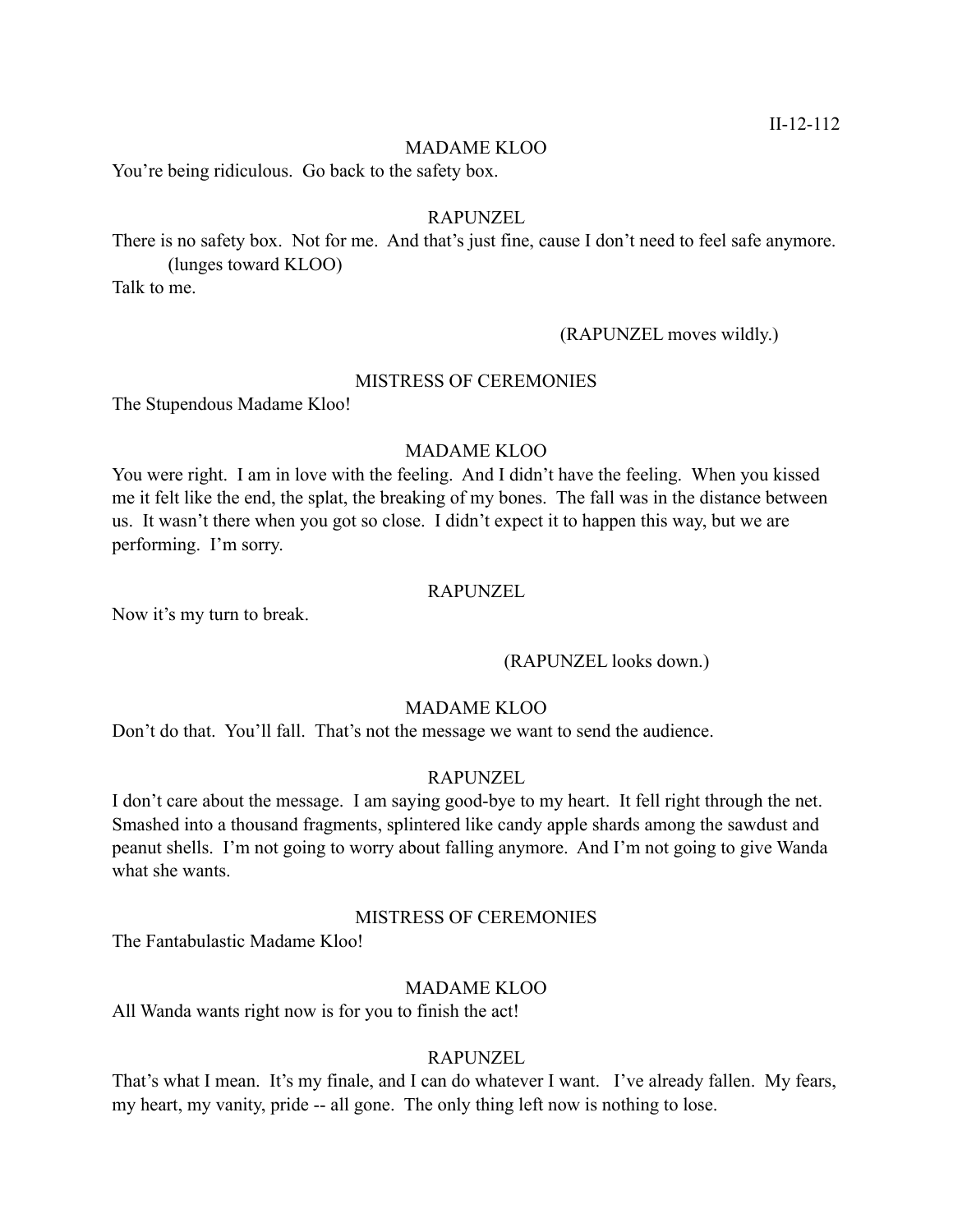# MADAME KLOO

You wouldn't.

### RAPUNZEL

I'm going to keep my balance for as long as I can.

 (RAPUNZEL maintains her balance completing a series of elegant moves with great confidence. If she was shaky before, she is now graceful and assured. She moves on the tightrope as if she has no fear of anything.)

### QUEEN DEE

Enough! As Queen of the Castle and Sovereign of the Village, the Circus is now over. Thank you. Go home. Get it all packed up -- chop chop! -- and on to the wedding! Mayor? Mayor Puckerer, where is Our daughter?

# MAYOR PUCKERER

She's on her way, Madam.

#### QUEEN DEE

On her way? With whom? By what conveyance? Where is My Beauty?!

MAYOR PUCKERER QUEEN DEE

Dish...? Dish! Beauty! Beauty! I know you've got her, and we made a deal.

# DISH

Coming!

(BEAUTY enters.)

# QUEEN DEE

Beauty!

# **BEAUTY**

Mama, stop it!

QUEEN DEE

We were so worried. Did they feed you, slake your thirst, let you rest and wake you gently?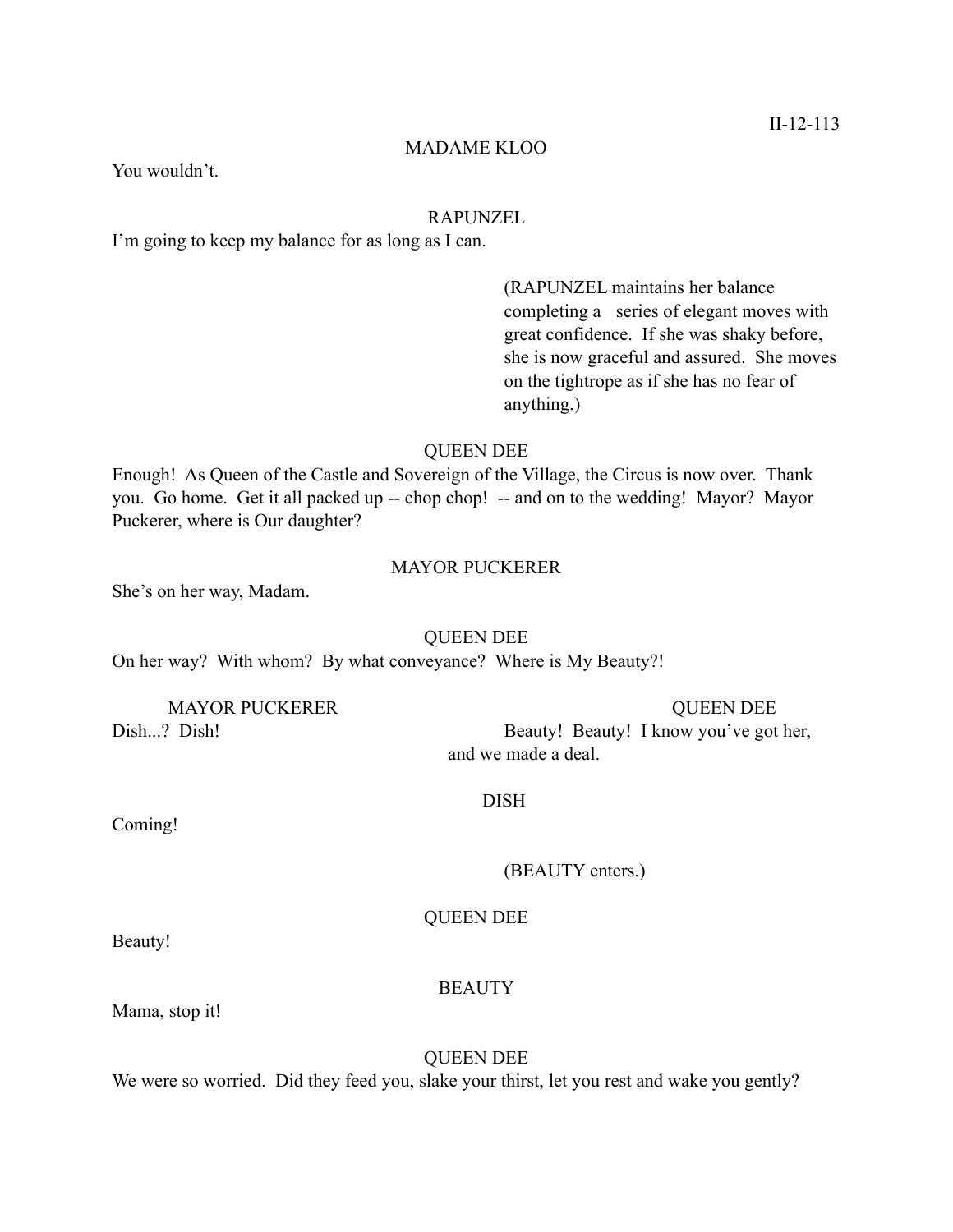#### **BEAUTY**

Mama, I lived like everyone else does. I got a job.

# SMELL

I hired her, Your Majesty. She was a waitress at my diner.

# QUEEN DEE

Villainy!

# **BEAUTY**

I signed the lease for a fifth-floor walk-up in a run-down part of a far-away town, and I paid rent.

### SMELL

For three months in a row. I can vouch for it.

#### QUEEN DEE

Treachery!

# **BEAUTY**

I bought a broken-down rust-bucket of a car. I changed the oil with my own hands.

#### SMELL

I taught her how to do that!

# QUEEN DEE

Sodomy!

# **BEAUTY**

I cleaned my own bathtub! I scrubbed my own oven! I invested in roach motels and watched as they checked in and out. I slept on the floor on a mattress I found on the street. I used milk crates for tables. I lit bare bulbs for lamps. I ate mac and cheese from a mix in a box for breakfast and cereal with milk for dinner. I struggled Mother, and I liked it!

# SMELL

She didn't struggle that hard, Your Majesty.

### **BEAUTY**

I struggled, Smell, and you know it.

# QUEEN DEE

Everything I worked for, everything I tried to give you, destroyed!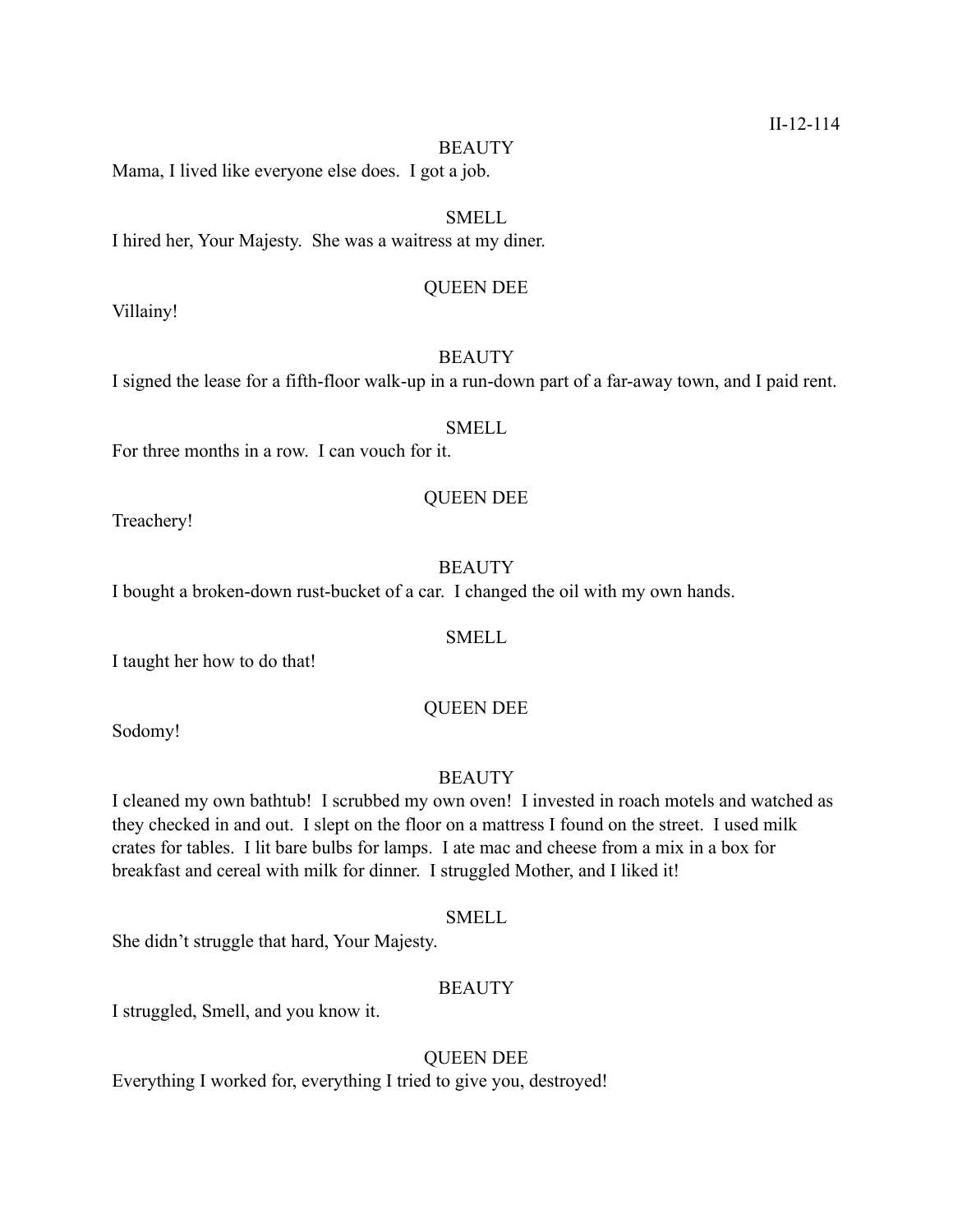# **BEAUTY**

Mother, please try to understand.

# (QUEEN DEE has a conversation with HER INNER MOTHER.)

# QUEEN DEE

You screwed up royally!

# HERSELF

QUEEN DEE

Please, try to understand.

She ran away and left us here to rot!

# HERSELF

QUEEN DEE

HERSELF

She's rejected her princess-itivity!

She did what? How could she?

She rejected you!

# QUEEN DEE

But why? Should We take this Personally?

# HERSELF

Ask her.

# QUEEN DEE

Is it true? In the entire three months you were gone, did you ever faint or get hysterical? What about unexplainable illness or malaise? Did you whine? Did you whinge? Did you ever consider even one of the fears I tried to instill in you?

# **BEAUTY**

What fears?

# QUEEN DEE

Bright Lights, Total Darkness, Bugs, Grease, Fat and Fried Foods, and the Fear of being Poorly Served!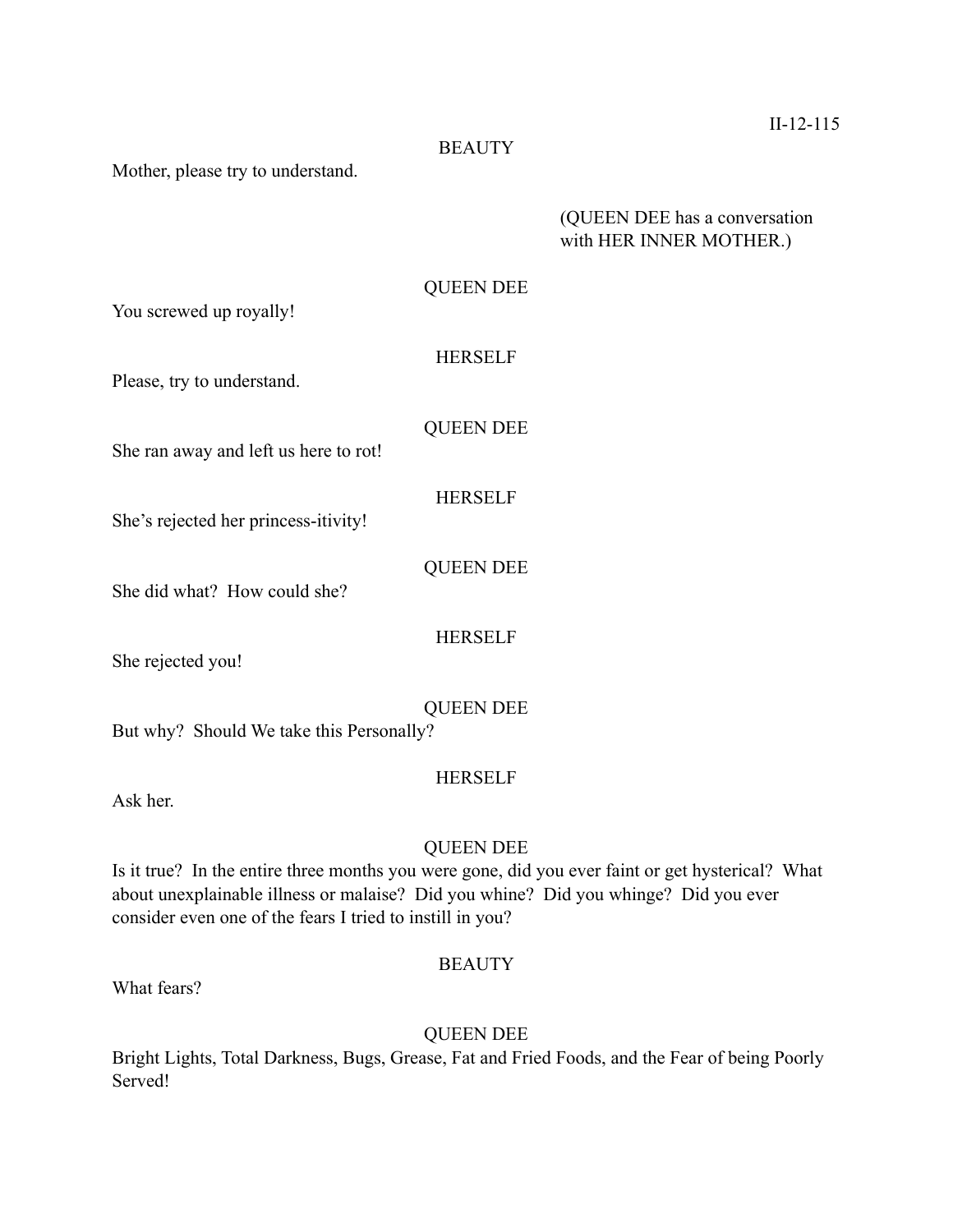#### SMELL

You had a fear of that?

# QUEEN DEE

Oh it's no use. You're hardly the princess We raised.

# **BEAUTY**

I wish I could agree with you Mother, but I still make demands. I have high expectations and even higher standards and a staggering weakness for extravagant lingerie.

# QUEEN DEE

We'd like to believe you, but what about those boots?

# **BEAUTY**

Spot brought them to help me disguise myself. He said he got them off a truck.

# QUEEN DEE

Boots off a truck? Our daughter wearing... ? If you want Us to believe that you really and truly are Beauty, Our daughter, then off with those boots!

#### **BEAUTY**

But is that really necessary? They don't really come...

 (As EVERYONE helps BEAUTY remove the boots, there is a magical sound.)

# **BEAUTY**

...Off! What was that sound?

# QUEEN DEE

Thank Goodness, you are still my Beauty!

 (BEAUTY and QUEEN hug. SMELL grabs the boots and tosses them to SPOT as WANDA enters.)

SPOT

The boots, the boots, that fell off the truck, the truck!

 (WANDA sees the boots and starts to put them back on.)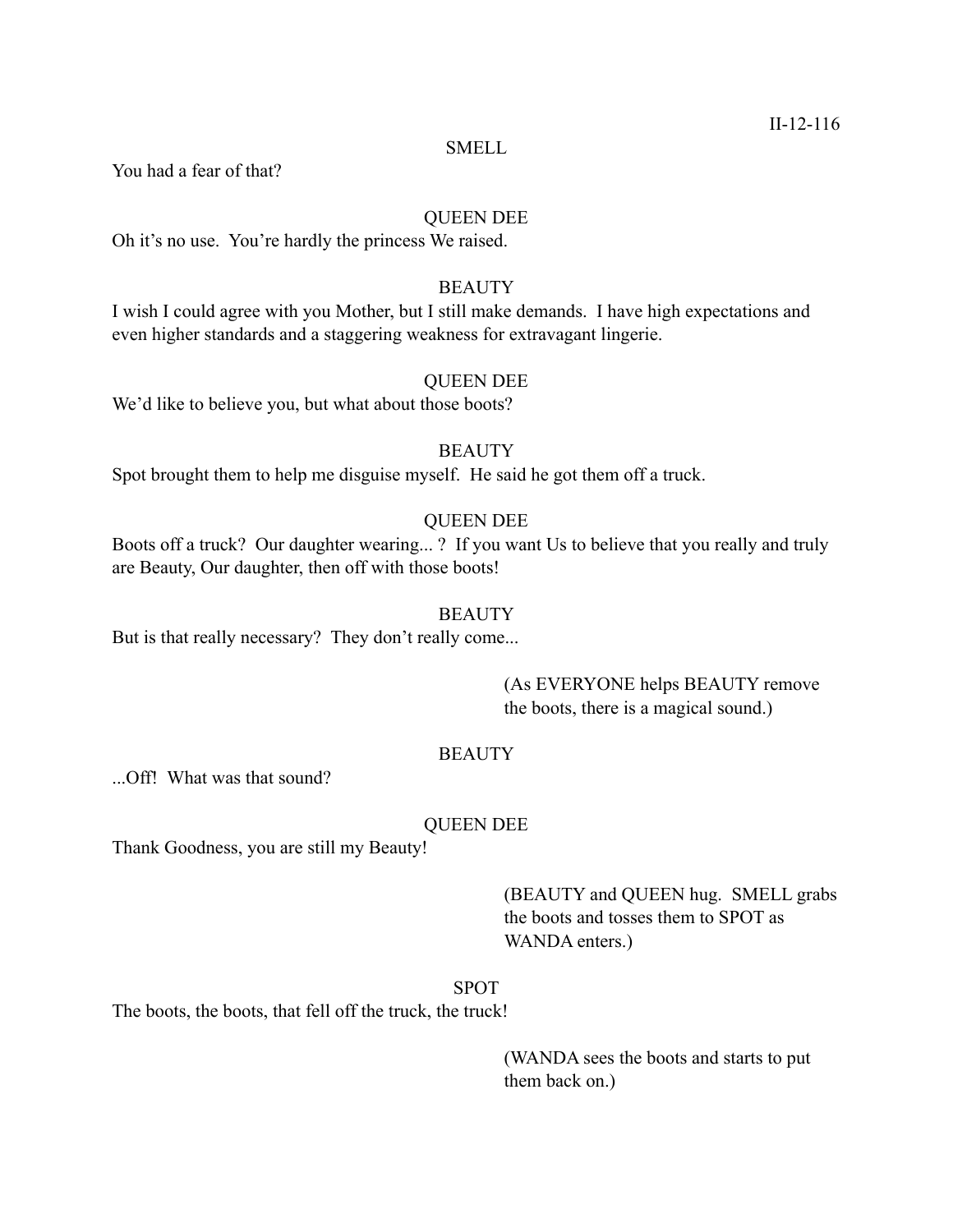### SMELL

I watched over her, I did. I mean I know how independent she is, and I wouldn't want to get in her way, but there's a special place in my... , I mean when I think about Beauty, I get all..., what I mean to say is... the way I feel about Beauty... that's the sort of thing people write songs about and poetry and airplane pilots go up in the air and write stuff in the sky, cause it's.... you know what I'm saying, ok? It's big.

# QUEEN DEE

Isn't he the fellow we threw into the dungeon?

### **BEAUTY**

That's his cousin, Swill. Smell saved lives. He's a hero. You should knight him. (to SMELL)

I feel so different in my bare feet, I just want to run my hands all over you!

# QUEEN DEE

Will the two of you live happily ever after in the bliss of holy matrimony?

# **BEAUTY**

You mean get married? No.

### SMELL

Maybe we could live together for a while. See how it goes.

# QUEEN DEE

But I have the Mayor to make it official, a catered sit-down dinner with a forty piece orchestra, and a Demented ice cream sculpture that will only melt once!

# **BEAUTY**

Falling is fine when you feel very small cause the smaller you feel then the less far you fall, but now that I fell -- and I'm glad I know Smell -- I want to be tall in a new way, that's all. I want a degree from the university. I want a degree that's all mine. And if this is love, then we'll know soon enough, but some lust, get my thrust, is just fine.

> (Magical sound as WANDA's boots are now on. KLOO enters.)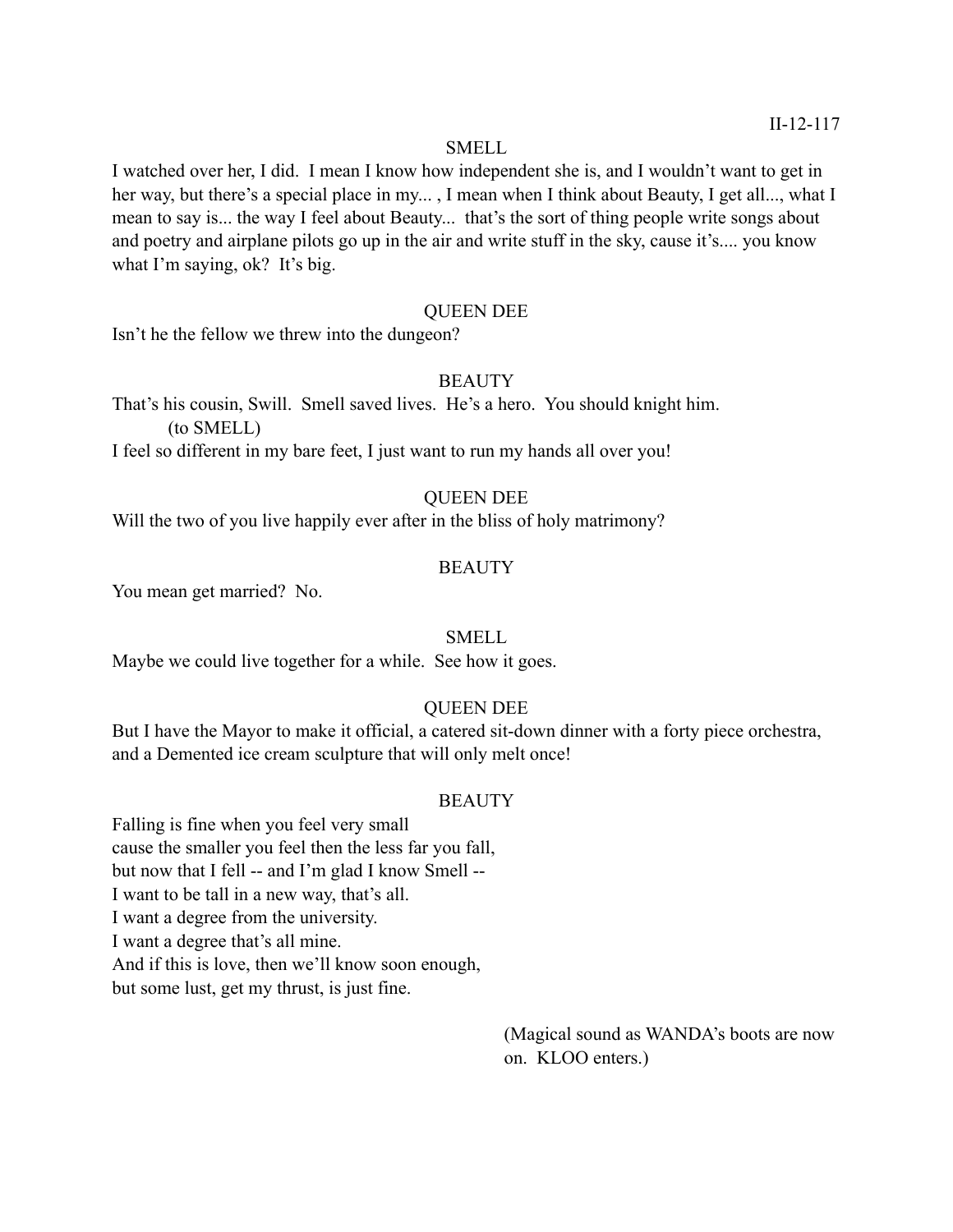KLOO

Wanda, Sweetie, give me those boots.

# SPOT

The boots, the boots, the boots, that fell off the truck, the truck, the truck!

#### KLOO

Wanda, take them off.

# WANDA

But you gave me these boots, and I was thoughtless and scattered and I lost them and our whole relationship got shot to hell. And I miss you, I miss our love, and I want to say vows. I want to give you a til-death-do-us-part tongue down your throat in front of all these people and mean it forever.

#### KLOO

I know you don't mean that. You don't love me.

# WANDA

Yes, Claire, I do.

KLOO

You're only saying that cause you're wearing those boots.

(KLOO struggle to remove the boots.)

### SPOT

...the boots, the boots...

# KLOO

I gave you these boots outside that little house where those seven little men lived, the night you almost choked to death on that poisoned apple. I gave you these boots so we'd live happily ever after, and we did, for a time, but when you took the off, what did we have? Arguments, jealousy, fighting like cats and cats.

(The boots come off -- magic sound.)

# WANDA

I knew they were enchanted cause whenever I took them off I heard that sound. And I did take them off occasionally.

> (SPOT falls on the boots in a merciless attack from which he soon passes out.)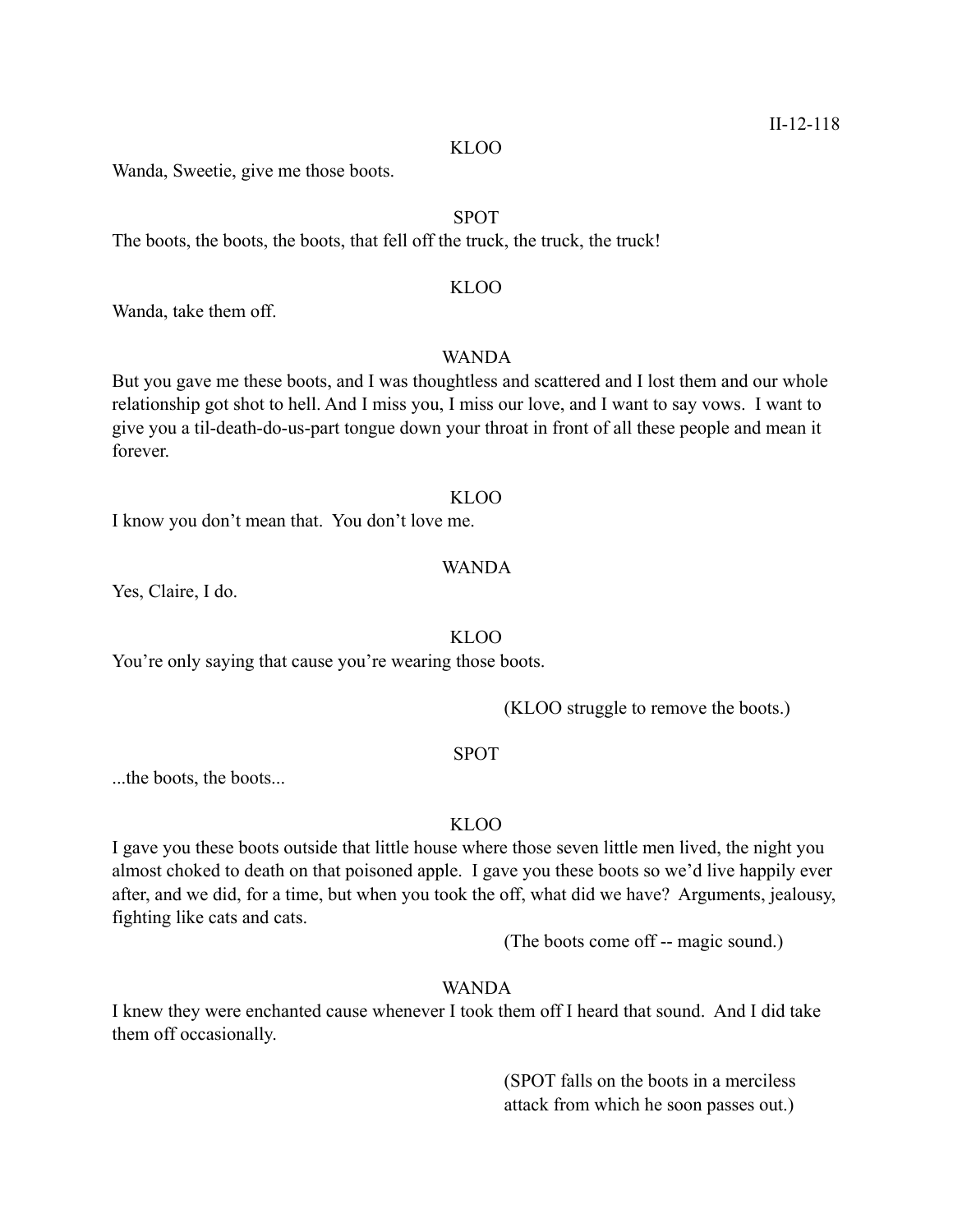#### KLOO

You knew I put a spell on you?

# WANDA

I wanted to be under your spell. I still do. But then you wanted everyone under your spell, and there wasn't room for me anymore.

# KLOO

I want you to want me for real.

# WANDA

You can't have it both ways. Love is handed out in the quantity you deserve and right now you haven't earned much love from me.

#### KLOO

See, I knew you didn't love me.

# WANDA

You chase women and capture them right in front of me. And it hurts. So if you want all the love I have for you, stop running around trying to prove how lovable you are, cause the only person who can do that is the person trying to love you, and in case you hadn't noticed, that would be me.

# KLOO

I'm sorry.

 (KLOO and WANDA share a BIG KISS and both lift a foot into the air.)

# QUEEN DEE

It's -- that's -- oh look everyone, they're !!! --

#### (CINDERELLA enters in an apron.)

# CINDERELLA

I have slaved over a hot stove all day long cooking for you people, and nobody cares.

# SPOT

I care. I care.

(PRINCE enters.)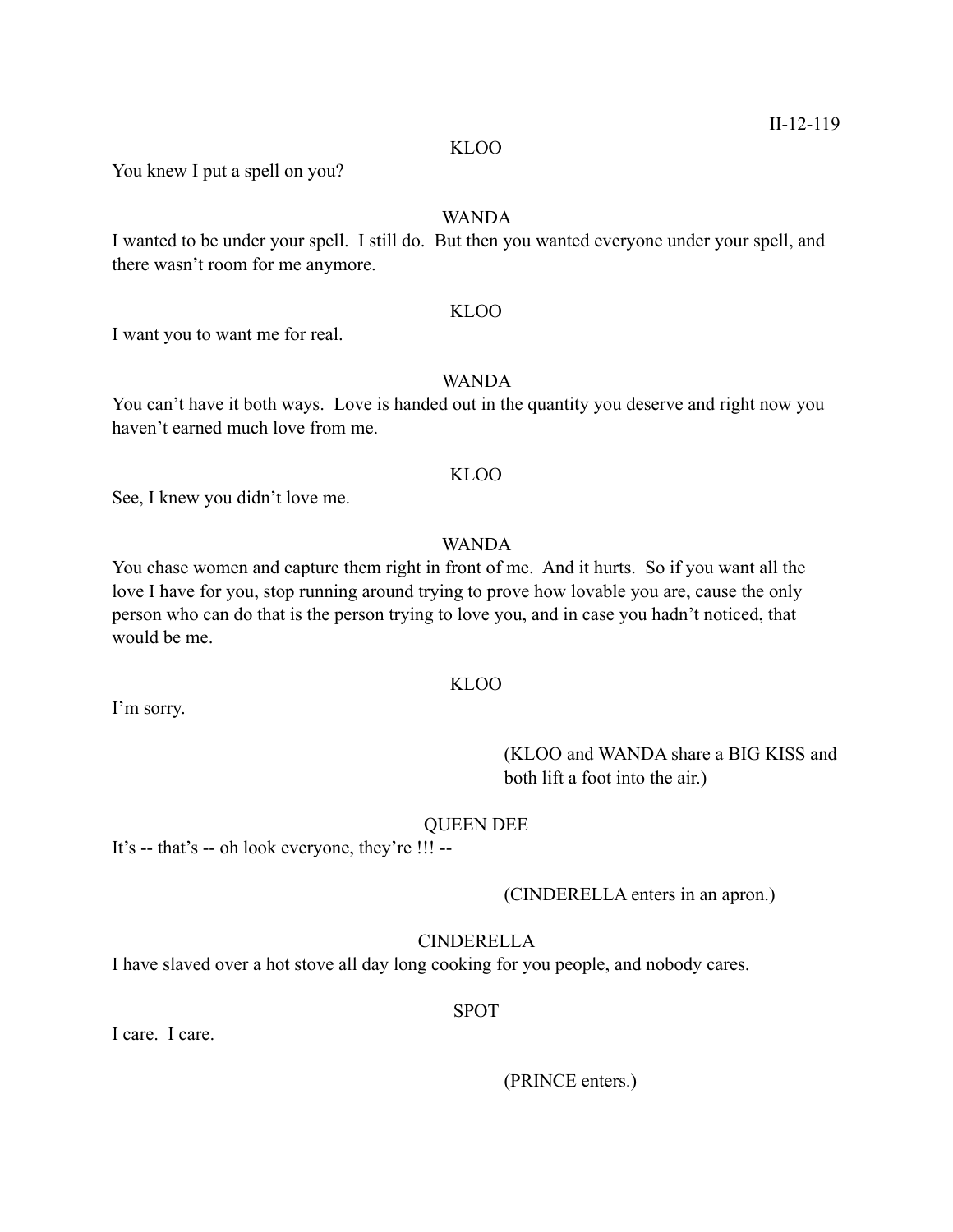#### PRINCE

That was such a great circus. I was hoping you would sign my program.

### KLOO

Sure. Who should I make it out to?

#### PRINCE

To me, Prince Charming.

### CINDERELLA

Sure, no problem. I can wait. I'm just the caterer. I see it all so clearly now. I am here to satisfy everyone else's needs, and my own? Stuffed down the garbage disposal with the melon rinds and the fattier parts of the prosciutto. I don't have to take this. I deserve to indulge myself. I deserve to make my demands heard. And I deserve to eat real food. Dinner is served!

### (CINDERELLA exits.)

### PRINCE

Have you seen that girl from the tightrope?

#### KLOO

I was on the tightrope.

#### PRINCE

No, the other one, the one who wore those shoes.

#### WANDA

She's gone. Ran off. Wouldn't even stick around for her pay.

# **PRINCE**

I've got to find her. Which way did she go? Did she leave alone? Do you think she'd be interested in a Prince like me?

### KLOO

You know -- now that you mention it --

# PRINCE

I used to go around looking for a girl to fit a certain mold. An idea I got stuck to, like a song in my head, and now I think I'm ready to branch out, meet different people, circus performers, women with lives of their own, and she seems so together.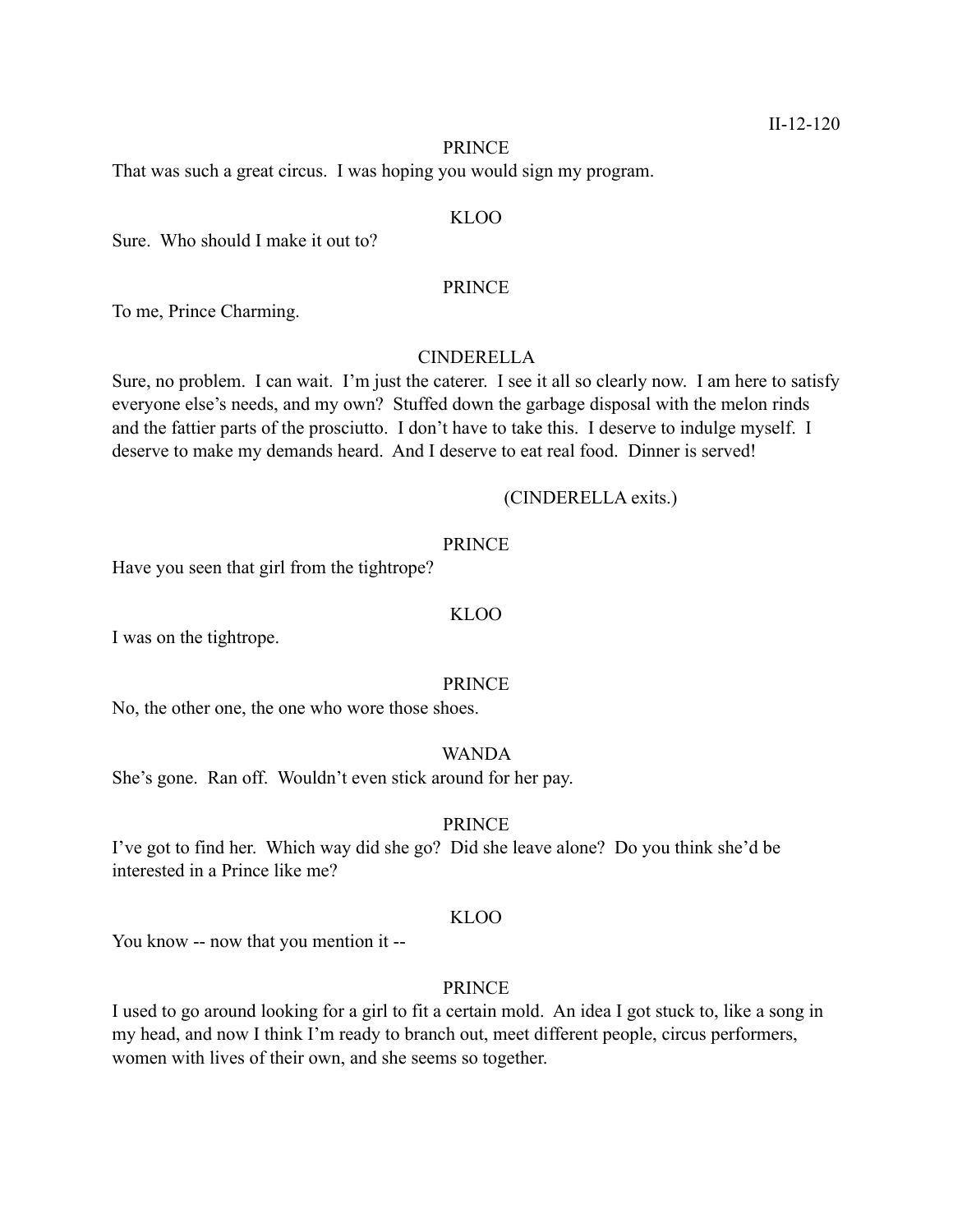### WANDA

She's probably on her way to that lily pond at the edge of the Green, but you can beat her to it traveling on human legs.

# KLOO

Wanda, you turned her into a frog!

# WANDA

I had to do something!

(Lights up on RAPUNZEL, now a frog.)

### RAPUNZEL

Ribbit, are you my Prince? Ribbit, where have you been? I don't like waiting, and I don't like to swim.

# PRINCE

I used to be a frog. I know just how it feels. A cold-blooded creature at the mercy of the weather with a craving for a blue-bottled fly.

# RAPUNZEL

If you are my Prince, then why don't you say?

# PRINCE

I used to believe our eyes would lock, our lips would meet, the time would tock, and we would find our sea-feet, set off and sail away, but I think love takes a tadpole longer these days. Sometimes a Prince doesn't know what he wants til he misses it, so how can I know what I want unless I get to kiss it?

# RAPUNZEL

Don't do me any favors. Don't kiss me if it's only to savor the sea water on my lips. Don't bother giving me hot stock tips. I am not afraid to fall anymore and I won't be upset if you adore me, but I want you to be sure before you kiss me.

# PRINCE

With an attitude like that, you'll be a frog for a day and a decade.

# RAPUNZEL

I'll take my chances. A Prince is a matter of opinion.